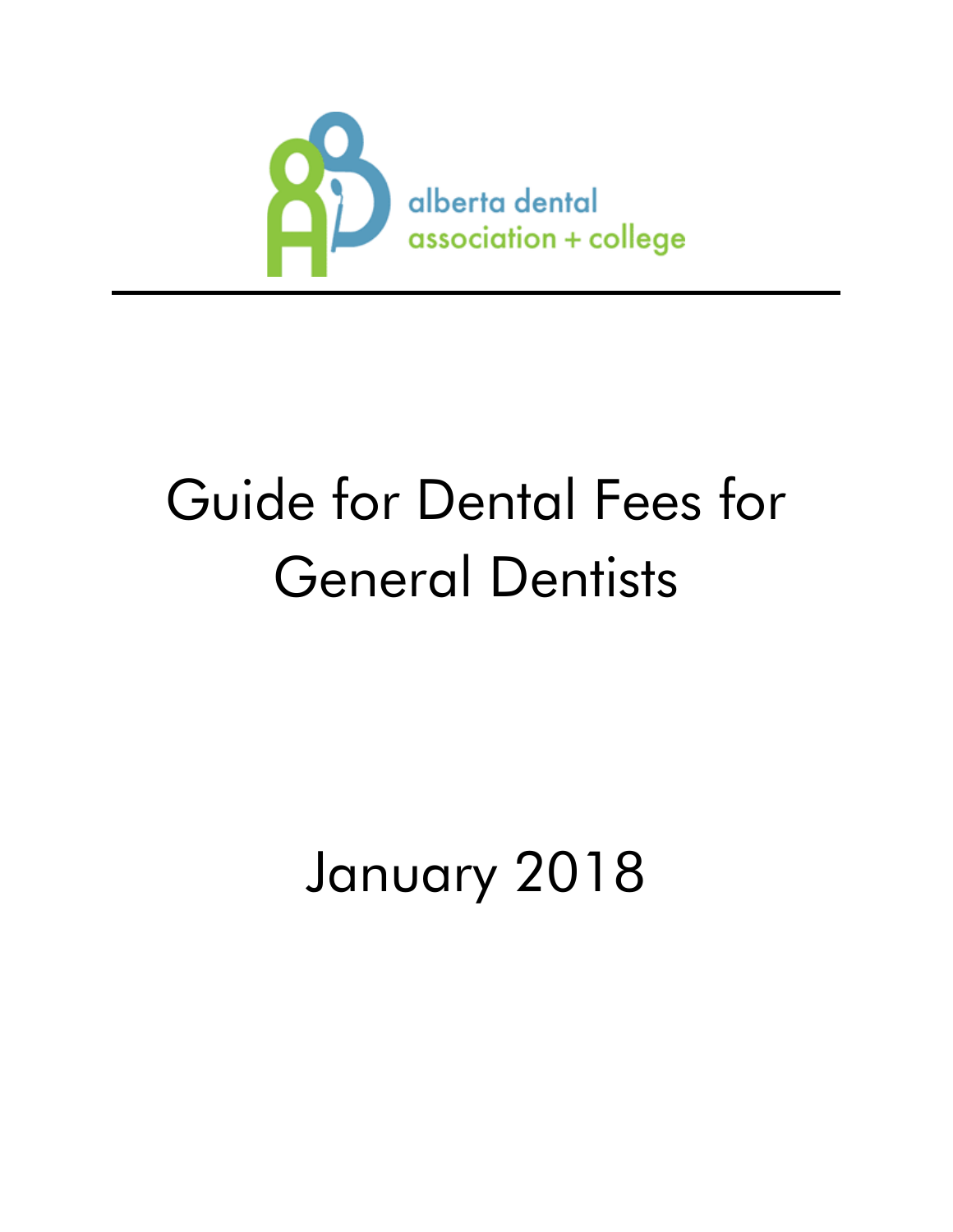## **ALBERTA DENTAL ASSOCIATION AND COLLEGE**

### **PREAMBLE**

The fees listed herein are published to serve merely as a guide. No dentist receiving this list is under any obligation to accept the fees itemized. Any dentist who does not use all or any of these fees will in no way suffer in his/her relations with the Alberta Dental Association and College or any other body, group or committee affiliated with or under the control of the Alberta Dental Association and College.

A genuine suggested fee guide is one which is issued merely for professional information purposes without raising any intention or expectation whatsoever that the membership will adopt the schedule for their practices.

Dentists have the right and freedom to use any dental codes that are included in the Alberta Uniform System of Coding and List of Services.

Dentists may use these recommended fees to assist them in determining their own professional fees. A suggested protocol to follow in order to eliminate the possibility of patient misunderstandings regarding the fees for dental treatment is:

a. Perform a thorough oral examination for the patient.

b. Explain, carefully, the particular problems encountered in this patient's mouth. Describe your treatment plan and prognosis, in a manner, which the patient can fully understand. Assure yourself that the patient has understood the presentation.

c. Present your fee for treatment, before the commencement of treatment.

d. Arrange financial commitments in such a manner that the patient understands his/her obligation.

e. If there is any question as to why this fee must be charged ... explain at this time.

f. Describe, explain and note any conditions, which may require an additional fee.

g. For the patient who requires a removable prosthetic service, two pertinent points must be emphasized:

1. The length of time that adjustments will be provided, at no additional fee; and

2. Whether or not the initial fee includes the cost of necessary relines.

h. In all areas of treatment, the fee you charge should be based on the skill, judgment and experience, which you have attained, and on the degree to which these are applied in the treatment of your patient.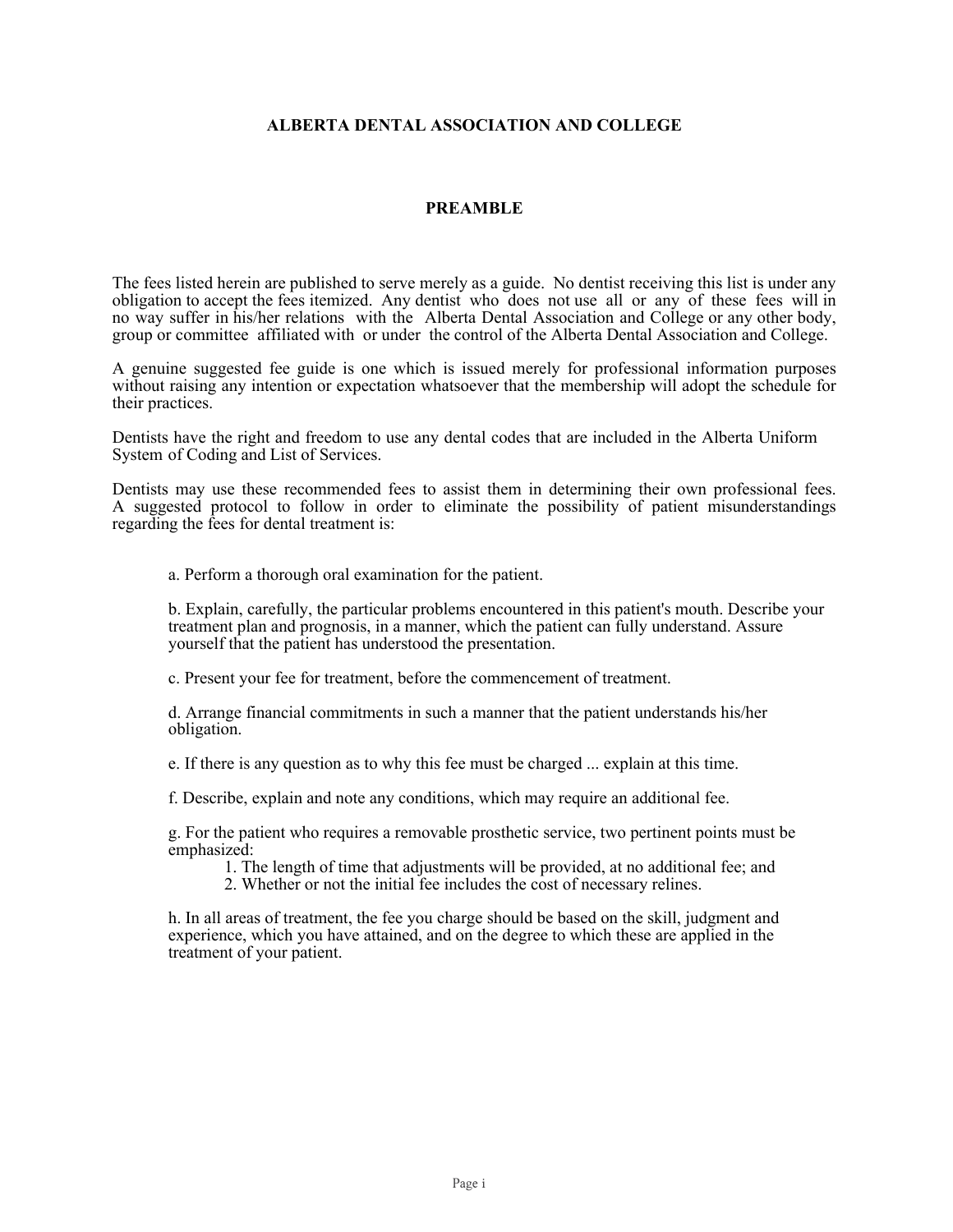1. The numbers assigned accurately describe the procedures provided and are divided into various categories of services. The inclusion of a code in a category does not restrict that procedure to a specific specialty. The classification is as follows:

| 01000-09999 | <b>Diagnosis</b>                   |
|-------------|------------------------------------|
|             |                                    |
| 10000-19999 | <b>Prevention</b>                  |
| 20000-29999 | <b>Restoration</b>                 |
| 30000-39999 | <b>Endodontics</b>                 |
| 40000-49999 | <b>Periodontics</b>                |
| 50000-59999 | <b>Prosthodontics - Removable</b>  |
| 60000-69999 | <b>Prosthodontics - Fixed</b>      |
| 70000-79999 | Oral and Maxillofacial Surgery     |
| 80000-89999 | <b>Orthodontics</b>                |
| 90000-99999 | <b>Adjunctive General Services</b> |
|             |                                    |

2. The numbers used to describe a service must accurately conform to the following principles, where the:

| first digit  | designates the | Category of service                          |
|--------------|----------------|----------------------------------------------|
| second digit | designates the | <b>Classification of service</b>             |
| third digit  | designates the | Sub-classification of service                |
| fourth digit | designates the | General service title only (when applicable) |
| fifth digit  | designates the | Specific service                             |

## example: 21221

| "2"1221   | represents the category "restorative"                          |
|-----------|----------------------------------------------------------------|
| 2"1"221   | represents the classification "amalgam restorations"           |
| 21''2''21 | represents the sub-classification "amalgams permanent"         |
| 212''2''1 | dentition" represents the service title "permanent molars"     |
| 2122"1"   | represents the specific service "permanent molars one surface" |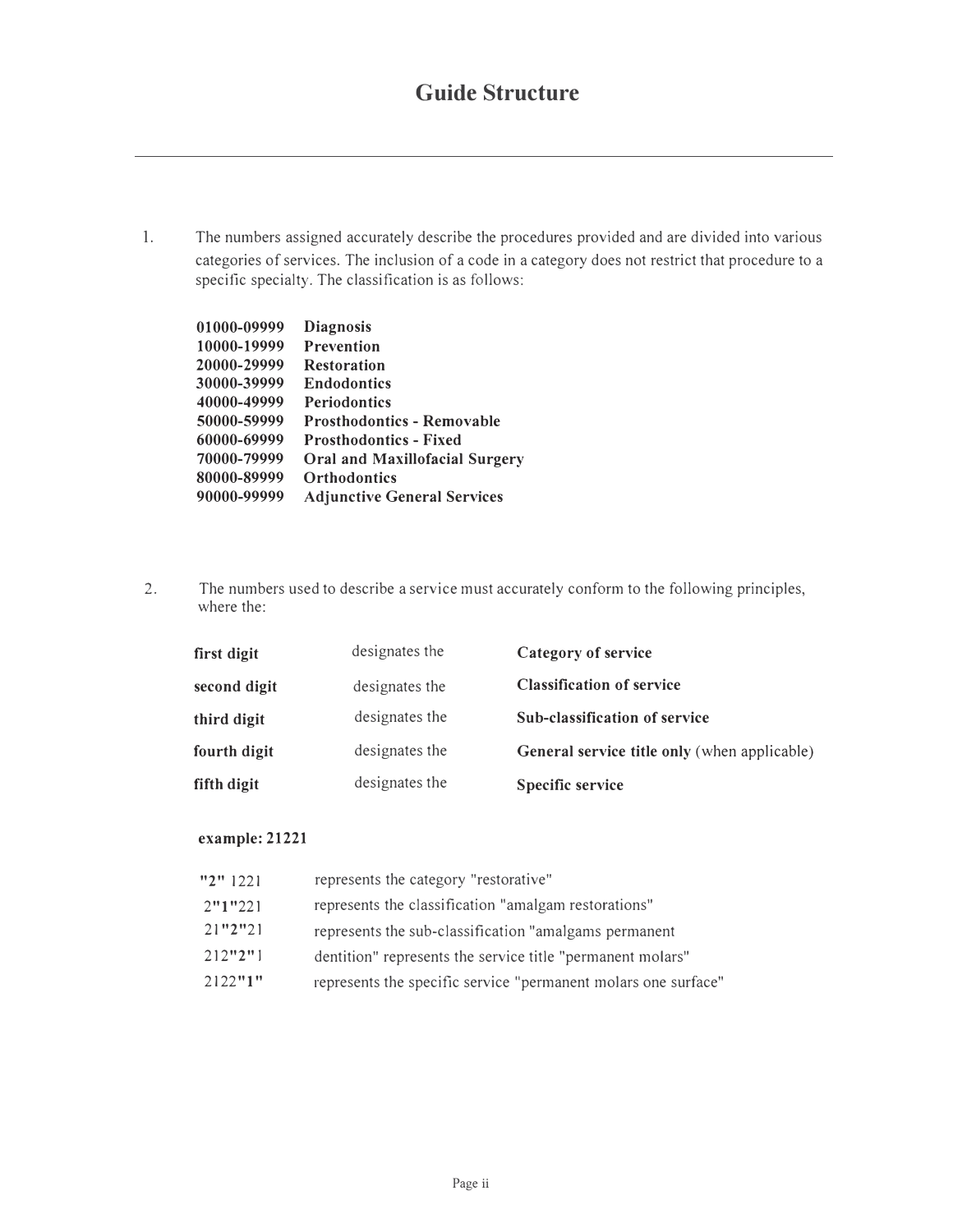- 3. The units of time and/or the letters following procedures conform to the following principles:
	- Where: Units of time follow a procedure code, the designation is that of "fifteen minute intervals"

**The letter "L"** follows a procedure code, the designation is that of "laboratory procedures extra"

**The letter "E"** follows a procedure code, the designation is that of "expenses extra" (not intended to cover expenses already factored into the fee for the procedure)

The letters "I.C." follows a procedure code, the designation is "Independent Consideration" and is utilized where the procedure involves complexities which are too variable to designate a specific fee.

4. Where individual teeth/sites are designated use the FDI 2-digit notation and ISO 3950 Designation system for teeth and areas of the oral cavity:

| Oral cavity           |    |    |                      |          |                                    |                                                                                                                                                   |          |          | 00       |          |          |          |          |                                                                                                    |    |    |
|-----------------------|----|----|----------------------|----------|------------------------------------|---------------------------------------------------------------------------------------------------------------------------------------------------|----------|----------|----------|----------|----------|----------|----------|----------------------------------------------------------------------------------------------------|----|----|
| Maxillary area        |    | 01 |                      |          |                                    |                                                                                                                                                   |          |          |          |          |          |          |          |                                                                                                    |    |    |
| Quadrant              |    |    |                      |          | 10                                 |                                                                                                                                                   |          |          |          |          |          |          | 20       |                                                                                                    |    |    |
| Sextant               |    |    | 03                   |          |                                    |                                                                                                                                                   |          |          | 04       |          |          |          |          | 05                                                                                                 |    |    |
|                       | 18 | 17 | 16                   | 15       | 14                                 | 13                                                                                                                                                | 12       | 11       | 21       | 22       | 23       | 24       | 25       | 26                                                                                                 | 27 | 28 |
| Designation of teeth* |    |    |                      | 55<br>85 | 54<br>84                           | 53<br>83                                                                                                                                          | 52<br>82 | 51<br>81 | 61<br>71 | 62<br>72 | 63<br>73 | 64<br>74 | 65<br>75 |                                                                                                    |    |    |
|                       | 48 | 47 | 46                   | 45       | 44                                 | 43                                                                                                                                                | 42       | 41       | 31       | 32       | 33       | 34       | 35       | 36                                                                                                 | 37 | 38 |
| Sextant               |    |    | 08                   |          |                                    |                                                                                                                                                   |          |          | 07       |          |          |          |          | 06                                                                                                 |    |    |
| Quadrant              |    | 40 |                      |          |                                    | 30                                                                                                                                                |          |          |          |          |          |          |          |                                                                                                    |    |    |
| Mandibular area<br>02 |    |    |                      |          |                                    |                                                                                                                                                   |          |          |          |          |          |          |          |                                                                                                    |    |    |
|                       | ۰  |    | Designation of teeth |          | median line in a distal direction. | First digit: Digits 1 to 4 represent permanent dentition and digits 5 to 8 represent deciduous<br>dentition, clockwise from the upper right side. |          |          |          |          |          |          |          | Second digit: Teeth in the same quadrant are represented by the second digit from 1 to 8, from the |    |    |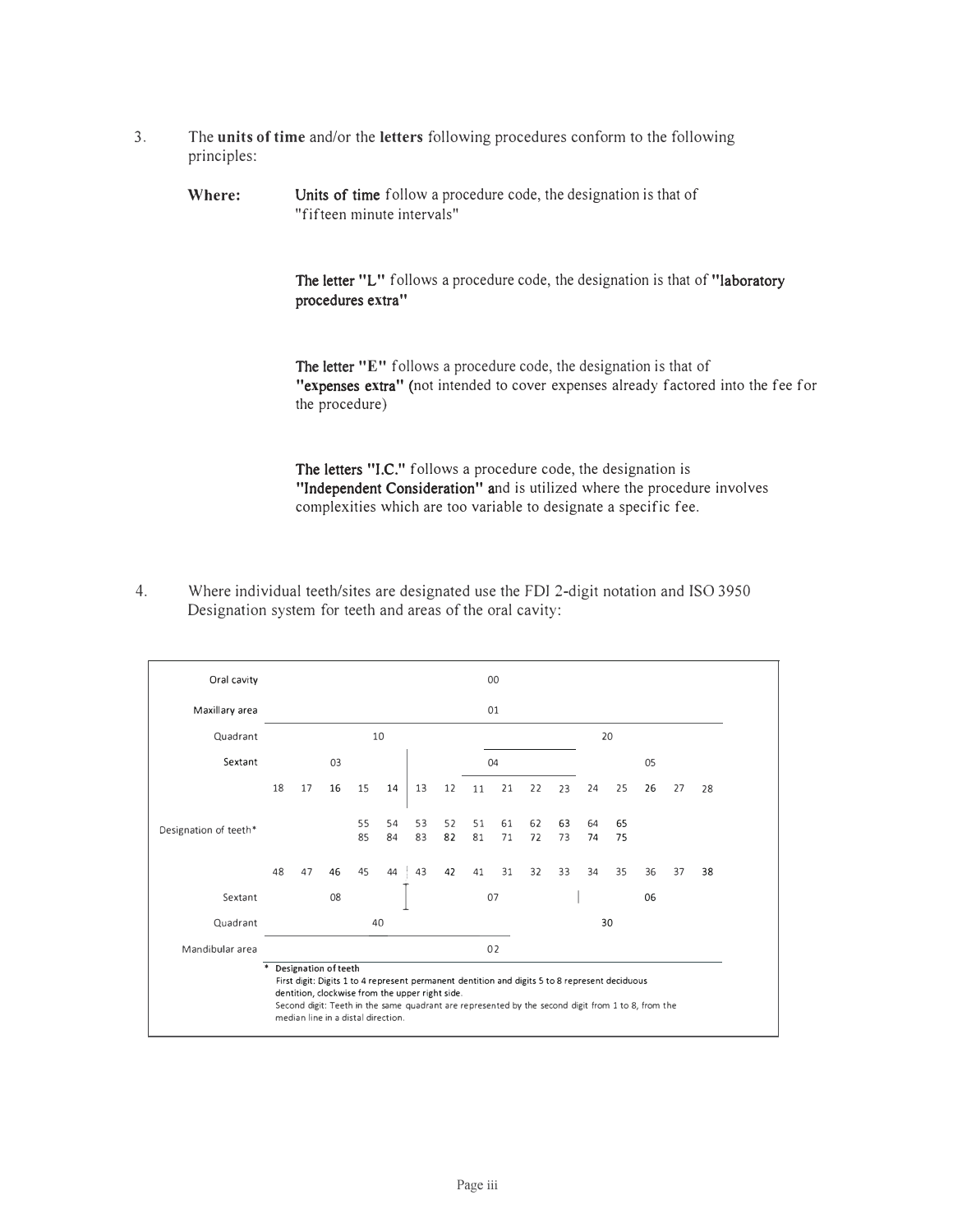Conversion for anterior tooth coloured restorations from the G.V. Black classification to the surface classification system:

| <b>Class I</b>         | One surface restoration                                                                                                   |
|------------------------|---------------------------------------------------------------------------------------------------------------------------|
| <b>Class III</b>       | One surface restoration, if not extended beyond the line angle.                                                           |
|                        | Two continuous surface restoration, if extended beyond the line angle.                                                    |
| <b>Class IV</b>        | Three continuous surface restoration, (such as MIL, MIV or DIL, DIV),<br>if not extended beyond the remaining line angle. |
|                        | Four continuous surface restoration (e.g. MILV or DILV), if extended<br>beyond the remaining line angles.                 |
| <b>Class IV Double</b> | Four surface restoration (e.g. MIDL or MIL plus DIL), if not extended<br>beyond the remaining line angles.                |
|                        | Five surface restoration (e.g. MIDLV or MILV plus DIV), if extended<br>beyond the remaining line angles.                  |
| <b>Class V</b>         | One surface restoration                                                                                                   |
| <b>Class VI</b>        | One surface restoration (incisal), if not extended beyond the line angles                                                 |

# Posterior Teeth Classification:

A one surface posterior restoration is one in which the restoration involves only one of the five surface classifications (mesial, distal, occlusal, lingual, or facial, including buccal and labial).

A two surface posterior restoration is one in which the restoration extends to two of the five surface classifications.

A three surface posterior restoration is one in which the restoration extends to three of the five surface classifications.

A four surface posterior restoration is one in which the restoration extends to four of the five surface classifications.

A five surface or more posterior restoration is one in which both the lingual and facial margins extend beyond the line angle.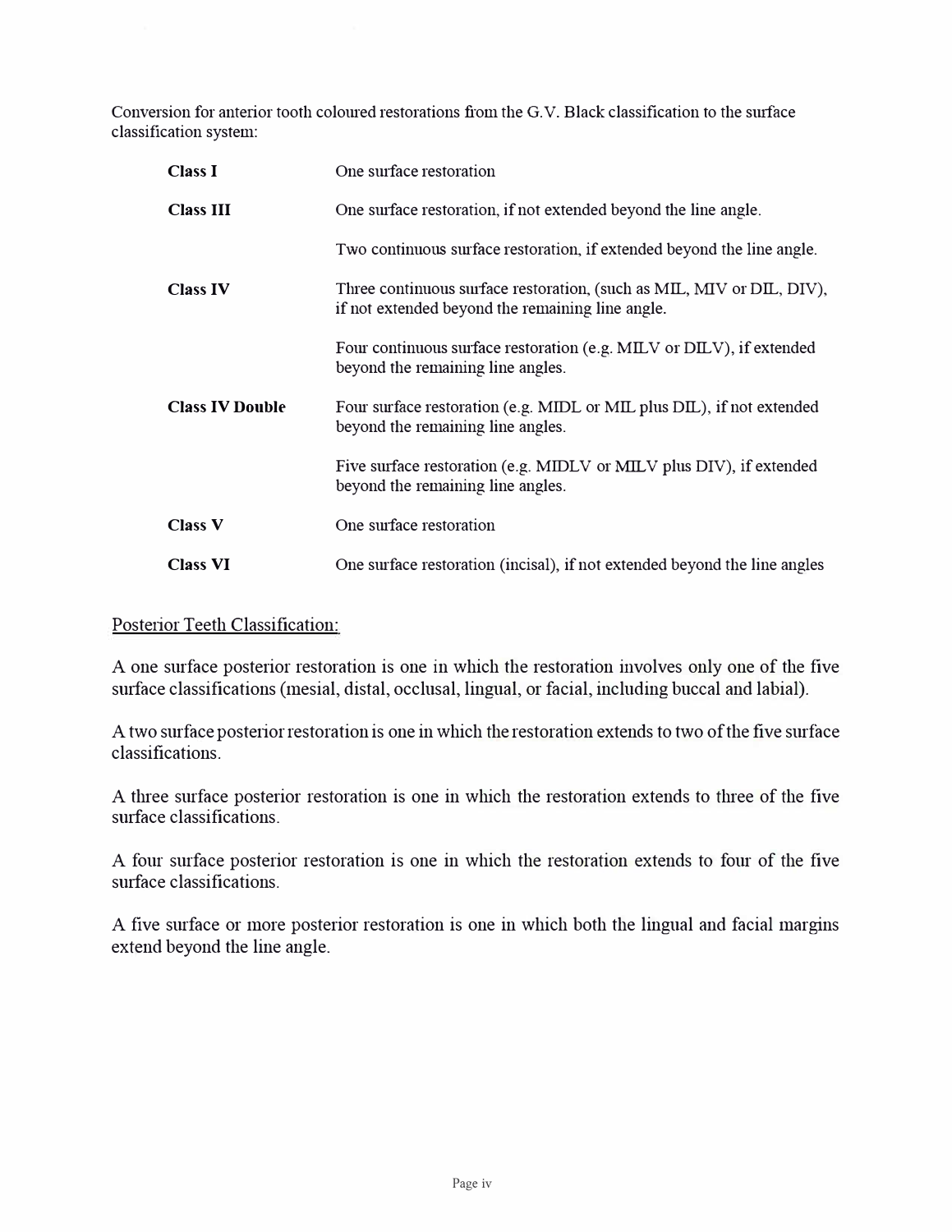l. **One Surface Restoration,** *see figures 1, 2, and 3*

**CLASS I** 

**3.** 

**CLASS III**  (if not extended beyond the line angle)



#### 2. **Two Surface Continuous Restoration,** *see figure 4*

**CLASS III** (if extended beyond the line angle due to caries, vestibular or lingual in a continuous fashion)



**lnterproximal and Vestibular** 

**This restoration includes incisal, vestibular, interproximal (but not lingual) surfaces** 

# **Three Surface Continuous Restoration,** *see figure 5*

Three continuous surfaces such as MIL, MIV, DIL, or DIV, where the restoration does not extend past the remaining line angle.

## 4. **Four Surface Continuous Restoration (Typical Class** IV), *see figure 6*

Four continuous surfaces, such as: MILV, or DILV, line angle.

## **5. Five Surface Continuous Restoration or Maximum Surfaces per Tooth,** *see figures* **7** *and 8*

Five continuous surfaces such as: MIDLV or a combination of MILV and DILV together on the same tooth







Figure 5

**Extends both lingually and vestibularly as well as restoring the interproximal and incisal surfaces** 

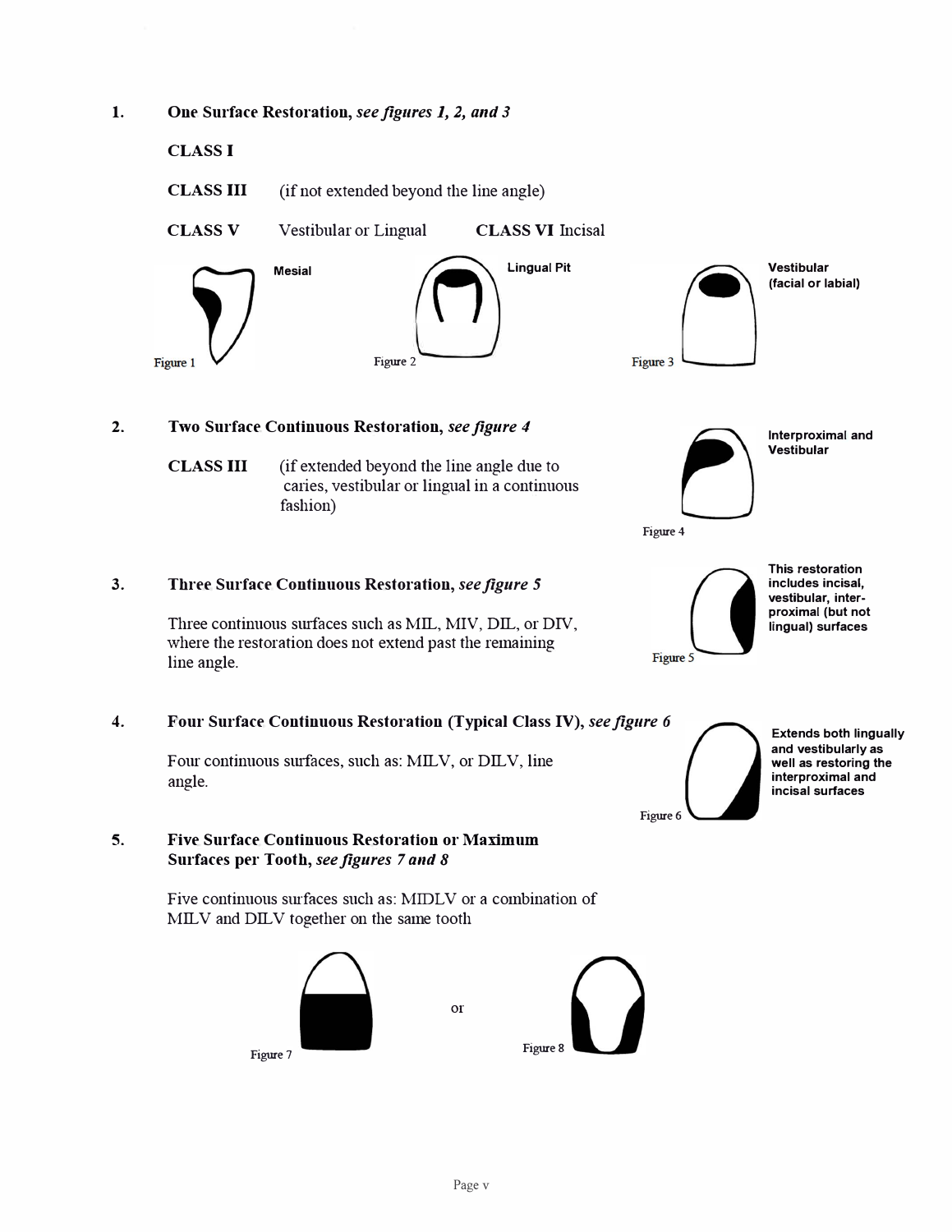

Edit 27722

# **2018 Uniform System of Coding and List of Services**

| <b>Suggested</b><br><b>Change</b> | <b>Code</b> | <b>Description</b>                                                                                                                                                                                                   | <b>Change made</b>                                       |
|-----------------------------------|-------------|----------------------------------------------------------------------------------------------------------------------------------------------------------------------------------------------------------------------|----------------------------------------------------------|
|                                   |             | New/deleted/edited codes                                                                                                                                                                                             |                                                          |
| Edit                              | 04200       | <b>TEST/ ANALYSIS, CARIES</b><br><b>SUSCEPTIBILITY / DIAGNOSIS</b>                                                                                                                                                   | Addition of: "/DIAGNOSIS"                                |
| Edit                              | 04201       | Bacteriological Test/ Analysis for the<br>Determination of Dental Caries Susceptibility<br>(technical procedure only) +L                                                                                             | Addition of: "(technical procedure only)"                |
| New                               | 04220       | Non-ionizing scanning procedure to detect<br>caries and capable of quantifying, monitoring<br>and recording changes in enamel, dent in,<br>and cementum, which includes diagnosis and<br>interpretation of findings. |                                                          |
| New                               | 04221       | One unit of time                                                                                                                                                                                                     |                                                          |
| New                               | 04227       | One half unit of time                                                                                                                                                                                                |                                                          |
| Edit                              | 12100       | <b>FLUORIDE TREATMENTS</b><br>(whole mouth)                                                                                                                                                                          | Addition of: "(whole mouth)"                             |
| Edit                              | 12101       | Fluoride Treatment, Foam, Gel or Rinse                                                                                                                                                                               | "Topical Application" changed to "Foam,<br>Gel or Rinse" |
| New                               | 12103       | Fluoride Treatment, Varnish                                                                                                                                                                                          |                                                          |
| Edit                              | 23200       | <b>RESTORATIONS, TOOTH COLOURED/</b><br><b>PLASTIC WITH/WITHOUT SILVER</b><br><b>FILINGS, PERMANENT POSTERIORS</b><br><b>NON BONDED</b>                                                                              | "FILLINGS" changed to "FILINGS"                          |
| Edit                              | 23500       | <b>RESTORATIONS, TOOTH COLOURED/</b><br><b>PLASTIC WITH/WITHOUT SILVER</b><br>FILINGS, PRIMARY, POSTERIOR, NON<br><b>BONDED</b>                                                                                      | "FILLINGS" changed to "FILINGS"                          |
| Edit                              | 23600       | <b>RESTORATIONS, TOOTH COLOURED/</b><br><b>PLASTIC WITH/WITHOUT SILVER</b><br><b>FILINGS, CORES</b>                                                                                                                  | "FILLINGS" changed to "FILINGS"                          |
| Edit                              | 27720       | Repairs, Inlays, Onlays or Crowns,<br>Porcelain/Ceramic/Polymer Glass,<br>Porcelain/Ceramic/Polymer Glass/Fused to<br>Metal base (single units)                                                                      | "inlays/onlays" changed to "Inlays,<br>Onlays"           |
| Edit                              | 27721       | Repairs, Inlays, Onlays or Crowns,<br>Porcelain/Ceramic/Polymer Glass,<br>Porcelain/Ceramic/Polymer Glass/Fused to<br>Metal base, Direct                                                                             | "Inlays Onlays" changed to " Inlays,<br>Onlays"          |
|                                   |             | Repairs, Inlays, Onlays or Crowns,                                                                                                                                                                                   | "Inlays Onlays" changed to " Inlays,                     |

# **– Changes from 2017**

Onlays"

Porcelain/Ceramic/Polymer Glass,

Metal base, Indirect +  $L$ 

Porcelain/Ceramic/Polymer Glass/Fused to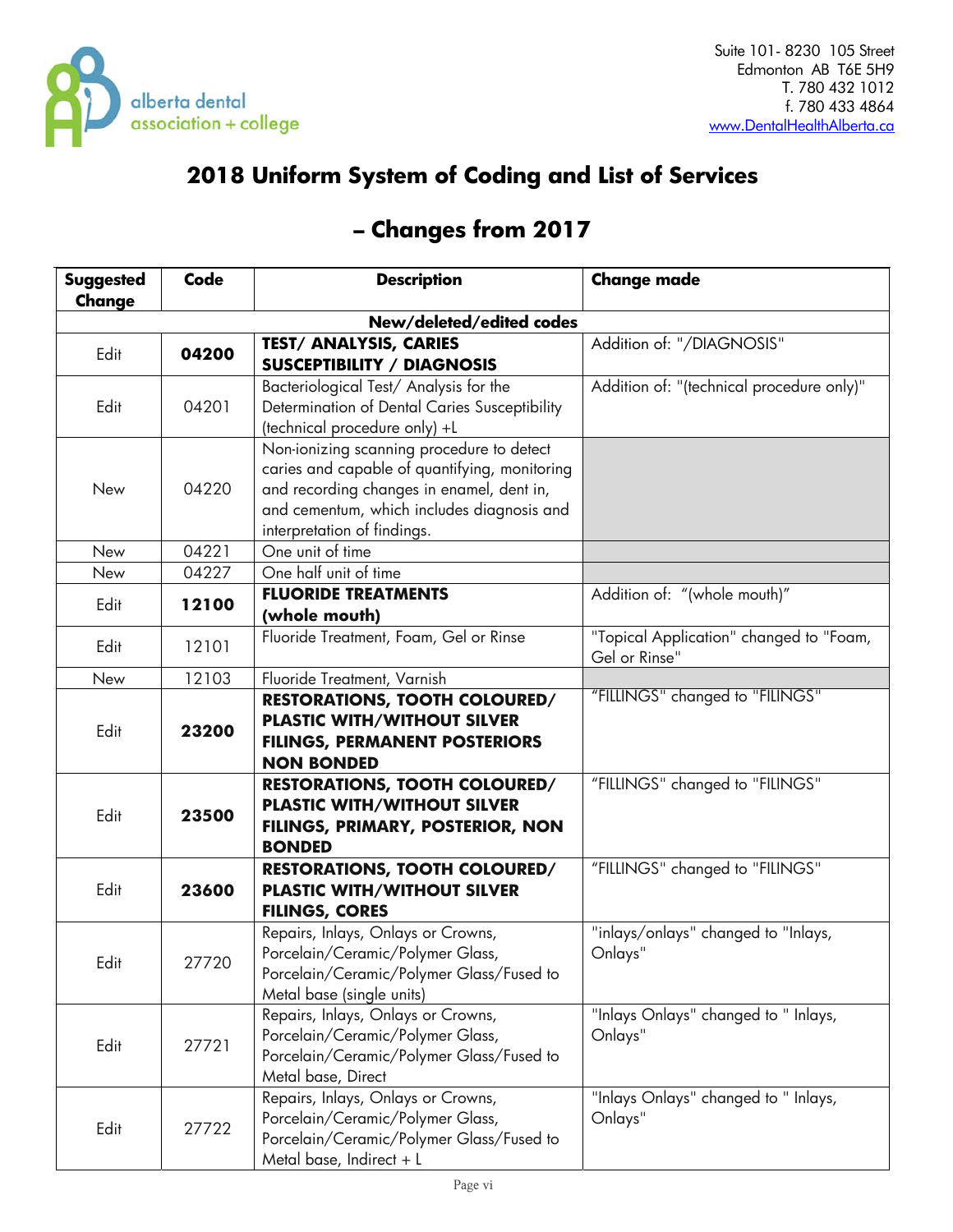|       |     |              | Alberta Dental Association and College<br><b>Guide for Dental Fees for General Dentists</b>                                                                                                                                                                                                                                                                                                                           |        |
|-------|-----|--------------|-----------------------------------------------------------------------------------------------------------------------------------------------------------------------------------------------------------------------------------------------------------------------------------------------------------------------------------------------------------------------------------------------------------------------|--------|
|       |     |              | January 2018                                                                                                                                                                                                                                                                                                                                                                                                          |        |
|       |     |              |                                                                                                                                                                                                                                                                                                                                                                                                                       | Fee    |
|       |     |              | <b>DIAGNOSTIC</b>                                                                                                                                                                                                                                                                                                                                                                                                     |        |
| 01001 |     |              | <b>EXAMINATION AND DIAGNOSIS, CLINICAL ORAL</b>                                                                                                                                                                                                                                                                                                                                                                       |        |
|       |     |              |                                                                                                                                                                                                                                                                                                                                                                                                                       |        |
| 01010 |     |              | <b>FIRST DENTAL VISIT/ORIENTATION</b>                                                                                                                                                                                                                                                                                                                                                                                 |        |
|       |     | 01011        | Oral assessment for patients up to the age of 3 years inclusive. Assessment to include:<br>Medical history, familial dental history; dietary/feeding practices; oral habits; oral hygiene;<br>fluoride exposure. Anticipatory quidance with parent/quardian                                                                                                                                                           | 71.17  |
| 01100 |     |              | <b>EXAMINATIONS, AND DIAGNOSIS COMPLETE ORAL, to include:</b>                                                                                                                                                                                                                                                                                                                                                         |        |
|       | (a) |              | History, Medical and Dental.                                                                                                                                                                                                                                                                                                                                                                                          |        |
|       | (b) |              | Clinical Examination and Diagnosis of Hard and Soft tissues, including the following as<br>necessary: Carious lesions, missing teeth, determination of sulcular depth, gingival contours,<br>mobility of teeth, interproximal tooth contact relationships, occlusion of teeth, TMJ, pulp vitality<br>test/analysis, where necessary and any other pertinent factors:                                                  |        |
|       | (c) |              | Radiographs extra, as required.                                                                                                                                                                                                                                                                                                                                                                                       |        |
|       |     | 01101<br>(a) | Examination and Diagnosis, Complete, Primary Dentition, to include:<br>Extended examination and diagnosis on primary dentition, recording history, charting,<br>treatment planning and case presentation, including above description as per 01100.                                                                                                                                                                   | 71.17  |
|       |     | 01102        | Examination and Diagnosis, Complete, Mixed Dentition, to include:                                                                                                                                                                                                                                                                                                                                                     | 97.00  |
|       |     | (a)          | Extended examination and diagnosis on mixed dentition, recording history, charting, treatment                                                                                                                                                                                                                                                                                                                         |        |
|       |     | (b)          | planning and case presentation, including above description as per 01100.<br>Eruption sequence, tooth size - jaw size assessment.                                                                                                                                                                                                                                                                                     |        |
|       |     |              |                                                                                                                                                                                                                                                                                                                                                                                                                       |        |
|       |     | 01103<br>(a) | Examination and Diagnosis, Complete, Permanent Dentition, to include:<br>Extended examination on permanent dentition, recording history, charting, treatment planning<br>and case presentation, including above description as per 01100.                                                                                                                                                                             | 101.48 |
| 01200 |     |              | <b>EXAMINATIONS AND DIAGNOSIS, LIMITED ORAL</b>                                                                                                                                                                                                                                                                                                                                                                       |        |
|       |     | 01201        | Examination and Diagnosis, Limited, Oral, New Patient.                                                                                                                                                                                                                                                                                                                                                                | 75.36  |
|       |     |              | Examination and diagnosis of hard and soft tissues, including checking of occlusion and<br>appliances, but not including specific test/ analysis as for 01100. (May include PSR)                                                                                                                                                                                                                                      |        |
|       |     | 01202        | Examination and diagnosis, Limited oral, Previous Patient (recall).                                                                                                                                                                                                                                                                                                                                                   |        |
|       |     |              | Examination of hard and soft tissues, including checking of occlusion and appliances, but not<br>including specific tests, as for 01100.                                                                                                                                                                                                                                                                              | 64.19  |
|       |     | 01204        | Examination and Diagnosis, Specific Examination and evaluation of a specific situation in a<br>localized area. Not to be used as a substitute for limited exam codes (01201, 01202)                                                                                                                                                                                                                                   | 64.24  |
|       |     | 01205        | Examination and Diagnosis, Emergency. Examination and Diagnosis for the investigation of<br>discomfort and/or infection in a localized area. Not to be used as a substitute for limited exam<br>codes (01201, 01202)                                                                                                                                                                                                  | 64.24  |
|       |     | 01206        | Analysis, Mixed Dentition                                                                                                                                                                                                                                                                                                                                                                                             | 80.63  |
| 01300 |     |              | <b>EXAMINATIONS AND DIAGNOSIS, STOMATOGNATHIC, DYSFUNCTIONAL</b>                                                                                                                                                                                                                                                                                                                                                      |        |
|       |     | 01301        | Examination and Diagnosis, Stomatognathic Dysfunctional, Comprehensive, to include:                                                                                                                                                                                                                                                                                                                                   | 270.19 |
|       |     | (a)<br>(b)   | History, Medical, Dental, Pain/Dysfunction<br>clinical examination to include, general appraisal, examination of head and neck,<br>musculoskeletal system (static and functional); intraoral examination of hard and soft tissues,<br>including occlusal analysis; consultation with other health care professionals, review of<br>previous records, including radiographs, ordering of appropriate test/analysis and |        |
|       |     |              | consultations.                                                                                                                                                                                                                                                                                                                                                                                                        |        |
|       |     | 01302        | Examination and Diagnosis, Stomatognathic Dysfunctional, Limited                                                                                                                                                                                                                                                                                                                                                      | 82.08  |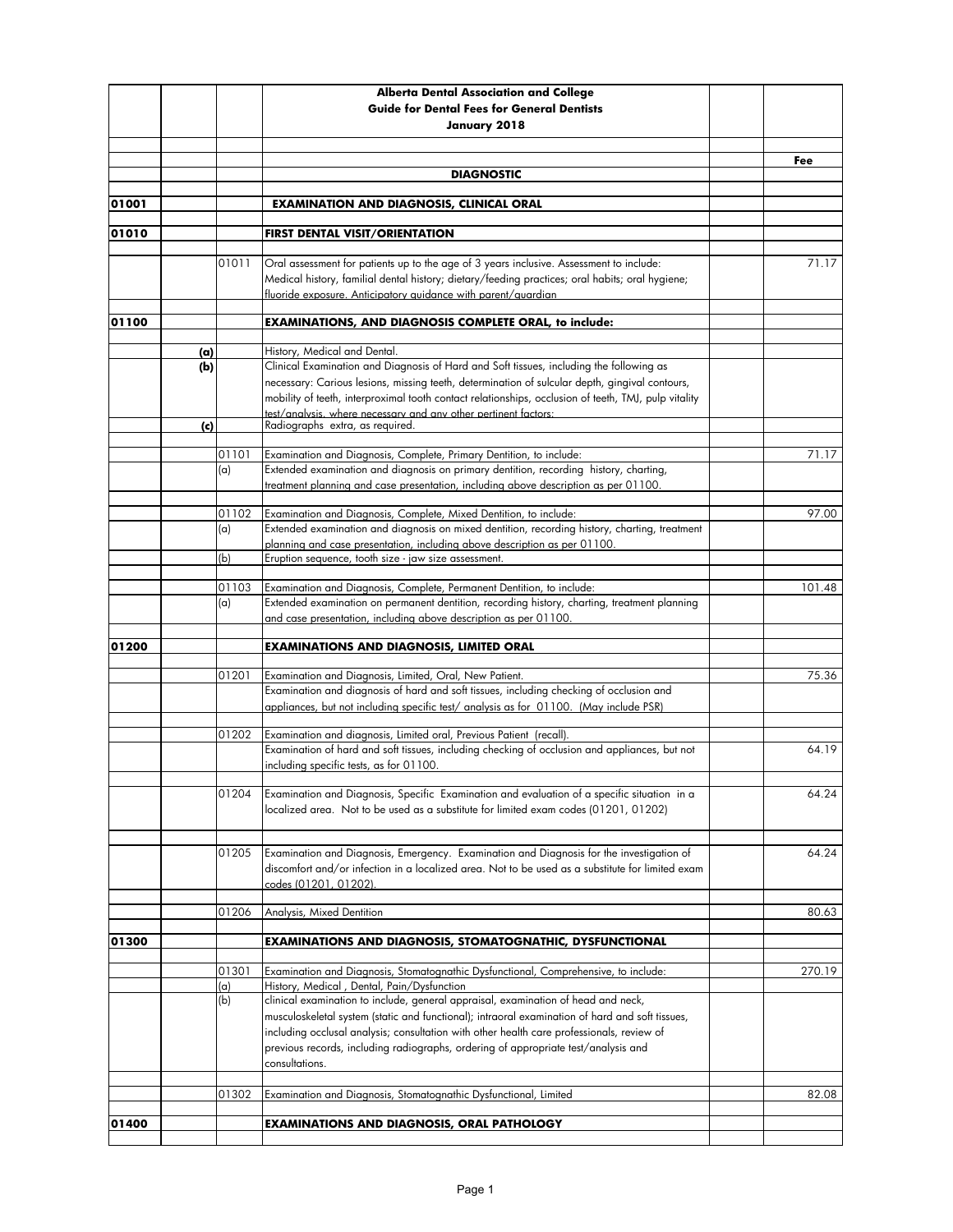|       |              | Alberta Dental Association and College<br><b>Guide for Dental Fees for General Dentists</b><br>January 2018                                                                                            |        |
|-------|--------------|--------------------------------------------------------------------------------------------------------------------------------------------------------------------------------------------------------|--------|
|       |              |                                                                                                                                                                                                        |        |
|       |              |                                                                                                                                                                                                        | Fee    |
|       | 01401        | Examination and Diagnosis, Oral Pathology, General, to include:                                                                                                                                        |        |
|       | (a)          | Initial consultation with referring dentist or physician,                                                                                                                                              |        |
|       | (b)          | History, Medical and Dental                                                                                                                                                                            | 164.16 |
|       | c)           | Clinical examination including in-depth analysis of medical status,                                                                                                                                    |        |
|       | (d)          | Diagnosis, prognosis and formulation of a treatment plan.                                                                                                                                              |        |
|       | 01402        | Examination and Diagnosis, Oral Pathology, Specific (or repeat examination within 90 days<br>for the same illness).                                                                                    | 82.08  |
| 01500 |              | <b>EXAMINATION AND DIAGNOSIS, PERIODONTAL</b>                                                                                                                                                          |        |
|       |              |                                                                                                                                                                                                        |        |
|       | 01501        | Examination and Diagnosis, Periodontal, General Recording History, Charting, Treatment                                                                                                                 | 206.08 |
|       |              | Planning and Case Presentation:                                                                                                                                                                        |        |
|       | (a)<br>(b)   | History, Medical and Dental<br>Clinical Examination includes evaluation of topography of the gingiva and related structures;                                                                           |        |
|       |              | degree of gingival inflammation; location, extent, sulcular depth; furcation involvement,                                                                                                              |        |
|       |              |                                                                                                                                                                                                        |        |
|       |              | mobility of teeth; tooth contact relationships; evaluation of occlusion; TMJ; examination of oral<br>soft tissue pathosis; evaluation of the existing restorative and/or prosthetic appliances; caries |        |
|       |              | and pulpal vitality.                                                                                                                                                                                   |        |
|       |              |                                                                                                                                                                                                        |        |
|       | 01502        | Examination and Diagnosis, Periodontal, Limited (previous patient)                                                                                                                                     | 149.26 |
|       | 01503        | Examination and Diagnosis, Periodontal, Specific                                                                                                                                                       | 149.26 |
|       |              |                                                                                                                                                                                                        |        |
| 01600 |              | <b>EXAMINATIONS AND DIAGNOSIS, SURGICAL</b>                                                                                                                                                            |        |
|       |              |                                                                                                                                                                                                        |        |
|       | 01601<br>(a) | Examination and Diagnosis, Surgical, General<br>History, Medical and Dental                                                                                                                            | 164.16 |
|       | (b)          | Clinical Examination as above, may include in-depth analysis of medical status, medication,                                                                                                            |        |
|       |              | anesthetic and surgical risk, initial consultation with referring dentist or physician, parent or                                                                                                      |        |
|       |              | guardian, evaluation of source of chief complaint, evaluation of pulpal vitality, mobility of                                                                                                          |        |
|       |              | teeth, occlusal factors, TMJ, or where the patient is to be admitted to hospital for dental                                                                                                            |        |
|       |              | procedures.                                                                                                                                                                                            |        |
|       |              |                                                                                                                                                                                                        |        |
|       | 01602        | Examination and Diagnosis, Surgical, Specific                                                                                                                                                          | 98.40  |
|       |              |                                                                                                                                                                                                        |        |
| 01700 |              | <b>EXAMINATIONS AND DIAGNOSIS, PROSTHODONTIC</b>                                                                                                                                                       |        |
|       |              |                                                                                                                                                                                                        |        |
|       | 01701        | Examination and Diagnosis, Prosthodontic, Edentulous<br>Extended Examination of the Edentulous Mouth, including detailed Medical and Dental History                                                    | 111.95 |
|       | (a)          | (incl. prosthetic history), visual and digital examination of the oral structures, head and neck                                                                                                       |        |
|       |              | (incl. TMJ), lips, oral mucosa, tongue, oral pharynx, salivary glands and lymph nodes, and                                                                                                             |        |
|       |              | including evaluation for implant-supported or retained prosthesis.                                                                                                                                     |        |
|       |              |                                                                                                                                                                                                        |        |
|       |              |                                                                                                                                                                                                        |        |
|       | 01702        | Examination and Diagnosis, Prosthodontic, Specific                                                                                                                                                     | 75.63  |
|       | 01703        | Examination and Diagnosis, Prosthodontic, Fixed Oral Rehabilitation, to include:                                                                                                                       | 307.56 |
|       | (a)          | History, Medical and Dental                                                                                                                                                                            |        |
|       | (b)          | Clinical Examination of Hard and Soft Tissues, including carious lesions, missing teeth,                                                                                                               |        |
|       |              | determination of sulcular depth, gingival contours, mobility of teeth, interproximal tooth contact                                                                                                     |        |
|       |              | relationships, occlusion of teeth, TMJ, pulp vitality test/analysis, where necessary and any                                                                                                           |        |
|       |              | other pertinent factors.                                                                                                                                                                               |        |
|       | (c)          | Evaluation of specific sites for implant-supported or retained prosthesis;                                                                                                                             |        |
|       | (d)          | Radiographs extra, as required                                                                                                                                                                         |        |
|       |              |                                                                                                                                                                                                        |        |
| 01800 |              | <b>EXAMINATION AND DIAGNOSIS, ENDODONTIC</b>                                                                                                                                                           |        |
|       | 01801        | Examination and Diagnosis, Endodontic, Complete Endodontic examination and/or                                                                                                                          | 165.16 |
|       |              | complicated diagnosis. Recording history, charting treatment planning and case history.                                                                                                                |        |
|       |              | Includes the following:                                                                                                                                                                                |        |
|       | (a)          | History, Medical and Dental                                                                                                                                                                            |        |
|       | (b)          | Clinical Examination and Diagnosis may include vitality test/analysis, thermal test/analysis,                                                                                                          |        |
|       |              | cracked tooth test/analysis, occlusal exams, percussion, palpation, transillumination, anesthetic                                                                                                      |        |
|       |              | test/analysis and mobility test/analysis.                                                                                                                                                              |        |
|       |              |                                                                                                                                                                                                        |        |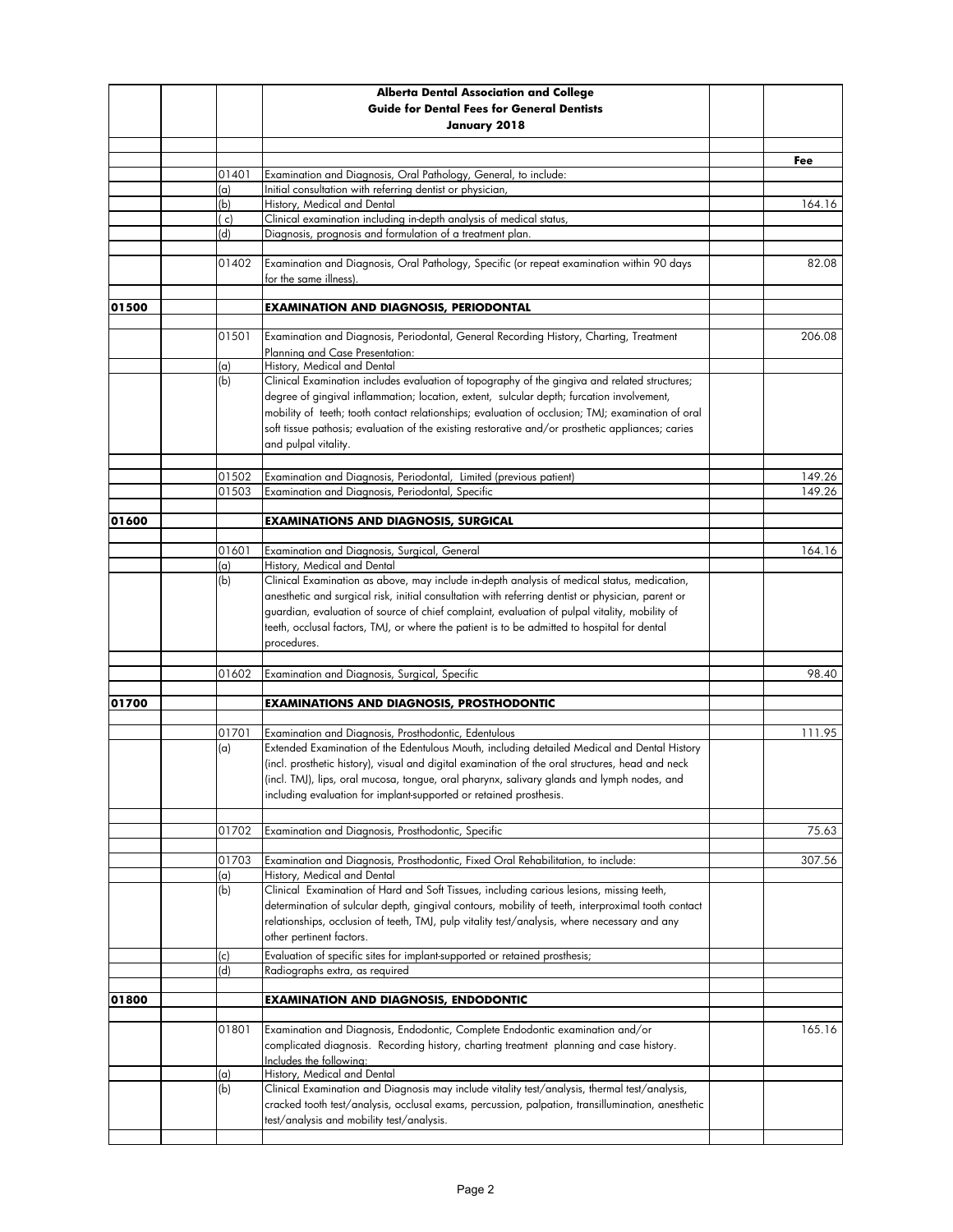|       |       |                    | Alberta Dental Association and College<br><b>Guide for Dental Fees for General Dentists</b><br>January 2018                                                        |    |                  |
|-------|-------|--------------------|--------------------------------------------------------------------------------------------------------------------------------------------------------------------|----|------------------|
|       |       |                    |                                                                                                                                                                    |    |                  |
|       |       | 01802              | Examination and Diagnosis, Endodontic, Specific Endodontic examination and evaluation of a<br>specific situation in a localized area and vitality tests/analysis.  |    | Fee<br>103.08    |
| 01900 |       |                    | <b>EXAMINATION AND DIAGNOSIS, ORTHODONTIC</b>                                                                                                                      |    |                  |
|       |       | 01901              | Examination and Diagnosis, Orthodontic, General. To include:                                                                                                       |    | 424.10           |
|       |       | (a)                | Diagnostic models, complete intraoral radiograph series, or panoramic film, cephalograms,<br>facial and intraoral photographs, consultation and case presentation. | +L |                  |
|       |       | 01902              | Examination and Diagnosis, Orthodontic, Specific                                                                                                                   |    | 85.08            |
| 02000 |       |                    | RADIOGRAPHS (including radiographic examination and diagnosis and interpretation)                                                                                  |    |                  |
| 02100 |       |                    | RADIOGRAPHS, REGIONAL/LOCALIZED                                                                                                                                    |    |                  |
|       |       |                    |                                                                                                                                                                    |    |                  |
|       |       | 02101              | Radiographs, Complete Series (minimum of 12 images incl. bitewings)                                                                                                |    | 198.80           |
|       |       | 02102              | Radiographs, Complete Series (minimum of 16 images incl. bitewings)                                                                                                |    | 198.80           |
|       | 02110 |                    | RADIOGRAPHS, PERIAPICAL                                                                                                                                            |    |                  |
|       |       |                    |                                                                                                                                                                    |    |                  |
|       |       | 02111<br>02112     | Single image<br>Two images                                                                                                                                         |    | 27.60<br>47.50   |
|       |       | 02113              | Three images                                                                                                                                                       |    | 67.40            |
|       |       | 02114              | Four images                                                                                                                                                        |    | 87.30            |
|       |       | 02115              | Five images                                                                                                                                                        |    | 107.20           |
|       |       | 02116              | Six images                                                                                                                                                         |    | 127.10           |
|       |       | 02117              | Seven images                                                                                                                                                       |    | 147.00           |
|       |       | 02118              | Eight images                                                                                                                                                       |    | 166.90           |
|       |       | 02119<br>02120     | Nine images<br>Ten images                                                                                                                                          |    | 186.80<br>196.82 |
|       | 02130 |                    | RADIOGRAPHS, INTRAORAL, OCCLUSAL                                                                                                                                   |    |                  |
|       |       |                    |                                                                                                                                                                    |    |                  |
|       |       | 02131              | Single film                                                                                                                                                        |    | 49.62            |
|       |       | 02132              | Two films                                                                                                                                                          |    | 69.52            |
|       |       | 02133<br>02134     | Three films<br>Four films                                                                                                                                          |    | 89.42<br>109.32  |
|       |       |                    |                                                                                                                                                                    |    |                  |
|       | 02140 |                    | RADIOGRAPHS, INTRAORAL, BITEWING                                                                                                                                   |    |                  |
|       |       | 02141              | Single image                                                                                                                                                       |    | 29.80            |
|       |       | $\overline{021}42$ | Two images                                                                                                                                                         |    | 45.08            |
|       |       | 02143              | Three images                                                                                                                                                       |    | 62.36            |
|       |       | 02144              | Four images                                                                                                                                                        |    | 78.37            |
|       |       | 02145              | Five images                                                                                                                                                        |    | 100.37           |
|       |       | 02146              | Six images                                                                                                                                                         |    | 120.19           |
| 02300 |       |                    | RADIOGRAPHS, POSTERO-ANTERIOR AND LATERAL SKULL AND FACIAL BONE                                                                                                    |    |                  |
|       |       | 02301              | Single image                                                                                                                                                       |    | 74.49            |
|       |       | 02302              | Two images                                                                                                                                                         |    | 124.21           |
|       |       | 02303              | Three images                                                                                                                                                       |    | 173.95           |
|       |       | 02304              | Sinus Examination and Diagnosis - Minimum four images identified as: 1) Waters 2) Caldwell<br>3) Lateral Skull 4) Basal                                            |    | 223.66           |
|       |       | 02309              | Each additional image over four                                                                                                                                    |    | 49.23            |
| 02400 |       |                    | <b>RADIOGRAPHS, SIALOGRAPHY</b>                                                                                                                                    |    |                  |
|       |       |                    |                                                                                                                                                                    |    |                  |
|       |       | 02401              | Single image                                                                                                                                                       |    | 74.51            |
|       |       | 02402              | Two images                                                                                                                                                         |    | 124.21           |
|       |       | 02409              | Each additional image over two                                                                                                                                     |    | 49.23            |
|       | 02410 |                    | <b>RADIOPAQUE DYES, USE OF, TO DEMONSTRATE LESIONS</b>                                                                                                             |    |                  |
|       |       |                    |                                                                                                                                                                    |    |                  |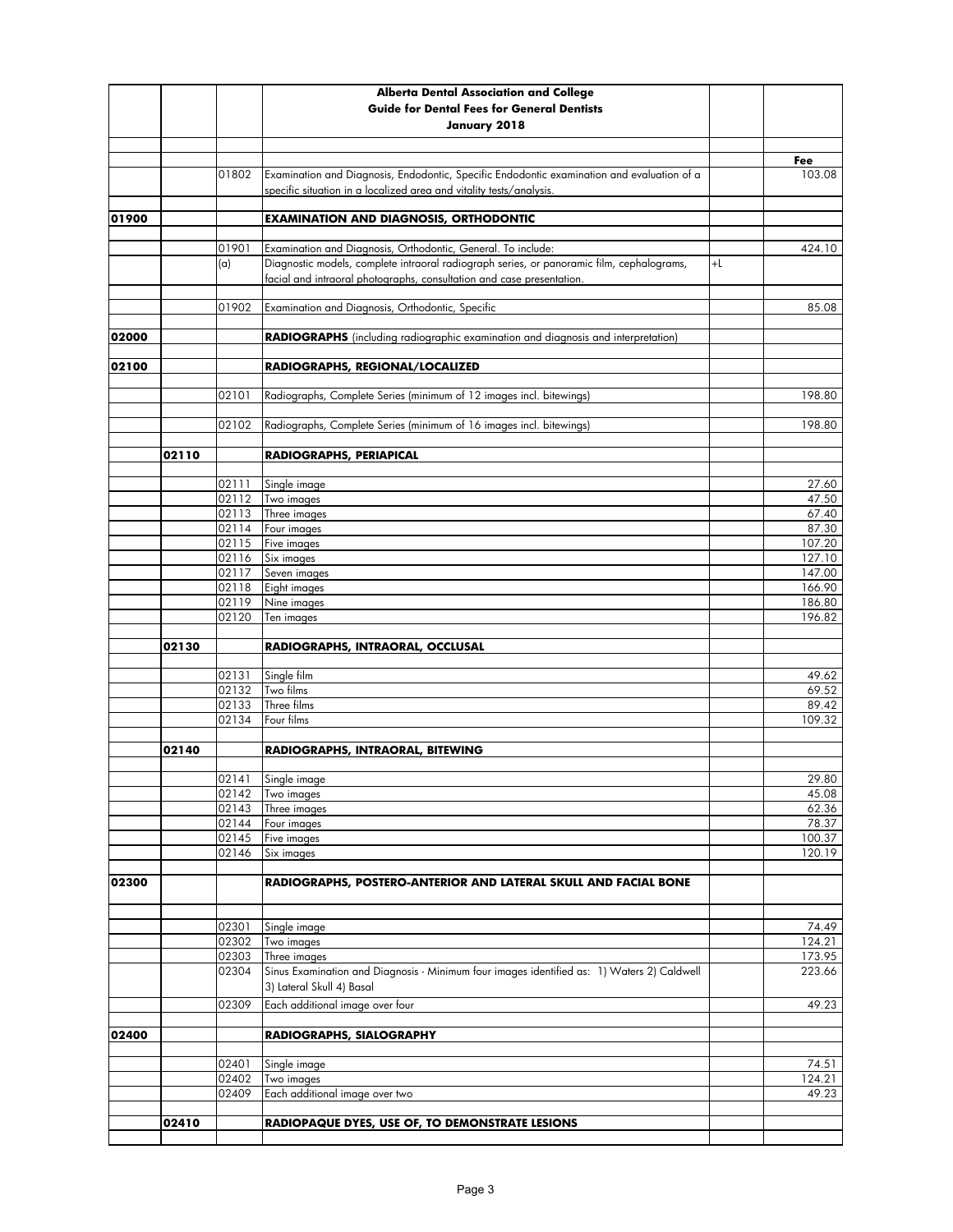|       |       |                | Alberta Dental Association and College                                                                                                |      |                  |
|-------|-------|----------------|---------------------------------------------------------------------------------------------------------------------------------------|------|------------------|
|       |       |                | <b>Guide for Dental Fees for General Dentists</b>                                                                                     |      |                  |
|       |       |                | January 2018                                                                                                                          |      |                  |
|       |       |                |                                                                                                                                       |      |                  |
|       |       |                |                                                                                                                                       |      | Fee              |
|       |       | 02411          | One unit of time                                                                                                                      |      | I.C.             |
|       |       | 02412          | Two units of time                                                                                                                     |      | I.C.             |
|       |       | 02419          | Each additional unit over two                                                                                                         |      | I.C.             |
| 02500 |       |                | RADIOGRAPHS, TEMPOROMANDIBULAR JOINT                                                                                                  |      |                  |
|       |       |                |                                                                                                                                       |      |                  |
|       |       | 02501          | Single image                                                                                                                          |      | 74.49            |
|       |       | 02502          | Two images                                                                                                                            |      | 124.21           |
|       |       | 02503          | Three images                                                                                                                          |      | 173.95           |
|       |       | 02504          | Four images (minimum examination and diagnosis closed and open each side)                                                             |      | 223.66           |
|       |       | 02509          | Each additional image over four                                                                                                       |      | 49.23            |
|       | 02510 |                | Arthrography of Temporo-mandibular joint                                                                                              |      |                  |
|       |       |                |                                                                                                                                       |      |                  |
|       |       | 02511          | Performing the Arthrographic Procedure                                                                                                |      | 246.24           |
|       |       |                |                                                                                                                                       |      |                  |
|       | 02520 |                | Interpretation of the Arthrogram                                                                                                      |      |                  |
|       |       |                |                                                                                                                                       |      |                  |
|       |       | 02521          | One unit of time                                                                                                                      |      | 74.63            |
|       |       | 02529          | Each additional unit of time                                                                                                          |      | 74.63            |
| 02600 |       |                | RADIOGRAPHS, PANORAMIC                                                                                                                |      |                  |
|       |       |                |                                                                                                                                       |      |                  |
|       |       | 02601          | Single image                                                                                                                          |      | 88.32            |
|       |       |                |                                                                                                                                       |      |                  |
| 02700 |       |                | RADIOGRAPHS, CEPHALOMETRIC                                                                                                            |      |                  |
|       |       |                |                                                                                                                                       |      |                  |
|       |       | 02701          | Single image                                                                                                                          |      | 118.87           |
|       |       | 02702          | Two images                                                                                                                            |      | 186.38           |
|       |       | 02703          | Three images                                                                                                                          |      | 250.63<br>310.61 |
|       |       | 02704<br>02709 | Four images<br>Each additional image over four                                                                                        |      | 36.96            |
|       |       |                |                                                                                                                                       |      |                  |
|       | 02750 |                | RADIOGRAPHS, CEPHALOMETRIC, TRACING AND INTERPRETATION                                                                                |      |                  |
|       |       |                |                                                                                                                                       |      |                  |
|       |       | 02751          | One unit of time                                                                                                                      |      | 82.08            |
|       |       | 02752          | Two units                                                                                                                             |      | 164.16           |
|       |       | 02759          | Each additional unit over two                                                                                                         |      | 82.08            |
|       |       |                |                                                                                                                                       |      |                  |
| 02800 |       |                | RADIOGRAPHS, COMPUTERIZED AXIAL TOMOGRAMS (CT), POSITION EMISSION<br>TOMOGRAPHY (PET), MAGNETIC RESONANCE IMAGES (MRI) INTERPRETATION |      |                  |
|       |       |                | (either the radiographs, CT scans, PET scans, MRI scans, or the interpretation must be received                                       |      |                  |
|       |       |                | from another source)                                                                                                                  |      |                  |
|       |       |                |                                                                                                                                       |      |                  |
|       |       | 02801          | One unit of time                                                                                                                      | $+E$ | 91.35            |
|       |       | 02802          | Two units                                                                                                                             | $+E$ | 182.51           |
|       |       | 02809          | Each additional unit over two                                                                                                         | +E   | 91.35            |
|       |       |                |                                                                                                                                       |      |                  |
| 02900 |       |                | <b>RADIOGRAPHS, OTHER</b>                                                                                                             |      |                  |
|       |       |                |                                                                                                                                       |      |                  |
|       | 02910 |                | <b>RADIOGRAPHS, DUPLICATIONS</b>                                                                                                      |      |                  |
|       |       | 02911          | Single image                                                                                                                          |      | 5.66             |
|       |       | 02912          | Two images                                                                                                                            |      | 11.25            |
|       |       | 02913          | Three images                                                                                                                          |      | 16.87            |
|       |       | 02914          | Four images                                                                                                                           |      | 22.49            |
|       |       | 02915          | Five images                                                                                                                           |      | 28.11            |
|       |       | 02916          | Six images                                                                                                                            |      | 33.74            |
|       |       | 02917          | Seven images                                                                                                                          |      | 39.38            |
|       |       |                | Eight images                                                                                                                          |      | 43.59            |
|       |       | 02918          |                                                                                                                                       |      |                  |
|       |       | 02919          | Each additional images over eight                                                                                                     |      | 5.66             |
|       |       |                |                                                                                                                                       |      |                  |
|       | 02930 |                | RADIOGRAPHS, TOMOGRAPHY                                                                                                               |      |                  |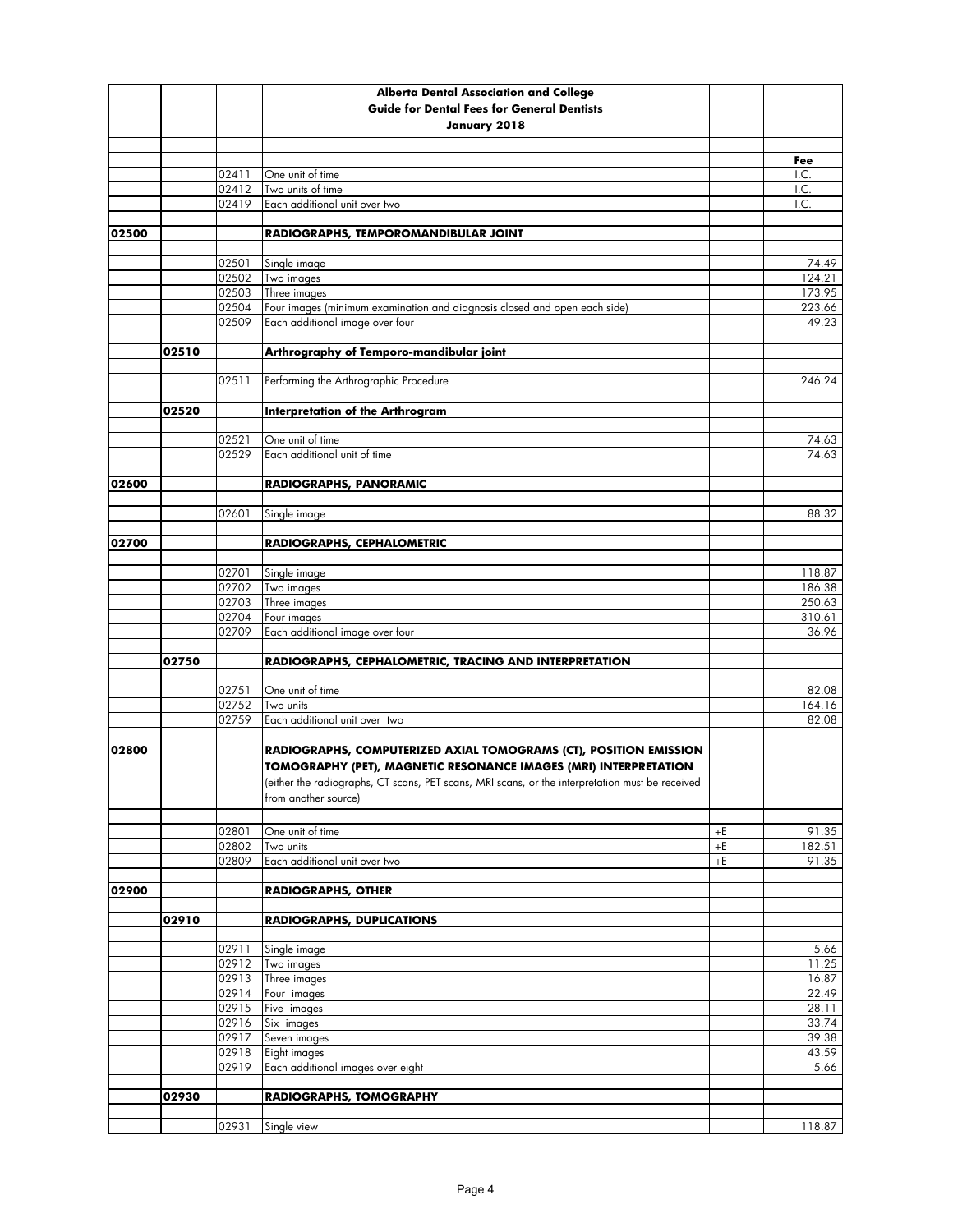|       |       |                | Alberta Dental Association and College                                                             |          |                 |
|-------|-------|----------------|----------------------------------------------------------------------------------------------------|----------|-----------------|
|       |       |                | <b>Guide for Dental Fees for General Dentists</b>                                                  |          |                 |
|       |       |                | January 2018                                                                                       |          |                 |
|       |       |                |                                                                                                    |          |                 |
|       |       |                |                                                                                                    |          | Fee             |
|       |       | 02932          | Two views                                                                                          |          | 186.44          |
|       |       | 02933          | Three views                                                                                        |          | 250.63          |
|       |       | 02934          | Four views                                                                                         |          | 310.61<br>49.23 |
|       |       | 02939          | Each additional view over four                                                                     |          |                 |
|       | 02940 |                | RADIOGRAPHS, HAND AND WRIST                                                                        |          |                 |
|       |       |                |                                                                                                    |          |                 |
|       |       | 02941          | Radiographs, Hand and Wrist (as a diagnostic aid for dental treatment) per case                    |          | 118.87          |
|       |       |                |                                                                                                    |          |                 |
|       | 02950 |                | Radiographic Guide,                                                                                |          |                 |
|       |       |                | (includes diagnostic wax-up, with radio-opaque markers for pre-surgical assessment of alveolar     |          |                 |
|       |       | 02951          | bone and vital structures as potential osseo-integrated implant site(s))<br><b>Maxillary Guide</b> | $+L +E$  | I.C.            |
|       |       | 02952          | Mandibular                                                                                         | $+L +E$  | I.C.            |
|       |       |                |                                                                                                    |          |                 |
| 03000 |       |                | TEMPLATE, SURGICAL (includes diagnostic wax-up. Also used to locate and orient osseo-              |          |                 |
|       |       |                | intearated implants)                                                                               |          |                 |
|       |       |                |                                                                                                    |          |                 |
|       |       | 03001          | Maxillary Template                                                                                 | $+L +E$  | 74.63           |
|       |       | 03002          | Mandibular Template                                                                                | $+L +E$  | 74.63           |
| 04000 |       |                | TEST/ANALYSIS/LABORATORY PROCEDURES/INTERPRETATION AND/OR                                          |          |                 |
|       |       |                | <b>REPORTS</b>                                                                                     |          |                 |
|       |       |                |                                                                                                    |          |                 |
|       | 04100 |                | TEST/ANALYSIS, MICROBIOLOGICAL (technical procedure only)                                          |          |                 |
|       |       |                |                                                                                                    |          |                 |
|       |       | 04101          | Microbiological Test/Analysis for the Determination of Pathological Agents                         | +L       | 70.89           |
|       |       |                |                                                                                                    |          |                 |
|       | 04200 |                | TEST/ANALYSIS, CARIES SUSCEPTIBILITY/DIAGNOSIS                                                     |          |                 |
|       |       | 04201          | Bacteriological Test/ Analysis for the Determination of Dental Caries Susceptibility (technical    | +L       | 70.89           |
|       |       |                | procedure only)                                                                                    |          |                 |
|       |       |                |                                                                                                    |          |                 |
|       | 04220 |                | Non-ionizing scanning procedure to detect caries and capable of quantifying, monitoring and        |          |                 |
|       |       |                | recording changes in enamel, dent in, and cementum, which includes diagnosis and                   |          |                 |
|       |       |                | interpretation of findinas.                                                                        |          |                 |
|       |       | 04221          | One unit of time                                                                                   |          | 29.80           |
|       |       | 04227          | One half unit of time                                                                              |          | 14.90           |
|       |       |                |                                                                                                    |          |                 |
| 04300 |       |                | TEST/ANALYSIS, HISTOPATHOLOGICAL (technical procedure only)                                        |          |                 |
|       |       |                |                                                                                                    |          |                 |
|       | 04310 |                | Test/Analysis, Histopathological, Soft Tissue                                                      |          |                 |
|       |       |                |                                                                                                    |          |                 |
|       |       | 04311<br>04312 | Biopsy, Soft Oral Tissue - by Puncture<br>Biopsy, Soft Oral Tissue - by Incision                   | +L<br>+L | 82.08<br>82.08  |
|       |       | 04313          | Biopsy, Soft Oral Tissue - by Aspiration                                                           | +L       | 82.08           |
|       |       |                |                                                                                                    |          |                 |
|       | 04320 |                | Test/Analysis, Histopathological, Hard Tissue                                                      |          |                 |
|       |       |                |                                                                                                    |          |                 |
|       |       | 04321          | Biopsy, Hard Oral Tissue - by Puncture                                                             | +L       | I.C.            |
|       |       | 04322          | Biopsy, Hard Oral Tissue - by Incision                                                             | $+1$     | I.C.            |
|       |       | 04323          | Biopsy, Hard Oral Tissue - by Aspiration                                                           | +L       | I.C.            |
| 04400 |       |                | TEST/ANALYSIS, CYTOLOGICAL(technical procedure only)                                               |          |                 |
|       |       |                |                                                                                                    |          |                 |
|       |       | 04401          | Cytological Smear from the Oral Cavity                                                             | $+L + E$ | 70.89           |
|       |       | 04402          | Vital Staining of Oral Mucosal Tissues                                                             | +E       | 70.89           |
|       |       |                |                                                                                                    |          |                 |
| 04500 |       |                | <b>TESTS/ANALYSIS, PULP VITALITY AND INTERPRETATION</b>                                            |          |                 |
|       |       |                |                                                                                                    |          |                 |
|       |       | 04501<br>04509 | One unit of time<br>Each additional unit                                                           |          | 70.89<br>70.89  |
|       |       |                |                                                                                                    |          |                 |
| 04600 |       |                | <b>INTERPRETATION AND/OR REPORTS, LABORATORY</b>                                                   |          |                 |
|       |       |                |                                                                                                    |          |                 |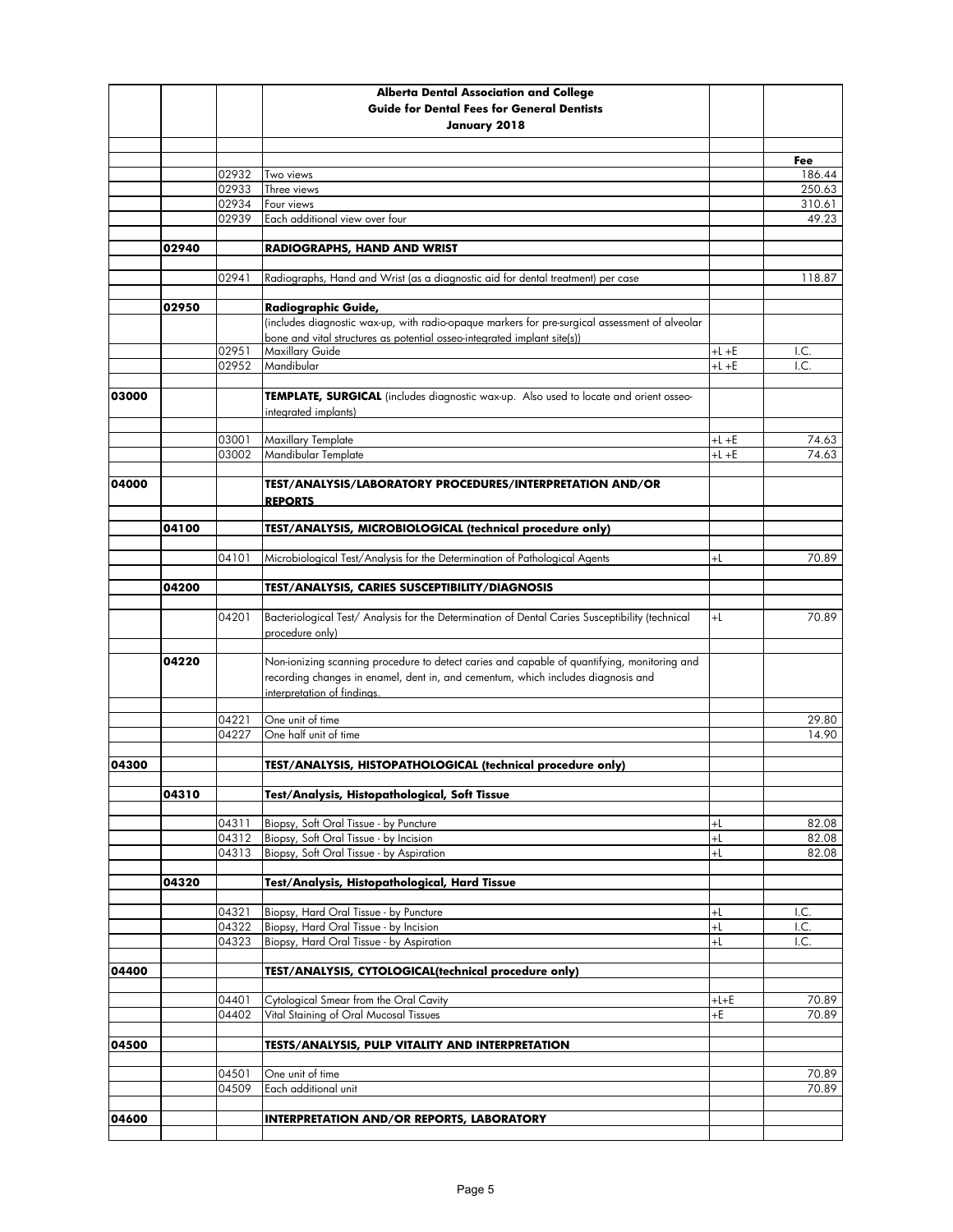|       |       |                | Alberta Dental Association and College                                                    |              |                |
|-------|-------|----------------|-------------------------------------------------------------------------------------------|--------------|----------------|
|       |       |                | <b>Guide for Dental Fees for General Dentists</b>                                         |              |                |
|       |       |                | January 2018                                                                              |              |                |
|       |       |                |                                                                                           |              |                |
|       |       |                |                                                                                           |              | Fee            |
|       |       | 04601          | Interpretation and/or Report, Microbiological by Oral Microbiologist                      | $+1$         | 70.89          |
|       |       |                |                                                                                           | to           | 212.72         |
|       |       | 04602          | Interpretation and/or Report, Histopathological by Oral Pathologist or Microbiologist     | $+1$         | 82.08          |
|       |       |                |                                                                                           | to           | 246.24         |
|       |       | 04603          | Interpretation and/or Report, Cytological by Oral Pathologist                             | $+1$         | 70.89          |
|       |       | 04604          | Reports, Other                                                                            |              | I.C.           |
| 04700 |       |                | SUPPLEMENTARY DIAGNOSTIC PROCEDURES (INTERPRETATION ONLY)                                 |              |                |
|       |       |                |                                                                                           |              |                |
|       | 04710 |                | EQUILIBRATION, CASTS DIAGNOSTIC (PILOT EQUILIBRATION) FOR EXTENSIVE                       |              |                |
|       |       |                | OR COMPLICATED RESTORATIVE DENTISTRY                                                      |              |                |
|       |       |                |                                                                                           |              |                |
|       |       | 04711          | One unit of time                                                                          | $+1$         | 74.63          |
|       |       | 04712          | Two units                                                                                 | $+1$         | 149.26         |
|       |       | 04713          | Three units                                                                               | $+1$         | 223.91         |
|       |       | 04714          | Four units<br>Each additional unit over four                                              | $+1$         | 298.54         |
|       |       | 04719          |                                                                                           | +L           | 74.63          |
|       |       |                |                                                                                           |              |                |
|       | 04720 |                | WAX-UP, DIAGNOSTIC (TO EVALUATE COSMETIC AND/OR PREPARATION                               |              |                |
|       |       |                | DESIGN AND/OR OCCLUSAL CONSIDERATIONS) (GNATHOLOGICAL WAX-UP)                             |              |                |
|       |       |                |                                                                                           |              |                |
|       |       |                |                                                                                           |              |                |
|       |       | 04721          | One unit of time                                                                          | +L           | 74.63          |
|       |       | 04722          | Two units                                                                                 | $+1$         | 149.26         |
|       |       | 04723          | Three units                                                                               | $+1$         | 223.91         |
|       |       | 04724          | Four units                                                                                | $+1$         | 298.54         |
|       |       | 04729          | Each additional unit over four                                                            | +L           | 74.63          |
|       |       |                |                                                                                           |              |                |
|       | 04730 |                | SPLIT CAST MOUNTING, DIAGNOSTIC                                                           |              |                |
|       |       | 04731          | One unit of time                                                                          | +L           | 74.63          |
|       |       | 04732          | Two units                                                                                 | $+1$         | 149.26         |
|       |       | 04733          | Three units                                                                               | $+1$         | 223.91         |
|       |       | 04734          | Four units                                                                                | $+1$         | 298.54         |
|       |       | 04739          | Each additional unit over four                                                            | +L           | 74.63          |
|       |       |                |                                                                                           |              |                |
|       | 04740 |                | <b>INTERPRETATION OF DIAGNOSTIC CASTS</b>                                                 |              |                |
|       |       |                |                                                                                           |              |                |
|       |       | 04741<br>04749 | One unit of time<br>Each additional unit over one                                         |              | 71.89<br>71.89 |
|       |       |                |                                                                                           |              |                |
| 04800 |       |                | PHOTOGRAPHS, DIAGNOSTIC (technical procedure only)                                        |              |                |
|       |       |                |                                                                                           |              |                |
|       |       | 04801          | Single photograph                                                                         |              | 18.71          |
|       |       | 04802          | Two photos                                                                                |              | 35.45          |
|       |       | 04803          | Three photos                                                                              |              | 53.18          |
|       |       | 04809          | Each additional photo over three                                                          |              | 18.71          |
|       |       |                |                                                                                           |              |                |
| 04900 |       |                | <b>CASTS, DIAGNOSTIC (technical procedure only)</b>                                       |              |                |
|       | 04910 |                |                                                                                           |              |                |
|       |       |                | <b>CAST DIAGNOSTIC, UNMOUNTED</b>                                                         |              |                |
|       |       | 04911          | Cast, Diagnostic, Unmounted                                                               | +L           | 79.89          |
|       |       | 04912          | Cast, Diagnostic, Unmounted, Duplicate                                                    | $+1$         | 35.45          |
|       |       | 04913          | Casts, Diagnositc, Unmounted, Upper and Lower Combined                                    | $+1$         | 167.81         |
|       |       |                |                                                                                           |              |                |
|       | 04920 |                | <b>CASTS DIAGNOSTIC MOUNTED</b>                                                           |              |                |
|       |       |                |                                                                                           |              |                |
|       |       | 04921          | Casts, Diagnostic, Mounted                                                                | +L           | 125.36         |
|       |       | 04922          | Casts, Diagnostic, Mounted, using face bow transfer                                       | $+1$         | 166.81         |
|       |       | 04923<br>04924 | Casts, Diagnostic, Mounted, using face bow and occlusal records                           | $+1$<br>$+1$ | 329.42<br>I.C. |
|       |       |                | Casts, Diagnostic, Mounted using fully adjustable articulator (used with 04941 and 04942) |              |                |
|       |       |                |                                                                                           |              |                |
|       | 04930 |                | <b>CASTS DIAGNOSTIC ORTHODONTIC</b>                                                       |              |                |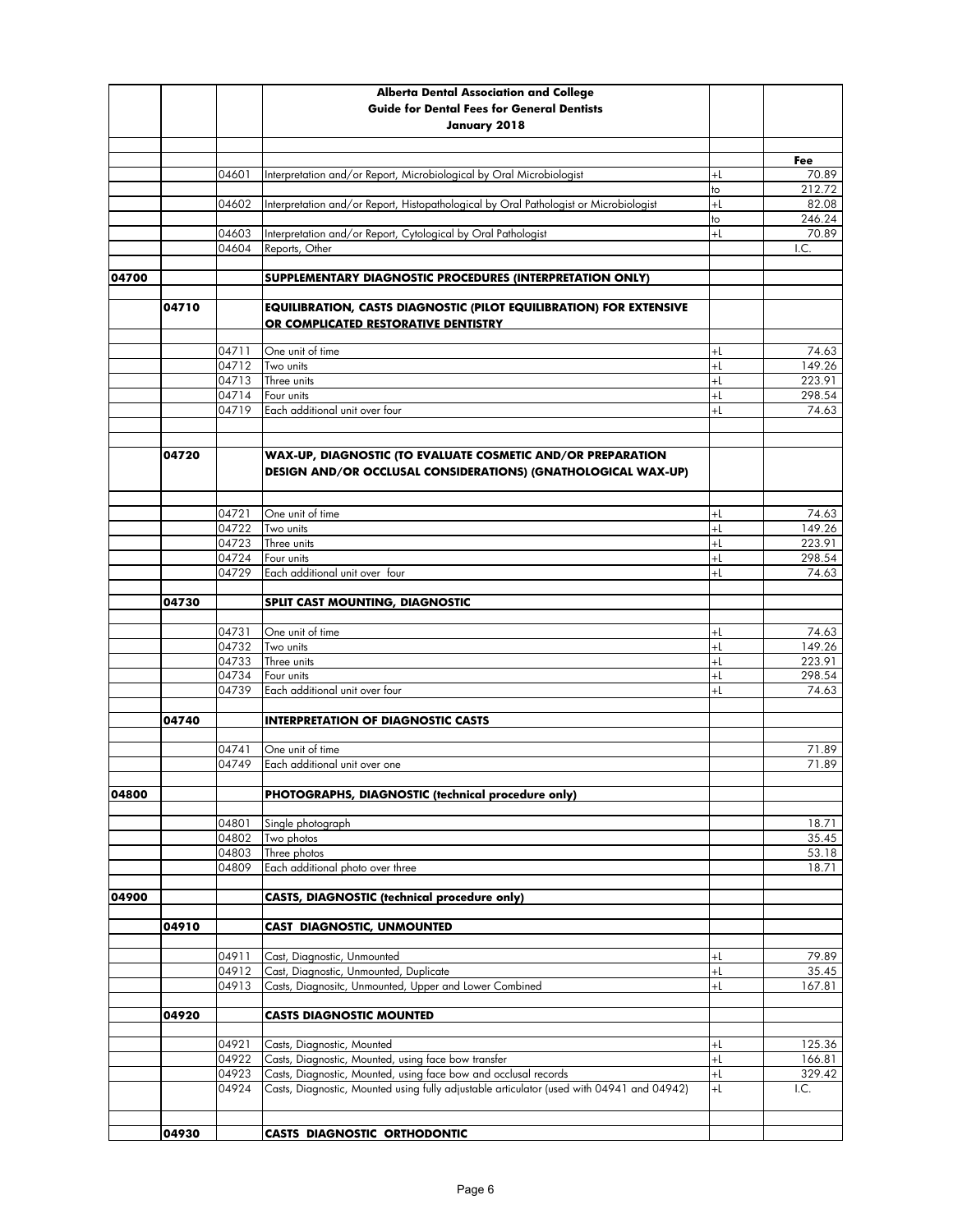|       |       |                | Alberta Dental Association and College<br><b>Guide for Dental Fees for General Dentists</b><br>January 2018                                                                                                                                                                                                                                               |      |                  |
|-------|-------|----------------|-----------------------------------------------------------------------------------------------------------------------------------------------------------------------------------------------------------------------------------------------------------------------------------------------------------------------------------------------------------|------|------------------|
|       |       |                |                                                                                                                                                                                                                                                                                                                                                           |      |                  |
|       |       |                |                                                                                                                                                                                                                                                                                                                                                           |      | Fee              |
|       |       |                |                                                                                                                                                                                                                                                                                                                                                           |      |                  |
|       |       | 04931          | Casts, Diagnostic, Orthodontic (unmounted, angle trimmed and soaped)                                                                                                                                                                                                                                                                                      | +L   | 141.81           |
|       | 04940 |                | <b>CASTS, DIAGNOSTIC, MISCELLANEOUS PROCEDURES</b>                                                                                                                                                                                                                                                                                                        |      |                  |
|       |       |                |                                                                                                                                                                                                                                                                                                                                                           |      |                  |
|       |       | 04941          | Transverse Axis Location and Transfer, used in conjunction with 04922, 04923, and 04924                                                                                                                                                                                                                                                                   | +L   | I.C.             |
|       |       | 04942          | Three Dimensional Recordings of Patient's Dynamic Movements for Programming of Fully<br>Adjustable Articulators                                                                                                                                                                                                                                           | $+1$ | I.C.             |
|       |       | 04943          | Custom Incisal Guide Table                                                                                                                                                                                                                                                                                                                                | +L   | I.C.             |
| 05000 |       |                | <b>CASE PRESENTATION/TREATMENT PLANNING</b>                                                                                                                                                                                                                                                                                                               |      |                  |
|       |       |                |                                                                                                                                                                                                                                                                                                                                                           |      |                  |
| 05100 |       |                | <b>TREATMENT PLANNING</b>                                                                                                                                                                                                                                                                                                                                 |      |                  |
|       |       |                | (This service is only for extra time spent on unusually complicated cases or where the patient<br>demands unusual time in explanation or where diagnostic material is received from another<br>source. Usual case presentation time and usual treatment planning time are implicit in the<br>examination fee and in the radiographic interpretation fee.) |      |                  |
|       |       | 05101          | One unit of time                                                                                                                                                                                                                                                                                                                                          |      | 74.63            |
|       |       | 05102          | Two units                                                                                                                                                                                                                                                                                                                                                 |      | 149.26           |
|       |       | 05103          | Three units                                                                                                                                                                                                                                                                                                                                               |      | 223.91           |
|       |       | 05104<br>05109 | Four units<br>Each additional unit over four                                                                                                                                                                                                                                                                                                              |      | 298.54<br>74.63  |
|       |       |                |                                                                                                                                                                                                                                                                                                                                                           |      |                  |
| 05200 |       |                | <b>CONSULTATION, with patient</b>                                                                                                                                                                                                                                                                                                                         |      |                  |
|       |       | 05201          | One unit of time                                                                                                                                                                                                                                                                                                                                          |      | 77.63            |
|       |       | 05202          | Two units                                                                                                                                                                                                                                                                                                                                                 |      | 155.26           |
|       |       | 05209          | Each additional unit over two                                                                                                                                                                                                                                                                                                                             |      | 77.63            |
|       |       |                |                                                                                                                                                                                                                                                                                                                                                           |      |                  |
| 06800 |       |                | RADIOGRAPHS, COMPUTERIZED AXIAL TOMOGRAMS (CT), POSITRON<br><b>EMISSION TOMOGRAPHY (PET), MAGNETIC RESONANCE IMAGES (MRI)</b><br><b>INTERPRETATION</b> (includes the production of a radiographic report and may include image<br>processing and measurements)                                                                                            |      |                  |
|       | 06810 |                | Radiographs, Computerized Axial Tomograms, Position Emission Tomograms, Magnetic                                                                                                                                                                                                                                                                          |      | I.C.             |
|       |       |                | Resonance Images, Interpretation, Oral Radiologist                                                                                                                                                                                                                                                                                                        |      |                  |
|       | 06820 |                | Radiographs, Computerized Axial Tomograms, Positron Emission Tomograms, Magnetic                                                                                                                                                                                                                                                                          |      |                  |
|       |       |                | Resonance Images, Interpretation, Specialist Other than Oral Radiologist                                                                                                                                                                                                                                                                                  |      | I.C.             |
|       | 06830 |                | Radiographs, Computerized Axial Tomograms, Positron Emission Tomograms, Magnetic<br>Resonance Images, Interpretation (when either the radiograph, CAT scan, PET scan, MRI scan,<br>or the interpretation is received from another source)                                                                                                                 |      | I.C.             |
| 07000 |       |                | RADIOGRAPHS, CONE BEAM COMPUTERIZED TOMOGRAPHY (CBCT)                                                                                                                                                                                                                                                                                                     |      |                  |
|       | 07010 |                | <b>Radiographs, CBCT, Acquisition</b>                                                                                                                                                                                                                                                                                                                     |      |                  |
|       |       |                |                                                                                                                                                                                                                                                                                                                                                           |      |                  |
|       |       | 07011          | Small field of view (e.g. sextant or part of; isolated temporomandibular joint)                                                                                                                                                                                                                                                                           |      | 99.34            |
|       |       | 07012<br>07013 | Large field of view (1 arch)<br>Large field of view (2 arches)                                                                                                                                                                                                                                                                                            |      | 118.87<br>186.44 |
|       |       |                |                                                                                                                                                                                                                                                                                                                                                           |      |                  |
|       | 07020 |                | <b>Radiographs, CBCT, Image Processing</b>                                                                                                                                                                                                                                                                                                                |      |                  |
|       |       | 07021          | One unit of time                                                                                                                                                                                                                                                                                                                                          |      | I.C.             |
|       |       | 07022          | Two units of time                                                                                                                                                                                                                                                                                                                                         |      | I.C.             |
|       |       | 07027          | One half unit of time                                                                                                                                                                                                                                                                                                                                     |      | I.C.             |
|       |       | 07029          | Each additional unit over two                                                                                                                                                                                                                                                                                                                             |      | I.C.             |
|       | 07030 |                | Radiographs, CBCT, Interpretation                                                                                                                                                                                                                                                                                                                         |      |                  |
|       |       |                |                                                                                                                                                                                                                                                                                                                                                           |      |                  |
|       |       | 07031          | One unit of time                                                                                                                                                                                                                                                                                                                                          |      | 82.08            |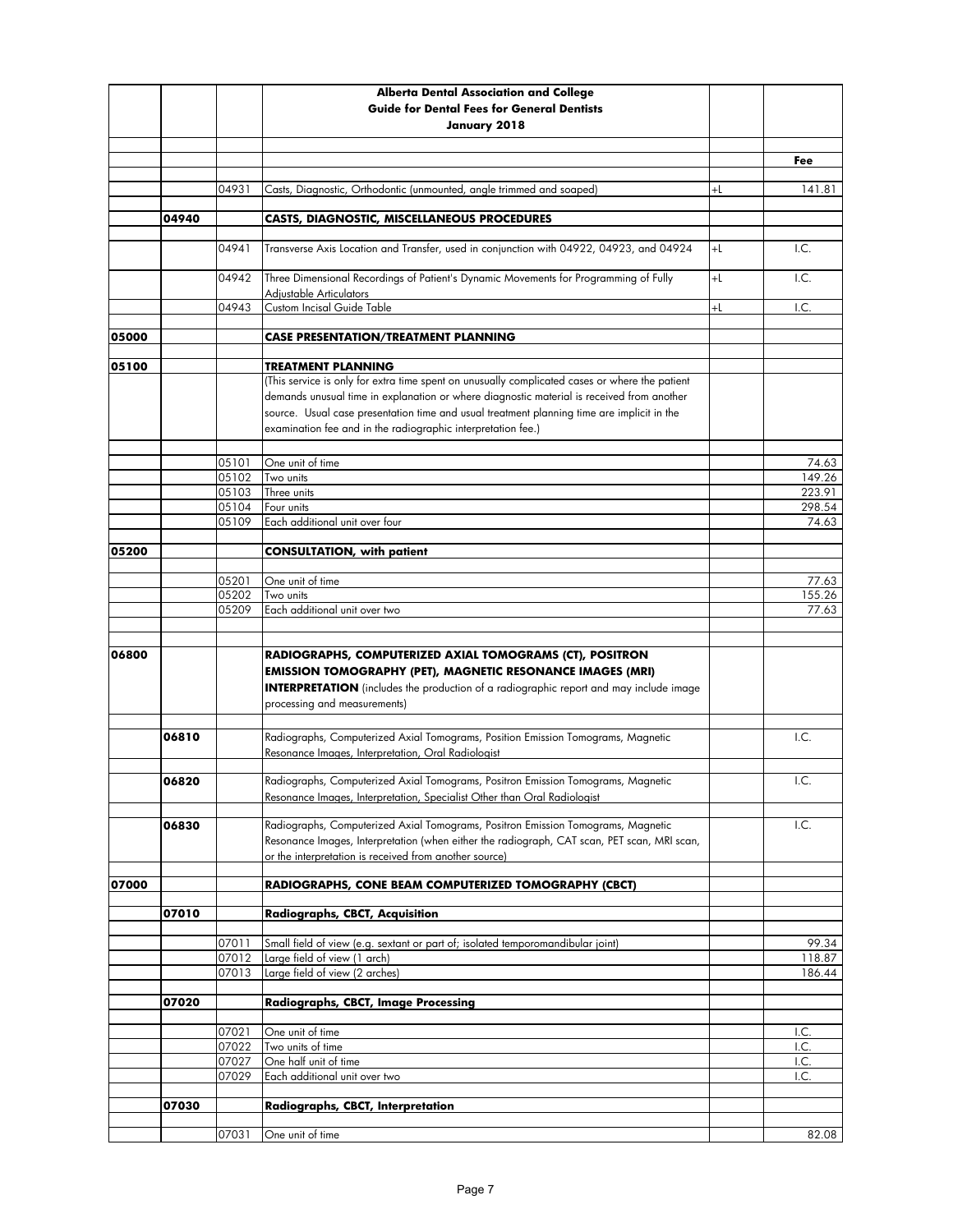|       |       |                | Alberta Dental Association and College                                                                                |      |                    |
|-------|-------|----------------|-----------------------------------------------------------------------------------------------------------------------|------|--------------------|
|       |       |                | <b>Guide for Dental Fees for General Dentists</b>                                                                     |      |                    |
|       |       |                | January 2018                                                                                                          |      |                    |
|       |       |                |                                                                                                                       |      |                    |
|       |       |                |                                                                                                                       |      | Fee                |
|       |       | 07032          | Two units of time                                                                                                     |      | 164.16             |
|       |       | 07037          | One half unit of time                                                                                                 |      | $\overline{4}1.03$ |
|       |       | 07039          | Each additional unit over two                                                                                         |      | 82.08              |
|       | 07040 |                | Radiographs, CBCT, Acquisition, Processing and Interpretation                                                         |      |                    |
|       |       |                |                                                                                                                       |      |                    |
|       |       | 07041          | Small field of view (sextant or part of; isolated temporomandibular joint)                                            |      | 181.42             |
|       |       | 07042          | Large field of view (1 arch)                                                                                          |      | 200.95             |
|       |       | 07043          | Large field of view (2 arches)                                                                                        |      | 268.52             |
|       |       |                |                                                                                                                       |      |                    |
|       |       |                | <b>PREVENTION</b>                                                                                                     |      |                    |
| 11100 |       |                | <b>POLISHING</b>                                                                                                      |      |                    |
|       |       |                |                                                                                                                       |      |                    |
|       |       | 11101          | One Unit of Time                                                                                                      |      | 59.84              |
|       |       | 11102          | Two Units of Time                                                                                                     |      | 119.68             |
|       |       | 11107          | 1/2 Unit of Time                                                                                                      |      | 29.92              |
|       |       |                |                                                                                                                       |      |                    |
|       | 11110 |                | <b>SCALING</b>                                                                                                        |      |                    |
|       |       | 11111          | One Unit of Time<br>Two Units of Time                                                                                 |      | 67.16              |
|       |       | 11112<br>11113 | Three Units of Time                                                                                                   |      | 134.32<br>201.48   |
|       |       | 11114          | Four Units of Time                                                                                                    |      | 268.64             |
|       |       | 11115          | Five Units of Time                                                                                                    |      | 335.80             |
|       |       | 11116          | Six Units of Time                                                                                                     |      | 402.96             |
|       |       | 11117          | 1/2 Unit of Time                                                                                                      |      | 33.58              |
|       |       | 11119          | Each Additional Unit over Six                                                                                         |      | 67.16              |
|       |       |                |                                                                                                                       |      |                    |
| 12100 |       |                | <b>FLUORIDE TREATMENTS (whole mouth)</b>                                                                              |      |                    |
|       |       |                |                                                                                                                       |      |                    |
|       |       | 12101<br>12102 | Fluoride Treatment, Foam, Gel or Rinse<br>Fluoride Treatment, Supervised, Self-Administered Brush-In                  |      | 28.99<br>28.99     |
|       |       | 12103          | Fluoride Treatment, Varnish                                                                                           |      | 28.99              |
|       |       |                |                                                                                                                       |      |                    |
| 12600 |       |                | <b>FLUORIDE, CUSTOM APPLIANCES, (home application)</b>                                                                |      |                    |
|       |       |                |                                                                                                                       |      |                    |
|       |       | 12601          | Fluoride, Custom Appliance - Maxillary Arch                                                                           | +L   | 70.89              |
|       |       | 12602          | Fluoride, Custom Appliance - Mandibular Arch                                                                          | $+1$ | 70.89              |
| 12700 |       |                | <b>MEDICATION, CUSTOM APPLIANCE</b>                                                                                   |      |                    |
|       |       |                |                                                                                                                       |      |                    |
|       |       |                | 12701 Medication, Custom Appliance - Maxillary Arch                                                                   | $+1$ | 70.89              |
|       |       | 12702          | Medication, Custom Appliance - Mandibular Arch                                                                        | $+1$ | 70.89              |
|       |       |                |                                                                                                                       |      |                    |
| 13000 |       |                | PREVENTIVE SERVICES, OTHER                                                                                            |      |                    |
|       |       |                |                                                                                                                       |      |                    |
| 13100 |       |                | <b>NUTRITIONAL COUNSELING</b><br>Including: recording and analysis of up to seven day dietary intake and consultation |      |                    |
|       |       |                |                                                                                                                       |      |                    |
|       |       | 13101          | One unit of time                                                                                                      |      | 70.89              |
|       |       | 13102          | Two units                                                                                                             |      | 141.81             |
|       |       | 13103          | Three units                                                                                                           |      | 212.72             |
|       |       | 13104          | Four units                                                                                                            |      | 283.64             |
|       |       | 13109          | Each additional unit over four                                                                                        |      | 70.89              |
|       |       |                |                                                                                                                       |      |                    |
| 13200 |       |                | <b>ORAL HYGIENE INSTRUCTION/PLAQUE CONTROL</b><br>To include: brushing and/or flossing and/or embrasure cleaning.     |      |                    |
|       |       |                |                                                                                                                       |      |                    |
|       | 13210 |                | INDIVIDUAL INSTRUCTION (ONE INSTRUCTOR TO ONE PATIENT) - EXCLUDING                                                    |      |                    |
|       |       |                | <b>AUDIO-VISUAL TIME</b>                                                                                              |      |                    |
|       |       |                |                                                                                                                       |      |                    |
|       |       | 13211          | One unit of time                                                                                                      |      | 70.89              |
|       |       | 13212          | Two units                                                                                                             |      | 141.81             |
|       |       | 13213          | Three units                                                                                                           |      | 212.72             |
|       |       | 13214<br>13217 | Four units<br>1/2 Unit of Time                                                                                        |      | 283.64<br>35.45    |
|       |       |                |                                                                                                                       |      |                    |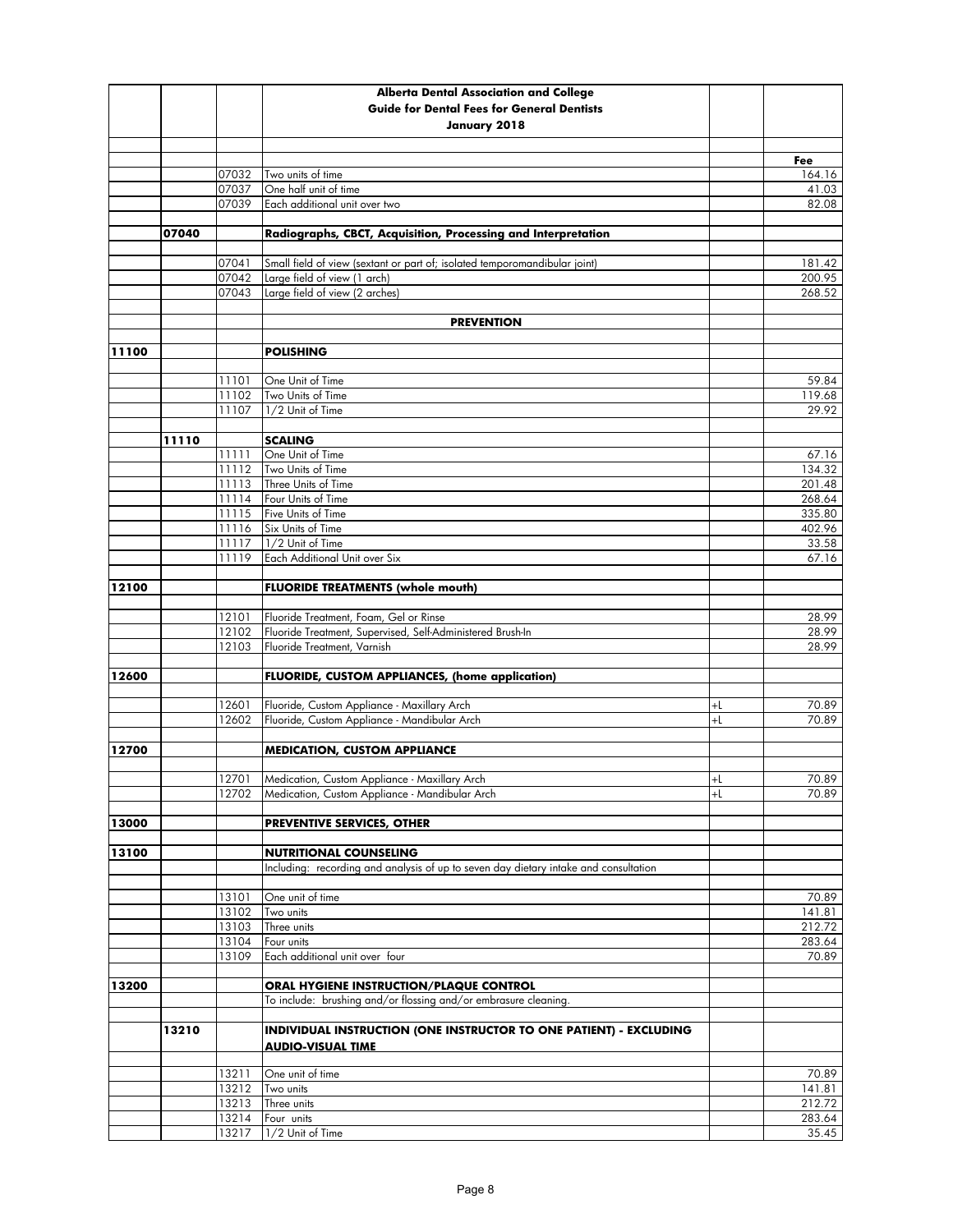|       |       |                | Alberta Dental Association and College                                                            |            |                  |
|-------|-------|----------------|---------------------------------------------------------------------------------------------------|------------|------------------|
|       |       |                | <b>Guide for Dental Fees for General Dentists</b>                                                 |            |                  |
|       |       |                | January 2018                                                                                      |            |                  |
|       |       |                |                                                                                                   |            |                  |
|       |       | 13219          | Each additional unit over four                                                                    |            | Fee<br>70.89     |
|       |       |                |                                                                                                   |            |                  |
|       | 13220 |                | <b>GROUP INSTRUCTION - EXCLUDING AUDIO-VISUAL TIME</b>                                            |            |                  |
|       |       |                |                                                                                                   |            |                  |
|       |       | 13221          | One unit of time                                                                                  |            | 70.89            |
|       |       | 13222          | Two units                                                                                         |            | 141.81           |
|       |       | 13223<br>13224 | Three units<br>Four units                                                                         |            | 212.72<br>283.64 |
|       |       | 13229          | Each additional unit over four                                                                    |            | 70.89            |
|       |       |                |                                                                                                   |            |                  |
|       | 13230 |                | RE-INSTRUCTION (WITHIN 6 MONTHS) - EXCLUDING AUDIO-VISUAL TIME                                    |            |                  |
|       |       |                |                                                                                                   |            |                  |
|       |       | 13231          | One unit of time                                                                                  |            | 70.89            |
|       |       | 13232          | Two units                                                                                         |            | 141.81           |
|       |       | 13239          | Each additional unit of two                                                                       |            | 70.89            |
|       | 13240 |                | ORAL HYGIENE INSTRUCTION - AUDIO-VISUAL                                                           |            |                  |
|       |       |                |                                                                                                   |            |                  |
|       |       | 13241          | One unit of time                                                                                  |            | 70.89            |
|       |       | 13242          | Two units                                                                                         |            | 141.81           |
|       |       | 13249          | Each additional unit over two                                                                     |            | 70.89            |
|       |       |                |                                                                                                   |            |                  |
| 13400 |       |                | SEALANTS, PIT AND FISSURE (Mechanical and/or chemical preparation<br>included)                    |            |                  |
|       |       |                |                                                                                                   |            |                  |
|       |       | 13401          | First tooth                                                                                       |            | 32.63            |
|       |       | 13409          | Each additional tooth same quadrant                                                               |            | 16.32            |
|       |       |                |                                                                                                   |            |                  |
|       | 13410 |                | Preventive Restorative Resin (procedure that involves some preparation of the                     |            |                  |
|       |       |                | pits and/or fissures in tooth enamel and may extend into dentin in limited                        |            |                  |
|       |       |                | areas)                                                                                            |            |                  |
|       |       | 13411<br>13419 | First tooth<br>Each additional tooth same quadrant                                                |            | 72.56<br>68.56   |
|       |       |                |                                                                                                   |            |                  |
|       |       |                |                                                                                                   |            |                  |
| 13600 |       |                | TOPICAL APPLICATION TO HARD TISSUE LESION(S) OF AN ANTIMICROBIAL OR                               |            |                  |
|       |       |                | <b>REMINERALIZATION AGENT</b>                                                                     |            |                  |
|       |       |                |                                                                                                   |            |                  |
|       |       | 13601          | One unit of time<br>Two units of time                                                             | +E         | 70.89            |
|       |       | 13602<br>13609 | Each additional unit over two                                                                     | +E         | 141.81<br>70.89  |
|       |       |                |                                                                                                   |            |                  |
| 14000 |       |                | <b>APPLIANCES</b>                                                                                 |            |                  |
|       |       |                |                                                                                                   |            |                  |
| 14100 |       |                | APPLIANCES, REMOVABLE, CONTROL OF ORAL HABITS                                                     |            |                  |
|       |       |                |                                                                                                   |            |                  |
|       |       | 14101<br>14102 | Appliance, Maxillary<br>Appliance, Mandibular                                                     | +L<br>$+1$ | 523.49<br>523.49 |
|       |       |                |                                                                                                   |            |                  |
| 14200 |       |                | APPLIANCES, FIXED/CEMENTED, CONTROL OF ORAL HABITS                                                |            |                  |
|       |       |                |                                                                                                   |            |                  |
|       |       | 14201          | Appliance, Maxillary                                                                              | +L         | 574.57           |
|       |       | 14202          | Appliance, Mandibular                                                                             | +L         | 574.57           |
|       |       |                |                                                                                                   |            |                  |
| 14300 |       |                | <b>CONTROL OF ORAL HABITS, MISCELLANEOUS</b>                                                      |            |                  |
|       |       | 14301          | Motivation of Patient - Psychological Approach (e.g. thumb sucking, lip biting, etc.) - per visit | +L         | 82.08            |
|       |       |                |                                                                                                   |            |                  |
|       |       |                |                                                                                                   |            |                  |
|       | 14310 |                | <b>MYOFUNCTIONAL THERAPY</b>                                                                      |            |                  |
|       |       |                | (e.g. to correct mouth breathing, abnormal swallowing, tonque thrust, etc.)                       |            |                  |
|       |       | 14311          | First unit of time per visit                                                                      |            | 82.08            |
|       |       | 14312          | Two units                                                                                         | +L<br>$+1$ | 164.16           |
|       |       | 14319          | Each additional unit over two                                                                     | $+1$       | 82.08            |
|       |       |                |                                                                                                   |            |                  |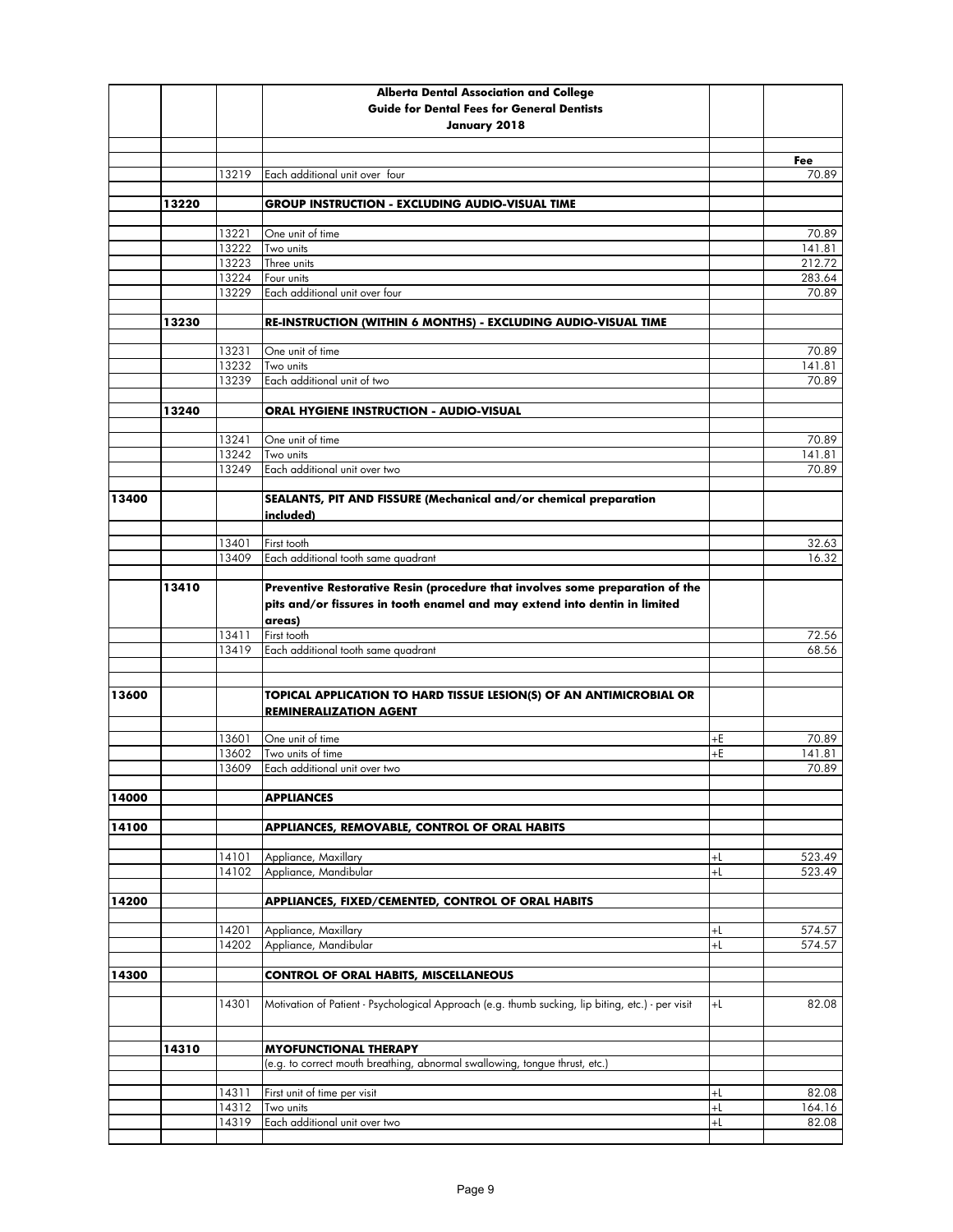|       |       |                | Alberta Dental Association and College                                                  |                  |                  |
|-------|-------|----------------|-----------------------------------------------------------------------------------------|------------------|------------------|
|       |       |                | <b>Guide for Dental Fees for General Dentists</b>                                       |                  |                  |
|       |       |                | January 2018                                                                            |                  |                  |
|       |       |                |                                                                                         |                  |                  |
|       |       |                |                                                                                         |                  | Fee              |
| 14400 |       |                | APPLIANCES, CONTROL OF ORAL HABITS ADJUSTMENTS, REPAIRS,                                |                  |                  |
|       |       |                | <b>MAINTENANCE</b>                                                                      |                  |                  |
|       |       | 14401          | One unit of time                                                                        | +L               | 82.08            |
|       |       | 14402          | Two units of time                                                                       | $+1$             | 164.16           |
|       |       | 14403          | Three units of time                                                                     | $+1$             | 246.24           |
|       |       | 14409          | Each additional unit over three                                                         | $+1$             | 82.08            |
|       |       |                |                                                                                         |                  |                  |
| 14500 |       |                | <b>APPLIANCES, PROTECTIVE MOUTH GUARDS</b>                                              |                  |                  |
|       |       | 14501          | Appliance, Protected Mouth Guards, Preformed                                            |                  | 84.89            |
|       |       | 14502          | Appliance, Protective Mouth Guards, Processed                                           | +L               | 92.89            |
|       |       |                |                                                                                         |                  |                  |
| 14600 |       |                | <b>APPLIANCES, PERIODONTAL</b>                                                          |                  |                  |
|       |       |                | (see separate code for control of Oral Habits 14000, Protective Mouth Guards 14500, TMJ |                  |                  |
|       |       |                | 14700 and TMJ appliances 78700)                                                         |                  |                  |
|       |       |                |                                                                                         |                  |                  |
|       | 14610 |                | APPLIANCES, PERIODONTAL (including bruxism appliance); INCLUDES                         |                  |                  |
|       |       |                | IMPRESSION, INSERTION AND INSERTION ADJUSTMENT (no post-insertion                       |                  |                  |
|       |       |                | adjustments)                                                                            |                  |                  |
|       |       |                |                                                                                         |                  |                  |
|       |       | 14611<br>14612 | <b>Maxillary Appliance</b><br>Mandibular Appliance                                      | +L<br>+L         | 418.61<br>418.61 |
|       |       |                |                                                                                         |                  |                  |
|       | 14620 |                | <b>APPLIANCES, ADJUSTMENTS, REPAIRS</b>                                                 |                  |                  |
|       |       |                |                                                                                         |                  |                  |
|       |       | 14621          | One unit of time                                                                        | +L               | 76.12            |
|       |       | 14622          | Two units                                                                               | $+1$             | 152.25           |
|       |       | 14623          | Three units                                                                             | $+1$             | 228.37           |
|       |       | 14629          | Each additional unit over three                                                         | $+1$             | 76.12            |
|       | 14630 |                | <b>APPLIANCES, RELINE</b>                                                               |                  |                  |
|       |       |                |                                                                                         |                  |                  |
|       |       | 14631          | Reline, Direct                                                                          |                  | 228.37           |
|       |       | 14632          | Reline, Processed                                                                       | +L               | 228.37           |
|       |       |                |                                                                                         |                  |                  |
| 14700 |       |                | APPLIANCES, TEMPOROMANDIBULAR JOINT                                                     |                  |                  |
|       |       |                |                                                                                         |                  |                  |
|       | 14710 |                | Appliance, TMJ, Diagnostic and/or Therapeutic, includes impression, insertion           |                  |                  |
|       |       |                | and insertion adiustment (no post-insertion adiustments)                                |                  |                  |
|       |       | 14711          | Maxillary Appliance                                                                     | $+1$             | 616.27           |
|       |       | 14712          | Mandibular Appliance                                                                    | $+1$             | 616.27           |
|       |       |                |                                                                                         |                  |                  |
|       | 14720 |                | Appliance, TMJ Intraoral Repositioning; includes impression, insertion and              |                  |                  |
|       |       |                | insertion adjustment (no post-insertion adjustments)                                    |                  |                  |
|       |       |                |                                                                                         |                  |                  |
|       |       | 14721          | Maxillary Appliance                                                                     | +L               | 616.27<br>616.27 |
|       |       | 14722          | Mandibular Appliance                                                                    | +L               |                  |
|       | 14730 |                | APPLIANCE, TMJ, PERIODIC MAINTENANCE, ADJUSTMENTS, REPAIRS                              |                  |                  |
|       |       |                |                                                                                         |                  |                  |
|       |       | 14731          | One unit of time                                                                        | $+1$             | 79.92            |
|       |       | 14732          | Two units                                                                               | $\pm 1$          | 159.84           |
|       |       | 14733          | Three units                                                                             | $\pm 1$          | 239.78           |
|       |       | 14739          | Each additional unit over three                                                         | $\pm \mathsf{L}$ | 79.92            |
|       |       |                |                                                                                         |                  |                  |
|       | 14740 |                | <b>APPLIANCE, TMJ, RELINE</b>                                                           |                  |                  |
|       |       | 14741          | Reline, Direct                                                                          |                  | 228.37           |
|       |       | 14742          | Reline, Indirect                                                                        | +L               | 228.37           |
|       |       |                |                                                                                         |                  |                  |
| 14800 |       |                | APPLIANCES, MYOFACIAL PAIN DYSFUNCTION SYNDROME                                         |                  |                  |
|       |       |                | (conditions that originate outside the temporomandibular joint)                         |                  |                  |
|       |       |                |                                                                                         |                  |                  |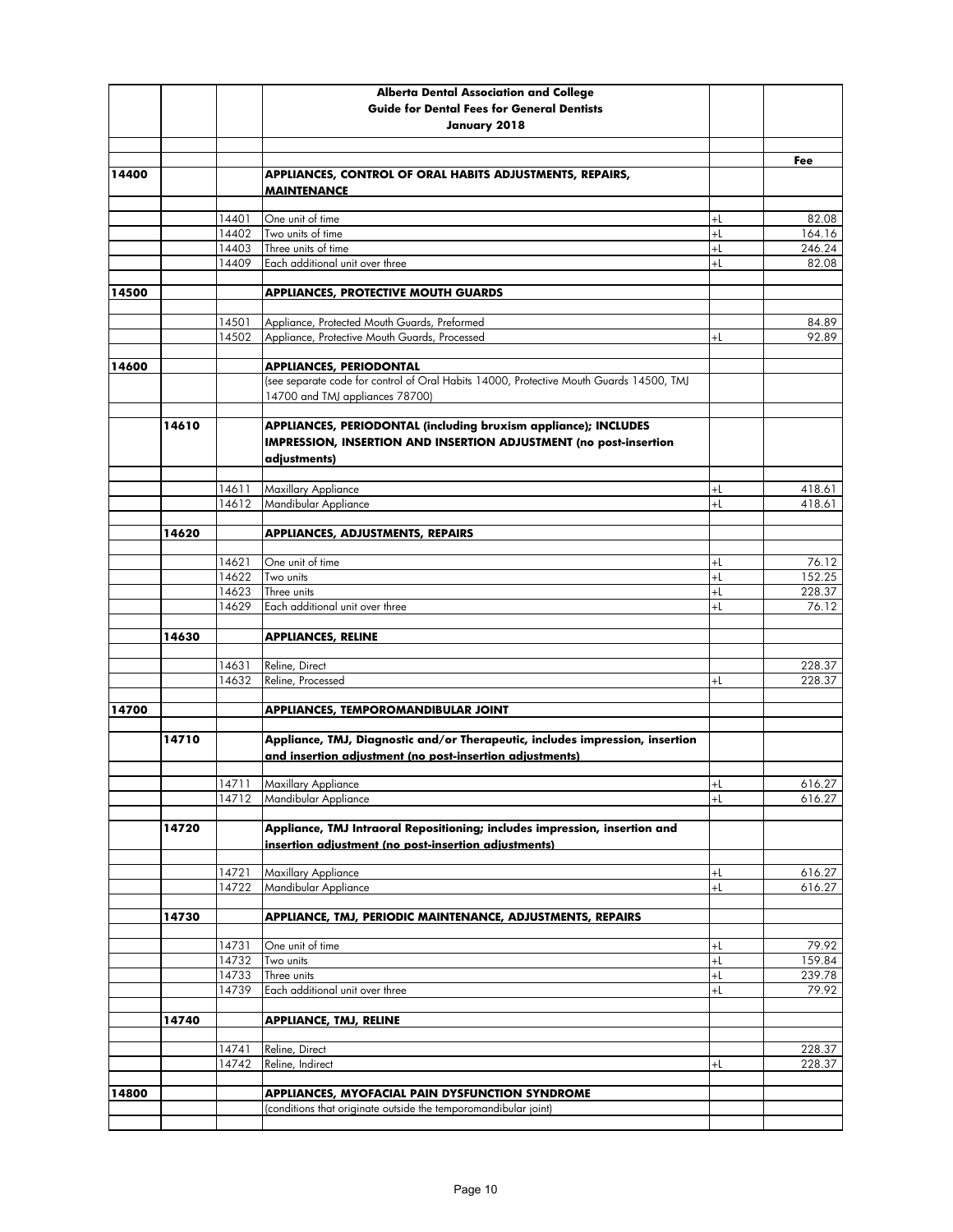|       |       |                | Alberta Dental Association and College                                                     |      |                 |
|-------|-------|----------------|--------------------------------------------------------------------------------------------|------|-----------------|
|       |       |                | <b>Guide for Dental Fees for General Dentists</b>                                          |      |                 |
|       |       |                | January 2018                                                                               |      |                 |
|       |       |                |                                                                                            |      |                 |
|       |       |                |                                                                                            |      | Fee             |
|       | 14810 |                | Appliance, Myofascial Pain Dysfunction Syndrome, (to include: models,                      |      |                 |
|       |       |                | gnathological determinants) Appliance Construction only, and insertion                     |      |                 |
|       |       |                | adjustment (no post-insertion adjustments)                                                 |      |                 |
|       |       | 14811          | Maxillary Appliance                                                                        | +L   | 695.50          |
|       |       | 14812          | Mandibular Appliance                                                                       | $+1$ | 695.50          |
|       |       |                |                                                                                            |      |                 |
|       | 14820 |                | APPLIANCE, MYOFACIAL PAIN DYSFUNCTION SYNDROME, PERIODIC                                   |      |                 |
|       |       |                | <u>MAINTENANCE, ADJUSTMENT AND REPAIRS</u>                                                 |      |                 |
|       |       | 14821          | One unit of time                                                                           | +L   | 79.92           |
|       |       | 14822          | Two units                                                                                  | $+1$ | 159.84          |
|       |       | 14823          | Three units                                                                                | $+1$ | 239.78          |
|       |       | 14829          | Each additional unit over three                                                            | $+1$ | 79.92           |
|       |       |                |                                                                                            |      |                 |
|       |       |                |                                                                                            |      |                 |
| 14900 |       |                | APPLIANCES, INTRAORAL, TO TREAT MEDICALLY DIAGNOSED OBSTRUCTIVE                            |      |                 |
|       |       |                | SLEEP APNEA, SNORING, UPPER AIRWAY RESISTANCE SYNDROM (UARS) WITH                          |      |                 |
|       |       |                | OR WITHOUT APNEA (Includes models, gnathological determinants, appliance                   |      |                 |
|       |       |                | construction and insertion adjustment (no post-insertion adjustments))                     |      |                 |
|       |       |                |                                                                                            |      |                 |
|       |       | 14901          | Appliance, Intraoral, For the Treatment of Obstructive Airway Disorders, Ridge or Tooth    | $+1$ | 738.75          |
|       |       |                | Supported                                                                                  |      |                 |
|       |       | 14902          | Appliance, Tongue Retaining Device, for the Treatment of Obstructive Airway Disorders      | +E   | 418.61          |
|       |       |                |                                                                                            |      |                 |
|       | 14910 |                | Appliance, Intraoral, For the Treatment of Obstructive Airway Disorders,                   |      |                 |
|       |       |                | Periodic Maintenance, Adjustment and Repairs                                               |      |                 |
|       |       | 14911          | One unit of time                                                                           | +L   | 82.08           |
|       |       | 14912          | Two units                                                                                  | $+1$ | 164.16          |
|       |       | 14919          | Each additional unit over two                                                              | $+1$ | 82.08           |
|       |       |                |                                                                                            |      |                 |
|       | 14920 |                | Appliance, Intraoral, For the Treatment of Obstructive Airway Disorders,                   |      |                 |
|       |       |                | Monitoring To include patient to ensure proper use of appliances and                       |      |                 |
|       |       |                | evaluation for referrals to other health care professionals for appropriate                |      |                 |
|       |       |                | medical management.                                                                        |      |                 |
|       |       |                |                                                                                            |      |                 |
|       |       | 14921          | One unit of time                                                                           |      | 74.63           |
|       |       | 14922<br>14929 | Two units<br>Each additional unit over two                                                 |      | 149.26<br>74.63 |
|       |       |                |                                                                                            |      |                 |
|       |       |                |                                                                                            |      |                 |
| 15000 |       |                | <b>SPACE MAINTAINERS</b>                                                                   |      |                 |
|       |       |                | (Includes the design, separation, fabrication, insertion, and where applicable initial     |      |                 |
|       |       |                | cementation and removal)                                                                   |      |                 |
|       |       |                |                                                                                            |      |                 |
| 15100 |       |                | <b>SPACE MAINTAINERS, BAND TYPE</b>                                                        |      |                 |
|       |       | 15101          | Space Maintainer, Band Type, Fixed, Unilateral                                             | +L   | 246.24          |
|       |       | 15102          | Space Maintainer, Band Type, Fixed, Unilateral with Intra-alveolar attachment              | +L   | 246.24          |
|       |       | 15103          | Space Maintainer, Band Type, Fixed, Bilateral (soldered lingual arch)                      | $+1$ | 328.33          |
|       |       | 15104          | Space Maintainer, Band Type, Fixed, Bilateral (soldered lingual arch), with Teeth Attached | $+1$ | 328.33          |
|       |       |                |                                                                                            |      |                 |
|       |       | 15105          | Space Maintainer, Band Type, Fixed, Bilateral Tubes and Locking Wire                       | $+1$ | 328.33          |
|       |       |                |                                                                                            |      |                 |
| 15200 |       |                | SPACE MAINTAINERS, STAINLESS STEEL CROWN TYPE                                              |      |                 |
|       |       | 15201          | Space Maintainer, Stainless Steel Crown Type, Fixed                                        | +L   | 260.24          |
|       |       | 15202          | Space Maintainer, Stainless Steel Crown Type, Fixed, with intra Alveolar Attachment        | $+1$ | 246.24          |
|       |       |                |                                                                                            |      |                 |
| 15300 |       |                | <b>SPACE MAINTAINERS, CAST TYPE</b>                                                        |      |                 |
|       |       |                |                                                                                            |      |                 |
|       |       | 15301          | Space Maintainer, Cast Type, Fixed                                                         |      | I.C.            |
|       |       | 15302          | Space Maintainer, Cast Type, Fixed, with Intra Alveolar Attachment                         |      | I.C.            |
|       |       |                |                                                                                            |      |                 |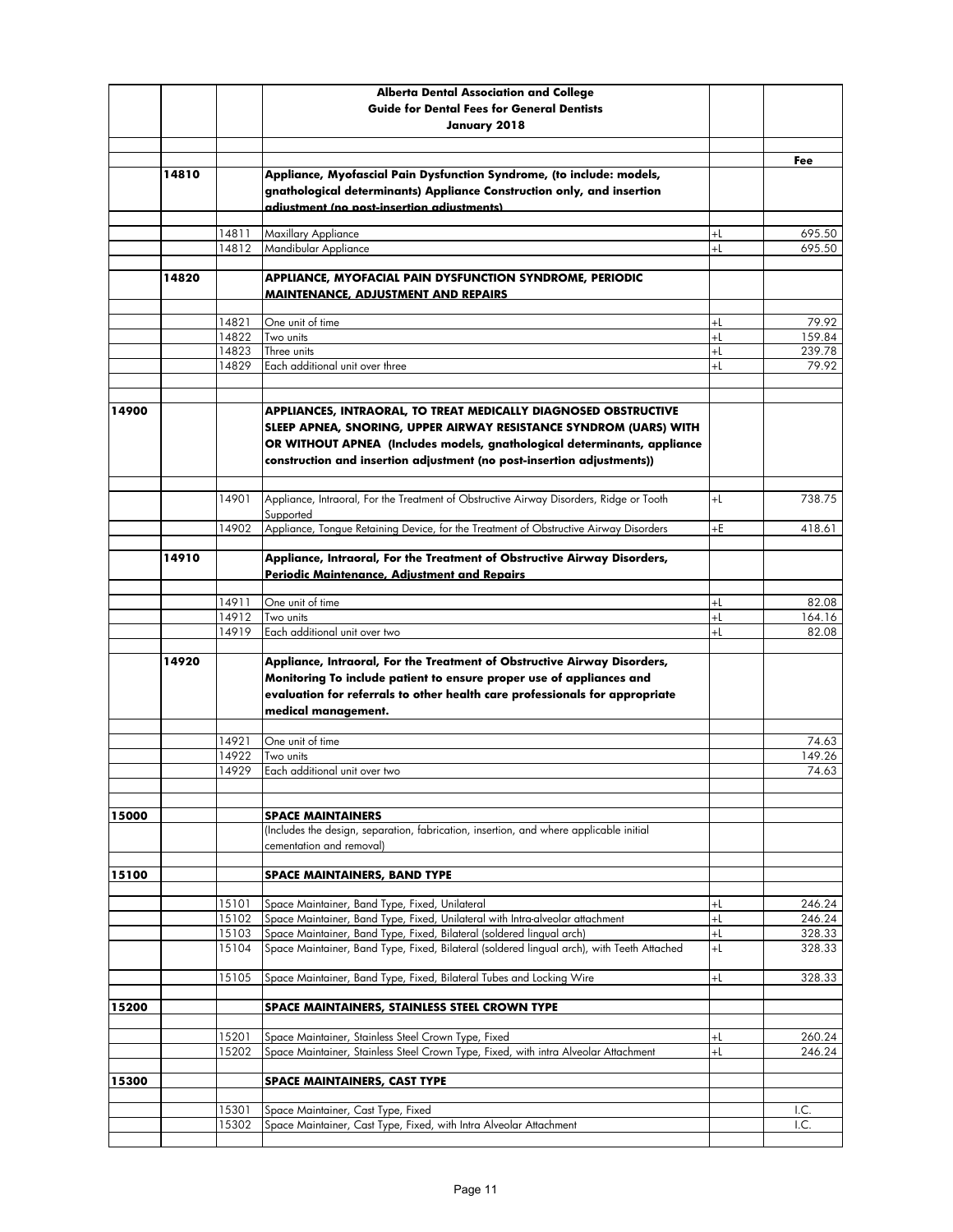|       |         |                | Alberta Dental Association and College                                                                                               |          |                  |
|-------|---------|----------------|--------------------------------------------------------------------------------------------------------------------------------------|----------|------------------|
|       |         |                | <b>Guide for Dental Fees for General Dentists</b>                                                                                    |          |                  |
|       |         |                | January 2018                                                                                                                         |          |                  |
|       |         |                |                                                                                                                                      |          |                  |
|       |         |                |                                                                                                                                      |          | Fee              |
| 15400 |         |                | SPACE MAINTAINERS, ACRYLIC, REMOVABLE                                                                                                |          |                  |
|       |         |                |                                                                                                                                      |          |                  |
|       |         | 15401          | Space Maintainer, Acrylic, Removable, Bilateral Clasps, Retaining Wires                                                              | +L       | 246.24           |
|       |         | 15402<br>15403 | Space Maintainer, Acrylic, Removable, Bilateral Clasps, Retaining Wires with Teeth<br>Space Maintainer, Acrylic Removable, No Clasps | +L<br>+L | 246.24<br>246.24 |
|       |         |                |                                                                                                                                      |          |                  |
| 15500 |         |                | SPACE MAINTAINERS, BONDED, PONTIC TYPE                                                                                               |          |                  |
|       |         |                |                                                                                                                                      |          |                  |
|       |         | 15501          | Space Maintainer, Bonded, Pontic Type + L                                                                                            | +L       | 246.24           |
|       |         |                |                                                                                                                                      |          |                  |
| 15600 |         |                | SPACE MAINTAINERS, MAINTENANCE OF                                                                                                    |          |                  |
|       |         |                |                                                                                                                                      |          |                  |
|       |         | 15601          | Maintenance, Space Maintainer Appliances, to include: adjustment and/or recementation                                                |          | 82.08            |
|       |         | 15602          | after 30 days from insertion<br>Maintenance, Space Maintainer Appliances, addition of clasps and/or activating wires                 | +L       | 164.16           |
|       |         | 15603          | Repairs, Space Maintainer Appliances (including recementation)                                                                       | +L       | 164.16           |
|       |         | 15604          | Removal of Fixed Space Maintainer Appliances by Second Dentist                                                                       |          | 78.35            |
|       |         |                |                                                                                                                                      |          |                  |
| 16100 |         |                | <b>FINISHING RESTORATIONS</b>                                                                                                        |          |                  |
|       |         |                | To include: polishing, removal of overhangs, refining marginal ridges and occlusal surfaces,                                         |          |                  |
|       |         |                | etc. (when restorations were performed by another dentist or restorations are over two years                                         |          |                  |
|       |         |                | (blo                                                                                                                                 |          |                  |
|       |         |                |                                                                                                                                      |          |                  |
|       |         | 16101          | One unit of time                                                                                                                     |          | 74.63            |
|       |         | 16102          | Two units                                                                                                                            |          | 149.26<br>223.91 |
|       |         | 16103<br>16104 | Three units<br>Four units                                                                                                            |          | 298.54           |
|       |         | 16109          | Each additional unit over four                                                                                                       |          | 74.63            |
|       |         |                |                                                                                                                                      |          |                  |
| 16200 |         |                | <b>DISKING OF TEETH, Interproximal</b>                                                                                               |          |                  |
|       |         |                |                                                                                                                                      |          |                  |
|       |         | 16201          | One unit of time                                                                                                                     |          | 70.89            |
|       |         | 16202          | Two units                                                                                                                            |          | 141.81           |
|       |         | 16203          | Three units                                                                                                                          |          | 212.72           |
|       |         | 16209          | Each additional unit over three                                                                                                      |          | 70.89            |
| 16300 |         |                | <b>RECONTOURING OF NATURAL TEETH FOR AESTHETIC REASONS</b>                                                                           |          |                  |
|       |         |                |                                                                                                                                      |          |                  |
|       |         | 16301          | One unit of time                                                                                                                     |          | 78.35            |
|       |         | 16309          | Each additional unit of time                                                                                                         |          | 78.35            |
|       |         |                |                                                                                                                                      |          |                  |
| 16400 |         |                | <b>RECONTOURING OF TEETH FOR FUNCTIONAL REASONS</b>                                                                                  |          |                  |
|       |         |                | (Not associated with delivery of a single or multiple prosthesis)                                                                    |          |                  |
|       |         |                |                                                                                                                                      |          |                  |
|       |         | 16401          | One unit of time                                                                                                                     |          | 78.35            |
|       |         | 16409          | Each additional unit of time                                                                                                         |          | 78.35            |
| 16500 |         |                | <b>OCCLUSION</b>                                                                                                                     |          |                  |
|       |         |                |                                                                                                                                      |          |                  |
|       | 16510   |                | <b>OCCLUSAL ADJUSTMENT/EQUILIBRATION:</b>                                                                                            |          |                  |
|       |         |                | (a) May require several sessions                                                                                                     |          |                  |
|       |         |                | (b) May be used in conjunction with basic restorative treatment only when occlusal                                                   |          |                  |
|       |         |                | adjustment/equilibration is not required as a result of that restoration.                                                            |          |                  |
|       |         |                | (c) Not to be used in conjunction with the delivery and post-insertion care of: fixed or                                             |          |                  |
|       |         |                | removable prosthesis (50000 & 60000 code series) by the same dentist for period of three                                             |          |                  |
|       |         |                | months.                                                                                                                              |          |                  |
|       |         | 16511          | One unit of time                                                                                                                     |          | 87.51            |
|       |         | 16512          | Two units                                                                                                                            |          | 175.04           |
|       |         | 16513          | Three units                                                                                                                          |          | 262.56           |
|       |         | 16514          | Four units                                                                                                                           |          | 350.07           |
|       |         | 16519          | Each additional unit over four                                                                                                       |          | 87.51            |
|       |         |                |                                                                                                                                      |          |                  |
|       |         |                | <b>RESTORATION</b>                                                                                                                   |          |                  |
|       |         |                |                                                                                                                                      |          |                  |
|       | Note 1: |                | Treatment of dental caries includes pulp protection and local anaesthesia.                                                           |          |                  |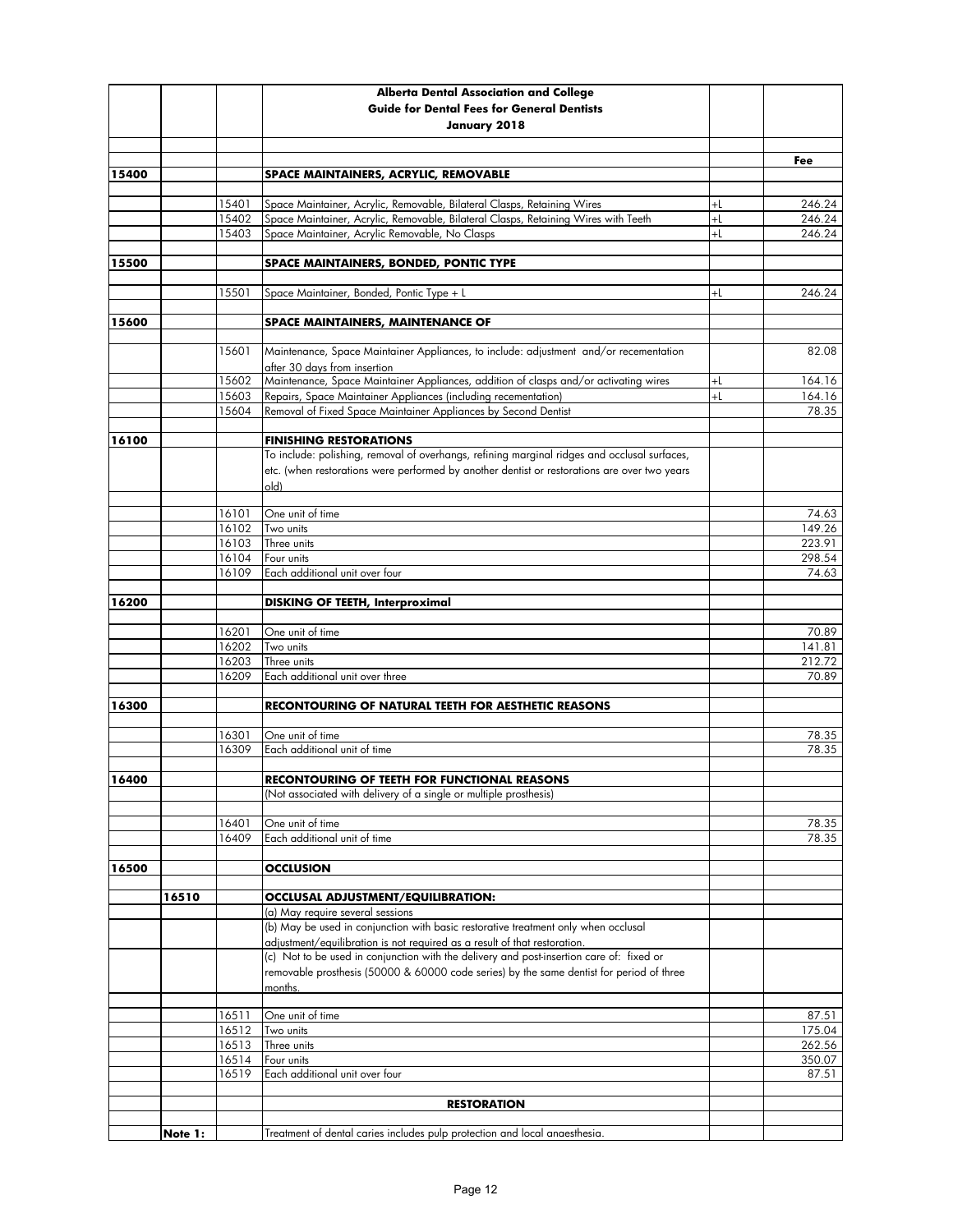|       |         |       | Alberta Dental Association and College                                                                                        |    |        |
|-------|---------|-------|-------------------------------------------------------------------------------------------------------------------------------|----|--------|
|       |         |       | <b>Guide for Dental Fees for General Dentists</b>                                                                             |    |        |
|       |         |       | January 2018                                                                                                                  |    |        |
|       |         |       |                                                                                                                               |    |        |
|       |         |       |                                                                                                                               |    |        |
|       | Note 2: |       | Where, at the same appointment, in order to conserve tooth structure, two separate                                            |    | Fee    |
|       |         |       | restorations are performed on the same tooth involving a common surface, when one                                             |    |        |
|       |         |       |                                                                                                                               |    |        |
|       |         |       | restoration might have been done; this should be considered as one restoration in assessing                                   |    |        |
|       |         |       | the fee.                                                                                                                      |    |        |
|       | Note 3: |       | Finishing restorations is a separate procedure done at a separate appointment (See 16100)                                     |    |        |
|       |         |       |                                                                                                                               |    |        |
|       |         |       |                                                                                                                               |    |        |
| 20100 |         |       | CARIES, TRAUMA AND PAIN CONTROL                                                                                               |    |        |
|       |         |       |                                                                                                                               |    |        |
|       | 20110   |       | Caries/Trauma/Pain Control                                                                                                    |    |        |
|       |         |       | (removal of carious lesions or existing restorations or gingivally attached tooth fragments and                               |    |        |
|       |         |       | placement of sedative/protective dressings, includes pulp caps when necessary, as a separate                                  |    |        |
|       |         |       | procedure).                                                                                                                   |    |        |
|       |         | 20111 |                                                                                                                               |    | 79.92  |
|       |         |       | First tooth                                                                                                                   | to | 159.84 |
|       |         |       |                                                                                                                               |    | 79.92  |
|       |         | 20119 | Each additional tooth same quadrant                                                                                           |    |        |
|       |         |       |                                                                                                                               | to | 159.84 |
|       |         |       |                                                                                                                               |    |        |
|       | 20120   |       | Caries/Trauma/Pain Control<br>(removal of carious lesions or existing restorations or gingivally attached tooth fragments and |    |        |
|       |         |       |                                                                                                                               |    |        |
|       |         |       | placement of sedative/protective-protective dressings, includes pulp caps when necessary and                                  |    |        |
|       |         |       | the use of a band for retention and support, as a separate procedure)                                                         |    |        |
|       |         |       |                                                                                                                               |    | 119.89 |
|       |         | 20121 | First tooth                                                                                                                   |    | 199.81 |
|       |         |       | Each additional tooth same quadrant                                                                                           | to | 119.89 |
|       |         | 20129 |                                                                                                                               |    | 199.81 |
|       |         |       |                                                                                                                               | to |        |
|       | 20130   |       | TRAUMA CONTROL, SMOOTHING OF FRACTURED SURFACES PER TOOTH                                                                     |    |        |
|       |         |       |                                                                                                                               |    |        |
|       |         | 20131 | First tooth                                                                                                                   |    | 43.06  |
|       |         | 20139 | Each additional tooth same quadrant                                                                                           |    | 39.06  |
|       |         |       |                                                                                                                               |    |        |
| 21000 |         |       | <b>RESTORATIONS, AMALGAM</b>                                                                                                  |    |        |
|       |         |       |                                                                                                                               |    |        |
| 21100 |         |       | <b>RESTORATION, AMALGAM, PRIMARY TEETH</b>                                                                                    |    |        |
|       |         |       |                                                                                                                               |    |        |
|       | 21110   |       | RESTORATIONS, AMALGAM, NON-BONDED, PRIMARY TEETH                                                                              |    |        |
|       |         | 21111 | One surface                                                                                                                   |    | 97.29  |
|       |         | 21112 | Two surfaces                                                                                                                  |    | 128.80 |
|       |         | 21113 | Three surfaces                                                                                                                |    | 176.29 |
|       |         | 21114 | Four surfaces                                                                                                                 |    | 215.48 |
|       |         | 21115 | Five surfaces or maximum surfaces per tooth                                                                                   |    | 252.08 |
|       |         |       |                                                                                                                               |    |        |
|       | 21120   |       | <b>RESTORATIONS, AMALGAM, BONDED, PRIMARY TEETH</b>                                                                           |    |        |
|       |         | 21121 | One surface                                                                                                                   |    | 127.95 |
|       |         | 21122 | Two surfaces                                                                                                                  |    | 169.71 |
|       |         | 21123 | Three surfaces                                                                                                                |    | 203.89 |
|       |         | 21124 | Four surfaces                                                                                                                 |    | 240.08 |
|       |         | 21125 | Five surfaces or maximum surfaces per tooth                                                                                   |    | 278.66 |
|       |         |       |                                                                                                                               |    |        |
| 21200 |         |       | <b>RESTORATIONS, AMALGAM, PERMANENT TEETH</b>                                                                                 |    |        |
|       |         |       |                                                                                                                               |    |        |
|       | 21210   |       | RESTORATIONS, AMALGAM, NON-BONDED, PERMANENT BICUSPIDS AND<br><b>ANTERIORS</b>                                                |    |        |
|       |         |       |                                                                                                                               |    |        |
|       |         | 21211 | One surface                                                                                                                   |    | 107.29 |
|       |         | 21212 | Two surfaces                                                                                                                  |    | 134.11 |
|       |         | 21213 | Three surfaces                                                                                                                |    | 188.29 |
|       |         | 21214 | Four surfaces                                                                                                                 |    | 231.48 |
|       |         | 21215 | Five surfaces or maximum surfaces per tooth                                                                                   |    | 252.08 |
|       |         |       |                                                                                                                               |    |        |
|       | 21220   |       | <b>RESTORATIONS, AMALGAM, NON-BONDED, PERMANENT MOLARS</b>                                                                    |    |        |
|       |         |       |                                                                                                                               |    |        |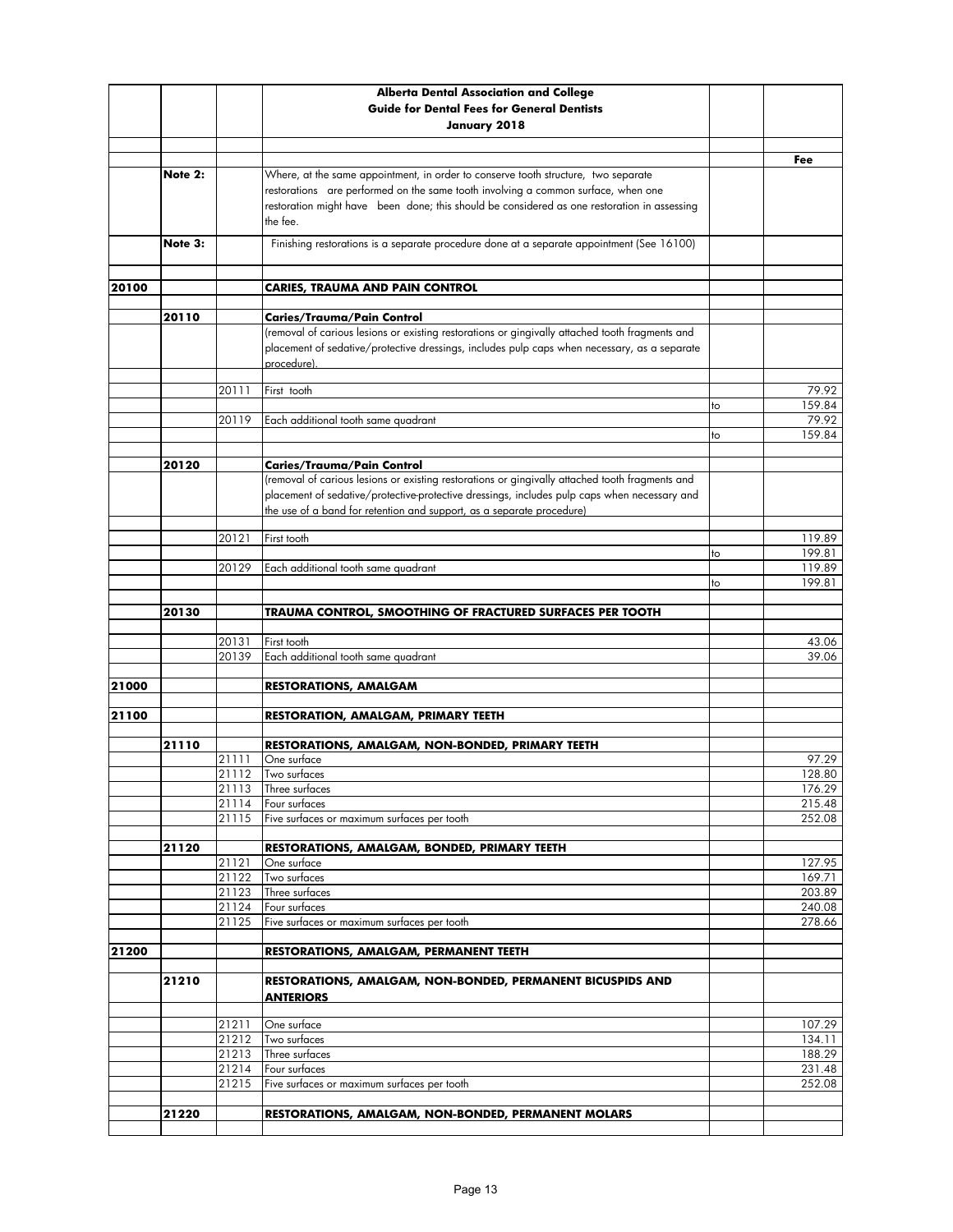|       |       |       | Alberta Dental Association and College                                                                                |    |        |
|-------|-------|-------|-----------------------------------------------------------------------------------------------------------------------|----|--------|
|       |       |       | <b>Guide for Dental Fees for General Dentists</b>                                                                     |    |        |
|       |       |       | January 2018                                                                                                          |    |        |
|       |       |       |                                                                                                                       |    |        |
|       |       |       |                                                                                                                       |    | Fee    |
|       |       | 21221 | One surface                                                                                                           |    | 113.29 |
|       |       | 21222 | Two surfaces                                                                                                          |    | 140.76 |
|       |       | 21223 | Three surfaces                                                                                                        |    | 192.29 |
|       |       | 21224 | Four surfaces                                                                                                         |    | 242.48 |
|       |       | 21225 | Five surfaces or maximum surfaces per tooth                                                                           |    | 271.08 |
|       | 21230 |       | RESTORATIONS, AMALGAM, BONDED, PERMANENT BICUSPIDS AND ANTERIORS                                                      |    |        |
|       |       | 21231 | One surface                                                                                                           |    | 135.95 |
|       |       | 21232 | Two surfaces                                                                                                          |    | 168.71 |
|       |       | 21233 | Three surfaces                                                                                                        |    | 209.89 |
|       |       | 21234 | Four surfaces                                                                                                         |    | 251.08 |
|       |       | 21235 | Five surfaces or maximum surfaces per tooth                                                                           |    | 281.66 |
|       |       |       |                                                                                                                       |    |        |
|       | 21240 |       | <b>RESTORATIONS, AMALGAM, BONDED, PERMANENT MOLARS</b>                                                                |    |        |
|       |       | 21241 | One surface                                                                                                           |    | 146.95 |
|       |       | 21242 | Two surfaces                                                                                                          |    | 181.71 |
|       |       | 21243 | Three surfaces                                                                                                        |    | 216.89 |
|       |       | 21244 | Four surfaces                                                                                                         |    | 258.08 |
|       |       | 21245 | Five surfaces or maximum surfaces per tooth                                                                           |    | 311.66 |
|       |       |       |                                                                                                                       |    |        |
| 21300 |       |       | <b>RESTORATIONS, AMALGAM CORES</b>                                                                                    |    |        |
|       |       | 21301 | Restoration, Amalgam Core, Non-Bonded, in Conjunction with Crown or Fixed Bridge Retainer                             |    | 197.89 |
|       |       | 21302 | Restoration, Amalgam Core, Bonded, in Conjunction with Crown or Fixed Bridge Retainer                                 |    | 221.48 |
| 21400 |       |       | PINS, RETENTIVE per restoration (for amalgams and tooth coloured<br>restorations)                                     |    |        |
|       |       | 21401 | One pin                                                                                                               |    | 32.92  |
|       |       | 21402 | Two pins                                                                                                              |    | 47.39  |
|       |       | 21403 | Three pins                                                                                                            |    | 61.86  |
|       |       | 21404 | Four pins                                                                                                             |    | 77.33  |
|       |       | 21405 | Five pins or more                                                                                                     |    | 86.78  |
| 21500 |       |       | <b>RESTORATIONS MADE TO A TOOTH SUPPORTING AN EXISTING PARTIAL</b><br><b>DENURE CLASP (ADDITIONAL TO RESTORATION)</b> |    |        |
|       |       | 21501 | Per restoration                                                                                                       |    | 74.33  |
| 22000 |       |       | RESTORATIONS, PREFABRICATED, FULL COVERAGE                                                                            |    |        |
|       |       |       |                                                                                                                       |    |        |
| 22200 |       |       | RESTORATIONS, PREFABRICATED, METAL, PRIMARY TEETH                                                                     |    |        |
|       |       |       |                                                                                                                       |    |        |
|       |       | 22201 | <b>Primary Anterior</b>                                                                                               |    | 207.29 |
|       |       | 22202 | Primary Anterior - open face/acrylic veneer                                                                           | +L | 255.48 |
|       |       | 22211 | <b>Primary Posterior</b>                                                                                              |    | 203.00 |
|       |       | 22212 | Primary Posterior - open face                                                                                         |    | 274.24 |
| 22300 |       |       | RESTORATIONS PREFABRICATED, METAL, PERMANENT TEETH                                                                    |    |        |
|       |       | 22301 | <b>Permanent Anterior</b>                                                                                             |    | 235.08 |
|       |       | 22302 | Permanent Anterior - open face                                                                                        |    | 300.24 |
|       |       | 22311 | Permanent Posterior                                                                                                   |    | 235.08 |
|       |       | 22312 | Permanent Posterior - open face                                                                                       |    | 274.24 |
|       |       |       |                                                                                                                       |    |        |
| 22400 |       |       | RESTORATIONS PREFABRICATED, PLASTIC, PRIMARY TEETH                                                                    |    |        |
|       |       | 22401 | <b>Primary Anterior</b>                                                                                               |    | 174.84 |
|       |       | 22411 | <b>Primary Posterior</b>                                                                                              |    | 174.84 |
|       |       |       |                                                                                                                       |    |        |
| 22500 |       |       | <b>RESTORATIONS PREFABRICATED, PLASTIC, PERMANENT TEETH</b>                                                           |    |        |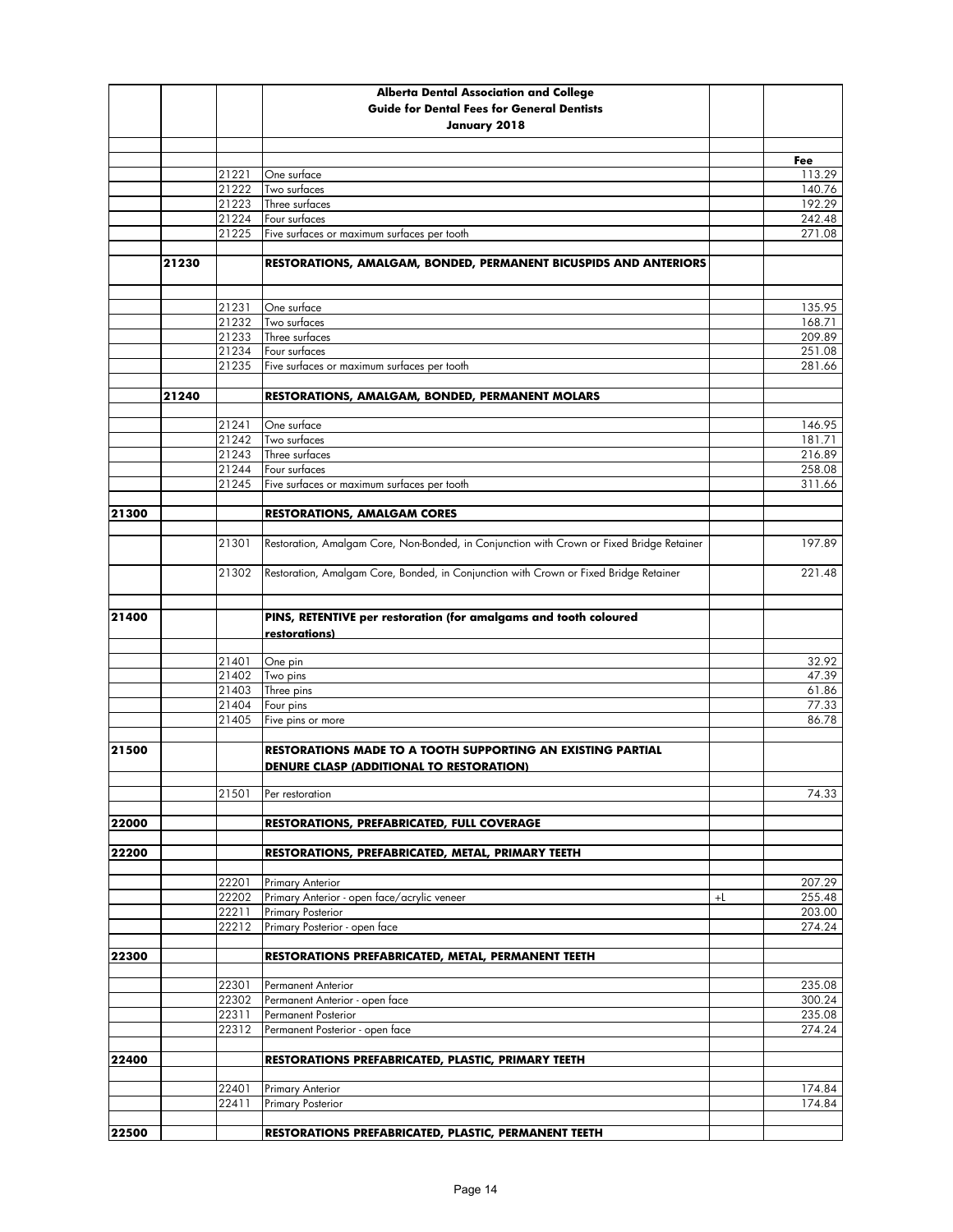|       |       |                | Alberta Dental Association and College                                          |                  |
|-------|-------|----------------|---------------------------------------------------------------------------------|------------------|
|       |       |                | <b>Guide for Dental Fees for General Dentists</b>                               |                  |
|       |       |                | January 2018                                                                    |                  |
|       |       |                |                                                                                 |                  |
|       |       |                |                                                                                 | Fee              |
|       |       |                |                                                                                 |                  |
|       |       | 22501          | <b>Permanent Anterior</b>                                                       | 233.08           |
|       |       | 22511          | <b>Permanent Posterior</b>                                                      | 233.08           |
|       |       |                |                                                                                 |                  |
| 22600 |       |                | RESTORATIONS, PREFABRICATED, PORCELAIN/CERAMIC/POLYMER GLASS,                   |                  |
|       |       |                | <b>PRIMARY TEETH</b>                                                            |                  |
|       |       | 22601          |                                                                                 | 243.54           |
|       |       | 22611          | <b>Primary Anterior</b><br><b>Primary Posterior</b>                             | 243.54           |
|       |       |                |                                                                                 |                  |
| 23000 |       |                | <b>RESTORATIONS, TOOTH COLOURED/PLASTIC WITH/WITHOUT SILVER FILINGS</b>         |                  |
|       |       |                |                                                                                 |                  |
| 23100 |       |                | RESTORATIONS, TOOTH COLOURED, PERMANENT ANTERIORS, NON BONDED                   |                  |
|       |       |                | <b>TECHNIQUE</b>                                                                |                  |
|       |       |                |                                                                                 |                  |
|       |       | 23101          | One surface                                                                     | 112.89           |
|       |       | 23102          | Two surfaces (continuous)<br>Three surfaces (continuous)                        | 127.89<br>179.86 |
|       |       | 23103<br>23104 | Four surfaces (continuous)                                                      | 195.83           |
|       |       | 23105          | Five surfaces (continuous, or maximum surfaces per tooth)                       | 233.78           |
|       |       |                |                                                                                 |                  |
|       | 23110 |                | RESTORATIONS, PERMANENT ANTERIORS, BONDED TECHNIQUE                             |                  |
|       |       |                | (not to be used for Veneer Applications or Diastema Closures)                   |                  |
|       |       |                |                                                                                 |                  |
|       |       | 23111          | One surface                                                                     | 136.51           |
|       |       | 23112          | Two surfaces (continuous)                                                       | 163.40           |
|       |       | 23113          | Three surfaces (continuous)                                                     | 187.57           |
|       |       | 23114          | Four surfaces (continuous)                                                      | 245.48           |
|       |       | 23115          | Five surfaces (continuous, or maximum surfaces per tooth)                       | 301.66           |
|       | 23120 |                | RESTORATIONS, TOOTH COLOURED, VENEER APPLICATIONS                               |                  |
|       |       |                |                                                                                 |                  |
|       |       | 23122          | Tooth Colored Veneer Application - Non Prefabricated Direct Buildup - Bonded    | 333.02           |
|       |       | 23123          | Tooth Colored Veneer Application - Diastema Closure, Interproximal only, Bonded | 266.66           |
|       |       |                |                                                                                 |                  |
| 23200 |       |                | RESTORATIONS, TOOTH COLOURED/ PLASTIC WITH/WITHOUT SILVER FILINGS,              |                  |
|       |       |                | PERMANENT POSTERIORS NON BONDED                                                 |                  |
|       |       |                |                                                                                 |                  |
|       | 23210 |                | <b>PERMANENT BICUSPIDS</b>                                                      |                  |
|       |       | 23211          | One surface                                                                     | 109.89           |
|       |       |                | 23212 Two surfaces                                                              | 139.86           |
|       |       |                | 23213 Three surfaces                                                            | 175.84           |
|       |       | 23214          | Four surfaces                                                                   | 211.83           |
|       |       | 23215          | Five surfaces or maximum surface per tooth                                      | 222.81           |
|       |       |                |                                                                                 |                  |
|       | 23220 |                | <b>PERMANENT MOLARS</b>                                                         |                  |
|       |       |                |                                                                                 |                  |
|       |       | 23221          | One surface                                                                     | 119.89           |
|       |       | 23222<br>23223 | Two surfaces<br>Three surfaces                                                  | 156.86<br>183.84 |
|       |       | 23224          | Four surfaces                                                                   | 213.83           |
|       |       | 23225          | Five surfaces or maximum surface per tooth                                      | 268.81           |
|       |       |                |                                                                                 |                  |
| 23300 |       |                | <b>RESTORATIONS, TOOTH COLORED, PERMANENT POSTERIORS - BONDED</b>               |                  |
|       |       |                |                                                                                 |                  |
|       | 23310 |                | <b>PERMANENT BICUSPIDS</b>                                                      |                  |
|       |       |                |                                                                                 |                  |
|       |       | 23311          | One surface                                                                     | 143.12           |
|       |       | 23312          | Two surfaces                                                                    | 199.38           |
|       |       | 23313          | Three surfaces                                                                  | 233.50           |
|       |       | 23314<br>23315 | Four surfaces<br>Five surfaces or maximum surface per tooth                     | 288.24<br>327.42 |
|       |       |                |                                                                                 |                  |
|       | 23320 |                | <b>PERMANENT MOLARS</b>                                                         |                  |
|       |       |                |                                                                                 |                  |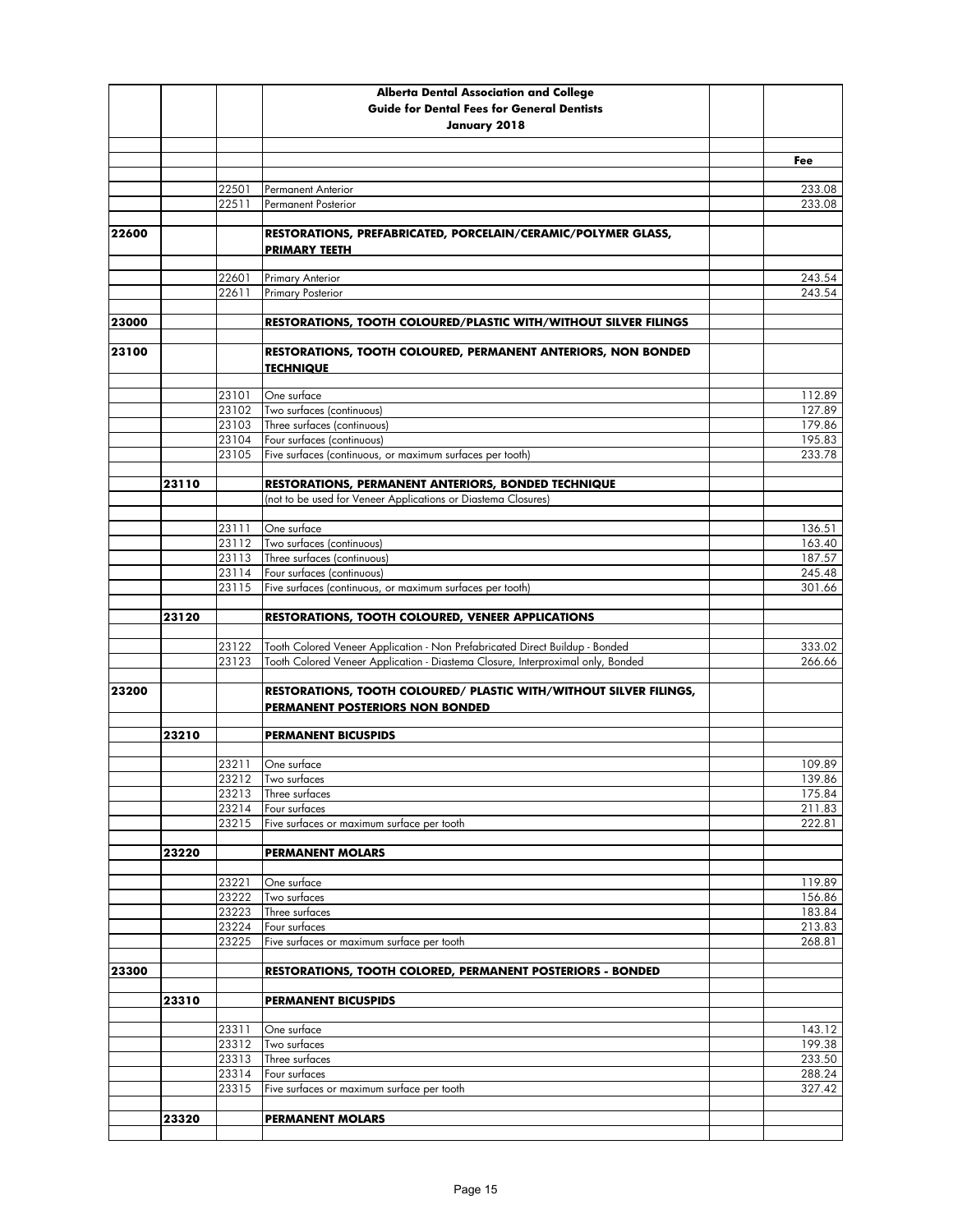|       |       |                | Alberta Dental Association and College                                                               |                  |
|-------|-------|----------------|------------------------------------------------------------------------------------------------------|------------------|
|       |       |                | <b>Guide for Dental Fees for General Dentists</b>                                                    |                  |
|       |       |                | January 2018                                                                                         |                  |
|       |       |                |                                                                                                      |                  |
|       |       |                |                                                                                                      | Fee              |
|       |       | 23321          | One surface                                                                                          | 149.60           |
|       |       | 23322          | Two surfaces                                                                                         | 210.90           |
|       |       | 23323          | Three surfaces                                                                                       | 249.69           |
|       |       | 23324          | Four surfaces                                                                                        | 306.24           |
|       |       | 23325          | Five surfaces or maximum surface per tooth                                                           | 354.42           |
| 23400 |       |                | RESTORATIONS, TOOTH COLORED, PRIMARY, ANTERIOR, NON BONDED                                           |                  |
|       |       |                |                                                                                                      |                  |
|       |       | 23401          | One surface                                                                                          | 107.89           |
|       |       | 23402<br>23403 | Two surfaces (continuous)<br>Three surfaces (continuous)                                             | 132.89<br>155.86 |
|       |       | 23404          | Four surfaces (continuous)                                                                           | 196.83           |
|       |       | 23405          | Five surfaces (continuous, or maximum surfaces per tooth)                                            | 239.78           |
|       |       |                |                                                                                                      |                  |
|       | 23410 |                | RESTORATIONS, TOOTH COLORED, PRIMARY, ANTERIOR, BONDED TECHNIQUE                                     |                  |
|       |       | 23411          | One surface                                                                                          | 137.11           |
|       |       | 23412          | Two surfaces (continuous)                                                                            | 160.71           |
|       |       | 23413          | Three surfaces (continuous)                                                                          | 176.29           |
|       |       | 23414          | Four surfaces (continuous)                                                                           | 215.48           |
|       |       | 23415          | Five surfaces (continuous, or maximum surfaces per tooth)                                            | 281.66           |
|       |       |                |                                                                                                      |                  |
| 23500 |       |                | RESTORATIONS, TOOTH COLOURED/ PLASTIC WITH/WITHOUT SILVER FILINGS,<br>PRIMARY, POSTERIOR, NON BONDED |                  |
|       |       |                |                                                                                                      |                  |
|       |       | 23501          | One surface                                                                                          | 109.89           |
|       |       | 23502          | Two surfaces                                                                                         | 143.86           |
|       |       | 23503          | Three surfaces                                                                                       | 165.84           |
|       |       | 23504          | Four surfaces                                                                                        | 178.83           |
|       |       | 23505          | Five surfaces or maximum surface per tooth                                                           | 218.81           |
|       | 23510 |                | RESTORATIONS, TOOTH COLORED, PRIMARY, POSTERIOR, BONDED TECHNIQUE                                    |                  |
|       |       |                |                                                                                                      |                  |
|       |       | 23511          | One surface                                                                                          | 144.11           |
|       |       | 23512<br>23513 | Two surfaces<br>Three surfaces                                                                       | 182.16<br>235.08 |
|       |       | 23514          | Four surfaces                                                                                        | 274.24           |
|       |       | 23515          | Five surfaces or maximum surface per tooth                                                           | 313.42           |
|       |       |                |                                                                                                      |                  |
| 23600 |       |                | RESTORATIONS, TOOTH COLOURED/ PLASTIC WITH/WITHOUT SILVER FILINGS,<br><b>CORES</b>                   |                  |
|       |       |                |                                                                                                      |                  |
|       |       | 23601          | Restoration, Tooth Colored, Non-Bonded Core, in Conjunction with Crown or Fixed Bridge<br>Retainer   | 209.89           |
|       |       | 23602          | Restoration, Tooth Colored, Bonded Core, in Conjunction with Crown or Fixed Bridge Retainer          | 242.08           |
| 23700 |       |                | RESIN INFILTRATION (Placement of an infiltrating resin restoration for the                           |                  |
|       |       |                | purpose of filling the sub- surface porosity of an incipient, non-cavitated lesion                   |                  |
|       |       |                | for the purpose of strengthening, stabilizing and/or limiting the progression of                     |                  |
|       |       |                | the lesion <b>L</b>                                                                                  |                  |
|       |       | 23701          | One surface                                                                                          | I.C.             |
|       |       | 23709          | Each addition surface over one                                                                       | I.C.             |
| 24000 |       |                | <b>RESTORATIONS, FOIL, GOLD</b>                                                                      |                  |
|       |       |                |                                                                                                      |                  |
| 24100 |       |                | <b>RESTORATIONS, FOIL, GOLD, ANTERIORS</b>                                                           |                  |
|       |       | 24101          | Class I                                                                                              | 523.55           |
|       |       | 24102          | Class III                                                                                            | 698.41           |
|       |       | 24103          | Class V                                                                                              | 479.55           |
|       |       | 24104          | Class IV                                                                                             | 823.52           |
|       |       |                |                                                                                                      |                  |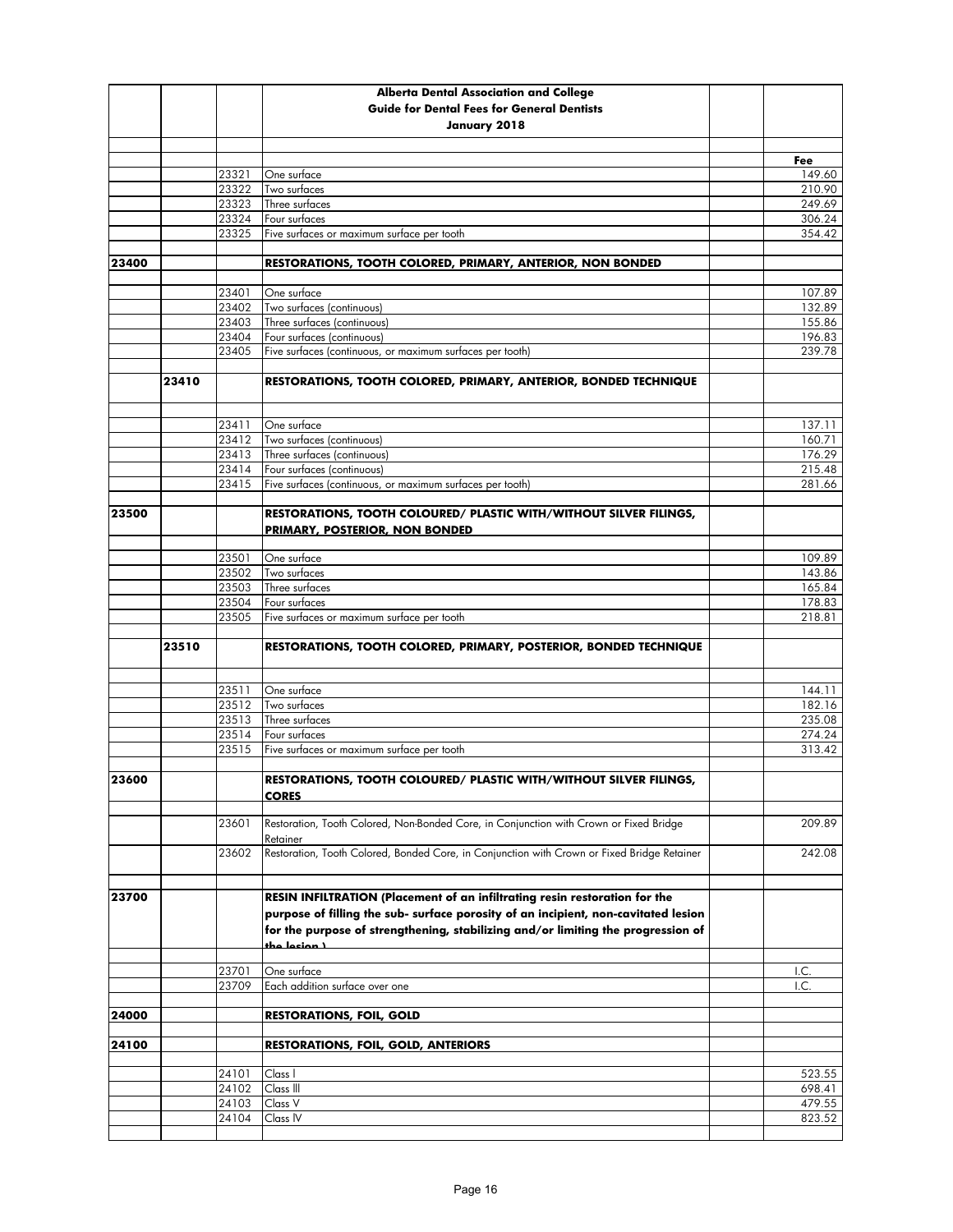|       |       |                | Alberta Dental Association and College                        |            |                  |
|-------|-------|----------------|---------------------------------------------------------------|------------|------------------|
|       |       |                | <b>Guide for Dental Fees for General Dentists</b>             |            |                  |
|       |       |                | January 2018                                                  |            |                  |
|       |       |                |                                                               |            |                  |
|       |       |                |                                                               |            | Fee              |
| 24200 |       |                | <b>RESTORATIONS, FOIL, GOLD, POSTERIORS</b>                   |            |                  |
|       |       |                |                                                               |            |                  |
|       |       | 24201          | Class                                                         |            | 523.55           |
|       |       | 24202          | Class II                                                      |            | 698.41           |
|       |       | 24203          | Class V                                                       |            | 523.41           |
| 25000 |       |                | <b>RESTORATIONS, INLAYS, ONLAYS, PINS AND POSTS</b>           |            |                  |
|       |       |                |                                                               |            |                  |
| 25100 |       |                | <b>RESTORATIONS INLAYS</b>                                    |            |                  |
|       |       |                |                                                               |            |                  |
|       | 25110 |                | <b>INLAYS, METAL</b>                                          |            |                  |
|       |       |                |                                                               |            |                  |
|       |       | 25111          | One surface                                                   | +L         | 455.63           |
|       |       | 25112          | Two surface<br>Three surface                                  | $+1$       | 605.44<br>651.42 |
|       |       | 25113<br>25114 | Three surface, modified                                       | +L<br>$+1$ | 786.93           |
|       |       |                |                                                               |            |                  |
|       | 25120 |                | Inlays, Composite/Compomer, Indirect (Bonded)                 |            |                  |
|       |       |                |                                                               |            |                  |
|       |       | 25121          | One surface                                                   | +L         | 470.97           |
|       |       | 25122          | Two surface                                                   | $+1$       | 549.34           |
|       |       | 25123          | Three surface                                                 | $+1$       | 641.68           |
|       |       | 25124          | Three surface, modified                                       | $+1$       | 825.44           |
|       |       |                |                                                               |            |                  |
|       | 25130 |                | Inlays, Porcelain/Ceramic/Polymer Glass                       |            |                  |
|       |       | 25131          | One surface                                                   | +L         | 436.63           |
|       |       | 25132          | Two surface                                                   | $+1$       | 489.55           |
|       |       | 25133          | Three surface                                                 | +L         | 661.47           |
|       |       | 25134          | Three surface, modified                                       | $+1$       | 691.93           |
|       |       |                |                                                               |            |                  |
|       | 25140 |                | Inlays, Porcelain/Ceramic/Polymer Glass (Bonded)              |            |                  |
|       |       |                |                                                               |            |                  |
|       |       | 25141<br>25142 | One surface<br>Two surface                                    | +L         | 466.97           |
|       |       | 25143          | Three surface                                                 | +L<br>+L   | 655.34<br>764.68 |
|       |       | 25144          | Three surface, modified                                       | $+1$       | 825.44           |
|       |       |                |                                                               |            |                  |
| 25500 |       |                | RESTORATIONS, ONLAYS (where one or more cusps are restored)   |            |                  |
|       |       |                |                                                               |            |                  |
|       | 25510 |                | <b>Onlays, Cast Metal, Indirect</b>                           |            |                  |
|       |       |                |                                                               |            |                  |
|       |       | 25511<br>25512 | Onlay, Cast Metal, Indirect                                   | $+1$       | 651.42           |
|       |       |                | Onlays, Cast Metal, Indirect (Bonded external retention type) | $+1$       | 681.42           |
|       | 25520 |                | <b>Onlays, Composite/Compomer, Processed (Bonded)</b>         |            |                  |
|       |       |                |                                                               |            |                  |
|       |       | 25521          | Onlays, Composite/Compomer, Indirect (Bonded)                 | +L         | 825.44           |
|       |       |                |                                                               |            |                  |
|       | 25530 |                | Onlays, Porcelain/Ceramic/ Polymer glass (Bonded)             |            |                  |
|       |       |                |                                                               |            |                  |
|       |       | 25531          | Onlays, Porcelain/Ceramic/Polymer Glass (Bonded)              | +L         | 825.44           |
|       |       |                |                                                               |            |                  |
| 25600 |       |                | PINS, RETENTIVE (for inlays, onlays and crowns per tooth)     |            |                  |
|       |       | 25601          | One pin/tooth                                                 | +L         | 44.60            |
|       |       | 25602          | Two pins/tooth                                                | $+1$       | 85.21            |
|       |       | 25603          | Three pins/tooth                                              | $+1$       | 134.99           |
|       |       | 25604          | Four pins/tooth                                               | +L         | 165.34           |
|       |       | 25605          | Five or more pins/tooth                                       | +L         | 194.70           |
|       |       |                |                                                               |            |                  |
| 25700 |       |                | <b>POSTS</b>                                                  |            |                  |
|       |       |                |                                                               |            |                  |
|       | 25710 |                | POSTS, CAST METAL, (including core) AS A SEPARATE PROCEDURE   |            |                  |
|       |       | 25711          | Single section                                                | +L         | 332.70           |
|       |       |                |                                                               |            |                  |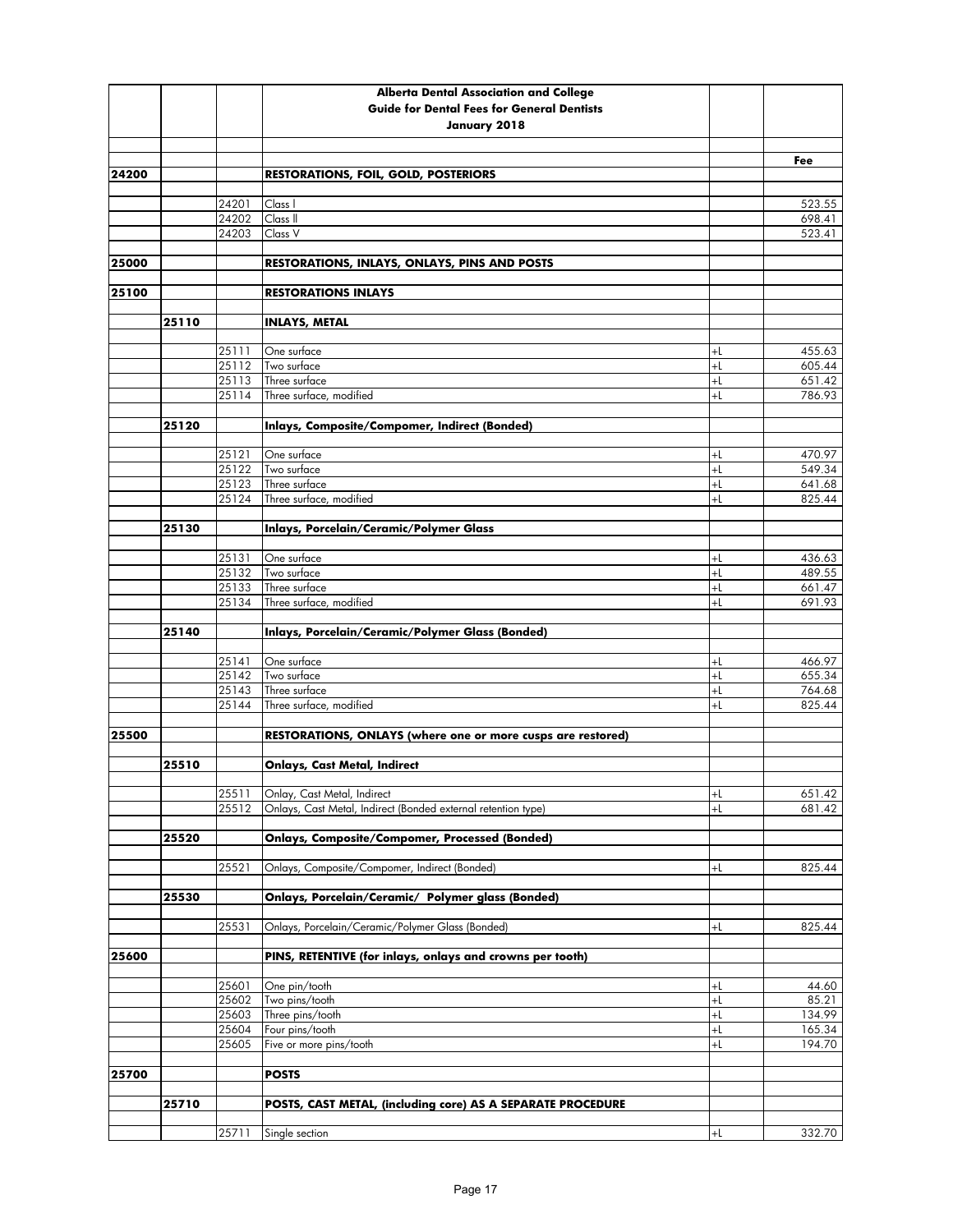|       |       |                | Alberta Dental Association and College                                                                         |                    |                  |
|-------|-------|----------------|----------------------------------------------------------------------------------------------------------------|--------------------|------------------|
|       |       |                | <b>Guide for Dental Fees for General Dentists</b>                                                              |                    |                  |
|       |       |                | January 2018                                                                                                   |                    |                  |
|       |       |                |                                                                                                                |                    |                  |
|       |       |                |                                                                                                                |                    | Fee              |
|       |       | 25712          | Two sections                                                                                                   | +L                 | 399.63           |
|       |       | 25713          | Three sections                                                                                                 | +L                 | 524.55           |
|       |       |                |                                                                                                                |                    |                  |
|       | 25720 |                | Posts, Cast Metal (including core) Concurrent with Impression for Crown                                        |                    |                  |
|       |       |                |                                                                                                                |                    |                  |
|       |       | 25721<br>25722 | Single section<br>Two sections                                                                                 | +L<br>$+1$         | 189.84<br>255.78 |
|       |       | 25723          | Three sections                                                                                                 | $+1$               | 319.70           |
|       |       |                |                                                                                                                |                    |                  |
|       | 25730 |                | POST, PREFABRICATED RETENTIVE                                                                                  |                    |                  |
|       |       |                |                                                                                                                |                    |                  |
|       |       | 25731          | One post                                                                                                       | $+E$               | 158.89           |
|       |       | 25732          | Two posts same tooth                                                                                           | $+E$               | 263.78           |
|       |       | 25733          | Three posts same tooth                                                                                         | $+E$               | 359.66           |
|       |       |                |                                                                                                                |                    |                  |
|       | 25740 |                | POSTS, PREFABRICATED, RETENTIVE AND CAST CORE                                                                  |                    |                  |
|       |       |                |                                                                                                                |                    |                  |
|       |       | 25741<br>25742 | One post and cast core<br>Two posts (same tooth) and cast core                                                 | $+L +E$<br>$+L +E$ | 276.78<br>349.70 |
|       |       | 25743          | Three posts (same tooth) and cast core                                                                         | $+L +E$            | 436.63           |
|       |       |                |                                                                                                                |                    |                  |
|       | 25770 |                | Posts, Provisional                                                                                             |                    |                  |
|       |       |                |                                                                                                                |                    |                  |
|       |       | 25771          | Per post                                                                                                       | +L and/or          | 86.92            |
|       |       |                |                                                                                                                | $+E$               |                  |
|       |       |                |                                                                                                                |                    |                  |
|       |       |                |                                                                                                                |                    |                  |
|       | 25780 |                | <b>POST REMOVAL</b>                                                                                            |                    |                  |
|       |       |                |                                                                                                                |                    |                  |
|       |       | 25781          | One unit of time                                                                                               |                    | 106.91           |
|       |       | 25782          | Two units of time<br>Three units of time                                                                       |                    | 213.45<br>320.16 |
|       |       | 25783<br>25784 | Four units of time                                                                                             |                    | 427.89           |
|       |       | 25789          | Each additional unit over four                                                                                 |                    | 106.71           |
|       |       |                |                                                                                                                |                    |                  |
| 26000 |       |                | <b>MESOSTRUCTURES</b>                                                                                          |                    |                  |
|       |       |                | (a separate component positioned between the head of an implant and the final restoration,                     |                    |                  |
|       |       |                | retained by either a cemented post or screw)                                                                   |                    |                  |
|       |       |                |                                                                                                                |                    |                  |
|       | 26100 |                | Mesostructures, Osseo-integrated Implant Supported                                                             |                    |                  |
|       |       |                |                                                                                                                |                    |                  |
|       |       |                | 26101  Indirect, Angulated or transmucosal pre-fabricated abutment, per implant                                | $+L +E$            | I.C.             |
|       |       | 26102<br>26103 | Indirect, Custom laboratory fabricated, per implant<br>Direct, (with intra-oral preparation), per implant site | $+L +E$<br>$+E$    | I.C.<br>I.C.     |
|       |       |                |                                                                                                                |                    |                  |
| 27000 |       |                | <b>CROWNS, SINGLE UNITS ONLY</b>                                                                               |                    |                  |
|       |       |                | (includes temporary protection and local anesthetic, caries removal, and uncomplicated                         |                    |                  |
|       |       |                | restoration prior to crown preparation). Extensive restoration requiring pins or dowels extra.                 |                    |                  |
|       |       |                |                                                                                                                |                    |                  |
|       |       |                |                                                                                                                |                    |                  |
| 27100 |       |                | CROWNS, ACRYLIC/COMPOSITE/ COMPOMER,                                                                           |                    |                  |
|       |       |                | (with or without Cast or Prefabricated Metal Bases)                                                            |                    |                  |
|       |       |                |                                                                                                                |                    |                  |
|       | 27110 |                | Crowns, Acrylic/Composite/Compomer, Indirect                                                                   |                    |                  |
|       |       |                |                                                                                                                |                    | 654.41           |
|       |       | 27111<br>27112 | Crown, Acrylic/Composite/Compomer, Indirect<br>Crown, Acrylic/Composite/Compomer, Indirect, Complicated        | +L                 |                  |
|       |       |                | (restorative, positional and/or esthetic)                                                                      | +L                 | 874.27           |
|       |       | 27113          | Crown, Acrylic/Composite/Compomer, Provisional [Long Term], Indirect                                           |                    |                  |
|       |       |                | (lab fabricated/relined intra-orally)                                                                          | +L                 | 255.78           |
|       |       |                |                                                                                                                |                    |                  |
|       | 27120 |                | <b>CROWNS, PLASTIC, DIRECT</b>                                                                                 |                    |                  |
|       |       |                |                                                                                                                |                    |                  |
|       |       | 27121          | Crowns, Acrylic/Composite/Compomer, Direct, Provisional (chairside)                                            | +E                 | 197.89           |
|       |       | 27125          | Crowns, Acrylic/Composite/Compomer, Direct, Provisional Implant-supported                                      | +E                 | 197.89           |
|       |       |                |                                                                                                                |                    |                  |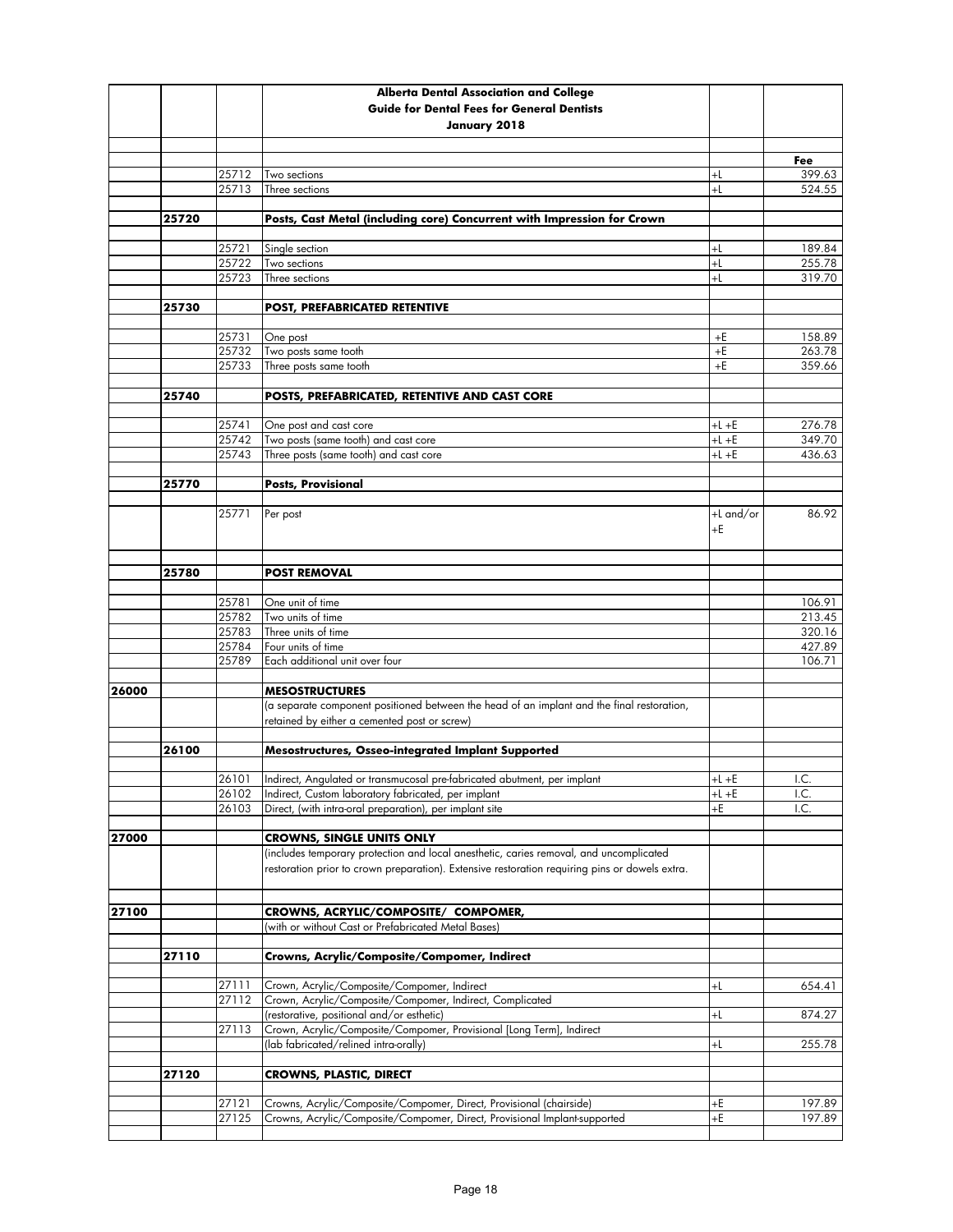|       |       |                | Alberta Dental Association and College                                                                     |                 |                    |
|-------|-------|----------------|------------------------------------------------------------------------------------------------------------|-----------------|--------------------|
|       |       |                | <b>Guide for Dental Fees for General Dentists</b>                                                          |                 |                    |
|       |       |                | January 2018                                                                                               |                 |                    |
|       |       |                |                                                                                                            |                 |                    |
|       |       |                |                                                                                                            |                 | Fee                |
|       | 27130 |                | Crown, Acrylic/Composite/Compomer/ Cast Metal Base, Indirect                                               |                 |                    |
|       |       |                |                                                                                                            |                 |                    |
|       |       | 27131          | Crown, Acrylic/Composite/Compomer/Cast Metal Base, Indirect                                                | +L              | 697.41             |
|       |       | 27135          | Crown, Acrylic/Composite/Compomer Cast Metal Base, Implant-supported                                       | $+L +E$         | 697.41             |
|       |       | 27136          | Crown, Acrylic/Composite/Compomer/Cast Metal Base with Cast Post Retention                                 | +L              | 874.27             |
|       |       |                |                                                                                                            |                 |                    |
|       | 27140 |                | CROWN, ACRYLIC/COMPOSITE/COMPOMER/ PREFABRICATED METAL BASE,<br><b>PROVISIONAL, DIRECT</b>                 |                 |                    |
|       |       | 27145          | Crown, Acrylic/Composite/Compomer/ Pre-fabricated Metal Base, Provisional, Implant-<br>supported, Direct   | +E              | 197.89             |
|       | 27150 |                | CROWN, ACRYLIC/COMPOSITE/COMPOMER PRE-FABRICATED METAL BASE,<br><b>PROVISIONAL, INDIRECT</b>               |                 |                    |
|       |       | 27155          | Crown, Acrylic/ Composite/Compomer/Pre-fabricated Metal Base, Provisional, Implant-<br>supported, Indirect | $+L +E$         | 197.89             |
| 27200 |       |                | <b>CROWNS, PORCELAIN/CERAMIC/POLYMER GLASS</b>                                                             |                 |                    |
|       |       |                |                                                                                                            |                 |                    |
|       |       | 27201          | Crown, Porcelain/Ceramic/Polymer Glass                                                                     | +L              | 825.44             |
|       |       | 27202          | Crown, Porcelain/Ceramic/Polymer Glass, Complicated                                                        | $+1$            | 1,095.68           |
|       |       | 27205          | Crown, Porcelain/Ceramic/Polymer Glass, Implant-supported                                                  | $+L +E$         | 825.44             |
|       |       | 27206          | Crown, Porcelain/Ceramic/Polymer Glass, with Cast Ceramic Post Retention                                   | +L              | 1,095.68           |
|       | 27210 |                | Crown, Porcelain/Ceramic/Polymer Glass, Fused to Metal Base                                                |                 |                    |
|       |       |                | Crown, Porcelain/Ceramic/Polymer Glass, Fused to Metal Base                                                | +L              | 825.44             |
|       |       | 27211<br>27212 | Crown, Porcelain/Ceramic/Polymer Glass, Fused to Metal Base, Complicated (restorative,                     | $+1$            | 1,095.68           |
|       |       |                | positional and/or aesthetic)                                                                               |                 |                    |
|       |       | 27215          | Crown, Porcelain/Ceramic Fused to Metal Base, Implant-supported                                            | $+L +E$         | 825.44             |
|       |       | 27216          | Crown, Porcelain/Ceramic Fused to Metal Base with Cast Metal Post Retention                                | $+1$            | 1,095.68           |
|       |       |                |                                                                                                            |                 |                    |
|       | 27220 |                | Crown, 3/4, Porcelain/Ceramic/Polymer Glass                                                                |                 |                    |
|       |       |                |                                                                                                            |                 |                    |
|       |       | 27221          | Crown, 34, Porcelain/Ceramic/Polymer Glass                                                                 | +L              | 825.44             |
|       |       | 27222          | Crown, 34, Porcelain/Ceramic/Polymer Glass, Complicated                                                    | +L              | 1,095.68           |
|       |       |                |                                                                                                            |                 |                    |
| 27300 |       |                | <b>CROWNS, CAST METAL</b>                                                                                  |                 |                    |
|       |       |                |                                                                                                            |                 |                    |
|       |       |                | 27301 Crown, Cast Metal<br>Crown, Cast Metal, Complicated (restorative, positional)                        | $+1$            | 825.44             |
|       |       | 27302<br>27305 | Crown, Cast Metal, Implant-supported                                                                       | $+1$<br>$+L +E$ | 1,095.68<br>825.44 |
|       |       | 27306          | Crown, Cast Metal, with Cast Metal Post Retention                                                          | +L              | 1,095.68           |
|       |       | 27307          | Semi-precision Rest (Interlock) (in addition to Cast Medal Crown)                                          | +L +E           | 184.67             |
|       |       | 27308          | Semi-precision or Precision Attachment RPD Retainer (in addition to Cast Medal Crown)                      | +L +E           | 456.59             |
|       |       |                |                                                                                                            |                 |                    |
|       | 27310 |                | Crowns, 3/4, Cast Metal                                                                                    |                 |                    |
|       |       | 27311          | Crowns, <sup>3/4</sup> , Cast Metal                                                                        | +L              | 825.44             |
|       |       | 27312          | Crowns, Metal 3/4 Cast Metal, Complicated                                                                  | +L              | 1,095.68           |
|       |       | 27313          | Crowns, 3/4, Cast Metal, with Direct Tooth Colored Corner                                                  | +L              | 825.44             |
| 27400 |       |                | CROWNS MADE TO AN EXISTING PARTIAL DENTURE CLASP (additional to<br>crown)                                  |                 |                    |
|       |       |                |                                                                                                            |                 |                    |
|       |       | 27401          | One crown                                                                                                  |                 | 119.33             |
|       |       | 27409          | Each additional crown                                                                                      |                 | 78.33              |
| 27500 |       |                | COPINGS, METAL/PLASTIC, TRANSFER (thimble type)                                                            |                 |                    |
|       |       |                |                                                                                                            |                 |                    |
|       | 27510 |                | Coping, Metal/Acrylic, Transfer (thimble), as a separate procedure                                         |                 |                    |
|       |       | 27511          | Coping, Metal/Acrylic, Transfer (thimble) as a Separate Procedure                                          | +L              | 348.70             |
|       |       |                |                                                                                                            |                 |                    |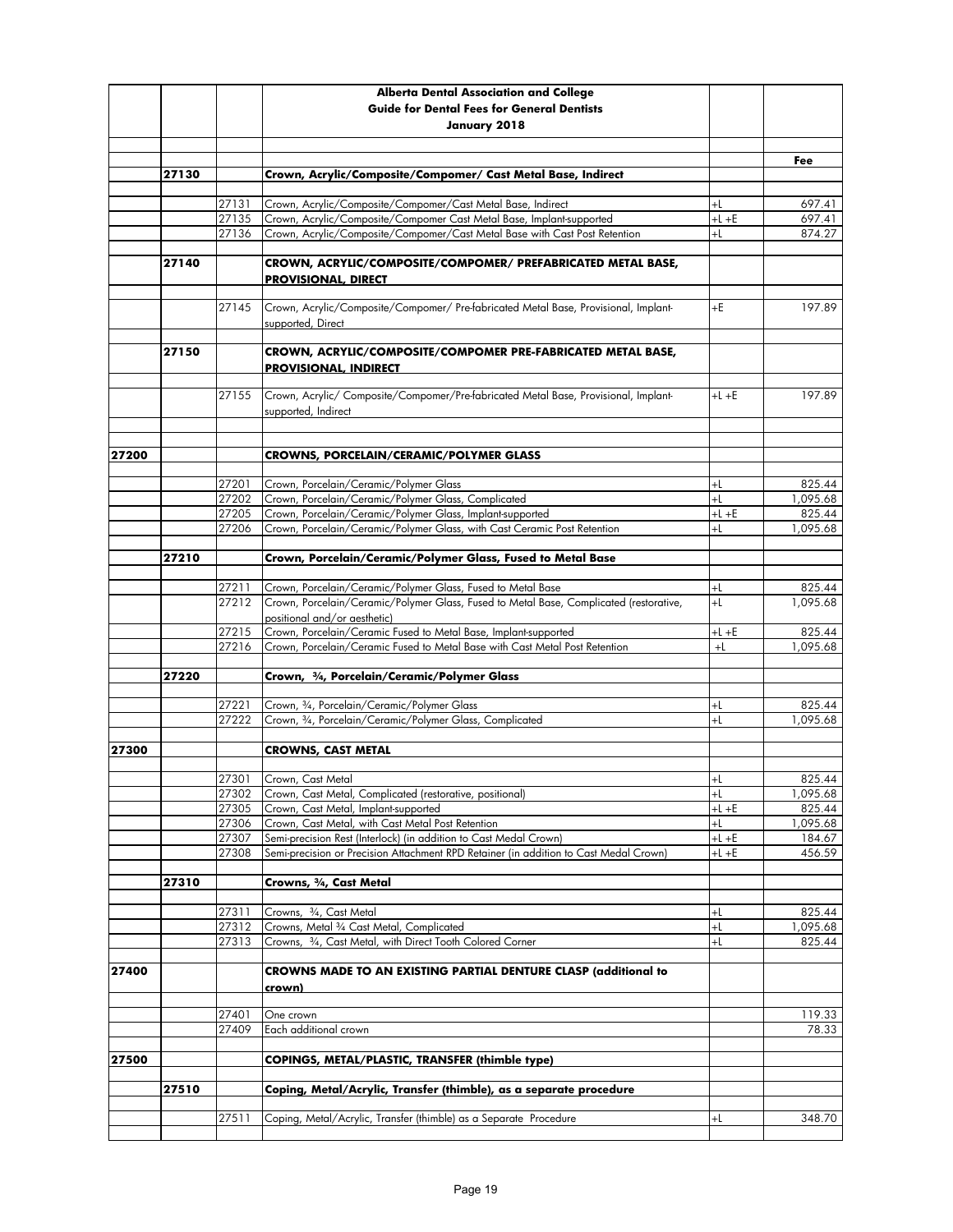|       |       |                | Alberta Dental Association and College                                                                                                           |                    |                 |
|-------|-------|----------------|--------------------------------------------------------------------------------------------------------------------------------------------------|--------------------|-----------------|
|       |       |                | <b>Guide for Dental Fees for General Dentists</b>                                                                                                |                    |                 |
|       |       |                | January 2018                                                                                                                                     |                    |                 |
|       |       |                |                                                                                                                                                  |                    |                 |
|       |       |                |                                                                                                                                                  |                    | Fee             |
|       | 27520 |                | Coping, Metal/Acrylic, Transfer (thimble) Concurrent with Impression for<br>Crown                                                                |                    |                 |
|       |       | 27521          | Coping, Metal/Acrylic, Transfer (thimble) Concurrent with Impression for Crown                                                                   | +L                 | 86.92           |
|       |       |                |                                                                                                                                                  |                    |                 |
| 27600 |       |                | <b>VENEERS, LABORATORY PROCESSED</b>                                                                                                             |                    |                 |
|       |       | 27601          | Veneers, Acrylic/Composite/Compomer, Bonded                                                                                                      | +L                 | 721.41          |
|       |       | 27602          | Veneers, Porcelain/Ceramic/Polymer Glass, Bonded                                                                                                 | +L                 | 825.44          |
|       |       |                |                                                                                                                                                  |                    |                 |
| 27700 |       |                |                                                                                                                                                  |                    |                 |
|       | 27710 |                | REPAIRS, (single units only, does not include removal and recementation)                                                                         |                    |                 |
|       |       | 27711          | Repairs, Acrylic/Composite/Compomer, Direct                                                                                                      |                    | 79.92           |
|       |       |                |                                                                                                                                                  | to                 | 239.78          |
|       |       |                |                                                                                                                                                  |                    |                 |
|       | 27720 |                | Repairs, Inlays, Onlays or Crowns, Porcelain/Ceramic/Polymer Glass,<br>Porcelain/Ceramic/Polymer Glass/Fused to Metal base (sinale units)        |                    |                 |
|       |       |                |                                                                                                                                                  |                    |                 |
|       |       | 27721          | Repairs, Inlays, Onlays or Crowns, Porcelain/Ceramic/Polymer Glass,<br>Porcelain/Ceramic/Polymer Glass/Fused to Metal base, Direct               |                    | 79.92           |
|       |       |                |                                                                                                                                                  | to                 | 239.78          |
|       |       | 27722          | Repairs, Inlays, Onlays or Crowns, Porcelain/Ceramic/Polymer Glass,                                                                              | $+1$               | 156.92          |
|       |       |                | Porcelain/Ceramic/Polymer Glass/Fused to Metal base, Indirect                                                                                    |                    |                 |
| 27800 |       |                | RECONTOURING OF EXISTING CROWNS per tooth                                                                                                        |                    |                 |
|       |       | 27801          | One unit of time                                                                                                                                 |                    | 84.92           |
|       |       | 27809          | Each additional unit of time                                                                                                                     |                    | 84.92           |
| 28000 |       |                |                                                                                                                                                  |                    |                 |
|       |       |                | <b>RESTORATIVE PROCEDURES, OVERDENTURES</b>                                                                                                      |                    |                 |
| 28100 |       |                | RESTORATIVE PROCEDURES, OVERDENTURES, DIRECT                                                                                                     |                    |                 |
|       |       |                |                                                                                                                                                  |                    |                 |
|       |       | 28101          | Natural Tooth Preparation, Placement of Pulp Chamber Restoration<br>(amalgam or composite) and Fluoride Application Endodontically Treated Tooth |                    | 218.81          |
|       |       | 28102          | Natural Tooth Preparation and Fluoride Application, Vital Tooth                                                                                  |                    | 261.78          |
|       |       | 28103          | Pre-fabricated Attachment, as an Internal/External Overdenture Retentive Device, Direct to a                                                     | $+L +E$            | 261.78          |
|       |       |                | Natural Tooth (used with the appropriate denture code) per tooth                                                                                 |                    |                 |
|       |       | 28105          | Implant-supported Prefabricated Attachment as an Overdenture Retentive Device, Direct                                                            | $+E$               | 130.89          |
| 28200 |       |                | <b>RESTORATIVE PROCEDURES, OVERDENTURES, INDIRECT</b>                                                                                            |                    |                 |
|       | 28210 |                | Coping Crowns, Cast Metal, No Attachments, Indirect                                                                                              |                    |                 |
|       |       | 28211          | Coping Crown, Cast Metal, No Attachments, Indirect                                                                                               | +L                 | 349.70          |
|       |       | 28215          | Coping Crown, Cast Metal, No Attachments, Implant-supported, Indirect                                                                            | $+L +E$            | 349.70          |
|       |       | 28216          | Coping Crown, Cast Metal with Cast Metal Retentive Post, No Attachments                                                                          | $+L +E$            | 524.55          |
|       | 28220 |                | <b>Coping Crown, Cast Metal, with Attachments, Indirect</b>                                                                                      |                    |                 |
|       |       | 28221          | Coping Crown, Metal Cast, with Attachment, Indirect                                                                                              | +L +E              | 436.63          |
|       |       | 28225          | Coping Crown, Cast Metal, Implant-supported with Attachment                                                                                      | $+L +E$            | 436.63          |
|       |       | 28226          | Coping Crown, Cast Metal with Cast Metal Retentive Post, with Attachment                                                                         | $+L +E$            | 642.68          |
| 29000 |       |                | <b>RESTORATIVE SERVICES, OTHER</b>                                                                                                               |                    |                 |
| 29100 |       |                | RECEMENTATION/REBONDING, INLAYS/ONLAYS/ CROWNS/VENEERS/POSTS/                                                                                    |                    |                 |
|       |       |                | NATURAL TOOTH FRAGMENTS (single units only) (+ L and/or +E where laboratory                                                                      |                    |                 |
|       |       |                | charges or expenses are incurred during repair of the unit)                                                                                      |                    |                 |
|       |       |                |                                                                                                                                                  |                    |                 |
|       |       | 29101<br>29102 | One unit of time<br>Two units                                                                                                                    | $+L +E$<br>$+L +E$ | 85.92<br>171.84 |
|       |       | 29103          | Three units                                                                                                                                      | $+L +E$            | 257.78          |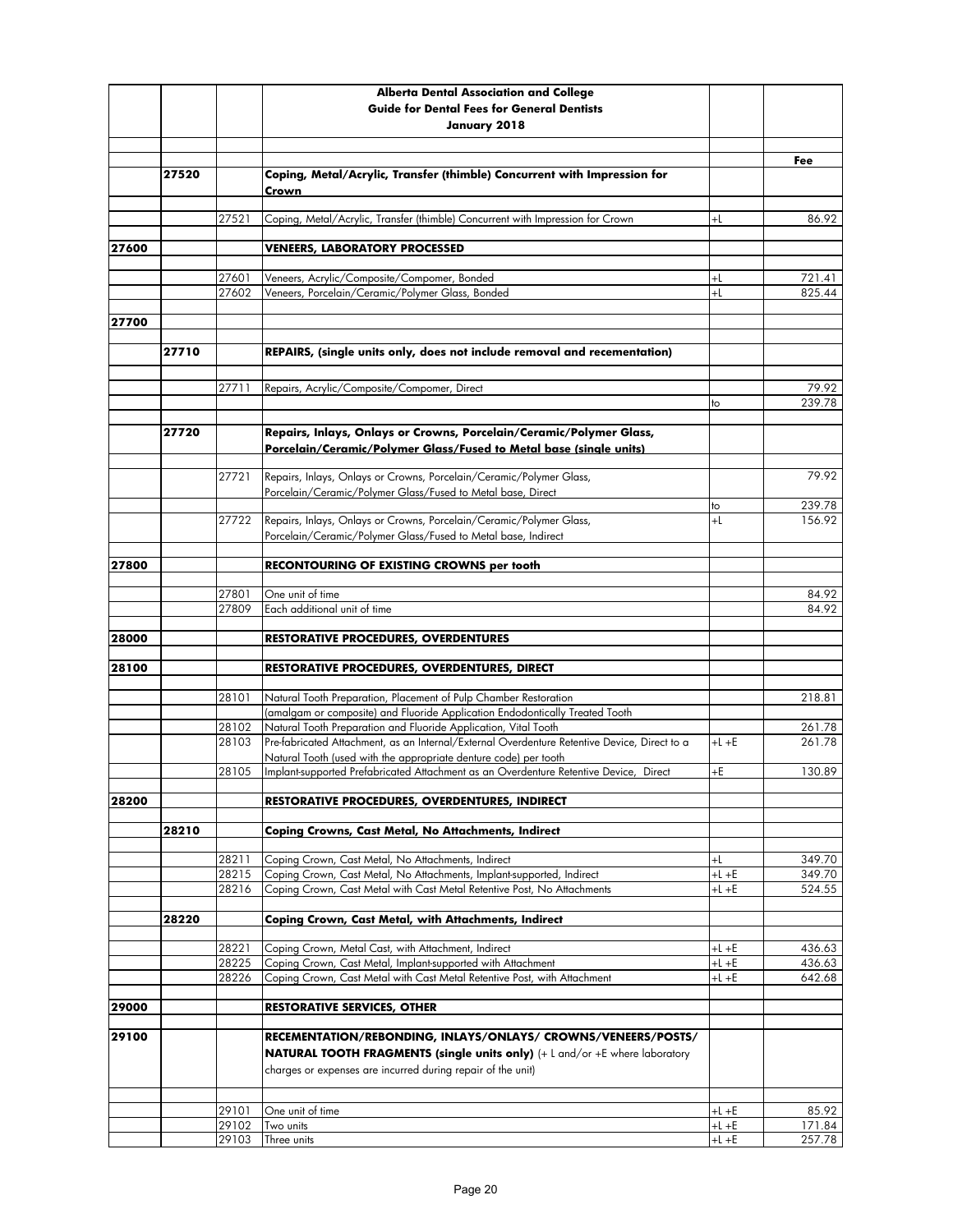|       |       |                | Alberta Dental Association and College                                                                                          |       |                  |
|-------|-------|----------------|---------------------------------------------------------------------------------------------------------------------------------|-------|------------------|
|       |       |                | <b>Guide for Dental Fees for General Dentists</b>                                                                               |       |                  |
|       |       |                | January 2018                                                                                                                    |       |                  |
|       |       |                |                                                                                                                                 |       |                  |
|       |       |                |                                                                                                                                 |       | Fee              |
|       |       | 29104          | Four units                                                                                                                      | +L +E | 343.70           |
|       |       |                |                                                                                                                                 |       |                  |
| 29300 |       |                | REMOVAL, INLAYS/ONLAYS, CROWNS, VENEERS (single units only)                                                                     |       |                  |
|       |       |                |                                                                                                                                 |       |                  |
|       |       | 29301          | One unit of time                                                                                                                |       | 84.92            |
|       |       | 29302<br>29303 | Two units                                                                                                                       |       | 169.84           |
|       |       | 29304          | Three units<br>Four units                                                                                                       |       | 254.78<br>339.70 |
|       |       |                |                                                                                                                                 |       |                  |
| 29400 |       |                | <b>STAINING PORCELAIN (chairside)</b>                                                                                           |       |                  |
|       |       |                |                                                                                                                                 |       |                  |
|       |       | 29401          | One unit of time                                                                                                                | +L    | 86.92            |
|       |       | 29402          | Two units                                                                                                                       | $+1$  | 174.84           |
|       |       | 29403          | Three units                                                                                                                     | $+1$  | 261.78           |
|       |       | 29404          | Four units                                                                                                                      | +L    | 349.70           |
|       |       |                |                                                                                                                                 |       |                  |
|       |       |                | <b>ENDODONTICS</b>                                                                                                              |       |                  |
|       |       |                |                                                                                                                                 |       |                  |
|       |       |                | <b>General Endodontic Procedures</b>                                                                                            |       |                  |
|       |       |                | There are certain Endodontic cases, which, as a result of a previous treatment, tooth position,                                 |       |                  |
|       |       |                | anatomy and/or stage of development, require additional time and care. Such situations                                          |       |                  |
|       |       |                | could merit an additional fee. Conservative root canal therapy includes treatment plan, clinical                                |       |                  |
|       |       |                | procedures with appropriate follow up care. Excludes final restoration.                                                         |       |                  |
|       |       |                | Note: If Endodontic therapy is not completed it would be deemed reasonable to charge a                                          |       |                  |
|       |       |                | portion of the suggested fee in relation to time expended in the procedure.                                                     |       |                  |
|       |       |                |                                                                                                                                 |       |                  |
| 31100 |       |                | PULP CAPPING (refer to code 20100)                                                                                              |       |                  |
|       |       |                |                                                                                                                                 |       |                  |
| 32000 |       |                | PULP CHAMBER, TREATMENT OF, (excluding final restoration)                                                                       |       |                  |
|       |       |                |                                                                                                                                 |       |                  |
| 32200 |       |                | <b>PULPOTOMY</b>                                                                                                                |       |                  |
|       |       |                |                                                                                                                                 |       |                  |
|       | 32220 |                | PULPOTOMY, PERMANENT TEETH (as a separate Emergency Procedure)                                                                  |       |                  |
|       |       | 32221          | Anterior and Bicuspid Teeth                                                                                                     |       | 159.84           |
|       |       | 32222          | Molar Teeth                                                                                                                     |       | 159.84           |
|       |       |                |                                                                                                                                 |       |                  |
|       | 32230 |                | PULPOTOMY, PRIMARY TEETH                                                                                                        |       |                  |
|       |       |                |                                                                                                                                 |       |                  |
|       |       | 32231          | Primary Tooth, as a Separate Procedure                                                                                          |       | 152.25           |
|       |       |                | 32232 Primary Tooth, Concurrent with Restoration (but excluding final restoration)                                              |       | 78.85            |
|       |       |                |                                                                                                                                 |       |                  |
| 32300 |       |                | PULPECTOMY (An emergency procedure and/or as a pre-emptive phase to the<br>preparation of the root canal system for obturation) |       |                  |
|       | 32310 |                | PULPECTOMY, PERMANENT TEETH/RETAINED PRIMARY TEETH                                                                              |       |                  |
|       |       |                |                                                                                                                                 |       |                  |
|       |       | 32311          | One Canal                                                                                                                       |       | 144.89           |
|       |       | 32312          | <b>Two Canals</b>                                                                                                               |       | 185.84           |
|       |       | 32313          | <b>Three Canals</b>                                                                                                             |       | 250.81           |
|       |       | 32314          | Four Canals or more                                                                                                             |       | 274.78           |
|       | 32320 |                |                                                                                                                                 |       |                  |
|       |       |                | <b>PULPECTOMY, PRIMARY TEETH</b>                                                                                                |       |                  |
|       |       | 32321          | Anterior Tooth                                                                                                                  |       | 122.89           |
|       |       | 32322          | Posterior Tooth                                                                                                                 |       | 221.81           |
|       |       |                |                                                                                                                                 |       |                  |
| 33000 |       |                | <b>ROOT CANAL THERAPY</b>                                                                                                       |       |                  |
|       |       |                | To include: treatment plan, clinical procedures (ie. pulpectomy, biomechanical preparation,                                     |       |                  |
|       |       |                | chemotherapeutic treatment and obturation), with appropriate radiographs, excluding final                                       |       |                  |
|       |       |                | restoration.                                                                                                                    |       |                  |
|       |       |                |                                                                                                                                 |       |                  |
| 33100 |       |                | ROOT CANALS, PERMANENT TEETH/RETAINED PRIMARY TEETH (Includes: Clinical                                                         |       |                  |
|       |       |                | procedures with appropriate radiographs, excluding final restoration.)                                                          |       |                  |
|       |       |                |                                                                                                                                 |       |                  |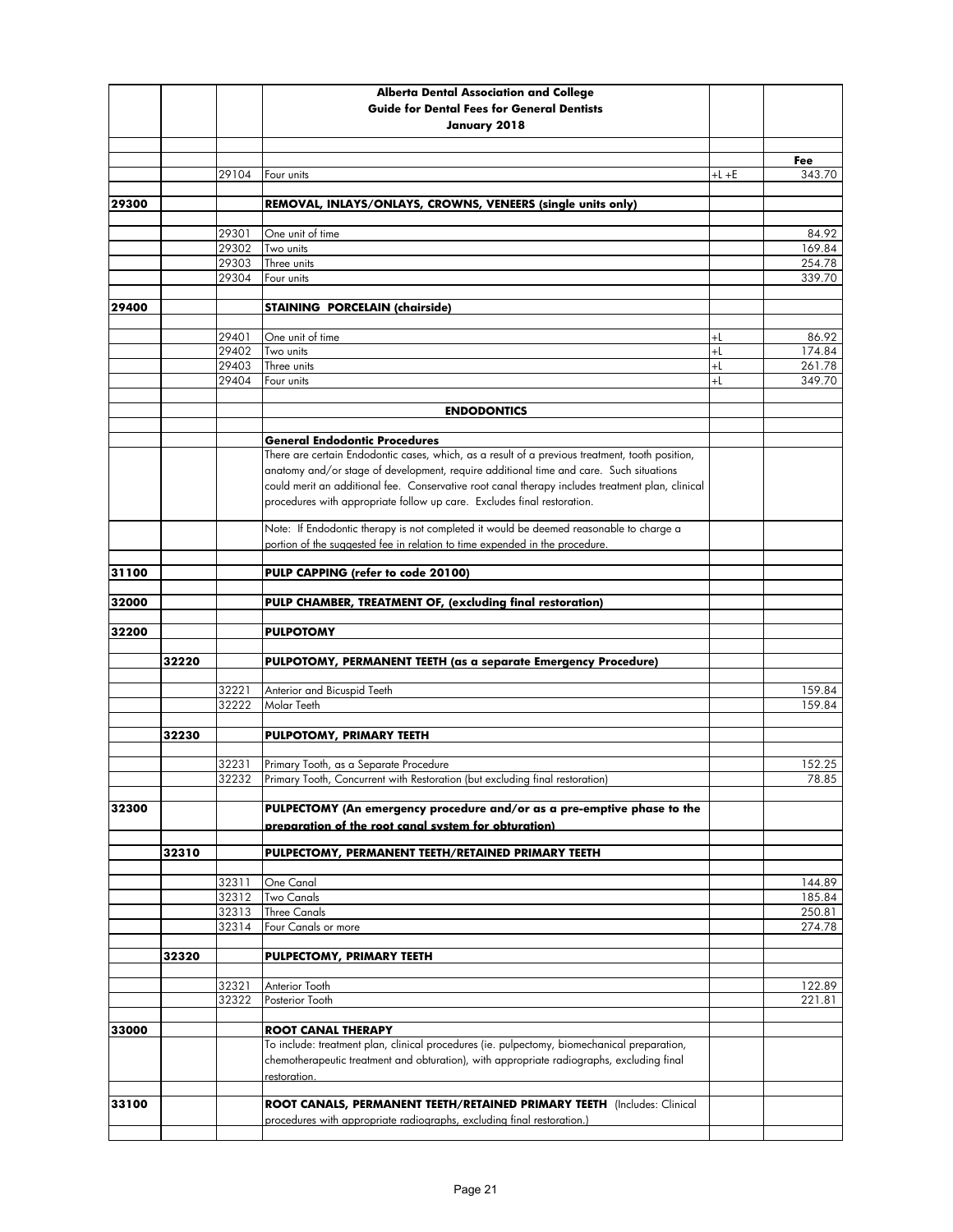|       |       |                | Alberta Dental Association and College                                                                                                                          |                      |
|-------|-------|----------------|-----------------------------------------------------------------------------------------------------------------------------------------------------------------|----------------------|
|       |       |                | <b>Guide for Dental Fees for General Dentists</b>                                                                                                               |                      |
|       |       |                | January 2018                                                                                                                                                    |                      |
|       |       |                |                                                                                                                                                                 |                      |
|       |       |                |                                                                                                                                                                 | Fee                  |
|       |       |                | <b>Definitions:</b>                                                                                                                                             |                      |
|       |       |                | Uncomplicated - Virtually straight canal penetrated by size #15 file                                                                                            |                      |
|       |       |                | Difficult Access - Limited jaw opening, unfavourable tooth inclination, through complex                                                                         |                      |
|       |       |                | restorations eq. Post/core buildups.                                                                                                                            |                      |
|       |       |                | Exceptional Anatomy - Canal size same as uncomplicated, but made complicated by dens-in-                                                                        |                      |
|       |       |                | dente or partially developed roots, internal/external resorption.<br>Calcified Canals - Unable to penetrate with size #10 file and not clearly discernible on a |                      |
|       |       |                | radiograph                                                                                                                                                      |                      |
|       |       |                | Retreatment - Retreatment of previously completed therapy                                                                                                       |                      |
|       |       |                |                                                                                                                                                                 |                      |
|       | 33110 |                | ROOT CANALS, PERMANENT TEETH/RETAINED PRIMARY TEETH, ONE CANAL                                                                                                  |                      |
|       |       |                |                                                                                                                                                                 |                      |
|       |       | 33111          | One canal                                                                                                                                                       | 662.15               |
|       |       | 33112          | Difficult Access<br><b>Exceptional Anatomy</b>                                                                                                                  | 879.11<br>899.11     |
|       |       | 33113<br>33114 | <b>Calcified Canal</b>                                                                                                                                          | 924.11               |
|       |       | 33115          | Retreatment of Previously Completed Therapy                                                                                                                     | 894.75               |
|       |       |                |                                                                                                                                                                 |                      |
|       |       |                |                                                                                                                                                                 |                      |
|       | 33120 |                | ROOT CANALS, PERMANENT TEETH/RETAINED PRIMARY TEETH, TWO CANALS                                                                                                 |                      |
|       |       |                |                                                                                                                                                                 |                      |
|       |       |                |                                                                                                                                                                 |                      |
|       |       | 33121          | Two canals<br><b>Difficult Access</b>                                                                                                                           | 964.25               |
|       |       | 33122<br>33123 | <b>Exceptional Anatomy</b>                                                                                                                                      | 1,234.94<br>1,234.94 |
|       |       | 33124          | <b>Calcified Canal</b>                                                                                                                                          | 1,234.94             |
|       |       | 33125          | Retreatment of Previously Completed Therapy                                                                                                                     | 1,268.94             |
|       |       |                |                                                                                                                                                                 |                      |
|       | 33130 |                | ROOT CANALS, PERMANENT TEETH/RETAINED PRIMARY TEETH, THREE CANALS                                                                                               |                      |
|       |       |                |                                                                                                                                                                 |                      |
|       |       |                |                                                                                                                                                                 |                      |
|       |       | 33131<br>33132 | Three canals<br>Difficult Access                                                                                                                                | 1,127.65<br>1,399.39 |
|       |       | 33133          | <b>Exceptional Anatomy</b>                                                                                                                                      | 1,465.45             |
|       |       | 33134          | <b>Calcified Canal</b>                                                                                                                                          | 1,390.45             |
|       |       | 33135          | Retreatment of Previously Completed Therapy                                                                                                                     | 1,380.45             |
|       |       |                |                                                                                                                                                                 |                      |
|       | 33140 |                | ROOT CANALS, PERMANENT TEETH/RETAINED PRIMARY TEETH, FOUR OR MORE                                                                                               |                      |
|       |       |                | <b>CANALS</b>                                                                                                                                                   |                      |
|       |       |                |                                                                                                                                                                 |                      |
|       |       |                | 33141 Four or more canals                                                                                                                                       | 1,423.30             |
|       |       | 33142          | <b>Difficult Access</b>                                                                                                                                         | 1,632.63             |
|       |       | 33143          | <b>Exceptional Anatomy</b>                                                                                                                                      | 1,632.63             |
|       |       | 33144          | <b>Calcified Canal</b>                                                                                                                                          | 1,632.63             |
|       |       | 33145          | Retreatment of Previously Completed Therapy                                                                                                                     | 1,708.63             |
|       |       |                |                                                                                                                                                                 |                      |
| 33500 |       |                | PULPAL REVASCULARIZATION                                                                                                                                        |                      |
|       |       | 33501          | One canal                                                                                                                                                       | 251.16               |
|       |       | 33502          | Two canals                                                                                                                                                      | 376.75               |
|       |       | 33503          | Three canals or more                                                                                                                                            | 502.34               |
|       |       |                |                                                                                                                                                                 |                      |
|       |       |                |                                                                                                                                                                 |                      |
| 33600 |       |                | <b>APEXIFICATION/APEXOGENESIS/ INDUCTION OF HARD TISSUE REPAIR</b>                                                                                              |                      |
|       |       |                | (to include biomechanical preparation and placement of dentogenic media)                                                                                        |                      |
|       |       |                |                                                                                                                                                                 |                      |
|       |       | 33601<br>33602 | One canal<br>Two canals                                                                                                                                         | 261.16<br>376.75     |
|       |       | 33603          | Three canals                                                                                                                                                    | 502.34               |
|       |       | 33604          | Four canals or more                                                                                                                                             | 669.79               |
|       |       |                |                                                                                                                                                                 |                      |
|       | 33610 |                | <b>RE-INSERTION OF DENTOGENIC MEDIA PER VISIT</b>                                                                                                               |                      |
|       |       |                |                                                                                                                                                                 |                      |
|       |       | 33611          | One canal                                                                                                                                                       | 125.57               |
|       |       | 33612          | Two canals                                                                                                                                                      | 170.45               |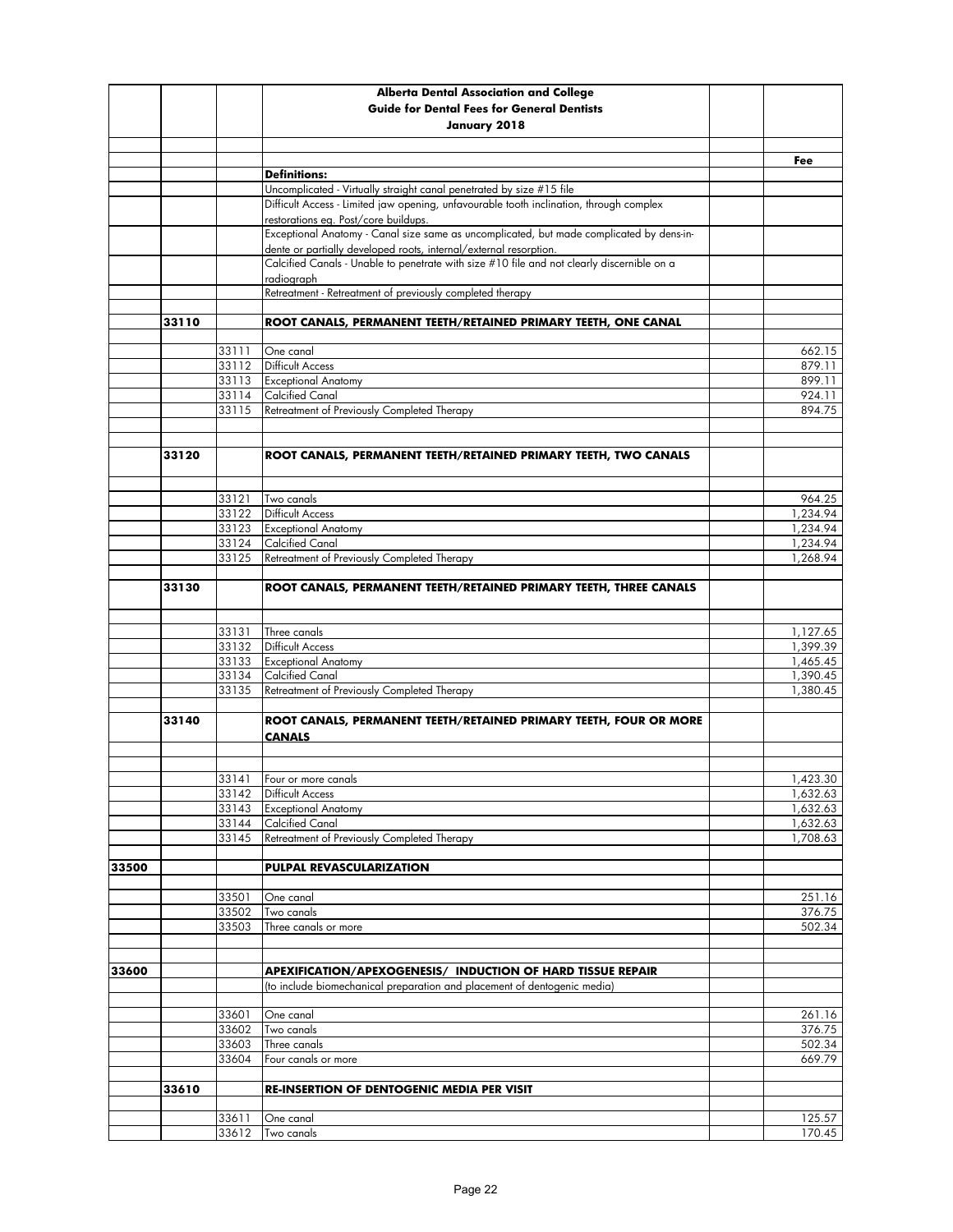|       |       |                | Alberta Dental Association and College            |                  |
|-------|-------|----------------|---------------------------------------------------|------------------|
|       |       |                | <b>Guide for Dental Fees for General Dentists</b> |                  |
|       |       |                | January 2018                                      |                  |
|       |       |                |                                                   |                  |
|       |       |                |                                                   | Fee              |
|       |       | 33613          | Three canals                                      | 255.45           |
|       |       | 33614          | Four canals or more                               | 341.89           |
| 34000 |       |                | <b>PERIAPICAL SERVICES</b>                        |                  |
|       |       |                |                                                   |                  |
| 34100 |       |                | <b>APICOECTOMY/APICAL CURETTAGE</b>               |                  |
|       |       |                |                                                   |                  |
|       | 34110 |                | <b>MAXILLARY ANTERIOR</b>                         |                  |
|       |       | 34111          | One root                                          | 528.60           |
|       |       | 34112          | Two roots                                         | 652.23           |
|       |       |                |                                                   |                  |
|       | 34120 |                | <b>MAXILLARY BICUSPID</b>                         |                  |
|       |       |                |                                                   |                  |
|       |       | 34121          | One root                                          | 651.91           |
|       |       | 34122<br>34123 | Two roots<br>Three roots                          | 758.56<br>932.18 |
|       |       |                |                                                   |                  |
|       | 34130 |                | <b>MAXILLARY MOLAR</b>                            |                  |
|       |       |                |                                                   |                  |
|       |       | 34131          | One root                                          | 633.91           |
|       |       | 34132          | Two roots                                         | 742.56           |
|       |       | 34133          | Three roots                                       | 1,119.82         |
|       |       |                |                                                   |                  |
|       | 34140 |                | <b>MANDIBULAR ANTERIOR</b>                        |                  |
|       |       |                |                                                   |                  |
|       |       | 34141          | One root                                          | 549.13           |
|       |       | 34142          | Two or more roots                                 | 745.56           |
|       |       |                |                                                   |                  |
|       | 34150 |                | <b>MANDIBULAR BICUSPID</b>                        |                  |
|       |       | 34151          | One root                                          | 809.23           |
|       |       | 34152          | Two roots                                         | 839.88           |
|       |       | 34153          | Three or more roots                               | 1,025.50         |
|       |       |                |                                                   |                  |
|       | 34160 |                | <b>MANDIBULAR MOLAR</b>                           |                  |
|       |       | 34161          | One root                                          | 650.23           |
|       |       | 34162          | Two roots                                         | 821.88           |
|       |       | 34163          | Three roots                                       | 1,119.82         |
|       |       |                |                                                   |                  |
|       |       |                |                                                   |                  |
| 34200 |       |                | <b>RETROFILLING</b>                               |                  |
|       | 34210 |                | <b>MAXILLARY ANTERIOR</b>                         |                  |
|       |       |                |                                                   |                  |
|       |       | 34211          | One canal                                         | 99.51            |
|       |       | 34212          | Two or more canals                                | 177.04           |
|       |       |                |                                                   |                  |
|       | 34220 |                | <b>MAXILLARY BICUSPID</b>                         |                  |
|       |       | 34221          | One canal                                         | 99.51            |
|       |       | 34222          | Two canals                                        | 177.04           |
|       |       | 34223          | Three canals                                      | 267.56           |
|       |       | 34224          | Four or more canals                               | 356.07           |
|       |       |                |                                                   |                  |
|       | 34230 |                | <b>MAXILLARY MOLAR</b>                            |                  |
|       |       | 34231          | One canal                                         | 110.51           |
|       |       | 34232          | Two canals                                        | 177.04           |
|       |       | 34233          | Three canals                                      | 267.56           |
|       |       | 34234          | Four or more canals                               | 356.07           |
|       |       |                |                                                   |                  |
|       | 34240 |                | <b>MANDIBULAR ANTERIOR</b>                        |                  |
|       |       |                |                                                   |                  |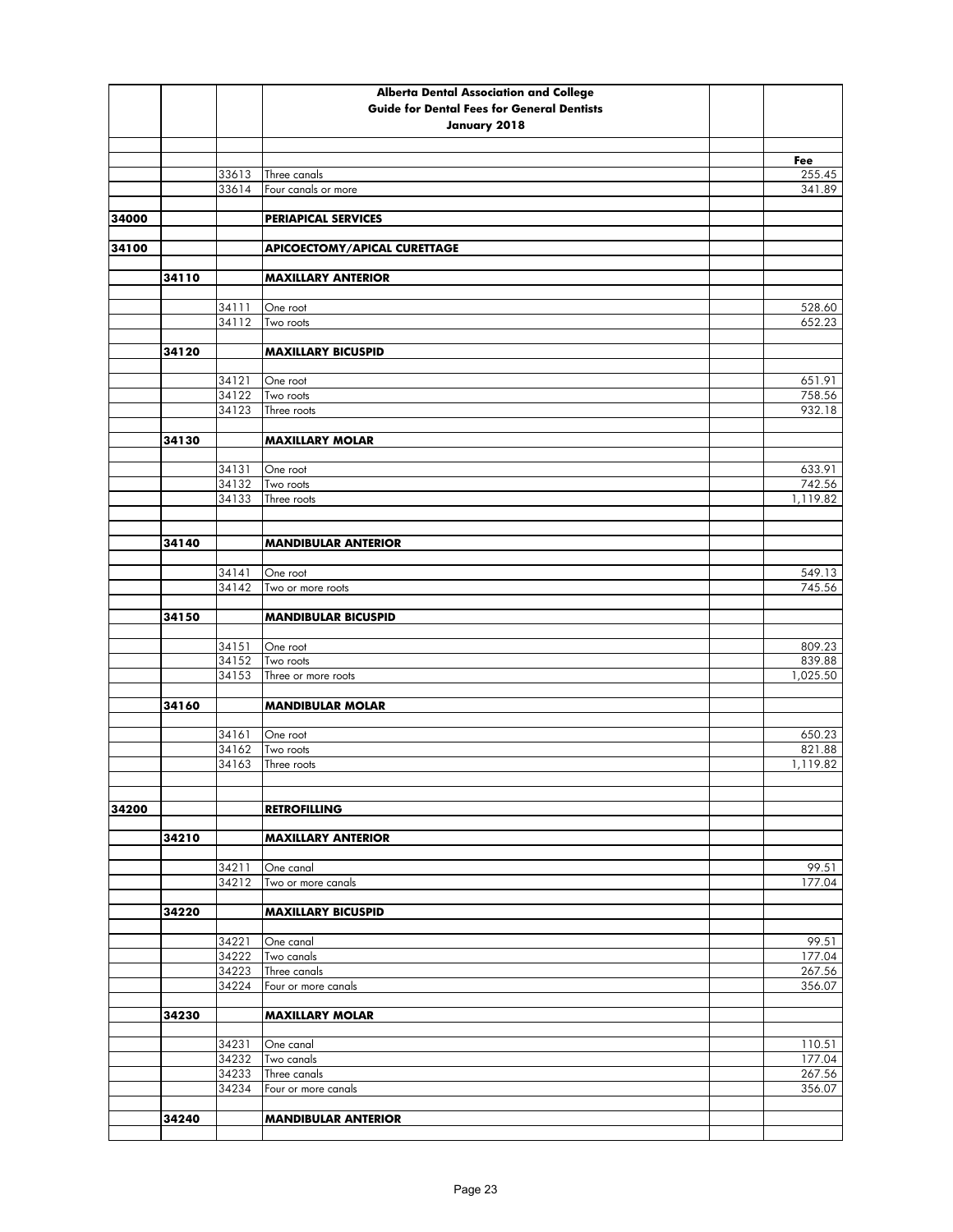|       |       |                | Alberta Dental Association and College                           |                      |
|-------|-------|----------------|------------------------------------------------------------------|----------------------|
|       |       |                | <b>Guide for Dental Fees for General Dentists</b>                |                      |
|       |       |                | January 2018                                                     |                      |
|       |       |                |                                                                  |                      |
|       |       |                |                                                                  | <b>Fee</b>           |
|       |       | 34241          | One canal                                                        | 112.51               |
|       |       | 34242          | Two or more canals                                               | 177.04               |
|       |       |                |                                                                  |                      |
|       | 34250 |                | <b>MANDIBULAR BICUSPID</b>                                       |                      |
|       |       | 34251          | One canal                                                        | 88.51                |
|       |       | 34252          | Two canals                                                       | 177.04               |
|       |       | 34253          | Three canals                                                     | 267.56               |
|       |       | 34254          | Four or more canals                                              | 356.07               |
|       |       |                |                                                                  |                      |
|       | 34260 |                | <b>MANDIBULAR MOLAR</b>                                          |                      |
|       |       |                |                                                                  |                      |
|       |       | 34261          | One canal                                                        | 88.51                |
|       |       | 34262          | Two canals                                                       | 177.04               |
|       |       | 34263<br>34264 | Three canals<br>Four or more canals                              | 267.56<br>356.07     |
|       |       |                |                                                                  |                      |
| 34300 |       |                | RETREATMENT, APICOECTOMY/APICAL CURETTAGE                        |                      |
|       |       |                |                                                                  |                      |
|       | 34310 |                | <b>Maxillary Anterior</b>                                        |                      |
|       |       | 34311          | one root                                                         | 535.13               |
|       |       | 34312          | two roots                                                        | 745.56               |
|       |       |                |                                                                  |                      |
|       | 34320 |                | <b>Maxillary Bicuspid</b>                                        |                      |
|       |       | 34321          | one root                                                         | 652.23               |
|       |       | 34322          | two roots                                                        | 885.53               |
|       |       | 34323          | three roots                                                      | 1,119.82             |
|       |       |                |                                                                  |                      |
|       | 34330 | 34331          | <b>Maxillary Molar</b><br>one root                               | 652.23               |
|       |       | 34332          | two roots                                                        | 885.53               |
|       |       | 34333          | three roots                                                      | 1,305.47             |
|       |       |                |                                                                  |                      |
|       | 34340 |                | <b>Mandibular Anterior</b>                                       |                      |
|       |       | 34341          | one root                                                         | 670.42               |
|       |       | 34342          | Two or more roots                                                | 932.18               |
|       |       |                |                                                                  |                      |
|       | 34350 |                | <b>Manibular Bicuspid</b>                                        |                      |
|       |       | 34351          | one root                                                         | 745.56               |
|       |       | 34352<br>34353 | two roots<br>three roots                                         | 1,025.50<br>1,212.14 |
|       |       |                |                                                                  |                      |
|       |       |                |                                                                  |                      |
|       | 34360 |                | Mandibular Molar                                                 |                      |
|       |       | 34361          | one root                                                         | 745.56               |
|       |       | 34362          | two roots                                                        | 979.56               |
|       |       | 34363          | three roots                                                      | 1,305.47             |
|       |       |                |                                                                  |                      |
| 34400 |       |                | SURGICAL SERVICES, MISCELLANEOUS                                 |                      |
|       |       |                |                                                                  |                      |
|       | 34410 |                | <b>AMPUTATIONS, ROOT (includes recontouring tooth and furca)</b> |                      |
|       |       | 34411          | One root                                                         | 366.56               |
|       |       | 34412          | Two roots                                                        | 446.60               |
|       |       |                |                                                                  |                      |
|       | 34420 |                | <b>HEMISECTION</b>                                               |                      |
|       |       |                |                                                                  |                      |
|       |       | 34421          | <b>Maxillary Bicuspid</b>                                        | 267.56               |
|       |       | 34422          | Maxillary Molar                                                  | 261.56               |
|       |       | 34423          | Mandibular Molar                                                 | 261.56               |
|       |       |                |                                                                  |                      |
|       | 34430 |                | <b>DECOMPRESSION, PERIO-RADICULAR LESION</b>                     |                      |
|       |       |                |                                                                  |                      |
|       |       | 34431          | First visit                                                      | 356.07               |
|       |       | 34432          | Each Additional visit                                            | 177.04               |
|       |       |                |                                                                  |                      |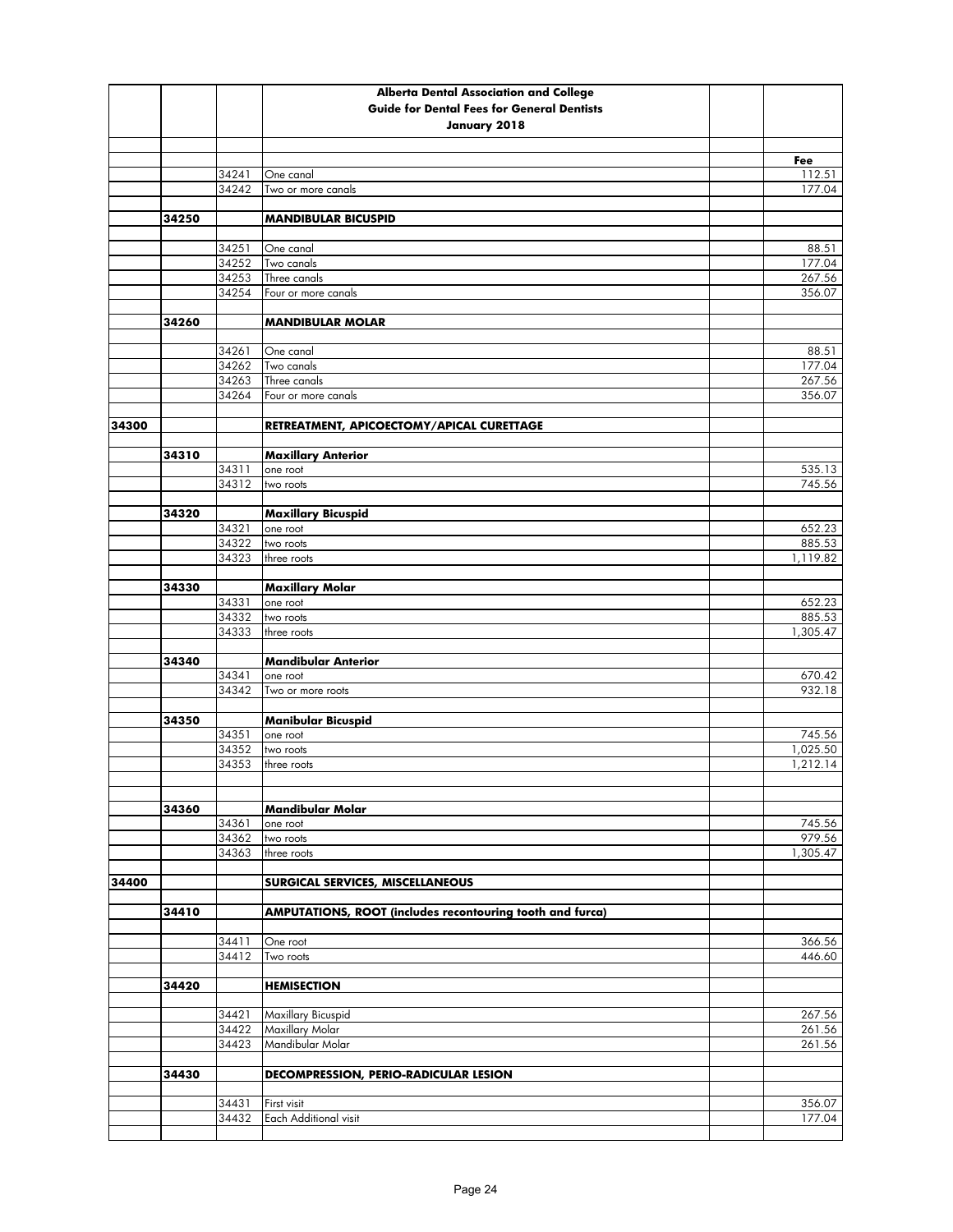|       |       |                | <b>Alberta Dental Association and College</b>                                                            |                  |
|-------|-------|----------------|----------------------------------------------------------------------------------------------------------|------------------|
|       |       |                | <b>Guide for Dental Fees for General Dentists</b>                                                        |                  |
|       |       |                | January 2018                                                                                             |                  |
|       |       |                |                                                                                                          |                  |
|       |       |                |                                                                                                          | Fee              |
|       | 34440 |                | SURGERY, ENDODONTIC, EXPLORATORY                                                                         |                  |
|       |       |                |                                                                                                          |                  |
|       |       | 34441          | Maxillary Anterior                                                                                       | 267.56           |
|       |       | 34442          | <b>Maxillary Bicuspid</b>                                                                                | 356.07           |
|       |       | 34443          | Maxillary Molar                                                                                          | 446.60           |
|       |       | 34444<br>34445 | Mandibular Anterior<br>Mandibular Bicuspid                                                               | 267.56<br>356.07 |
|       |       | 34446          | Mandibular Molar                                                                                         | 446.60           |
|       |       |                |                                                                                                          |                  |
|       | 34450 |                | REMOVAL, INTENTIONAL, OF TOOTH, APICAL FILLING AND REPLANTATION                                          |                  |
|       |       |                | (splinting additional)                                                                                   |                  |
|       |       |                |                                                                                                          |                  |
|       |       |                |                                                                                                          |                  |
|       |       | 34451          | Single rooted tooth                                                                                      | 372.27           |
|       |       | 34452          | Two rooted tooth                                                                                         | 559.91           |
|       |       | 34453          | Three rooted tooth or more                                                                               | 745.56           |
|       |       |                |                                                                                                          |                  |
| 34500 |       |                | <b>PERFORATIONS</b>                                                                                      |                  |
|       |       |                |                                                                                                          |                  |
|       | 34510 |                | PERFORATION/RESORPTIVE DEFECT(S), PULP CHAMBER REPAIR, OR ROOT                                           |                  |
|       |       |                | <b>REPAIR, NON-SURGICAL</b>                                                                              |                  |
|       |       |                |                                                                                                          |                  |
|       |       | 34511          | per tooth                                                                                                | 80.92            |
|       |       |                |                                                                                                          |                  |
|       | 34520 |                | PERFORATION/RESORPTIVE DEFECT(S), PULP CHAMBER REPAIR, OR ROOT                                           |                  |
|       |       |                | <b>REPAIR, SURGICAL</b>                                                                                  |                  |
|       |       |                |                                                                                                          |                  |
|       |       | 34521          | Anterior Tooth                                                                                           | 88.51            |
|       |       | 34522          | <b>Bicuspid Tooth</b>                                                                                    | 177.51           |
|       |       | 34523          | Molar Tooth                                                                                              | 265.56           |
|       |       |                |                                                                                                          |                  |
| 34600 |       |                | <b>ENLARGEMENT, CANAL AND/OR PULP CHAMBER (Preparation of Post Space)</b>                                |                  |
|       |       |                |                                                                                                          |                  |
|       |       |                |                                                                                                          |                  |
|       |       | 34601<br>34602 | In Previously Filled Tooth when Root Canal Treatment Done by Another Practitioner<br>In Calcified Canals | 84.71<br>255.16  |
|       |       |                |                                                                                                          |                  |
| 39000 |       |                | <b>ENDODONTIC, PROCEDURES, MISCELLANEOUS</b>                                                             |                  |
|       |       |                |                                                                                                          |                  |
| 39100 |       |                | <b>ISOLATION OF ENDODONTIC TOOTH/TEETH FOR ASEPSIS</b>                                                   |                  |
|       |       |                |                                                                                                          |                  |
|       |       | 39101          | Banding and/or Coronal Buildup of Tooth/Teeth and/or Contouring of Tissue Surrounding                    | 159.84           |
|       |       |                | Tooth/Teeth to Maintain Aseptic Operating Field (per tooth)                                              |                  |
|       |       |                |                                                                                                          |                  |
| 39200 |       |                | <b>OPEN AND DRAIN (Separate Emergency Procedures)</b>                                                    |                  |
|       |       |                |                                                                                                          |                  |
|       |       | 39201          | Anteriors and Bicuspids                                                                                  | 76.14            |
|       |       | 39202          | Molars                                                                                                   | 76.14            |
|       |       |                |                                                                                                          |                  |
|       | 39210 |                | <b>OPENING THROUGH ARTIFICIAL CROWN (In addition to Procedures)</b>                                      |                  |
|       |       | 39211          | Anteriors and Bicuspids                                                                                  |                  |
|       |       | 39212          | Molars                                                                                                   | 84.13<br>84.13   |
|       |       |                |                                                                                                          |                  |
| 39300 |       |                | <b>BLEACHING, NON VITAL</b>                                                                              |                  |
|       |       |                |                                                                                                          |                  |
|       | 39310 |                | <b>BLEACHING ENDODONTICALLY TREATED TOOTH/TEETH</b>                                                      |                  |
|       |       |                |                                                                                                          |                  |
|       |       | 39311          | One unit of time                                                                                         | 80.92            |
|       |       | 39312          | Two units                                                                                                | 162.84           |
|       |       | 39313          | Three units                                                                                              | 244.78           |
|       |       | 39319          | Each additional unit over three                                                                          | 80.92            |
|       |       |                |                                                                                                          |                  |
| 39400 |       |                | <b>EXPLORATORY ACCESS THROUGH CLINICAL CROWN OF PREVIOUSLY TREATED</b>                                   |                  |
|       |       |                | <b>TOOTH</b>                                                                                             |                  |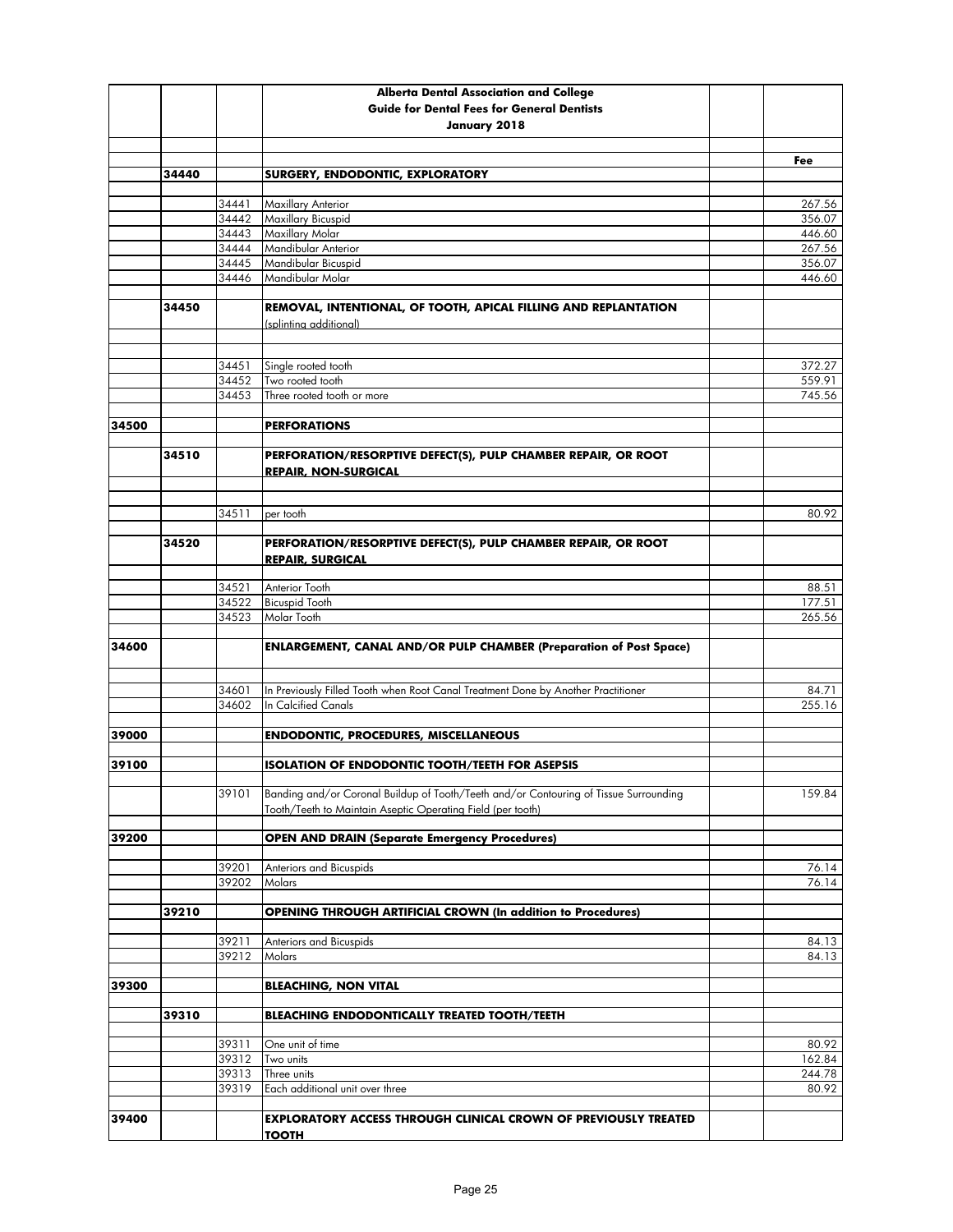|       |       |                | Alberta Dental Association and College                                                             |                  |
|-------|-------|----------------|----------------------------------------------------------------------------------------------------|------------------|
|       |       |                | <b>Guide for Dental Fees for General Dentists</b>                                                  |                  |
|       |       |                | January 2018                                                                                       |                  |
|       |       |                |                                                                                                    |                  |
|       |       |                |                                                                                                    | Fee              |
|       |       |                |                                                                                                    |                  |
|       | 39410 |                | <b>EXPLORATORY ACCESS</b>                                                                          |                  |
|       |       | 39411          |                                                                                                    | 72.33            |
|       |       | 39412          | Anterior<br>Bicuspid                                                                               | 72.33            |
|       |       | 39413          | Molar                                                                                              | 151.92           |
|       |       |                |                                                                                                    |                  |
|       |       |                | <b>PERIODONTICS</b>                                                                                |                  |
|       |       |                |                                                                                                    |                  |
|       |       |                | In the treatment of periodontal diseases, variables such as the severity of the patient's          |                  |
|       |       |                | periodontal condition and the distribution (i.e. extent) of the condition may require a relatively |                  |
|       |       |                | wide selection of therapeutic procedures and involve considerable variation in time and            |                  |
|       |       |                | expense. In most instances the time required to perform a certain procedure could, and usually     |                  |
|       |       |                | does, vary from one quadrant to another and therefore the amounts of time as outlined in the       |                  |
|       |       |                | following guide could vary in the management of a particular case.                                 |                  |
|       |       |                |                                                                                                    |                  |
| 41000 |       |                | PERIODONTAL SERVICES, NON SURGICAL                                                                 |                  |
|       |       |                |                                                                                                    |                  |
| 41200 |       |                | <b>ORAL DISEASE, Management of</b>                                                                 |                  |
|       |       |                |                                                                                                    |                  |
|       | 41210 |                | Oral Manifestations, Oral Mucosal Disorders, Mucocutaneous disorders and diseases                  |                  |
|       |       |                | of localized mucosal conditions, e.g. lichen planus, aphthous stomatitis, benign mucous            |                  |
|       |       |                | membrane pemphigoid, pemphigus, salivary gland tumours, leukoplakia with and without               |                  |
|       |       |                | dysphasia, neoplasms, hairy leukoplakia, polyps, verrucae, fibroma etc.                            |                  |
|       |       |                |                                                                                                    |                  |
|       |       | 41211          | One unit of time                                                                                   | 79.92            |
|       |       | 41212          | Two units                                                                                          | 159.84           |
|       |       | 41213          | Three units                                                                                        | 239.78           |
|       |       | 41214          | Four units                                                                                         | 319.70           |
|       |       | 41219          | Each additional unit over four                                                                     | 79.92            |
|       | 41220 |                | Nervous and Muscular Disorders, Disorders of facial sensation and motor dysfunction at             |                  |
|       |       |                | the jaw, e.g. trigeminal neuralgia, atypical facial pain, atypical odontologia, burning mouth      |                  |
|       |       |                | syndrome, dyskenesia, post injection trismus, muscular and joint pain syndrome                     |                  |
|       |       |                |                                                                                                    |                  |
|       |       |                |                                                                                                    |                  |
|       |       | 41221          | One unit of time                                                                                   | 79.92            |
|       |       | 41222          | Two units                                                                                          | 159.84           |
|       |       | 41223          | Three units                                                                                        | 239.78           |
|       |       | 41224          | Four units                                                                                         | 319.70           |
|       |       | 41229          | Each additional unit over four                                                                     | 79.92            |
|       | 41230 |                | Oral Manifestations of Systemic Disease or complications of medical therapy e.g.                   |                  |
|       |       |                | complications of chemotherapy, radiation therapy, post operative neuropathics, post surgical       |                  |
|       |       |                | or radiation therapy, dysfunction, oral manifestations of lupus erythematosis and systemic         |                  |
|       |       |                | disease including leukemia, diabetes and bleeding disorders (e.g. haemophilia)                     |                  |
|       |       |                |                                                                                                    |                  |
|       |       |                |                                                                                                    |                  |
|       |       | 41231          | One unit of time                                                                                   | 79.92            |
|       |       | 41232<br>41233 | Two units<br>Three units                                                                           | 159.84<br>239.78 |
|       |       | 41234          | Four units                                                                                         | 319.70           |
|       |       | 41239          | Each additional unit over four                                                                     | 79.92            |
|       |       |                |                                                                                                    |                  |
| 41300 |       |                | <b>DESENSITIZATION</b>                                                                             |                  |
|       |       |                | (This may involve application and burnishing of medicinal aids on the root or the use of a         |                  |
|       |       |                | variety of therapeutic procedures. More than one appointment may be necessary.)                    |                  |
|       |       |                |                                                                                                    |                  |
|       |       | 41301          | One unit of time                                                                                   | 79.92            |
|       |       | 41302          | Two units                                                                                          | 159.84           |
|       |       | 41309          | Each additional unit over two                                                                      | 79.92            |
| 42000 |       |                | PERIODONTAL SERVICES, SURGICAL                                                                     |                  |
|       |       |                |                                                                                                    |                  |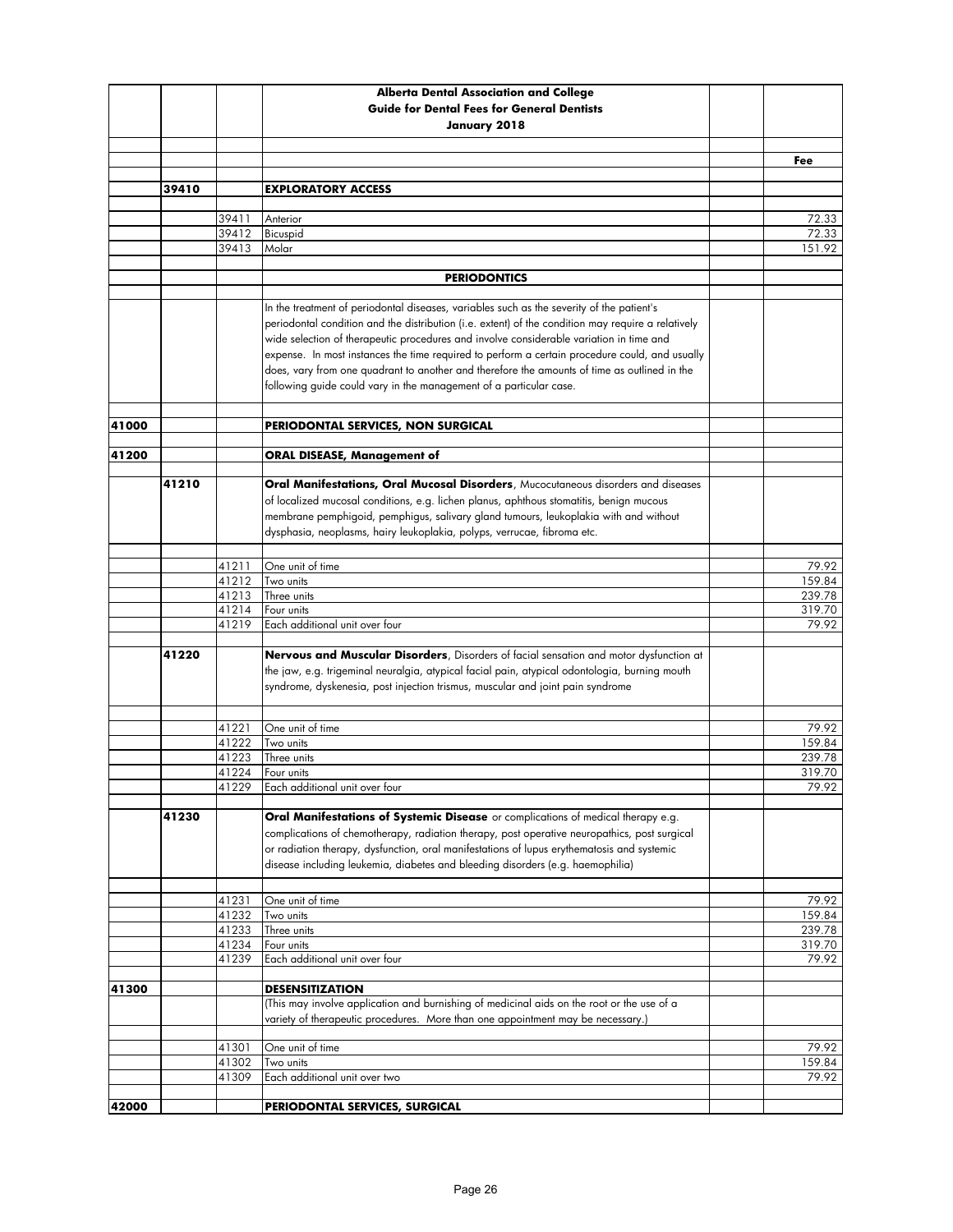|       |       |       | Alberta Dental Association and College                                                            |          |
|-------|-------|-------|---------------------------------------------------------------------------------------------------|----------|
|       |       |       | <b>Guide for Dental Fees for General Dentists</b>                                                 |          |
|       |       |       | January 2018                                                                                      |          |
|       |       |       |                                                                                                   |          |
|       |       |       |                                                                                                   | Fee      |
|       |       |       | (Includes local anaesthetic, suturing and the placement and removal of initial surgical dressing. |          |
|       |       |       | A surgical site is an area that lends itself to one or more procedures. It is considered to       |          |
|       |       |       | include a full quadrant, sextant or group of teeth or in some cases a single tooth.)              |          |
|       |       |       |                                                                                                   |          |
|       |       |       |                                                                                                   |          |
| 42100 |       |       | PERIODONTAL SURGERY, GINGIVAL CURETTAGE                                                           |          |
|       | 42110 |       | SURGICAL CURETTAGE, TO INCLUDE DEFINITIVE ROOT PLANING                                            |          |
|       |       |       |                                                                                                   |          |
|       |       | 42111 | Per sextant                                                                                       | 209.30   |
|       |       |       |                                                                                                   |          |
| 42200 |       |       | PERIODONTAL SURGERY, GINGIVOPLASTY (Does not include limited re-                                  |          |
|       |       |       | contouring to facilitate restorative services)                                                    |          |
|       |       | 42201 |                                                                                                   | 251.16   |
|       |       |       | Per sextant                                                                                       |          |
| 42300 |       |       | PERIODONTAL SURGERY, GINGIVECTOMY                                                                 |          |
|       |       |       | (The procedure by which gingival deformities are reshaped and reduced to create normal and        |          |
|       |       |       | functional form, when the pocket is uncomplicated by extension into the underlying bone; does     |          |
|       |       |       | not include limited re-contouring to facilitate restorative services).                            |          |
|       |       |       |                                                                                                   |          |
|       | 42310 |       | <b>GINGIVECTOMY, UNCOMPLICATED</b>                                                                |          |
|       |       |       |                                                                                                   |          |
|       |       | 42311 | Per sextant                                                                                       | 285.35   |
|       | 42320 |       |                                                                                                   |          |
|       |       |       | <b>GINGIVECTOMY, WITH CURETTAGE</b>                                                               |          |
|       |       | 42321 | Per sextant                                                                                       | 421.47   |
|       |       |       |                                                                                                   |          |
|       | 42330 |       | <b>GINGIVAL FIBER INCISION (supra crestal fibrotomy)</b>                                          |          |
|       |       |       |                                                                                                   |          |
|       |       | 42331 | First tooth                                                                                       | 81.33    |
|       |       | 42339 | Each additional tooth                                                                             | 72.33    |
| 42400 |       |       | PERIODONTAL SURGERY, FLAP APPROACH                                                                |          |
|       |       |       |                                                                                                   |          |
|       | 42410 |       | FLAP APPROACH, WITH OSTEOPLASTY/OSTECTOMY                                                         |          |
|       |       |       |                                                                                                   |          |
|       |       | 42411 | Per sextant                                                                                       | 1,027.84 |
|       |       |       |                                                                                                   |          |
|       | 42420 |       | FLAP APPROACH, WITH CURETTAGE OF OSSEOUS DEFECT                                                   |          |
|       |       |       |                                                                                                   |          |
|       |       | 42421 | Per sextant                                                                                       | 680.26   |
|       | 42430 |       | FLAP APPROACH, WITH CURETTAGE OF OSSEOUS DEFECT AND OSTEOPLASTY                                   |          |
|       |       |       |                                                                                                   |          |
|       |       |       |                                                                                                   |          |
|       |       | 42431 | Per sextant                                                                                       | 969.16   |
|       |       |       |                                                                                                   |          |
|       | 42440 |       | FLAP APPROACH, EXPLORATORY (for diagnosis)                                                        |          |
|       |       |       |                                                                                                   |          |
|       |       | 42441 | Per site                                                                                          | 523.14   |
| 42500 |       |       | PERIODONTAL SURGERY, FLAPS, GRAFTS, SOFT TISSUE                                                   |          |
|       |       |       |                                                                                                   |          |
|       | 42510 |       | GRAFTS, SOFT TISSUE, PEDICLE (including apically or lateral sliding and rotated                   |          |
|       |       |       | flaps.)                                                                                           |          |
|       |       |       |                                                                                                   |          |
|       |       | 42511 | Per site                                                                                          | 639.06   |
|       |       | 42512 | Periostial stimulation in addition to 42511                                                       | 76.12    |
|       |       |       |                                                                                                   |          |
|       | 42520 |       | <b>GRAFTS, SOFT TISSUE, PEDICLE (Coronally Positioned)</b>                                        |          |
|       |       | 42521 | Per site                                                                                          | 639.06   |
|       |       | 42522 | Periostial stimulation in addition to 42521                                                       | 76.12    |
|       |       |       |                                                                                                   |          |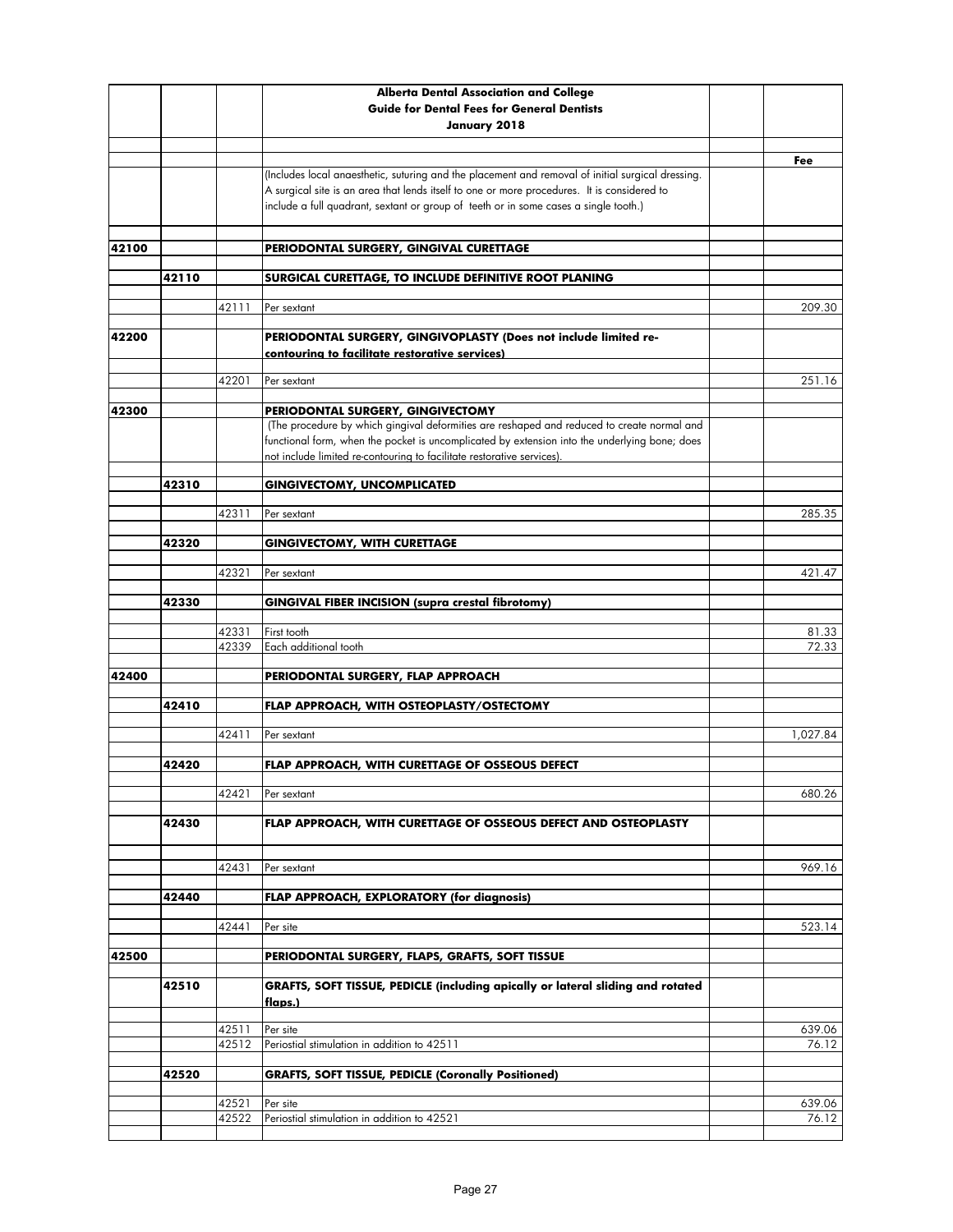|       |       |       | Alberta Dental Association and College                                                                            |      |          |
|-------|-------|-------|-------------------------------------------------------------------------------------------------------------------|------|----------|
|       |       |       | <b>Guide for Dental Fees for General Dentists</b>                                                                 |      |          |
|       |       |       | January 2018                                                                                                      |      |          |
|       |       |       |                                                                                                                   |      |          |
|       | 42530 |       | <b>GRAFTS FREE SOFT TISSUE</b>                                                                                    |      | Fee      |
|       |       |       |                                                                                                                   |      |          |
|       |       | 42531 | Per site                                                                                                          |      | 965.06   |
|       |       |       |                                                                                                                   |      |          |
|       | 42540 |       | GRAFTS, SOFT TISSUE, PEDICLE, WITH FREE GRAFT PLACED IN PEDICLE DONOR<br><b>SITE</b>                              |      |          |
|       |       | 42541 | Per site                                                                                                          |      | 1,166.56 |
|       | 42550 |       | <b>GRAFTS, For root or implant coverage</b>                                                                       |      |          |
|       |       | 42551 | Autograft (free connective tissue), for root                                                                      |      | 916.56   |
|       |       |       | coverage, includes harvesting from donor site - Per site                                                          |      |          |
|       |       | 42552 | Allograft, for root coverage - per site                                                                           | +E   | I.C.     |
|       |       | 42557 | Allograft, adjacent to an implant - per site                                                                      | +E   | I.C.     |
|       | 42560 |       |                                                                                                                   |      |          |
|       |       |       | <b>GRAFTS, FOR RIDGE AUGMENTATION</b>                                                                             |      |          |
|       |       | 42561 | Autograft (free connective tissue), includes harvesting from donor site - per site.                               |      | 1,130.32 |
|       |       | 42562 | Allograft - per site                                                                                              | +E   | I.C.     |
|       | 42570 |       | GRAFTS, CONNECTIVE TISSUE, PEDICLE WITH FREE GRAFT FOR ROOT COVERAGE                                              |      |          |
|       |       |       |                                                                                                                   |      |          |
|       |       | 42571 | Per site                                                                                                          |      | 875.08   |
|       | 42580 |       | <b>GRAFTS, GINGIVAL ONLAY (for ridge augmentation)</b>                                                            |      |          |
|       |       |       |                                                                                                                   |      |          |
|       |       | 42581 | Per site                                                                                                          |      | 905.32   |
|       | 42590 |       | Grafts, Dermal, Onlay, for Ridge Augmenation                                                                      |      |          |
|       |       |       |                                                                                                                   |      |          |
|       |       | 42591 | Autograft - per site                                                                                              |      | 905.32   |
|       |       | 42592 | Allograft - per site                                                                                              | +E   | 905.32   |
|       |       |       |                                                                                                                   |      |          |
| 42600 |       |       | PERIODONTAL SURGERY, FLAPS, GRAFTS, OSSEOUS TISSUE                                                                |      |          |
|       | 42610 |       | GRAFTS, OSSEOUS, AUTOGRAFT (Including flap entry, closure and donor site)                                         |      |          |
|       |       |       | 42611 Per site                                                                                                    |      | 1,065.09 |
|       |       |       |                                                                                                                   |      |          |
|       | 42620 |       | <b>GRAFTS, OSSEOUS, ALLOGRAFT (Including flap entry and closure)</b>                                              |      |          |
|       |       | 42621 | Per site                                                                                                          | +E   | 1,065.09 |
|       | 42630 |       | Grafts, Osseous, Xenograft (Including Flap Entry and Closure)                                                     |      |          |
|       |       | 42631 | Per Site                                                                                                          | +E   | 1,065.09 |
| 42700 |       |       | <b>GUIDED TISSUE REGENERATION</b>                                                                                 |      |          |
|       |       | 42701 | Guided Tissue Regeneration - Non-resorbable Membrane - per site                                                   | +E   | 1,616.98 |
|       |       | 42702 | Guided Tissue Regeneration - Resorbable Membrane                                                                  | $+E$ | 1,616.98 |
|       |       | 42703 | Guided Tissue Regeneration - Non-resorbable Membrane, Surgical Re-entry for Removal                               | $+E$ | 1,616.98 |
|       | 42720 |       | Biological materials to aid in soft and osseous tissue regeneration (not<br>including surgical entry and closure) |      |          |
|       |       |       |                                                                                                                   |      |          |
|       |       | 42721 | Per site                                                                                                          | +E   | I.C.     |
| 42800 |       |       | PERIODONTAL SURGERY, MISCELLANEOUS PROCEDURES                                                                     |      |          |
|       |       |       |                                                                                                                   |      |          |
|       | 42810 |       | PROXIMAL WEDGE PROCEDURE (as a separate procedure)                                                                |      |          |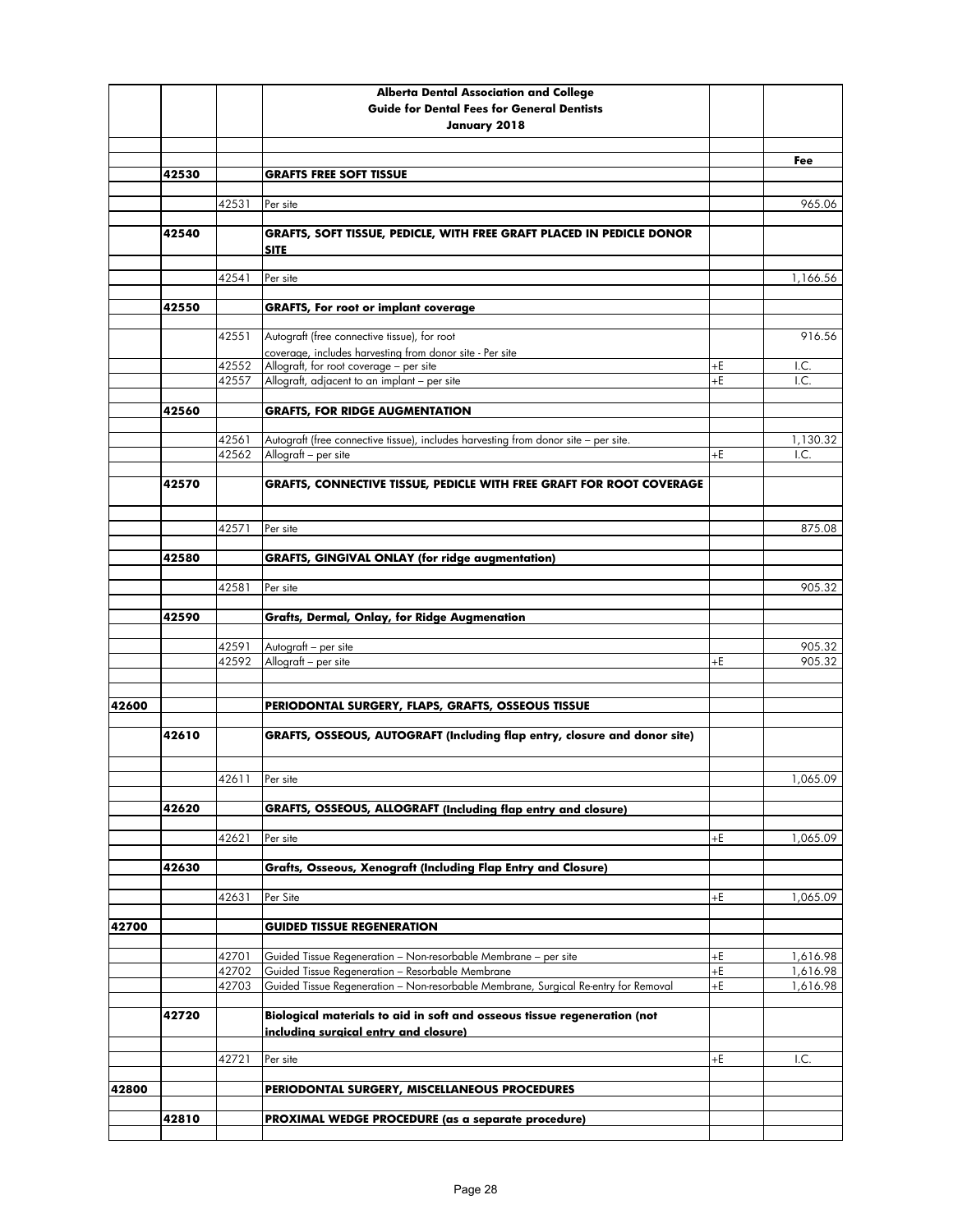|       |       |                | Alberta Dental Association and College                                                                                                                                                           |    |                 |
|-------|-------|----------------|--------------------------------------------------------------------------------------------------------------------------------------------------------------------------------------------------|----|-----------------|
|       |       |                | <b>Guide for Dental Fees for General Dentists</b>                                                                                                                                                |    |                 |
|       |       |                | January 2018                                                                                                                                                                                     |    |                 |
|       |       |                |                                                                                                                                                                                                  |    |                 |
|       |       |                |                                                                                                                                                                                                  |    | Fee             |
|       |       | 42811          | With Flap Curettage, per site                                                                                                                                                                    |    | 485.11          |
|       |       | 42819          | With Flap Curettage and Osectomy/Osteoplasty, per site                                                                                                                                           |    | 585.80          |
|       |       |                |                                                                                                                                                                                                  |    |                 |
|       | 42820 |                | POST SURGICAL PERIODONTAL TREATMENT VISIT PER DRESSING CHANGE<br>(by dentist other than operating dentist)                                                                                       |    |                 |
|       |       |                |                                                                                                                                                                                                  |    |                 |
|       |       | 42821          | One unit of time                                                                                                                                                                                 |    | 76.12           |
|       |       | 42822          | Two units                                                                                                                                                                                        |    | 152.25          |
|       |       | 42823          | Three units                                                                                                                                                                                      |    | 228.37          |
|       |       | 42829          | Each additional unit over three                                                                                                                                                                  |    | 76.12           |
|       |       |                |                                                                                                                                                                                                  |    |                 |
|       | 42830 |                | PERIODONTAL ABSCESS OR PERICORONITIS, MAY INCLUDE ANY OF THE<br>FOLLOWING PROCEDURES: LANCING, SCALING, CURETTAGE, SURGERY OR<br><b>MEDICATION</b>                                               |    |                 |
|       |       |                | One unit of time                                                                                                                                                                                 |    |                 |
|       |       | 42831<br>42832 | Two units                                                                                                                                                                                        |    | 79.92<br>159.84 |
|       |       | 42833          | Three units                                                                                                                                                                                      |    | 239.78          |
|       |       | 42834          | Four units                                                                                                                                                                                       |    | 319.70          |
|       |       | 42839          | Each additional unit over four                                                                                                                                                                   |    | 79.92           |
|       |       |                |                                                                                                                                                                                                  |    |                 |
|       | 42840 |                | Flap Approach for Creation of Interdental Papillae                                                                                                                                               |    |                 |
|       |       |                |                                                                                                                                                                                                  |    |                 |
|       |       | 42841          | Per Site                                                                                                                                                                                         |    | I.C.            |
|       |       |                |                                                                                                                                                                                                  |    |                 |
|       |       |                |                                                                                                                                                                                                  |    |                 |
| 43000 |       |                | PERIODONTAL PROCEDURES, ADJUNCTIVE                                                                                                                                                               |    |                 |
|       |       |                | (when per joint is designated, the corresponding tooth code is represented by the mesial of the<br>tooth involved, except at the midline, where the tooth to the right of the joint is utilized) |    |                 |
|       |       |                |                                                                                                                                                                                                  |    |                 |
|       |       |                |                                                                                                                                                                                                  |    |                 |
| 43100 |       |                | PERIODONTAL SPLINTING OR LIGATION, PROVISIONAL, INTRA CORONAL                                                                                                                                    |    |                 |
|       |       |                | Periodontal Splint or ligation, provisional, intra coronal. Note: This procedure is in addition to                                                                                               |    |                 |
|       |       |                | the usual code for the tooth restoration of either side.                                                                                                                                         |    |                 |
|       |       |                |                                                                                                                                                                                                  |    |                 |
|       | 43110 |                | "A" SPLINT (restorative material plus wire, fibre ribbon or rope)                                                                                                                                |    |                 |
|       |       |                |                                                                                                                                                                                                  |    |                 |
|       |       | 43111          | Per joint                                                                                                                                                                                        | +E | 154.25          |
| 43200 |       |                | PERIODONTAL SPLINTING OR LIGATION, PROVISIONAL, EXTRA CORONAL                                                                                                                                    |    |                 |
|       |       |                |                                                                                                                                                                                                  |    |                 |
|       | 43220 |                | <b>Bonded, Interproximal Enamel Splint</b>                                                                                                                                                       |    |                 |
|       |       |                |                                                                                                                                                                                                  |    |                 |
|       |       | 43221          | Per joint                                                                                                                                                                                        |    | 76.12           |
|       |       |                |                                                                                                                                                                                                  |    |                 |
|       | 43230 |                | <b>WIRE LIGATION</b>                                                                                                                                                                             |    |                 |
|       |       | 43231          |                                                                                                                                                                                                  |    | 76.12           |
|       |       |                | Per joint                                                                                                                                                                                        |    |                 |
|       | 43240 |                | <b>WIRE LIGATION, RESTORATIVE MATERIAL COVERED</b>                                                                                                                                               |    |                 |
|       |       |                |                                                                                                                                                                                                  |    |                 |
|       |       | 43241          | Per joint                                                                                                                                                                                        |    | 76.12           |
|       |       |                |                                                                                                                                                                                                  |    |                 |
|       | 43260 |                | <b>ORTHODONTIC BAND SPLINT</b>                                                                                                                                                                   |    |                 |
|       |       |                |                                                                                                                                                                                                  |    |                 |
|       |       | 43261          | Per band                                                                                                                                                                                         | +E | 76.12           |
|       | 43270 |                | Cast/Soldered/Ceramic/Polymer Glass, Splint Bonded                                                                                                                                               |    |                 |
|       |       |                |                                                                                                                                                                                                  |    |                 |
|       |       | 43271          | Per abutment                                                                                                                                                                                     | +L | 76.12           |
|       |       |                |                                                                                                                                                                                                  |    |                 |
|       | 43280 |                | REMOVAL OF FIXED PERIODONTAL SPLINTS                                                                                                                                                             |    |                 |
|       |       |                |                                                                                                                                                                                                  |    |                 |
|       |       | 43281          | One unit of time                                                                                                                                                                                 |    | 76.12           |
|       |       | 43289          | Each additional unit of time                                                                                                                                                                     |    | 76.12           |
|       |       |                |                                                                                                                                                                                                  |    |                 |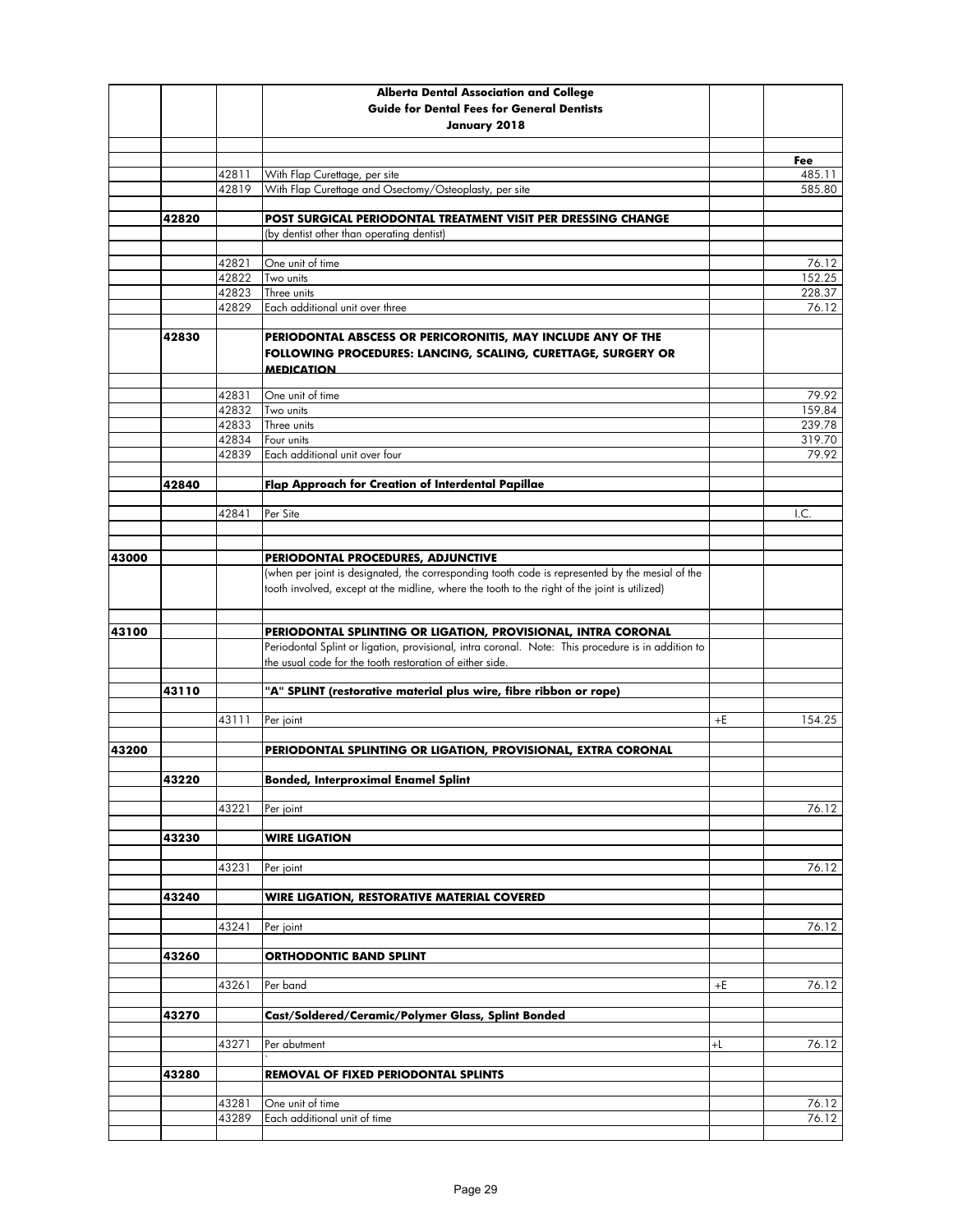|       |       |                | Alberta Dental Association and College                                                                                                                                                                                                                 |    |                  |
|-------|-------|----------------|--------------------------------------------------------------------------------------------------------------------------------------------------------------------------------------------------------------------------------------------------------|----|------------------|
|       |       |                | <b>Guide for Dental Fees for General Dentists</b>                                                                                                                                                                                                      |    |                  |
|       |       |                | January 2018                                                                                                                                                                                                                                           |    |                  |
|       |       |                |                                                                                                                                                                                                                                                        |    |                  |
|       |       |                |                                                                                                                                                                                                                                                        |    | Fee              |
| 43400 |       |                | <b>ROOT PLANING, PERIODONTAL</b>                                                                                                                                                                                                                       |    |                  |
|       | 43420 |                | <b>Root Planing</b>                                                                                                                                                                                                                                    |    |                  |
|       |       |                |                                                                                                                                                                                                                                                        |    |                  |
|       |       | 43421          | One unit of time                                                                                                                                                                                                                                       |    | 72.68            |
|       |       | 43422          | Two units of time                                                                                                                                                                                                                                      |    | 145.36           |
|       |       | 43423          | Three units of time                                                                                                                                                                                                                                    |    | 218.04           |
|       |       | 43424          | Four units of time                                                                                                                                                                                                                                     |    | 290.72<br>363.40 |
|       |       | 43425<br>43426 | Five units of time<br>Six units of time                                                                                                                                                                                                                |    | 436.08           |
|       |       | 43427          | 1/2 unit of time                                                                                                                                                                                                                                       |    | 36.34            |
|       |       | 43429          | Each additional unit over six                                                                                                                                                                                                                          |    | 72.68            |
|       |       |                |                                                                                                                                                                                                                                                        |    |                  |
| 43500 |       |                | <b>CHEMOTHERAPEUTIC and/or ANTIMICROBIAL AGENTS</b>                                                                                                                                                                                                    |    |                  |
|       | 43510 |                | CHEMOTHERAPEUTIC and/or ANTIMICROBIAL AGENTS, TOPICAL APPLICATION                                                                                                                                                                                      |    |                  |
|       |       | 43511          | One unit of time                                                                                                                                                                                                                                       |    | 76.12            |
|       |       | 43519          | Each additional unit of time                                                                                                                                                                                                                           |    | 76.12            |
|       |       |                |                                                                                                                                                                                                                                                        |    |                  |
|       | 43520 |                | Chemotherapeutic and/or antimicrobial therapy, intra-sulcular application                                                                                                                                                                              |    |                  |
|       |       | 43521          | One unit of time                                                                                                                                                                                                                                       | +E | 79.92            |
|       |       | 43529          | Each additional unit of time                                                                                                                                                                                                                           | +E | 79.92            |
|       |       |                |                                                                                                                                                                                                                                                        |    |                  |
| 49000 |       |                |                                                                                                                                                                                                                                                        |    |                  |
|       |       |                | PERIODONTAL SERVICES, MISCELLANEOUS                                                                                                                                                                                                                    |    |                  |
| 49100 |       |                | PERIODONTAL RE-EVALUATION/EVALUATION                                                                                                                                                                                                                   |    |                  |
|       |       |                | Note: This follow-up service applies to the evaluation of ongoing periodontal treatment or to a                                                                                                                                                        |    |                  |
|       |       |                | post-surgical re-evaluation performed more than one (1) month after surgery, or if performed by                                                                                                                                                        |    |                  |
|       |       |                | another practitioner                                                                                                                                                                                                                                   |    |                  |
|       |       |                |                                                                                                                                                                                                                                                        |    |                  |
|       |       | 49101<br>49102 | One unit of time<br>Two units                                                                                                                                                                                                                          |    | 76.12<br>152.25  |
|       |       | 49109          | Each additional unit over two                                                                                                                                                                                                                          |    | 76.12            |
|       |       |                |                                                                                                                                                                                                                                                        |    |                  |
| 49300 |       |                | <b>SOFT TISSUE PROSTHESIS</b>                                                                                                                                                                                                                          |    |                  |
|       |       |                |                                                                                                                                                                                                                                                        |    |                  |
|       |       | 49301          | Gingival Mask<br>(Removable appliance to mask unaesthetic embrasures Note: For extensive gingival prostheses<br>required after maxilla facial surgery see sub-classification 57300 Prosthesis Maxillofacial,<br>other, code 57372 Gingival Prosthesis) | +L | I.C.             |
|       |       |                |                                                                                                                                                                                                                                                        |    |                  |
|       |       |                | <b>PROSTHODONTICS - REMOVABLE</b>                                                                                                                                                                                                                      |    |                  |
|       |       |                | Special Aesthetic and anatomical considerations involving additional chair time and/or<br>responsibility may require an increase over the basic fee.                                                                                                   |    |                  |
|       |       |                | Special aesthetic and functional laboratory costs beyond normal laboratory charges will<br>require an increase over the basic fee.                                                                                                                     |    |                  |
|       |       |                | <b>EXAMINATION, DIAGNOSIS AND TREATMENT PLAN - Refer to Diagnostic</b><br>Services, separate fee.                                                                                                                                                      |    |                  |
|       |       |                |                                                                                                                                                                                                                                                        |    |                  |
|       |       |                |                                                                                                                                                                                                                                                        |    |                  |
| 51000 |       |                | <b>DENTURE COMPLETE</b><br>(includes: impressions, initial and final jaw relation records, try-in evaluation and check                                                                                                                                 |    |                  |
|       |       |                | records, insertion and adjustments, including three month post insertion care)                                                                                                                                                                         |    |                  |
| 51100 |       |                | <b>DENTURE COMPLETE, STANDARD</b>                                                                                                                                                                                                                      |    |                  |
|       |       |                |                                                                                                                                                                                                                                                        |    |                  |
|       |       | 51101          | Maxillary                                                                                                                                                                                                                                              | +L | 810.00           |
|       |       | 51102          | Mandibular                                                                                                                                                                                                                                             | +L | 810.00           |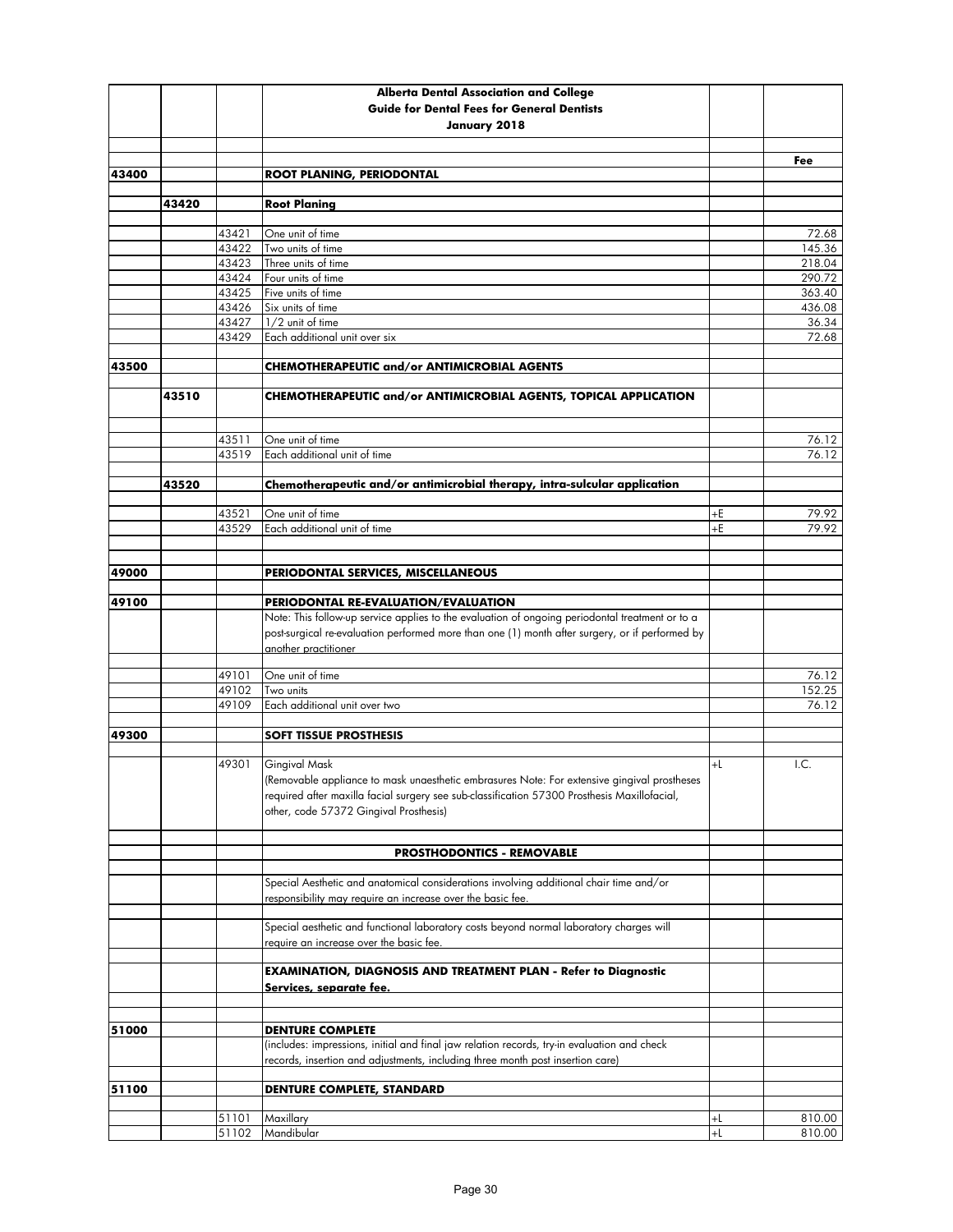|       |       |                | Alberta Dental Association and College                                                                                                                         |          |                      |
|-------|-------|----------------|----------------------------------------------------------------------------------------------------------------------------------------------------------------|----------|----------------------|
|       |       |                | <b>Guide for Dental Fees for General Dentists</b>                                                                                                              |          |                      |
|       |       |                | January 2018                                                                                                                                                   |          |                      |
|       |       |                |                                                                                                                                                                |          | Fee                  |
|       |       | 51104          | Liners, Processed, Resilient, in addition to above                                                                                                             |          | LAB                  |
|       |       |                |                                                                                                                                                                |          |                      |
| 51200 |       |                | <b>DENTURES, COMPLETE, COMPLEX</b>                                                                                                                             |          |                      |
|       |       | 51201          | Maxillary                                                                                                                                                      | +L       | 1,674.49             |
|       |       | 51202          | Mandibular                                                                                                                                                     | $+1$     | 1,674.49             |
|       |       | 51204          | Liners, Processed, Resilient in addition to above                                                                                                              |          | LAB                  |
| 51300 |       |                | DENTURES, SURGICAL, STANDARD, (IMMEDIATE)                                                                                                                      |          |                      |
|       |       |                | includes first tissue conditioner, but not a processed reline                                                                                                  |          |                      |
|       |       | 51301          | Maxillary                                                                                                                                                      | +L       | 810.00               |
|       |       | 51302          | Mandibular                                                                                                                                                     | +L       | 810.00               |
|       |       |                |                                                                                                                                                                |          |                      |
| 51400 |       |                | DENTURES, SURGICAL, COMPLEX (IMMEDIATE)                                                                                                                        |          |                      |
|       |       |                | includes first tissue conditioner, but not a processed reline                                                                                                  |          |                      |
|       |       | 51401          | Maxillary                                                                                                                                                      | +L       | 1,145.70             |
|       |       | 51402          | Mandibular                                                                                                                                                     | +L       | 1,145.70             |
| 51500 |       |                | DENTURES, COMPLETE, GNATHOLOGICAL (CAST BASE AND METAL OCCLUSALS)                                                                                              |          |                      |
|       |       |                |                                                                                                                                                                |          |                      |
|       |       | 51501          | Maxillary                                                                                                                                                      |          | I.C.                 |
|       |       | 51502          | Mandibular                                                                                                                                                     |          | I.C.                 |
| 51600 |       |                | DENTURES, COMPLETE, PROVISIONAL                                                                                                                                |          |                      |
|       |       |                |                                                                                                                                                                |          |                      |
|       |       | 51601          | Maxillary                                                                                                                                                      | +L       | 559.53               |
|       |       | 51602          | Mandibular                                                                                                                                                     | $+1$     | 559.53               |
| 51700 |       |                | DENTURES, COMPLETE, OVERDENTURES, TISSUE BORNE, SUPPORTED BY<br>NATURAL TEETH OR IMPLANTS WITH OR WITHOUT COPING CROWNS, NO<br><b>ATTACHMENTS</b>              |          |                      |
|       | 51710 |                | Dentures, Complete, Overdentures, Tissue Borne, Supported by Natural Teeth<br>with or without Copina Crowns, no Attachments                                    |          |                      |
|       |       |                |                                                                                                                                                                |          |                      |
|       |       | 51711<br>51712 | Maxillary<br>Mandibular                                                                                                                                        | +L<br>+L | 1,057.58<br>1,057.58 |
|       |       |                |                                                                                                                                                                |          |                      |
|       | 51720 |                | Dentures, Complete, Overdentures, Tissue Borne, Supported by Implants with<br><u>or without Coping Crowns, no Attachments</u>                                  |          |                      |
|       |       | 51721          | Maxillary                                                                                                                                                      | +L       | 1,057.58             |
|       |       | 51722          | Mandibular                                                                                                                                                     | $+1$     | 1,057.58             |
|       |       |                |                                                                                                                                                                |          |                      |
|       | 51730 |                | Dentures, Complete, Overdentures Tissue Borne, Supported by a Combination<br>of Natural Teeth and Implants with or without Coping Crowns, no<br>Attachments    |          |                      |
|       |       | 51731          | Maxillary                                                                                                                                                      | +L       | 1,057.58             |
|       |       | 51732          | Mandibular                                                                                                                                                     | +L       | 1,057.58             |
| 51800 |       |                | DENTURES, COMPLETE, OVERDENTURES, (IMMEDIATE), TISSUE BORNE,<br>SUPPORTED BY NATURAL TEETH OR IMPLANTS WITH OR WITHOUT COPING<br><b>CROWNS, NO ATTACHMENTS</b> |          |                      |
|       |       |                |                                                                                                                                                                |          |                      |
|       |       |                |                                                                                                                                                                |          |                      |
|       | 51810 |                | Dentures, Complete, Overdentures (Immediate), Tissue Borne, Supported by<br>Natural Teeth with or without Implants with or without Coping Crowns, no           |          |                      |
|       |       |                | Attachments (includes first tissue conditioner, but not a processed reline)                                                                                    |          |                      |
|       |       | 51811          | Maxillary                                                                                                                                                      | +L       | 959.13               |
|       |       | 51812          | Mandibular                                                                                                                                                     | $+1$     | 959.13               |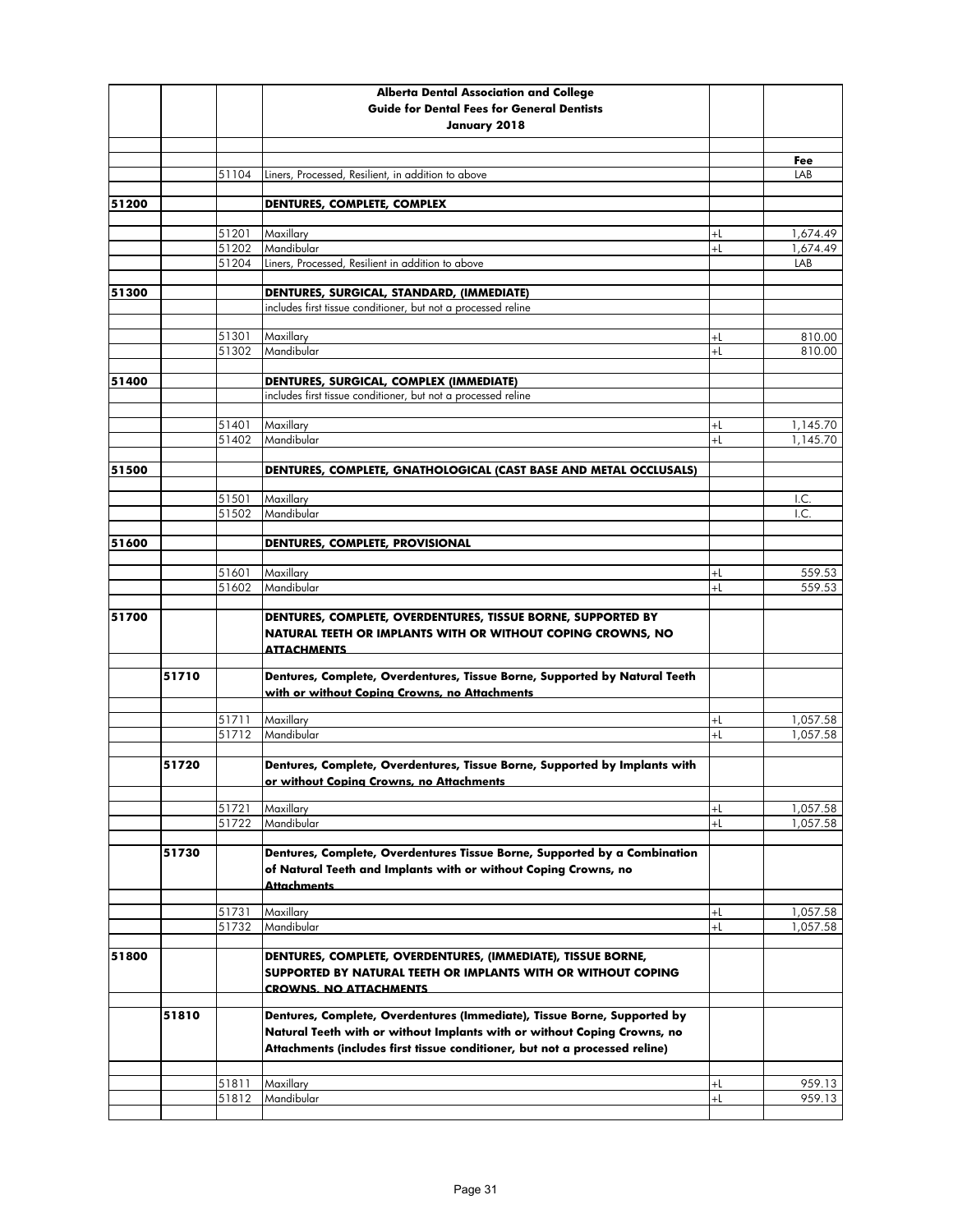|       |       |       | Alberta Dental Association and College                                     |      |        |
|-------|-------|-------|----------------------------------------------------------------------------|------|--------|
|       |       |       | <b>Guide for Dental Fees for General Dentists</b>                          |      |        |
|       |       |       |                                                                            |      |        |
|       |       |       | January 2018                                                               |      |        |
|       |       |       |                                                                            |      |        |
|       |       |       |                                                                            |      | Fee    |
| 51900 |       |       | DENTURES, COMPLETE, OVERDENTURES, TISSUE BORNE, SECURED BY                 |      |        |
|       |       |       | <b>ATTACHMENTS TO NATURAL TEETH OR IMPLANTS</b>                            |      |        |
|       |       |       |                                                                            |      |        |
|       | 51910 |       | Dentures, Complete, Overdentures, Tissue Borne, with Independent           |      |        |
|       |       |       | Attachments Secured to Natural Teeth with or without Copina Crowns         |      |        |
|       |       |       |                                                                            |      |        |
|       |       | 51911 | Maxillary                                                                  | +L   | 959.13 |
|       |       | 51912 | Mandibular                                                                 | +L   | 959.13 |
|       |       |       |                                                                            |      |        |
|       | 51920 |       | Dentures, Complete, Overdentures, Tissue Borne, with Independent           |      |        |
|       |       |       | Attachments Secured to Implants with or without Copina Crowns              |      |        |
|       |       |       |                                                                            |      |        |
|       |       | 51921 | Maxillary                                                                  | +L   | I.C.   |
|       |       | 51922 | Mandibular                                                                 | $+1$ | I.C.   |
|       |       |       |                                                                            |      |        |
|       | 51930 |       | Dentures, Complete, Overdentures, Tissue Borne, with Independent           |      |        |
|       |       |       | Attachments Secured to a Combination of Natural Teeth and Implants with or |      |        |
|       |       |       | without Coping Crowns                                                      |      |        |
|       |       |       |                                                                            |      |        |
|       |       |       |                                                                            |      |        |
|       |       | 51931 | Maxillary                                                                  | +L   | I.C.   |
|       |       | 51932 | Mandibular                                                                 | $+1$ | L.C.   |
|       |       |       |                                                                            |      |        |
|       | 51950 |       | Dentures, Complete, Overdentures, Tissue Borne, with Retention from a      |      |        |
|       |       |       | Retentive Bar, Secured to Coping Crowns Supported by Implants              |      |        |
|       |       |       |                                                                            |      |        |
|       |       | 51951 | Maxillary                                                                  | +L   | I.C.   |
|       |       | 51952 | Mandibular                                                                 | +L   | I.C.   |
|       |       |       |                                                                            |      |        |
|       | 51960 |       | Dentures, Complete, Overdentures, Tissue Borne, with Retention from a      |      |        |
|       |       |       |                                                                            |      |        |
|       |       |       | Retentive Bar, Secured to Coping Crowns Supported by a Combination of a    |      |        |
|       |       |       | Natural Teeth and Implants (see 62105 for Retentive Bar)                   |      |        |
|       |       |       |                                                                            |      |        |
|       |       | 51961 | Maxillary                                                                  | +L   | I.C.   |
|       |       | 51962 | Mandibular                                                                 | $+1$ | I.C.   |
|       |       |       |                                                                            |      |        |
| 52000 |       |       | DENTURES, PARTIAL, ACRYLIC                                                 |      |        |
|       |       |       |                                                                            |      |        |
|       | 52100 |       | DENTURES, PARTIAL, ACRYLIC BASE (PROVISIONAL) (With or Without Clasps)     |      |        |
|       |       |       |                                                                            |      |        |
|       |       |       |                                                                            |      |        |
|       |       | 52101 | Maxillary                                                                  | $+1$ | 233.19 |
|       |       | 52102 | Mandibular                                                                 | $+1$ | 233.19 |
|       |       |       |                                                                            |      |        |
|       |       |       |                                                                            |      |        |
|       |       |       |                                                                            |      |        |
|       | 52110 |       | Dentures, Partial, Acrylic Base (Immediate)                                |      |        |
|       |       |       | (includes first tissue conditioner, but not a processed reline)            |      |        |
|       |       |       |                                                                            |      |        |
|       |       | 52111 | Maxillary                                                                  | +L   | 233.19 |
|       |       | 52112 | Mandibular                                                                 | $+1$ | 233.19 |
|       |       |       |                                                                            |      |        |
| 52200 |       |       | DENTURES, PARTIAL, ACRYLIC, RESILIENT RETAINER                             |      |        |
|       |       |       |                                                                            |      |        |
|       |       | 52201 | Maxillary                                                                  | +L   | 233.19 |
|       |       | 52202 | Mandibular                                                                 | $+1$ | 233.19 |
|       |       |       |                                                                            |      |        |
|       | 52210 |       | Dentures, Partial, Acrylic, Resilient Retainer, (Immediate)                |      |        |
|       |       |       | (includes first tissue conditioner, but not a processed reline)            |      |        |
|       |       |       |                                                                            |      |        |
|       |       | 52211 | Maxillary                                                                  | +L   | 233.19 |
|       |       | 52212 | Mandibular                                                                 | $+1$ | 233.19 |
|       |       |       |                                                                            |      |        |
| 52300 |       |       | DENTURES, PARTIAL, ACRYLIC, WITH METAL WROUGHT/CAST CLASPS AND/OR          |      |        |
|       |       |       | <b>RESTS</b>                                                               |      |        |
|       |       |       |                                                                            |      |        |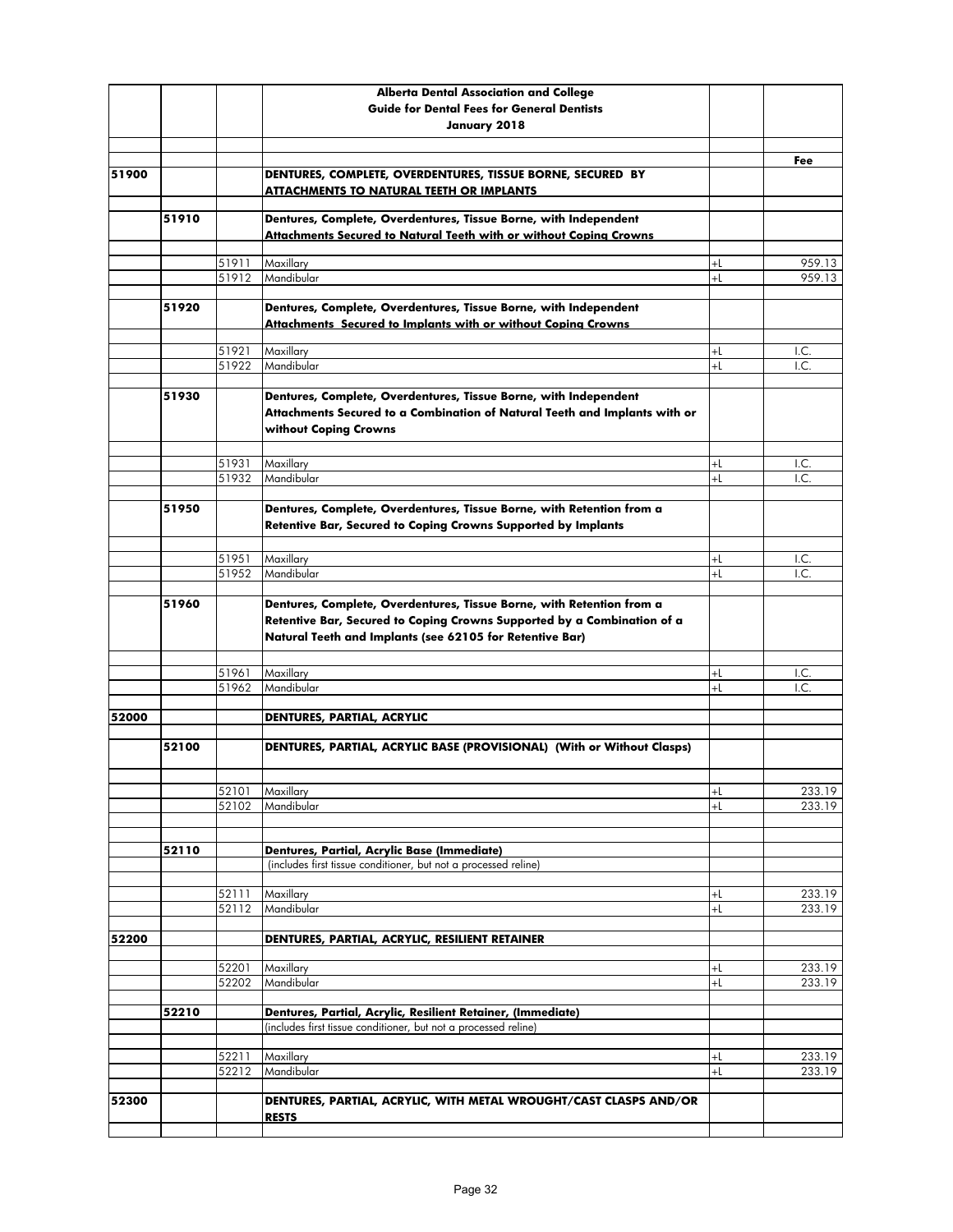|       |       |                | Alberta Dental Association and College                                         |            |                  |
|-------|-------|----------------|--------------------------------------------------------------------------------|------------|------------------|
|       |       |                | <b>Guide for Dental Fees for General Dentists</b>                              |            |                  |
|       |       |                | January 2018                                                                   |            |                  |
|       |       |                |                                                                                |            |                  |
|       |       |                |                                                                                |            | Fee              |
|       |       | 52301          | Maxillary                                                                      | +L         | 784.11           |
|       |       | 52302          | Mandibular                                                                     | +L         | 784.11           |
|       |       |                |                                                                                |            |                  |
|       | 52310 |                | Dentures, Partial, Acrylic, with Metal Wrought/Cast Clasps and/or Rests,       |            |                  |
|       |       |                | (Immediate) (includes first tissue conditioner, but not a processed reline)    |            |                  |
|       |       |                |                                                                                |            |                  |
|       |       | 52311          | Maxillary                                                                      | +L         | 784.11           |
|       |       | 52312          | Mandibular                                                                     | $+1$       | 784.11           |
|       |       |                |                                                                                |            |                  |
| 52400 |       |                | DENTURES, PARTIAL, ACRYLIC, WITH METAL/WROUGHT PALATAL/LINGUAL BAR             |            |                  |
|       |       |                | <b>AND CLASPS AND/OR RESTS</b>                                                 |            |                  |
|       |       | 52401          | Maxillary                                                                      | +L         | 784.11           |
|       |       | 52402          | Mandibular                                                                     | +L         | 784.11           |
|       |       |                |                                                                                |            |                  |
|       | 52410 |                | Dentures, Partial, Acrylic, with Metal Wrought Palatal/Lingual Bar and Clasps  |            |                  |
|       |       |                | and/or Rests, (Immediate) (includes first tissue conditioner, but not a        |            |                  |
|       |       |                | processed reline)                                                              |            |                  |
|       |       |                |                                                                                |            |                  |
|       |       |                |                                                                                |            |                  |
|       |       | 52411<br>52412 | Maxillary<br>Mandibular                                                        | +L<br>$+1$ | 784.11<br>784.11 |
|       |       |                |                                                                                |            |                  |
|       | 52510 |                | Dentures, Partial (Flexible, Non Metal, Non Acrylic)                           |            |                  |
|       |       |                |                                                                                |            |                  |
|       |       | 52511          | Maxillary                                                                      | +L         | 240.41           |
|       |       | 52512          | Mandibular                                                                     | +L         | 240.41           |
|       |       |                |                                                                                |            |                  |
| 52700 |       |                | DENTURES, PARTIAL, OVERDENTURES, ACRYLIC, WITH CAST/WROUGHT CLASPS             |            |                  |
|       |       |                | AND/OR RESTS SUPPORTED BY NATURAL TEETH OR IMPLANTS WITH OR                    |            |                  |
|       |       |                | <b>WITHOUT COPING CROWNS, NO ATTACHMENTS</b>                                   |            |                  |
|       |       |                |                                                                                |            |                  |
|       | 52710 |                | Dentures, Partial, Overdentures, Acrylic, with Cast/Wrought Clasps and/or      |            |                  |
|       |       |                | Rests supported by Natural Teeth with or without Coping Crowns, no             |            |                  |
|       |       |                | attachments                                                                    |            |                  |
|       |       |                |                                                                                |            |                  |
|       |       | 52711          | Maxillary                                                                      | +L         | 961.64           |
|       |       | 52712          | Mandibular                                                                     | $+1$       | 961.64           |
|       |       |                |                                                                                |            |                  |
|       | 52720 |                | Dentures, Partial, Overdentures, Acrylic, with Cast/ Wrought Clasps and/or     |            |                  |
|       |       |                | Rests, Supported by Implants with or without Coping Crowns, No                 |            |                  |
|       |       |                | <b>Attachments</b>                                                             |            |                  |
|       |       | 52721          | Maxillary                                                                      | +L         | 961.64           |
|       |       | 52722          | Mandibular                                                                     | +L         | 961.64           |
|       |       |                |                                                                                |            |                  |
|       | 52730 |                | Dentures, Partial, Overdentures, Acrylic, with Cast/Wrought Clasps and/or      |            |                  |
|       |       |                | Rests Supported by a Combination of Natural Teeth and Implants with or         |            |                  |
|       |       |                | without Coping Crowns, no Attachments                                          |            |                  |
|       |       |                |                                                                                |            |                  |
|       |       | 52731          | Maxillary                                                                      | +L         | 961.64           |
|       |       | 52732          | Mandibular                                                                     | +L         | 961.64           |
|       |       |                |                                                                                |            |                  |
| 52800 |       |                | DENTURES, PARTIAL, OVERDENTURES (IMMEDIATE), ACRYLIC, WITH                     |            |                  |
|       |       |                | CAST/WROUGHT CLASPS AND/OR RESTS SUPPORTED BY NATURAL TEETH OR                 |            |                  |
|       |       |                | OR IMPLANTS WITH OR WITHOUT COPING CROWNS, NO ATTACHMENTS                      |            |                  |
|       |       |                |                                                                                |            |                  |
|       | 52810 |                | Dentures, Partial, Overdentures (Immediate), Acrylic, with Cast/Wrought        |            |                  |
|       |       |                | Clasps and/or Rests Supported by Natural Teeth with or without Coping          |            |                  |
|       |       |                | Crowns, No Attachments (includes first tissue conditioner, but not a processed |            |                  |
|       |       |                | reline)                                                                        |            |                  |
|       |       |                |                                                                                |            |                  |
|       |       | 52811          | Maxillary                                                                      | +L         | 961.64           |
|       |       | 52812          | Mandibular                                                                     | +L         | 961.64           |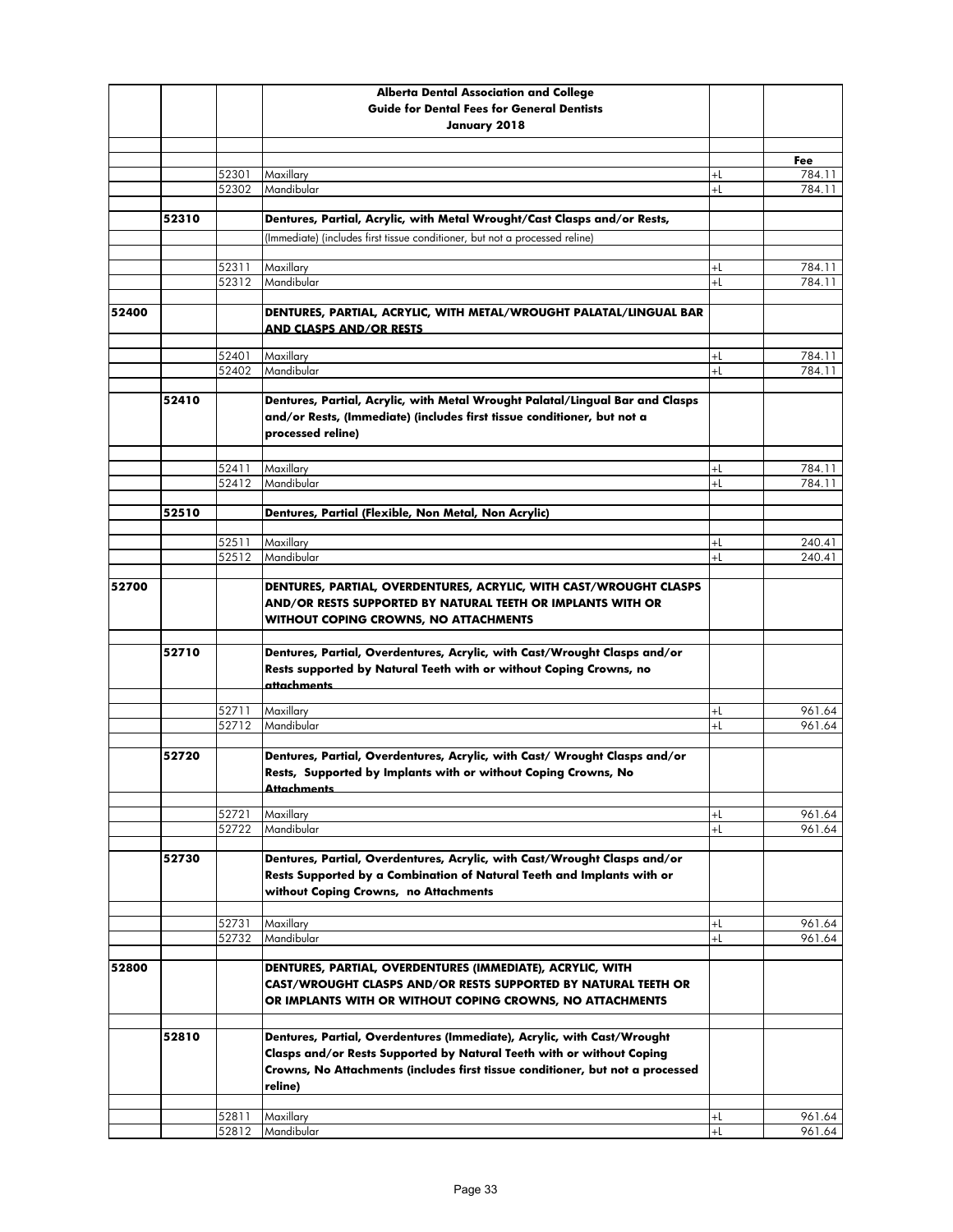|       |       |       | Alberta Dental Association and College<br><b>Guide for Dental Fees for General Dentists</b>                                                                                                                                                                                                                                             |      |        |
|-------|-------|-------|-----------------------------------------------------------------------------------------------------------------------------------------------------------------------------------------------------------------------------------------------------------------------------------------------------------------------------------------|------|--------|
|       |       |       | January 2018                                                                                                                                                                                                                                                                                                                            |      |        |
|       |       |       |                                                                                                                                                                                                                                                                                                                                         |      | Fee    |
|       |       |       |                                                                                                                                                                                                                                                                                                                                         |      |        |
|       | 52820 |       | Dentures, Partial, Overdentures (Immediate), Acrylic, with Cast/Wrought                                                                                                                                                                                                                                                                 |      |        |
|       |       |       | Clasps and/or Rests Supported by Implants with or without Coping Crowns,<br>No Attachments (includes first tissue conditioner, but not a processed reline)                                                                                                                                                                              |      |        |
|       |       | 52821 | Maxillary                                                                                                                                                                                                                                                                                                                               | +L   | 961.64 |
|       |       | 52822 | Mandibular                                                                                                                                                                                                                                                                                                                              | +L   | 961.64 |
|       | 52830 |       | Dentures, Partial, Overdentures (Immediate), Acrylic with Cast/Wrought<br>Clasps and/or Rests Secured by a Combination of Natural Teeth and Implants<br>with or without Coping Crowns, No Attachments (includes first tissue<br>conditioner, but not a processed reline)                                                                |      |        |
|       |       | 52831 | Maxillary                                                                                                                                                                                                                                                                                                                               | +L   | 961.64 |
|       |       | 52832 | Mandibular                                                                                                                                                                                                                                                                                                                              | +L   | 961.64 |
| 52900 |       |       | Dentures, Partial, Overdentures, Acrylic, with Cast/Wrought Clasps and/or<br><b>Rests Secured by Natural Teeth or Implants</b>                                                                                                                                                                                                          |      |        |
|       | 52910 |       | Dentures, Partial, Overdentures, Acrylic, with Cast/Wrought Clasps and/or<br>Rests with Independent Attachments Secured by Attachments to Natural Teeth<br>with or without Coping Crowns                                                                                                                                                |      |        |
|       |       | 52911 | Maxillary                                                                                                                                                                                                                                                                                                                               | +L   | 961.64 |
|       |       | 52912 | Mandibular                                                                                                                                                                                                                                                                                                                              | $+1$ | 961.64 |
|       | 52920 |       | Dentures, Partial, Overdentures, Acrylic, with Cast/Wrought Clasps and/or<br>Rests, with Independent Attachments Secured to Implants with or without<br><b>Coping Crowns</b>                                                                                                                                                            |      |        |
|       |       | 52921 | Maxillary                                                                                                                                                                                                                                                                                                                               | +L   | 961.64 |
|       |       | 52922 | Mandibular                                                                                                                                                                                                                                                                                                                              | +L   | 961.64 |
|       | 52930 |       | Dentures, Partial, Overdentures, Acrylic, with Cast/Wrought Clasps and/or<br>Rests, with Independent Attachments Secured to a Combination of Natural<br>Teeth and Implants with or without Coping Crowns [used with 26101, 26103<br>(Mesostructures); or 28221, 28225, 28226 (Cast Metal Coping Crowns) with or<br>without Attachments] |      |        |
|       |       | 52931 | Maxillary                                                                                                                                                                                                                                                                                                                               | +L   | 961.64 |
|       |       | 52932 | Mandibular                                                                                                                                                                                                                                                                                                                              | $+1$ | 961.64 |
|       | 52940 |       | Dentures, Partial, Overdentures, Acrylic, with Cast/Wrought Clasps and/or<br>Rests, with Retention from a Retentive Bar, Secured to Coping Crowns<br>Supported by Natural Teeth (see 62104 for Retentive Bar)                                                                                                                           |      |        |
|       |       | 52941 | Maxillary                                                                                                                                                                                                                                                                                                                               | +L   | 961.64 |
|       |       | 52942 | Mandibular                                                                                                                                                                                                                                                                                                                              | +L   | 961.64 |
|       | 52950 |       | Dentures, Partial, Overdentures, Acrylic, with Cast/Wrought Clasps and/or<br>Rests, with Retention from a Retentive Bar, Secured to Coping Crowns<br>Supported by Implants (see 62105 for Retentive Bar)                                                                                                                                |      |        |
|       |       | 52951 | Maxillary                                                                                                                                                                                                                                                                                                                               | +L   | 961.64 |
|       |       | 52952 | Mandibular                                                                                                                                                                                                                                                                                                                              | +L   | 961.64 |
|       | 52960 |       | Dentures, Partial, Overdentures, Acrylic, with Cast/Wrought Clasps and/or<br>Rests, with Retention from a Retentive Bar, Secured to Coping Crowns<br>Supported by a combination of Natural Teeth or Implants (see 62105 for<br><b>Retentive Bar)</b>                                                                                    |      |        |
|       |       |       |                                                                                                                                                                                                                                                                                                                                         |      |        |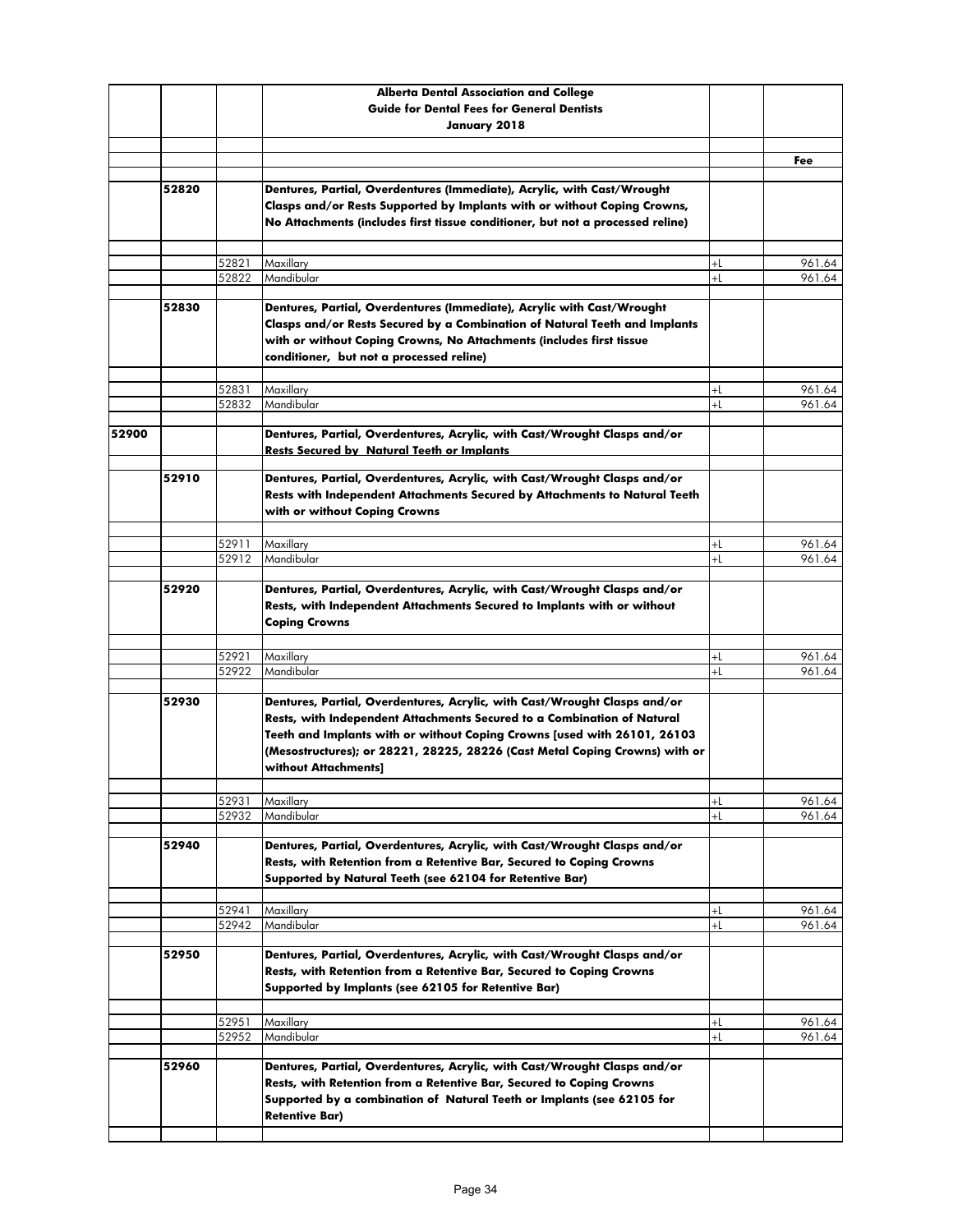|       |       |                   | Alberta Dental Association and College                                                                                                                 |            |          |
|-------|-------|-------------------|--------------------------------------------------------------------------------------------------------------------------------------------------------|------------|----------|
|       |       |                   | <b>Guide for Dental Fees for General Dentists</b>                                                                                                      |            |          |
|       |       |                   | January 2018                                                                                                                                           |            |          |
|       |       |                   |                                                                                                                                                        |            |          |
|       |       |                   |                                                                                                                                                        |            | Fee      |
|       |       | 52961             | Maxillary                                                                                                                                              | +L         | 961.64   |
|       |       | 52962             | Mandibular                                                                                                                                             | +L         | 961.64   |
| 53000 |       |                   | DENTURES, PARTIAL, CAST WITH ACRYLIC BASE                                                                                                              |            |          |
|       |       |                   |                                                                                                                                                        |            |          |
| 53100 |       |                   | DENTURES, PARTIAL, FREE END, CAST FRAME/CONNECTOR, CLASPS AND RESTS                                                                                    |            |          |
|       |       | 53101             | Maxillary                                                                                                                                              | +L         | 809.10   |
|       |       | $\frac{1}{53102}$ | Mandibular                                                                                                                                             | +L         | 809.10   |
|       |       | 53104             | Altered Cast Impression technique in conjunction with 53101 and 53102                                                                                  | $+1$       | 85.92    |
|       | 53110 |                   | Dentures, Partial, Free End, Cast Frame/Connector, Clasps and Rests,<br>(Immediate) (includes first tissue conditioner, but not a processed<br>reline) |            |          |
|       |       | 53111             | Maxillary                                                                                                                                              | +L         | 959.13   |
|       |       | 53112             | Mandibular                                                                                                                                             | $+1$       | 959.13   |
|       |       |                   |                                                                                                                                                        |            |          |
|       | 53120 |                   | <b>DENTURES, PARTIAL FREE END, SWING LOCK/CONNECTOR</b>                                                                                                |            |          |
|       |       | 53121             | Maxillary                                                                                                                                              | +L         | 1,004.70 |
|       |       | 53122             | Mandibular                                                                                                                                             | +L         | 1,004.70 |
|       |       |                   |                                                                                                                                                        |            |          |
|       | 53130 |                   | DENTURES, PARTIAL, FREE END, CAST FRAME/CONNECTOR, CLASPS AND RESTS<br>(EQUILIBRATED)                                                                  |            |          |
|       |       | 53131             | Maxillary                                                                                                                                              | +L         | 1,925.66 |
|       |       | 53132             | Mandibular                                                                                                                                             | +L         | 1,925.66 |
|       |       |                   |                                                                                                                                                        |            |          |
| 53200 |       |                   | DENTURES, PARTIAL, TOOTH-BORNE, CAST FRAME/CONNECTOR, CLASPS AND<br><b>RESTS</b>                                                                       |            |          |
|       |       | 53201             | Maxillary                                                                                                                                              |            | 959.13   |
|       |       | 53202             | Mandibular                                                                                                                                             | +L<br>$+1$ | 959.13   |
|       |       | 53205             | Unilateral, one piece casting, clasps and pontics                                                                                                      | +L         | 559.47   |
|       |       |                   |                                                                                                                                                        |            |          |
|       | 53210 |                   | Dentures, Partial, Tooth Borne, Cast Frame/Connector, Clasps and Rests,                                                                                |            |          |
|       |       |                   | (Immediate) (includes first tissue conditioner, but not a processed<br>reline)                                                                         |            |          |
|       |       | 53211             | Maxillary                                                                                                                                              | +L         | 959.13   |
|       |       |                   | 53212 Mandibular                                                                                                                                       | $+1$       | 959.13   |
|       |       | 53215             | Unilateral, one piece casting, clasps and pontics                                                                                                      | $+1$       | 559.47   |
|       |       |                   |                                                                                                                                                        |            |          |
|       | 53220 |                   | DENTURES, PARTIAL, TOOTH BORNE, CAST FRAME/CONNECTOR, CLASPS AND<br><b>RESTS (EQUILIBRATED)</b>                                                        |            |          |
|       |       | 53221             | Maxillary                                                                                                                                              | +L         | 1,925.66 |
|       |       | 53222             | Mandibular                                                                                                                                             | $+1$       | 1,925.66 |
|       |       |                   |                                                                                                                                                        |            |          |
| 53400 |       |                   | DENTURES, PARTIAL, CAST, PRECISION ATTACHMENTS                                                                                                         |            |          |
|       |       | 53401             | Maxillary                                                                                                                                              | +L         | I.C.     |
|       |       | 53402             | Mandibular                                                                                                                                             | $+1$       | I.C.     |
|       |       | 53404             | Altered Cast Impression Technique done in conjunction with the above mentioned codes                                                                   | +L         | I.C.     |
| 53500 |       |                   | DENTURES, PARTIAL, CAST, SEMI-PRECISION ATTACHMENTS                                                                                                    |            |          |
|       |       | 53501             | Maxillary                                                                                                                                              | +L         | I.C.     |
|       |       | 53502             | Mandibular                                                                                                                                             | +L         | I.C.     |
|       |       | 53504             | Altered Cast Impression Technique done in conjunction with the above mentioned codes                                                                   |            | I.C.     |
| 53600 |       |                   | DENTURES, PARTIAL, CAST, STRESS BREAKER ATTACHMENTS                                                                                                    |            |          |
|       |       |                   |                                                                                                                                                        |            |          |
|       | 53610 |                   | Denture, Cast Partial, Maxillary, Stress Breaker Attachments                                                                                           |            |          |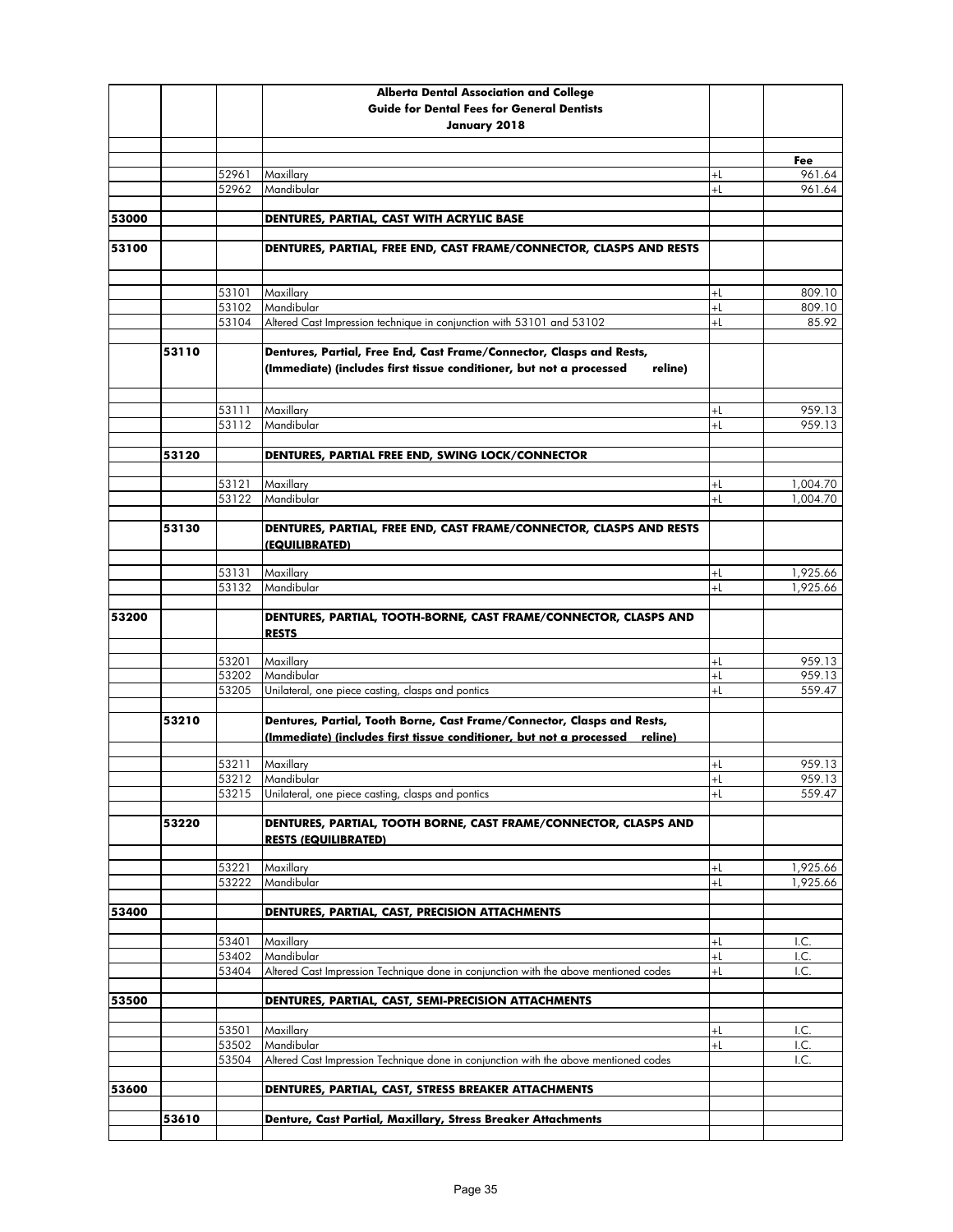|       |       |                | Alberta Dental Association and College                                                                                                                                                                                          |              |                 |
|-------|-------|----------------|---------------------------------------------------------------------------------------------------------------------------------------------------------------------------------------------------------------------------------|--------------|-----------------|
|       |       |                | <b>Guide for Dental Fees for General Dentists</b>                                                                                                                                                                               |              |                 |
|       |       |                | January 2018                                                                                                                                                                                                                    |              |                 |
|       |       |                |                                                                                                                                                                                                                                 |              |                 |
|       |       |                |                                                                                                                                                                                                                                 |              | Fee             |
|       |       | 53611          | Maxillary (resilient)                                                                                                                                                                                                           | +L           | 959.13          |
|       |       | 53612          | Maxillary (one hinge)                                                                                                                                                                                                           | +L           | 959.13          |
|       |       | 53613          | Maxillary (two hinges)                                                                                                                                                                                                          | $+1$         | 959.13          |
|       |       | 53614          | Altered Cast Impression Technique done in conjunction with the above mentioned codes                                                                                                                                            |              | 85.92           |
|       | 53620 |                | Dentures, Cast Partial, Mandibualar, Stress Breaker Attachments                                                                                                                                                                 |              |                 |
|       |       |                |                                                                                                                                                                                                                                 |              |                 |
|       |       | 53621          | Mandibular (resilient)                                                                                                                                                                                                          | +L           | 959.13          |
|       |       | 53622          | Mandibular (one hinge)<br>Mandibular (two hinges)                                                                                                                                                                               | $+1$<br>$+1$ | 959.13          |
|       |       | 53623<br>53624 | Altered Cast Impression Technique done in conjunction with the above mentioned codes                                                                                                                                            |              | 959.13<br>85.92 |
|       |       |                |                                                                                                                                                                                                                                 |              |                 |
| 53700 |       |                | DENTURES, PARTIAL, CAST, OVERDENTURES, SUPPORTED BY NATURAL TEETH<br>OR IMPLANTS WITH OR WITHOUT COPING CROWNS, NO ATTACHMENTS                                                                                                  |              |                 |
|       | 53710 |                | Dentures, Partial, Cast, Overdentures, Supported by Natural Teeth with or<br>without Coping Crowns, no Attachments                                                                                                              |              |                 |
|       |       |                |                                                                                                                                                                                                                                 |              |                 |
|       |       | 53711          | Maxillary                                                                                                                                                                                                                       | +L           | 959.13          |
|       |       | 53712          | Mandibular                                                                                                                                                                                                                      | +L           | 959.13          |
|       |       | 53714          | Altered Cast Impression technique done in conjunction with the above mentioned codes                                                                                                                                            |              | 85.92           |
|       | 53720 |                | Dentures, Partial, Casts, Overdentures, Supported by Implants with or without<br><b>Coping Crowns, No Attachments</b>                                                                                                           |              |                 |
|       |       |                |                                                                                                                                                                                                                                 |              |                 |
|       |       | 53721          | Maxillary                                                                                                                                                                                                                       | +L           | 959.13          |
|       |       | 53722          | Mandibular                                                                                                                                                                                                                      | $+1$         | 959.13          |
|       |       | 53724          | Altered Cast Impression technique done in conjunction with the above mentioned codes                                                                                                                                            |              | 85.92           |
|       | 53730 |                | Dentures, Partial, Casts, Overdentures, Supported by a Combination of<br>Natural Teeth and Implants with or without Coping Crowns, No Attachments                                                                               |              |                 |
|       |       | 53731          | Maxillary                                                                                                                                                                                                                       | +L           | 959.13          |
|       |       | 53732          | Mandibular                                                                                                                                                                                                                      | $+1$         | 959.13          |
|       |       | 53734          | Altered Cast Impression technique done in conjunction with the above mentioned codes                                                                                                                                            |              | 85.92           |
|       |       |                |                                                                                                                                                                                                                                 |              |                 |
| 53800 |       |                | DENTURES, PARTIAL, CAST, OVERDENTURES (IMMEDIATE), SUPPORTED BY<br><b>NATURAL TEETH OR IMPLANTS WITH OR WITHOUT COPING CROWNS, NO</b><br>ΔΤΤΔCΗΜΕΝΤS                                                                            |              |                 |
|       | 53810 |                | Dentures, Partial, Cast, Overdentures (Immediate), Supported by Natural<br>Teeth with or without Coping Crowns, No Attachments (includes first tissue                                                                           |              |                 |
|       |       |                | conditioner, but not a processed reline)                                                                                                                                                                                        |              |                 |
|       |       | 53811          | Maxillary                                                                                                                                                                                                                       | +L           | 959.13          |
|       |       | 53812          | Mandibular                                                                                                                                                                                                                      | +L           | 959.13          |
|       |       | 53814          | Altered Cast Impression technique done in conjunction with the above mentioned codes                                                                                                                                            |              | 85.92           |
|       | 53820 |                | Dentures, Partial, Cast, Overdentures (Immediate), Supported by Implants                                                                                                                                                        |              |                 |
|       |       |                | with or without Coping Crowns, No Attachments (includes first tissue<br>conditioner, but not a processed reline).                                                                                                               |              |                 |
|       |       | 53821          | Maxillary                                                                                                                                                                                                                       | +L           | 959.13          |
|       |       | 53822          | Mandibular                                                                                                                                                                                                                      | +L           | 959.13          |
|       |       | 53824          | Altered Cast Impression technique done in conjunction with the above mentioned codes                                                                                                                                            |              | 85.92           |
|       | 53830 |                | Dentures, Partial, Cast, Overdentures (Immediate), Supported by a<br>Combination of Natural Teeth and Implants with or without Coping Crowns,<br>No Attachments (includes first tissue conditioner, but not a processed reline) |              |                 |
|       |       | 53831          | Maxillary                                                                                                                                                                                                                       | +L           | 959.13          |
|       |       | 53832          | Mandibular                                                                                                                                                                                                                      | +L           | 959.13          |
|       |       | 53834          | Altered Cast Impression technique done in conjunction with the above mentioned codes                                                                                                                                            |              | 85.92           |
|       |       |                |                                                                                                                                                                                                                                 |              |                 |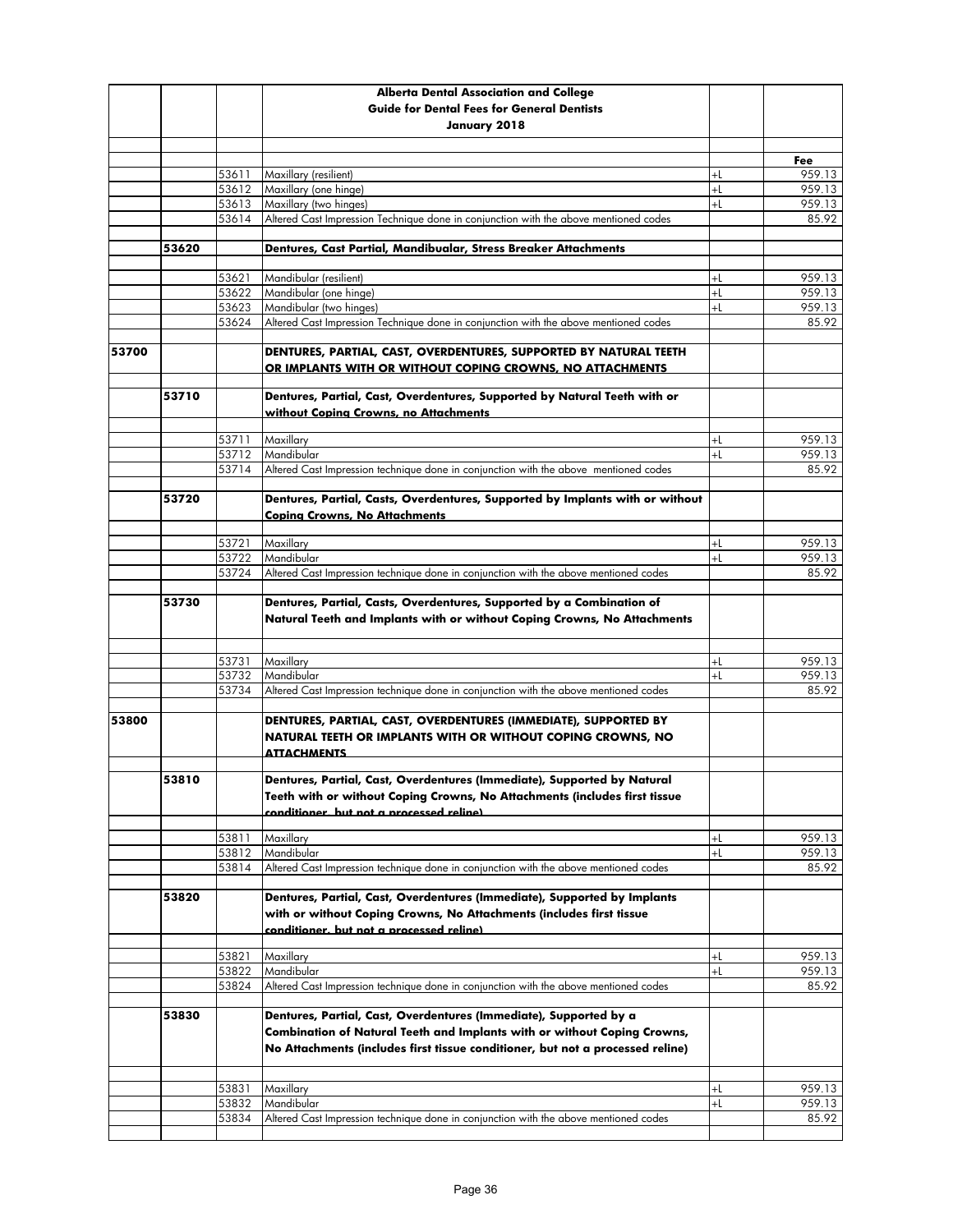|       |       |                | Alberta Dental Association and College                                                             |          |                      |
|-------|-------|----------------|----------------------------------------------------------------------------------------------------|----------|----------------------|
|       |       |                | <b>Guide for Dental Fees for General Dentists</b>                                                  |          |                      |
|       |       |                | January 2018                                                                                       |          |                      |
|       |       |                |                                                                                                    |          |                      |
|       |       |                |                                                                                                    |          | Fee                  |
| 53900 |       |                | DENTURES, PARTIAL, CAST, OVERDENTURES, SECURED BY ATTACHMENTS TO                                   |          |                      |
|       |       |                | <b>NATURAL TEETH OR IMPLANTS</b>                                                                   |          |                      |
|       |       |                |                                                                                                    |          |                      |
|       | 53910 |                | Dentures, Partial, Cast, Overdentures, with Independent Attachments Secured                        |          |                      |
|       |       |                | to Natural Teeth, with or without Copina Crowns                                                    |          |                      |
|       |       |                |                                                                                                    |          |                      |
|       |       | 53911          | Maxillary                                                                                          | +L       | 1,039.13             |
|       |       | 53912          | Mandibular                                                                                         | +L       | 1,039.13             |
|       |       | 53914          | Altered Cast Impression technique done in conjunction with the above mentioned codes               |          | 85.92                |
|       |       |                |                                                                                                    |          |                      |
|       | 53920 |                | Dentures, Partial, Cast, Overdentures, with Independent Attachments Secured                        |          |                      |
|       |       |                | to Implants, with or without Copina Crowns                                                         |          |                      |
|       |       | 53921          | Maxillary                                                                                          | +L       | 1,039.13             |
|       |       | 53922          | Mandibular                                                                                         | +L       | 1,039.13             |
|       |       | 53924          | Altered Cast Impression technique done in conjunction with the above mentioned codes               |          | 85.92                |
|       |       |                |                                                                                                    |          |                      |
|       | 53930 |                | Dentures, Partial, Cast, Overdentures, with Independent Attachments Secured                        |          |                      |
|       |       |                | to a Combination of Natural Teeth and Implants, with or without Coping                             |          |                      |
|       |       |                | <b>Crowns</b>                                                                                      |          |                      |
|       |       |                |                                                                                                    |          |                      |
|       |       | 53931          | Maxillary                                                                                          | +L       | 1,039.13             |
|       |       | 53932          | Mandibular                                                                                         | $+1$     | 1,039.13             |
|       |       | 53934          | Altered Cast Impression technique done in conjunction with the above mentioned codes               |          | 85.92                |
|       |       |                |                                                                                                    |          |                      |
|       | 53940 |                | Dentures, Partial, Cast, Overdentures, with Retention from a Retentive Bar,                        |          |                      |
|       |       |                | Secured to Coping Crowns Supported by Natural Teeth (see 62104 for                                 |          |                      |
|       |       |                | <b>Retentive Bar)</b>                                                                              |          |                      |
|       |       |                |                                                                                                    |          |                      |
|       |       | 53941<br>53942 | Maxillary<br>Mandibular                                                                            | +L<br>+L | 1,039.13<br>1,039.13 |
|       |       |                |                                                                                                    |          |                      |
|       | 53950 |                | Dentures, Partial, Cast, Overdentures, with Retention from a Retentive Bar,                        |          |                      |
|       |       |                | Secured to Coping Crowns Supported by Implants (see 62105 for Retentive                            |          |                      |
|       |       |                | Bar)                                                                                               |          |                      |
|       |       |                |                                                                                                    |          |                      |
|       |       | 53951          | Maxillary                                                                                          | +L       | 1,039.13             |
|       |       | 53952          | Mandibular                                                                                         | +L       | 1,039.13             |
|       |       | 53954          | Altered Cast Impression technique done in conjunction with the above mentioned codes               |          | 85.92                |
|       |       |                |                                                                                                    |          |                      |
|       | 53960 |                | Dentures, Partial, Cast, Overdentures, with Retention from a Retentive Bar,                        |          |                      |
|       |       |                | Secured to Coping Crowns Supported by a Combination of Natural Teeth and                           |          |                      |
|       |       |                | Implants (see 62105 for Retentive Bar)                                                             |          |                      |
|       |       |                |                                                                                                    |          |                      |
|       |       | 53961          | Maxillary                                                                                          | +L       | 1,039.13             |
|       |       | 53962<br>53964 | Mandibular<br>Altered Cast Impression technique done in conjunction with the above mentioned codes | $+1$     | 1,039.13<br>85.92    |
|       |       |                |                                                                                                    |          |                      |
| 54000 |       |                | <b>DENTURES, ADJUSTMENT</b>                                                                        |          |                      |
|       |       |                | (after three month's insertion or by other than the dentist providing prosthesis)                  |          |                      |
|       |       |                |                                                                                                    |          |                      |
| 54200 |       |                | DENTURE ADJUSTMENTS, PARTIAL OR COMPLETE DENTURE, MINOR                                            |          |                      |
|       |       |                |                                                                                                    |          |                      |
|       |       | 54201          | One unit of time                                                                                   | +L       | 69.80                |
|       |       | 54202          | Two units                                                                                          | $+1$     | 139.60               |
|       |       | 54209          | Each additional unit over two                                                                      |          | 69.80                |
|       |       |                |                                                                                                    |          |                      |
| 54300 |       |                | DENTURE ADJUSTMENTS, PARTIAL, OR COMPLETE DENTURE, REMOUNT AND                                     |          |                      |
|       |       |                | <b>OCCLUSAL EQUILIBRATION</b>                                                                      |          |                      |
|       |       |                |                                                                                                    |          |                      |
|       |       | 54301          | Maxillary                                                                                          | +L       | 692.41               |
|       |       | 54302          | Mandibular                                                                                         | $+1$     | 692.41               |
|       |       |                |                                                                                                    |          |                      |
| 54400 |       |                | DENTURE ADJUSTMENTS, COMPLETE DENTURE, WITH CAST METAL OCCLUSAL                                    |          |                      |
|       |       |                | <b>SURFACES, REMOUNT AND OCCLUSAL EQUILIBRATION</b>                                                |          |                      |
|       |       |                |                                                                                                    |          |                      |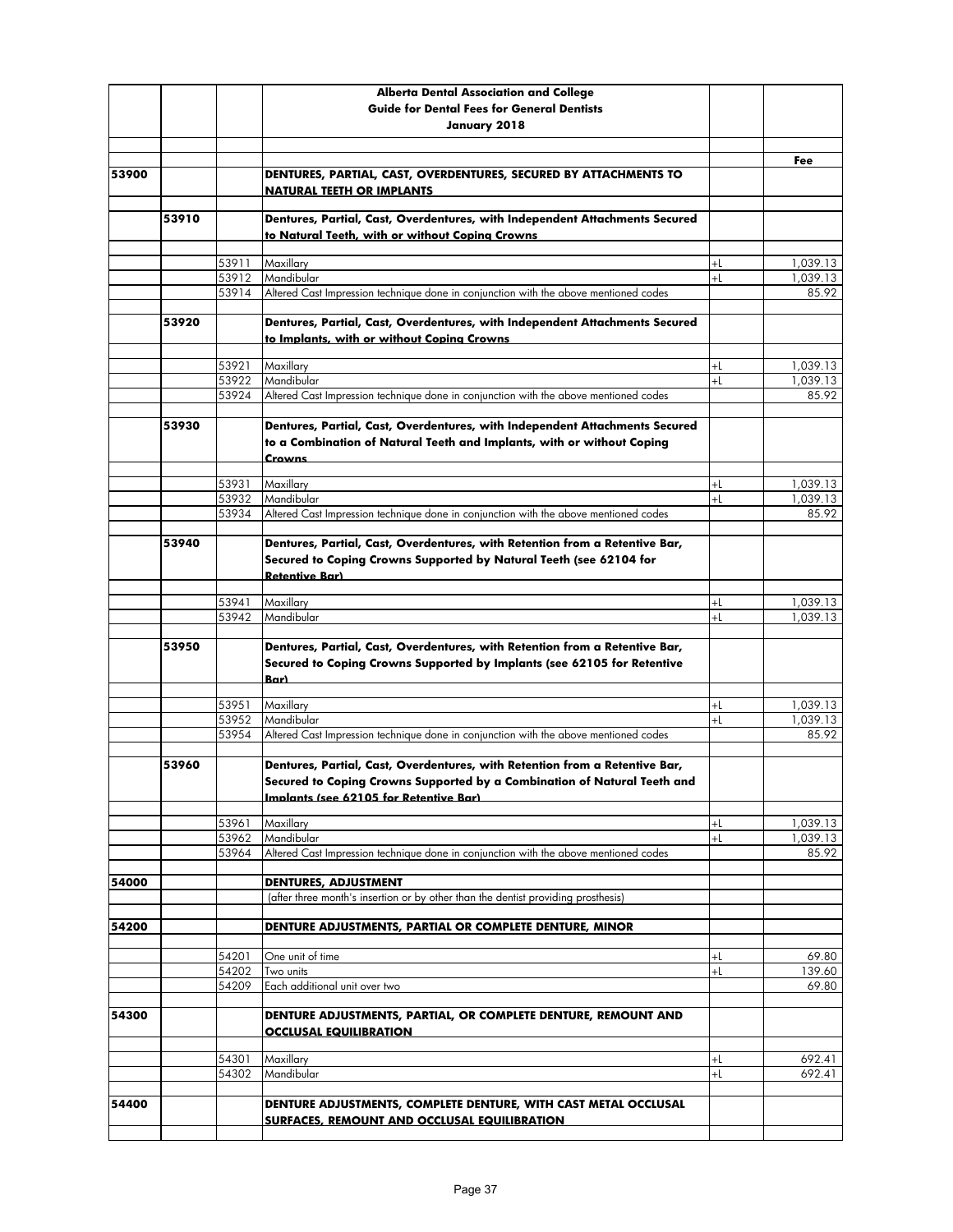|       |       |                   | Alberta Dental Association and College                                         |      |                |
|-------|-------|-------------------|--------------------------------------------------------------------------------|------|----------------|
|       |       |                   | <b>Guide for Dental Fees for General Dentists</b>                              |      |                |
|       |       |                   | January 2018                                                                   |      |                |
|       |       |                   |                                                                                |      |                |
|       |       |                   |                                                                                |      | Fee            |
|       |       | 54401             | Maxillary                                                                      | +L   | 692.41         |
|       |       | 54402             | Mandibular                                                                     | $+1$ | 692.41         |
| 54500 |       |                   | DENTURE, ADJUSTMENT, PARTIAL DENTURE, WITH CAST METAL OCCLUSAL                 |      |                |
|       |       |                   | <b>SURFACES, REMOUNT AND OCCLUSAL EQUILIBRATION</b>                            |      |                |
|       |       |                   |                                                                                |      |                |
|       |       | 54501             | Maxillary                                                                      | +L   | 692.41         |
|       |       | 54502             | Mandibular                                                                     | $+1$ | 692.41         |
|       |       |                   |                                                                                |      |                |
| 55000 |       |                   | <b>DENTURES, REPAIRS/ADDITIONS</b>                                             |      |                |
| 55100 |       |                   | DENTURE, REPAIR, COMPLETE DENTURE, NO IMPRESSION REQUIRED                      |      |                |
|       |       |                   |                                                                                |      |                |
|       |       | 55101             | Maxillary                                                                      | +L   | 77.12          |
|       |       | 55102             | Mandibular                                                                     | $+1$ | 77.12          |
|       |       |                   |                                                                                |      |                |
| 55200 |       |                   | DENTURE, REPAIR, COMPLETE DENTURE, IMPRESSION REQUIRED                         |      |                |
|       |       | 55201             | Maxillary                                                                      | +L   | 141.06         |
|       |       | 55202             | Mandibular                                                                     | $+1$ | 141.06         |
|       |       |                   |                                                                                |      |                |
| 55300 |       |                   | DENTURE, REPAIRS/ADDITIONS, PARTIAL DENTURE, NO IMPRESSION REQUIRED            |      |                |
|       |       |                   |                                                                                |      |                |
|       |       |                   |                                                                                |      |                |
|       |       | 55301             | Maxillary                                                                      | $+1$ | 79.12          |
|       |       | 55302             | Mandibular                                                                     | $+1$ | 79.12          |
| 55400 |       |                   | DENTURE, REPAIRS/ADDITIONS, PARTIAL DENTURE, IMPRESSION REQUIRED               |      |                |
|       |       |                   |                                                                                |      |                |
|       |       | 55401             | Maxillary                                                                      | $+1$ | 156.25         |
|       |       | 55402             | Mandibular                                                                     | $+1$ | 156.25         |
|       |       |                   |                                                                                |      |                |
| 55500 |       |                   | DENTURES/IMPLANT RETAINED PROSTHESIS PROPHYLAXIS AND POLISHING                 |      |                |
|       |       |                   |                                                                                |      |                |
|       |       | 55501<br>55509    | One unit of time<br>Each additional unit of time                               | +L   | 78.33<br>78.33 |
|       |       |                   |                                                                                |      |                |
| 55600 |       |                   | DENTURES, REBUILDING WORN ACRYLIC DENTURE TEETH (DIRECT CHAIRSIDE)             |      |                |
|       |       |                   | <b>WITH TOOTH COLOURED MATERIALS</b>                                           |      |                |
|       |       |                   |                                                                                |      |                |
|       |       | 55601             | One unit of time                                                               |      | 79.92          |
|       |       |                   | 55609 Each addition unit of time                                               |      | 79.92          |
| 55700 |       |                   | <b>DENTURES, CUSTOM STAINED (PIGMENTED) DENTURE BASES (DIRECT CHAIRSIDE)</b>   |      |                |
|       |       |                   |                                                                                |      |                |
|       |       |                   |                                                                                |      |                |
|       |       | 55701             | One unit of time                                                               |      | 85.92          |
|       |       | 55709             | Each addition unit of time                                                     |      | 85.92          |
|       |       |                   |                                                                                |      |                |
| 56000 |       |                   | DENTURES, REPLICATION, RELINING AND REBASING                                   |      |                |
|       |       |                   |                                                                                |      |                |
| 56100 |       |                   | DENTURES, REPLICATION, PROVISIONAL                                             |      |                |
|       | 56110 |                   | Dentures, Replication, Complete Denture, Provisional (No Intra-oral Impression |      |                |
|       |       |                   | Reauired)                                                                      |      |                |
|       |       |                   |                                                                                |      |                |
|       |       | 56111             | Maxillary                                                                      | +L   | 164.25         |
|       |       | $\frac{1}{66112}$ | Mandibular                                                                     | $+1$ | 164.25         |
|       | 56120 |                   | Dentures, Replication, Partial Denture (Provisional) (No Intra-oral Impression |      |                |
|       |       |                   |                                                                                |      |                |
|       |       |                   | Reauired)                                                                      |      |                |
|       |       | 56121             | Maxillary                                                                      | $+1$ | 164.25         |
|       |       | 56122             | Mandibular                                                                     | $+1$ | 164.25         |
|       |       |                   |                                                                                |      |                |
| 56200 |       |                   | DENTURES, RELINING (Does not include Remount - see 54000 series)               |      |                |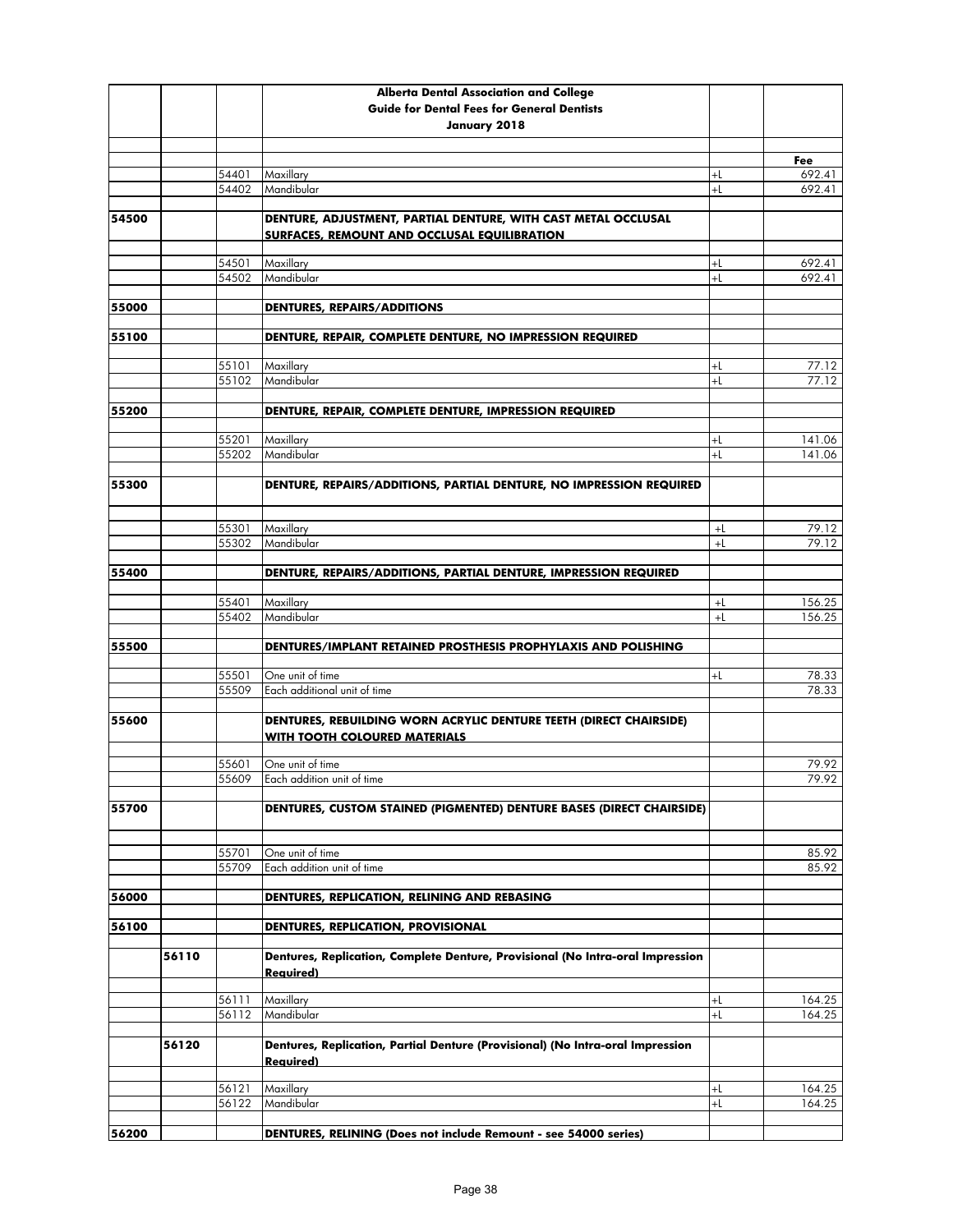|       |       |                | <b>Alberta Dental Association and College</b>                                                             |            |                  |
|-------|-------|----------------|-----------------------------------------------------------------------------------------------------------|------------|------------------|
|       |       |                | <b>Guide for Dental Fees for General Dentists</b>                                                         |            |                  |
|       |       |                | January 2018                                                                                              |            |                  |
|       |       |                |                                                                                                           |            |                  |
|       |       |                |                                                                                                           |            | Fee              |
|       | 56210 |                | DENTURE, RELINE, DIRECT COMPLETE DENTURE                                                                  |            |                  |
|       |       |                |                                                                                                           |            |                  |
|       |       | 56211          | Maxillary                                                                                                 |            | 210.68           |
|       |       | 56212          | Mandibular                                                                                                |            | 210.68           |
|       |       |                |                                                                                                           |            |                  |
|       | 56220 |                | DENTURE, RELINE, DIRECT, PARTIAL DENTURE                                                                  |            |                  |
|       |       | 56221          | Maxillary                                                                                                 |            | 228.37           |
|       |       | 56222          | Mandibular                                                                                                |            | 228.37           |
|       |       |                |                                                                                                           |            |                  |
|       | 56230 |                | DENTURE, RELINE, PROCESSED, COMPLETE DENTURE                                                              |            |                  |
|       |       |                |                                                                                                           |            |                  |
|       |       | 56231          | Maxillary                                                                                                 | +L         | 228.37           |
|       |       | 56232          | Mandibular                                                                                                | $+1$       | 228.37           |
|       | 56240 |                | DENTURE, RELINE, PROCESSED, PARTIAL DENTURE                                                               |            |                  |
|       |       |                |                                                                                                           |            |                  |
|       |       | 56241          | Maxillary                                                                                                 | +L         | 228.37           |
|       |       | 56242          | Mandibular                                                                                                | $+1$       | 228.37           |
|       |       |                |                                                                                                           |            |                  |
|       | 56250 |                | DENTURE, RELINE, PROCESSED, FUNCTIONAL IMPRESSION REQUIRING THREE                                         |            |                  |
|       |       |                | <b>APPOINTMENTS, COMPLETE DENTURE</b>                                                                     |            |                  |
|       |       | 56251          | Maxillary                                                                                                 | $+1$       | 380.64           |
|       |       | 56252          | Mandibular                                                                                                | $+1$       | 380.64           |
|       |       |                |                                                                                                           |            |                  |
|       | 56260 |                | DENTURE, RELINE, PROCESSED, FUNCTIONAL IMPRESSION REQUIRING THREE                                         |            |                  |
|       |       |                | <b>APPOINTMENTS, PARTIAL DENTURE</b>                                                                      |            |                  |
|       |       |                |                                                                                                           |            |                  |
|       |       |                |                                                                                                           |            |                  |
|       |       | 56261<br>56262 | Maxillary<br>Mandibular                                                                                   | +L<br>$+1$ | 380.64<br>380.64 |
|       |       |                |                                                                                                           |            |                  |
| 56300 |       |                | DENTURES, REBASING (Where the vestibular tissue-contacting surfaces are modified)                         |            |                  |
|       |       |                |                                                                                                           |            |                  |
|       | 56310 |                | DENTURE, REBASE COMPLETE DENTURE                                                                          |            |                  |
|       |       |                |                                                                                                           |            |                  |
|       |       | 56311<br>56312 | Maxillary<br>Mandibular                                                                                   | +L<br>$+1$ | 228.37<br>228.37 |
|       |       |                |                                                                                                           |            |                  |
|       | 56320 |                | <b>DENTURE, REBASE PARTIAL DENTURE</b>                                                                    |            |                  |
|       |       |                |                                                                                                           |            |                  |
|       |       | 56321          | Maxillary                                                                                                 | $+1$       | 228.37           |
|       |       | 56322          | Mandibular                                                                                                | $+1$       | 228.37           |
|       | 56330 |                |                                                                                                           |            |                  |
|       |       |                | DENTURE, REBASE, COMPLETE DENTURE, PROCESSED, FUNCTIONAL IMPRESSION<br><b>REQUIRING THREE APPOINTMENT</b> |            |                  |
|       |       |                |                                                                                                           |            |                  |
|       |       | 56331          | Maxillary                                                                                                 | +L         | 380.64           |
|       |       | 56332          | Mandibular                                                                                                | +L         | 380.64           |
|       |       |                |                                                                                                           |            |                  |
|       | 56340 |                | DENTURE, REBASE, PARTIAL DENTURE, PROCESSED, FUNCTIONAL IMPRESSION,                                       |            |                  |
|       |       |                | <b>REQUIRING THREE APPOINTMENTS</b>                                                                       |            |                  |
|       |       | 56341          | Maxillary                                                                                                 | $+1$       | 380.64           |
|       |       | 56342          | Mandibular                                                                                                | $+1$       | 380.64           |
|       |       |                |                                                                                                           |            |                  |
| 56400 |       |                | <b>DENTURES, REMAKE</b>                                                                                   |            |                  |
|       |       |                |                                                                                                           |            |                  |
|       | 56410 |                | Dentures, Remake, Using Existing Framework, Partial Denture (equilibration)                               |            |                  |
|       |       |                |                                                                                                           |            |                  |
|       |       | 56411          | Maxillary                                                                                                 | +L         | 304.52           |
|       |       |                |                                                                                                           | to         | 495.37           |
|       |       | 56412          | Mandibular                                                                                                | $+1$       | 304.52           |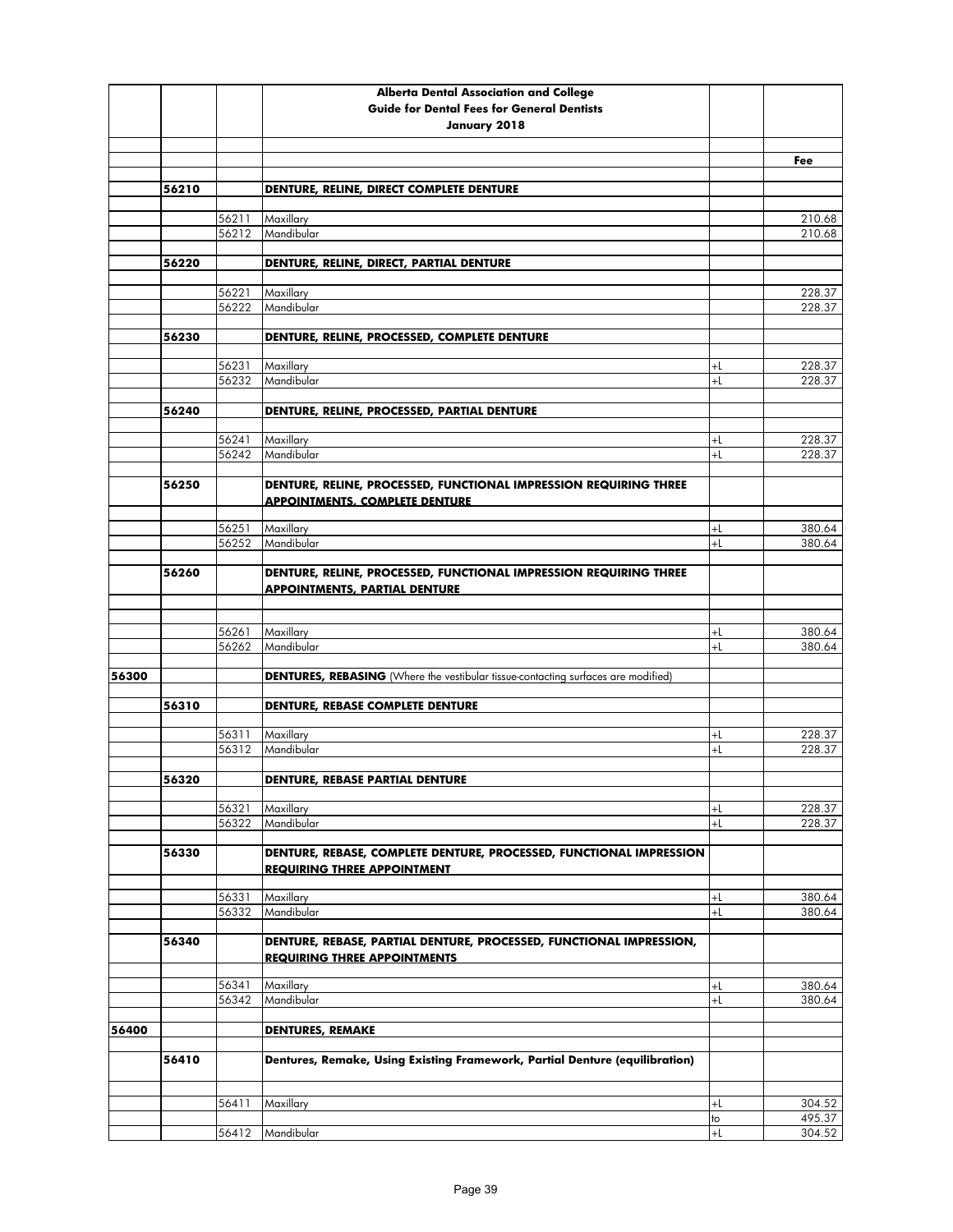|       |       |                | Alberta Dental Association and College                                                            |                  |                      |
|-------|-------|----------------|---------------------------------------------------------------------------------------------------|------------------|----------------------|
|       |       |                | <b>Guide for Dental Fees for General Dentists</b>                                                 |                  |                      |
|       |       |                | January 2018                                                                                      |                  |                      |
|       |       |                |                                                                                                   |                  |                      |
|       |       |                |                                                                                                   |                  | Fee                  |
|       |       |                |                                                                                                   | to               | 495.37               |
| 56500 |       |                | DENTURES, THERAPEUTIC TISSUE CONDITIONING                                                         |                  |                      |
|       |       |                |                                                                                                   |                  |                      |
|       | 56510 |                | Denture, Therapeutic Tissue Conditioning, per appointment, Complete Denture                       |                  |                      |
|       |       |                |                                                                                                   |                  |                      |
|       |       | 56511          | Maxillary                                                                                         |                  | 152.25               |
|       |       | 56512          | Mandibular                                                                                        |                  | 152.25               |
|       |       |                |                                                                                                   |                  |                      |
|       |       |                |                                                                                                   |                  |                      |
|       | 56520 |                | Denture, Therapeutic Tissue Conditioning, per appointment, Partial Denture                        |                  |                      |
|       |       | 56521          | Maxillary                                                                                         |                  | 152.25               |
|       |       | 56522          | Mandibular                                                                                        |                  | 152.25               |
|       |       |                |                                                                                                   |                  |                      |
|       | 56530 |                | Dentures, Tissue Conditioning, per appointment, Complete Overdenture,                             |                  |                      |
|       |       |                | <b>Supported by Natural Teeth</b>                                                                 |                  |                      |
|       |       |                |                                                                                                   |                  |                      |
|       |       | 56531          | Maxillary                                                                                         |                  | 164.25               |
|       |       | 56532          | Mandibular                                                                                        |                  | 164.25               |
|       | 56540 |                | Dentures, Tissue Conditioning, per appointment, Complete Overdenture,                             |                  |                      |
|       |       |                | <b>Implant Supported</b>                                                                          |                  |                      |
|       |       |                |                                                                                                   |                  |                      |
|       |       | 56541          | Maxillary                                                                                         |                  | 164.25               |
|       |       | 56542          | Mandibular                                                                                        |                  | 164.25               |
|       |       |                |                                                                                                   |                  |                      |
|       | 56550 |                | Dentures, Tissue Conditioning, per appointment, Partial Overdenture,                              |                  |                      |
|       |       |                | <b>Supported by Natural Teeth</b>                                                                 |                  |                      |
|       |       | 56551          | Maxillary                                                                                         |                  | 164.25               |
|       |       | 56552          | Mandibular                                                                                        |                  | 164.25               |
|       |       |                |                                                                                                   |                  |                      |
|       | 56560 |                | Dentures, Tissue Conditioning, per appointment, Partial Overdenture, Implant                      |                  |                      |
|       |       |                | Supported                                                                                         |                  |                      |
|       |       | 56561          | Maxillary                                                                                         |                  | 164.25               |
|       |       | 56562          | Mandibular                                                                                        |                  | 164.25               |
|       |       |                |                                                                                                   |                  |                      |
| 56600 |       |                | <b>DENTURES, MISCELLANEOUS SERVICES</b>                                                           |                  |                      |
|       |       |                |                                                                                                   |                  |                      |
|       |       |                | 56601 Resilient Liner, in Relined or Rebased Denture (in addition to reline or rebase of denture) |                  | LAB                  |
|       |       | 56602          | Resetting of Teeth (not including reline or rebase of denture)                                    | $\pm \mathsf{L}$ | 319.70               |
|       |       | 56603          | Cast occlusal surfaces (includes remount and equilibration)                                       | $+1$             | 673.06               |
| 57000 |       |                | PROSTHESIS, MAXILLOFACIAL                                                                         |                  |                      |
|       |       |                |                                                                                                   |                  |                      |
| 57100 |       |                | <b>PROSTHESIS, FACIAL</b>                                                                         |                  |                      |
|       |       |                |                                                                                                   |                  |                      |
|       |       | 57101          | Orbital                                                                                           | +L               | 2,362.38             |
|       |       |                |                                                                                                   | to               | 5,565.61             |
|       |       | 57102          | Nose                                                                                              | $+1$<br>to       | 1,848.81<br>3,784.21 |
|       |       | 57103          | Ear                                                                                               | $+1$             | 1,848.81             |
|       |       |                |                                                                                                   | to               | 3,784.21             |
|       |       | 57104          | Patch                                                                                             | $+1$             | 555.55               |
|       |       | 57105          | Facial, Complex                                                                                   | $+1$             | 2,362.38             |
|       |       |                |                                                                                                   | to               | 4,563.19             |
|       |       | 57106          | Facial Moulage Impression, Complete                                                               |                  | 362.89               |
|       |       | 57107<br>57108 | Facial Moulage Impression, Sectional                                                              |                  | 272.16<br>555.55     |
|       |       | 57109          | Ocular Conformer Prosthesis (temporary post-surgical)<br>Ocular Prosthesis                        | +L<br>$+1$       | 718.98               |
|       |       |                |                                                                                                   | to               | 3,004.22             |
|       |       |                |                                                                                                   |                  |                      |
| 57200 |       |                | PROSTHESIS, MAXILLOFACIAL, OBTURATORS                                                             |                  |                      |
|       |       |                |                                                                                                   |                  |                      |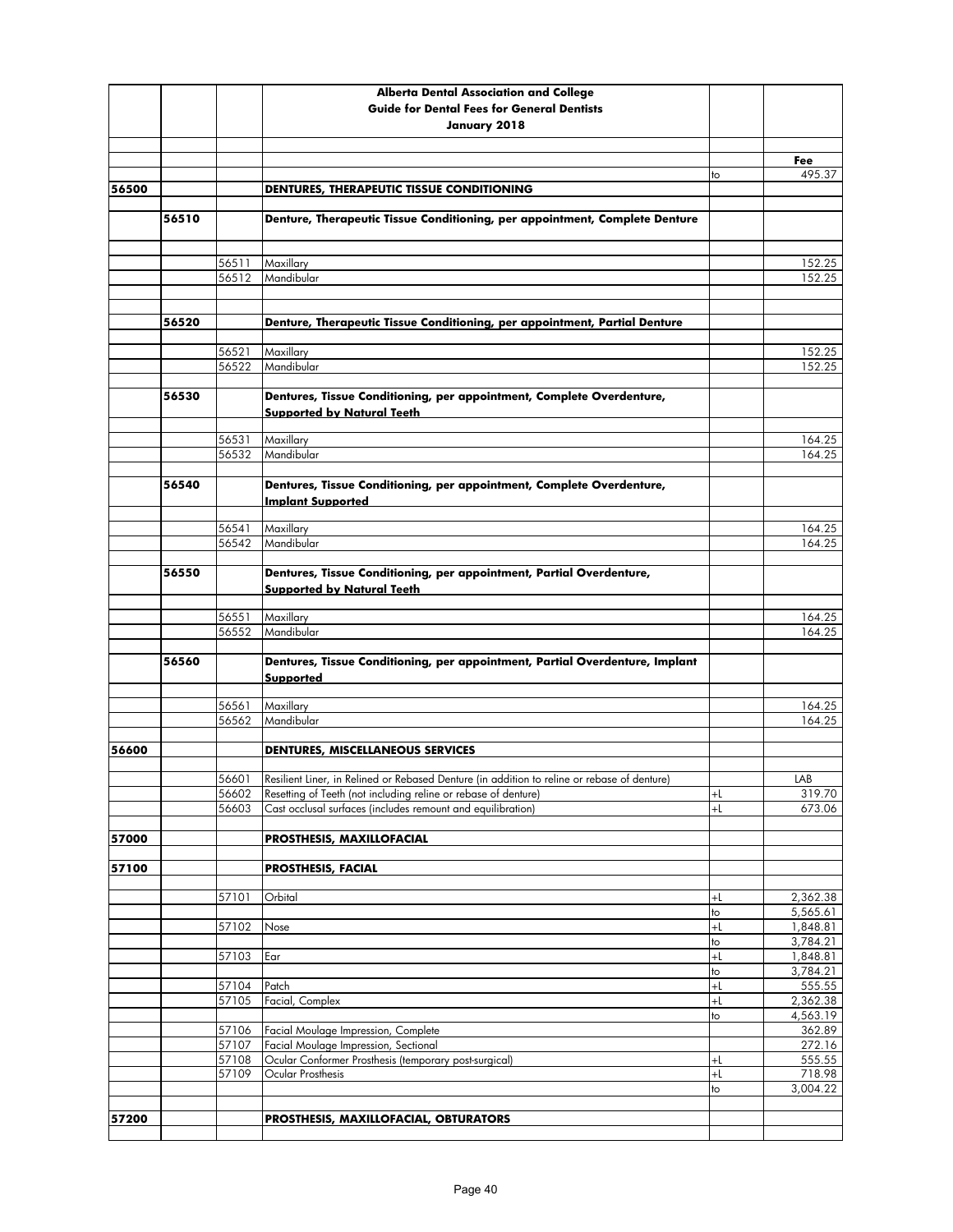|       |       | Alberta Dental Association and College                                                                                                            |               |                      |
|-------|-------|---------------------------------------------------------------------------------------------------------------------------------------------------|---------------|----------------------|
|       |       | <b>Guide for Dental Fees for General Dentists</b>                                                                                                 |               |                      |
|       |       | January 2018                                                                                                                                      |               |                      |
|       |       |                                                                                                                                                   |               |                      |
|       | 57201 | Obturator, Cleft Palate (prosthesis extra)                                                                                                        | +L            | Fee<br>102.71        |
|       |       |                                                                                                                                                   | to            | 444.84               |
|       | 57202 | Obturator, Palatal (prosthesis extra)                                                                                                             | +L            | 102.71               |
|       |       |                                                                                                                                                   | to            | 444.84               |
|       | 57203 | Obturator, Post-Maxillectomy (prosthesis extra)                                                                                                   | $+1$          | 102.71               |
|       | 57204 | Obturator, Temporary Palatal (prosthesis extra)                                                                                                   | to<br>$+1$    | 1,112.11<br>102.71   |
|       |       |                                                                                                                                                   | to            | 1,112.11             |
|       | 57205 | Obturator, Resilient (prosthesis extra)                                                                                                           | $+1$          | 102.71               |
|       |       |                                                                                                                                                   | to            | 1,112.11             |
|       | 57206 | Obturator, Hollow Bulb (prosthesis extra)                                                                                                         | $+1$<br>to    | 102.71<br>1,112.11   |
|       | 57207 | Obturator, Inflatable (prosthesis extra)                                                                                                          | $+1$          | 410.84               |
|       |       |                                                                                                                                                   | to            | 1,335.54             |
|       | 57208 | Obturator Prosthesis, Modification (relines or repairs)                                                                                           | $+1$          | 410.84               |
|       |       |                                                                                                                                                   | to            | 778.98               |
|       | 57209 | Speech Aid Prosthesis                                                                                                                             | $+1$<br>to    | 718.98<br>1,446.25   |
|       |       |                                                                                                                                                   |               |                      |
| 57300 |       | PROSTHESIS, MAXILLOFACIAL, OTHER                                                                                                                  |               |                      |
|       |       |                                                                                                                                                   |               |                      |
|       | 57301 | Velar Bulb (prosthesis and obturator extra)                                                                                                       | +L            | 102.71               |
|       | 57302 |                                                                                                                                                   | to<br>+L      | 1,112.11<br>102.71   |
|       |       | Velar Lift Button, Mechanical (prosthesis and obturator extra)                                                                                    | to            | 1,112.11             |
|       | 57303 | Retention, Spiral Spring (prosthesis extra)                                                                                                       | +L            | 667.27               |
|       | 57304 | Retention, Magnetic (prosthesis extra)                                                                                                            | $+1$          | 332.14               |
|       | 57305 | Guide Plane, Condylar (prosthesis extra)                                                                                                          | +L            | 102.71               |
|       | 57306 |                                                                                                                                                   | to<br>$+1$    | 668.31<br>I.C.       |
|       | 57307 | Implant, Silastic Chin<br>Mesh Prosthesis, Chrome Cobalt Mandibular Mesh                                                                          | +L            | I.C.                 |
|       | 57308 | Skull Plate, Customized                                                                                                                           | $+1$          | I.C.                 |
|       | 57309 | Akerman, Pseudotemporomandibular Joint (prosthesis extra)                                                                                         | $+1$          | I.C.                 |
|       | 57311 | Feeding Appliance (for infants with cleft palate)                                                                                                 | +L            | 513.55               |
|       |       | Lingual Prosthesis                                                                                                                                | to<br>$+1$    | 1,112.11<br>1,643.38 |
|       | 57321 |                                                                                                                                                   | to            | 3,339.35             |
|       | 57341 | Mandibular Resection Prosthesis with Guide Flange                                                                                                 | +L            | 1,027.11             |
|       |       |                                                                                                                                                   | to            | 1,781.38             |
|       | 57342 | Mandibular Resection Prosthesis without Guide Flange                                                                                              | $+1$          | 616.27               |
|       |       | 57351 Prosthesis, Maxillofacial, Fixed                                                                                                            | to<br>$\pm 1$ | 1,334.54<br>I.C.     |
|       | 57361 | <b>Palatal Augmentation Prosthesis</b>                                                                                                            | $+1$          | 718.98               |
|       |       |                                                                                                                                                   | to            | 1,669.68             |
|       | 57371 | Palatal Life Prosthesis, Modification (relines or repairs)                                                                                        | $+1$          | 205.41               |
|       |       |                                                                                                                                                   | to            | 778.98               |
|       | 57372 | Gingival Prosthesis                                                                                                                               | +L            | 362.89               |
|       |       | Note: For removable appliance used to mask unaesthetic embrasures see sub-classification<br>49300soft tissue prosthesis, code 49301 Gingival Mask |               |                      |
|       |       |                                                                                                                                                   |               |                      |
|       |       |                                                                                                                                                   |               |                      |
| 57400 |       | PROSTHESIS, TEMPOROMANDIBULAR JOINT                                                                                                               |               |                      |
|       | 57401 | Exerciser, Trismus, Therapy                                                                                                                       | +L            | 821.68               |
|       |       |                                                                                                                                                   | to            | 1,334.54             |
|       | 57402 | Splint, Permanent Cast Occlusal                                                                                                                   | +L            | 2,054.24             |
|       |       |                                                                                                                                                   | to            | 3,339.35             |
|       |       |                                                                                                                                                   |               |                      |
| 57500 |       | <b>PROSTHESIS, SPLINTS</b>                                                                                                                        |               |                      |
|       | 57501 | Stout                                                                                                                                             | +L            | 989.18               |
|       | 57502 | Cast Capped                                                                                                                                       | +L            | 1,385.47             |
|       | 57503 | Gunning (upper and lower)                                                                                                                         | $+1$          | 1,385.47             |
|       | 57504 | Bar Splint, Cast, Labial and Lingual                                                                                                              | $+1$          | 1,385.47             |
|       | 57505 | Scaffolding, Rhinoplastic                                                                                                                         | +L            | 1,385.47             |
|       | 57506 | Cast, Adjustable                                                                                                                                  | +L            | 1,385.47             |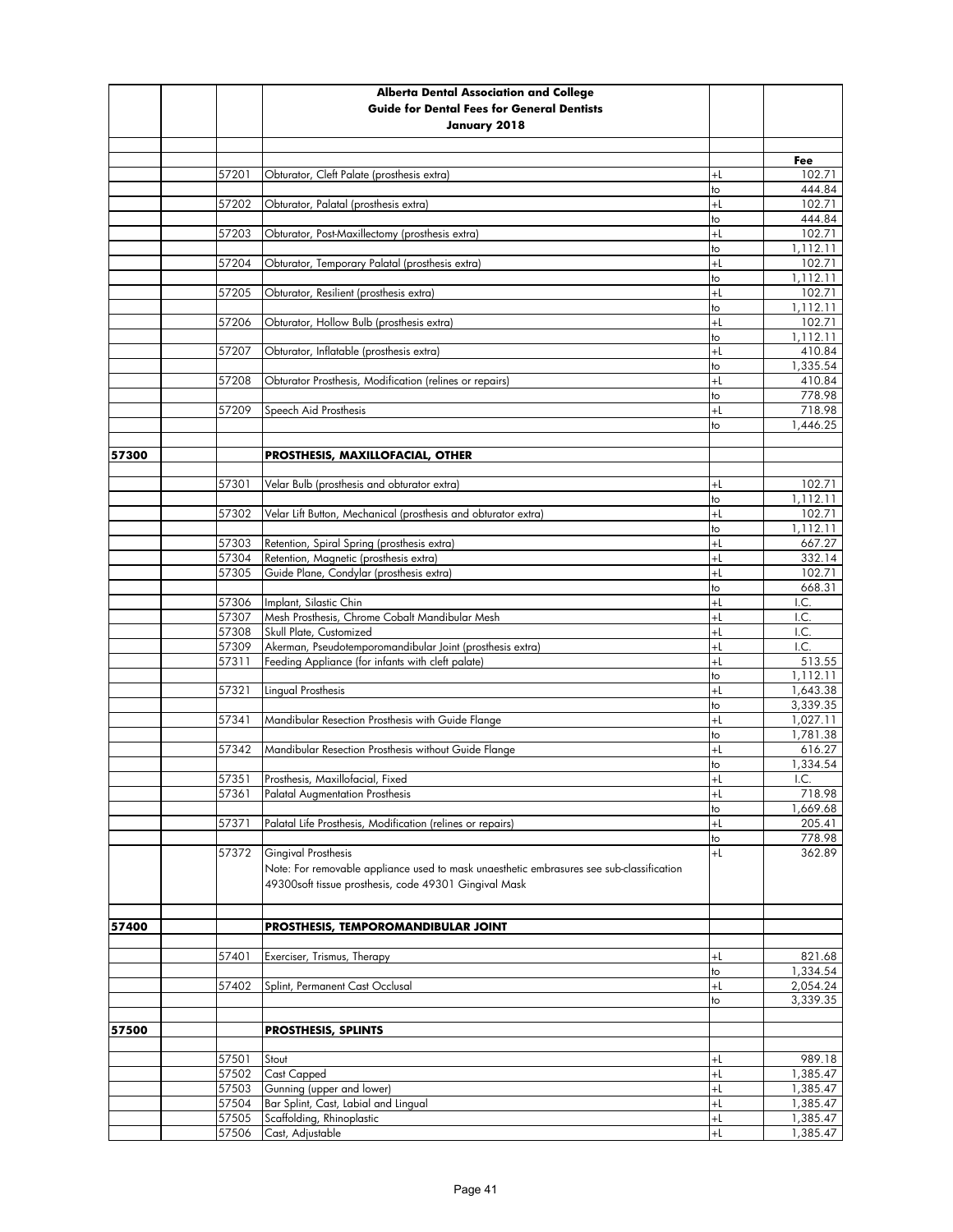|       |       |                | Alberta Dental Association and College                                                                                                                                                 |          |                    |
|-------|-------|----------------|----------------------------------------------------------------------------------------------------------------------------------------------------------------------------------------|----------|--------------------|
|       |       |                | <b>Guide for Dental Fees for General Dentists</b>                                                                                                                                      |          |                    |
|       |       |                | January 2018                                                                                                                                                                           |          |                    |
|       |       |                |                                                                                                                                                                                        |          |                    |
|       |       |                |                                                                                                                                                                                        |          | Fee                |
|       |       | 57508          | Commisure Splint                                                                                                                                                                       | +L       | 308.14             |
|       |       |                |                                                                                                                                                                                        | to       | 1,447.25           |
| 57600 |       |                | <b>PROSTHESIS, STENTS</b>                                                                                                                                                              |          |                    |
|       |       |                |                                                                                                                                                                                        |          |                    |
|       |       | 57601          | Ridge Extension                                                                                                                                                                        | +L       | 989.18             |
|       |       | 57602          | Palatal                                                                                                                                                                                | +L       | 989.18             |
|       |       | 57603          | Skin Grafts                                                                                                                                                                            | +L       | 989.18             |
|       |       | 57604          | Mucous Membrane Grafts                                                                                                                                                                 | +L       | 989.18             |
|       | 57650 |                | PROSTHESIS, RADIATION APPLIANCES                                                                                                                                                       |          |                    |
|       |       |                |                                                                                                                                                                                        |          |                    |
|       |       | 57651          | <b>Radiation Vehicle Carrier</b>                                                                                                                                                       | +L       | 913.18             |
|       |       |                |                                                                                                                                                                                        | to       | 2,969.58           |
|       |       | 57652          | Radiation Protection Shield (extraoral)                                                                                                                                                | +L       | 989.18             |
|       |       | 57653          | Radiation Protection Shield (intraoral)                                                                                                                                                | +L       | 989.18             |
|       |       | 57654          | <b>Radiation Cone Locator</b>                                                                                                                                                          | +L<br>to | 308.14<br>1,781.38 |
|       |       |                |                                                                                                                                                                                        |          |                    |
|       | 57660 |                | PROSTHESIS, STENTS, DECOMPRESSION                                                                                                                                                      |          |                    |
|       |       |                |                                                                                                                                                                                        |          |                    |
|       |       | 57661          | Decompression Stent, Localized                                                                                                                                                         | +L       | 989.18             |
|       |       | 57662          | Decompression Stent, (prosthesis extra)                                                                                                                                                | +L       | 593.91             |
|       |       |                |                                                                                                                                                                                        |          |                    |
| 57700 |       |                | PROSTHESIS, ORTHOPEDIC                                                                                                                                                                 |          |                    |
|       |       | 57701          | Orthopedic Prosthesis (extraoral)                                                                                                                                                      | +L       | 513.55             |
|       |       |                |                                                                                                                                                                                        | to       | 1,112.11           |
|       |       | 57702          | Orthopedic Prosthesis (intraoral)                                                                                                                                                      | $+1$     | 616.27             |
|       |       |                |                                                                                                                                                                                        | to       | 1,334.54           |
|       |       |                |                                                                                                                                                                                        |          |                    |
|       |       |                |                                                                                                                                                                                        |          |                    |
|       |       |                | <b>PROSTHODONTICS - FIXED</b>                                                                                                                                                          |          |                    |
|       |       |                |                                                                                                                                                                                        |          |                    |
|       |       |                | Initial description:                                                                                                                                                                   |          |                    |
|       |       |                | Fixed prosthodontic therapy requires the use of a variety of technical and therapeutic<br>procedures depending on the nature of the problems presented in each individual case.<br>The |          |                    |
|       |       |                | range of these procedures extends into many areas of treatment in order to provide                                                                                                     |          |                    |
|       |       |                | comprehensive therapy for the patient. Many of the procedures used vary considerably in their                                                                                          |          |                    |
|       |       |                | difficulty, time, involvement and expense. The amount of time involved in a procedure may                                                                                              |          |                    |
|       |       |                | vary considerably from those outlined in the following guide. Fixed Bridges (each abutment,                                                                                            |          |                    |
|       |       |                | each retainer and each pontic, constitutes a separate unit in the bridge, with a separate code                                                                                         |          |                    |
|       |       |                |                                                                                                                                                                                        |          |                    |
| 62000 |       |                | <b>PONTICS, BRIDGE</b>                                                                                                                                                                 |          |                    |
|       |       |                |                                                                                                                                                                                        |          |                    |
| 62100 |       |                | PONTICS, CAST METAL                                                                                                                                                                    |          |                    |
|       |       |                |                                                                                                                                                                                        |          |                    |
|       |       | 62101          | Pontics, Cast Metal                                                                                                                                                                    | +L       | 437.94             |
|       |       | 62102          | Pontics, Cast Metal Framework with Separate Porcelain/Ceramic/Polymer Glass Jacket Pontic                                                                                              | +L       | 437.94             |
|       |       | 62103          | Pontics, Prefabricated Attachable Facing                                                                                                                                               | +L       | 340.62             |
|       |       | 62104          | Pontics, Retentive Bar, Pre-fabricated or Custom (Dolder or Hader) Bar Attached to Retainer                                                                                            | $+L +E$  | 437.94             |
|       |       |                |                                                                                                                                                                                        |          |                    |
|       |       | 62105          | Pontics, Retentive Bar, Pre-fabricated or Custom (Dolder or Hader) Bar, Attached to Implant-                                                                                           | +L +E    | I.C.               |
|       |       |                | supported Retainer to Retain Removable Prosthesis. Each Bar                                                                                                                            |          |                    |
|       |       |                |                                                                                                                                                                                        |          |                    |
| 62500 |       |                | PONTICS, PORCELAIN/CERAMIC/POLYMER GLASS                                                                                                                                               |          |                    |
|       |       | 62501          | Pontics, Porcelain/Ceramic/Polymer Glass, Fused to Metal                                                                                                                               | +L       | 438.90             |
|       |       | 62502          | Pontics, Porcelain/Ceramic/Polymer Glass, Aluminous                                                                                                                                    | +L       | 438.90             |
|       |       |                |                                                                                                                                                                                        |          |                    |
| 62700 |       |                | PONTICS, ACRYLIC/COMPOSITE / COMPOMER                                                                                                                                                  |          |                    |
|       |       |                |                                                                                                                                                                                        |          |                    |
|       |       | 62701<br>62702 | Pontics, Acrylic/Composite/Compomer, Processed to Metal<br>Pontics, Acrylic/Composite/Compomer, Indirect (Provisional)                                                                 | +L<br>+L | 341.62<br>100.51   |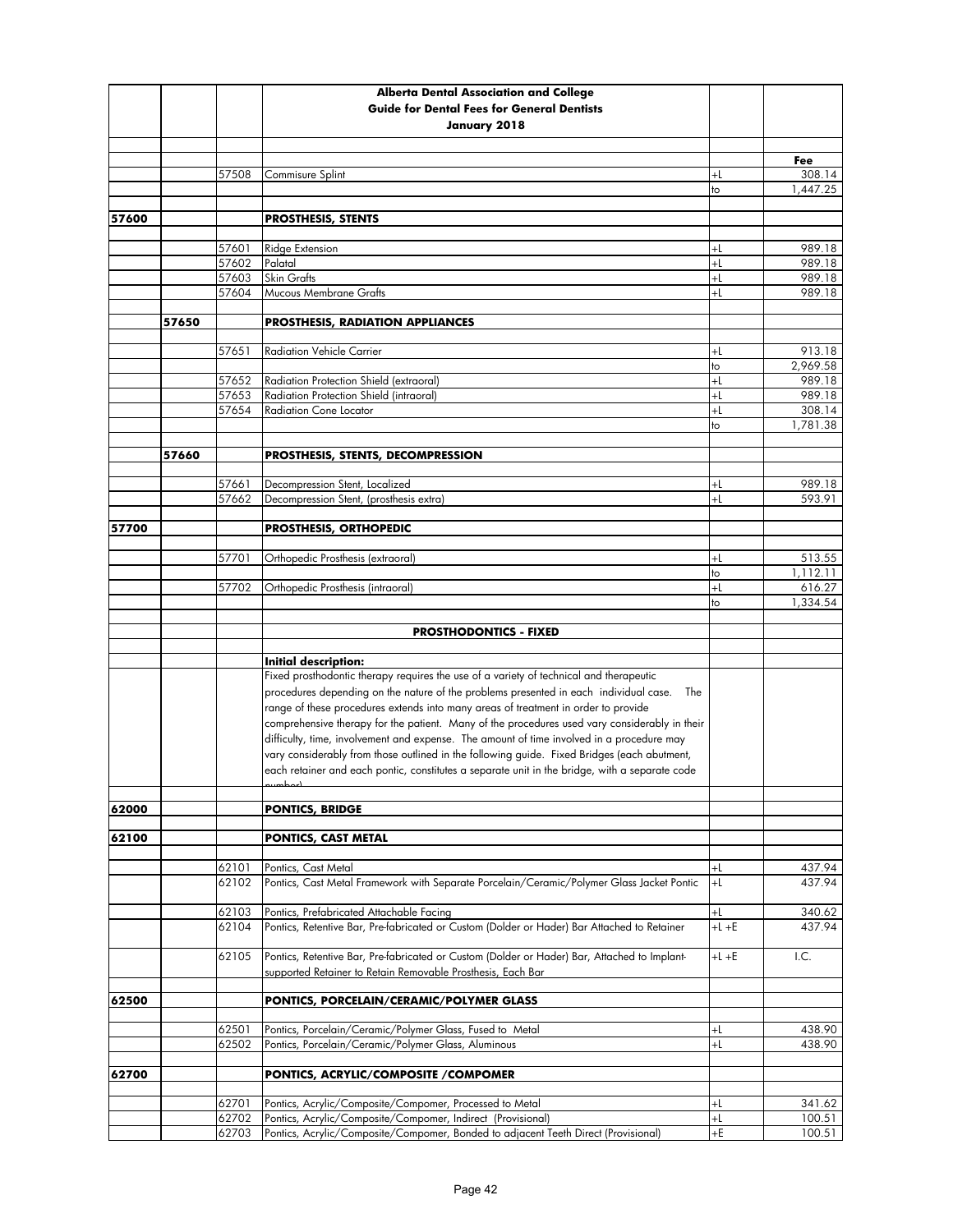|       |       |       | Alberta Dental Association and College                                       |      |        |
|-------|-------|-------|------------------------------------------------------------------------------|------|--------|
|       |       |       | <b>Guide for Dental Fees for General Dentists</b>                            |      |        |
|       |       |       | January 2018                                                                 |      |        |
|       |       |       |                                                                              |      |        |
|       |       |       |                                                                              |      | Fee    |
|       |       | 62704 | Pontics, Acyrilic/Composite/Compomer                                         | +L   | 100.51 |
|       |       |       |                                                                              |      |        |
| 62800 |       |       | PONTICS, NATURAL TOOTH                                                       |      |        |
|       |       | 62801 | Pontics, Natural Tooth Crown, Direct, Bonded to Adjacent Teeth (Provisional) |      | 169.84 |
|       |       |       |                                                                              |      |        |
| 63000 |       |       | RECONTOURING OF RETAINER/PONTICS, (of existing bridgework)                   |      |        |
|       |       |       |                                                                              |      |        |
|       |       | 63001 | One unit of time                                                             |      | 79.92  |
|       |       | 63009 | Each additional unit of time                                                 |      | 79.92  |
|       |       |       |                                                                              |      |        |
| 64000 |       |       | <b>MASTER CAST TECHNIQUES</b>                                                |      |        |
| 64100 |       |       | MASTER CAST, TECHNIQUES, MAXILLO-MANDIBULAR REGISTRATIONS                    |      |        |
|       |       |       |                                                                              |      |        |
|       | 64120 |       | Master Cast Techniques, True Hinge Axis Registration and Transfer            |      |        |
|       |       |       |                                                                              |      |        |
|       |       | 64121 | One unit of time                                                             | +L   | 76.33  |
|       |       | 64129 | Each additional unit of time                                                 | +L   | 76.33  |
|       |       |       |                                                                              |      |        |
|       | 64130 |       | <b>Master Cast Techniques, Centric Registration Recording</b>                |      |        |
|       |       | 64131 | One unit of time                                                             | +L   | 76.33  |
|       |       | 64139 | Each additional unit of time                                                 | +L   | 76.33  |
|       |       |       |                                                                              |      |        |
|       | 64140 |       | Master Cast Techniques, Three Dimensional Recordings of Mandibular           |      |        |
|       |       |       | Movement (Pantograph or Stereograph)                                         |      |        |
|       |       |       |                                                                              |      |        |
|       |       | 64141 | One unit of time                                                             | +L   | I.C.   |
|       |       | 64149 | Each additional unit of time                                                 | +L   | I.C.   |
| 64200 |       |       | <b>MASTER CAST MOUNTING TECHNIQUES</b>                                       |      |        |
|       |       |       |                                                                              |      |        |
|       | 64220 |       | <b>Master Cast Mounting with Arbitrary Facebow Transfer</b>                  |      |        |
|       |       |       |                                                                              |      |        |
|       |       | 64221 | One unit of time                                                             | +L   | 76.33  |
|       |       | 64229 | Each additional unit of time                                                 | +L   | 76.33  |
|       |       |       |                                                                              |      |        |
|       | 64230 |       | <b>Master Cast Mounting with Kinematic Facebow Transfer</b>                  |      |        |
|       |       | 64231 | One unit of time                                                             | +L   | I.C.   |
|       |       |       | 64239 Each additional unit of time                                           | $+1$ | I.C.   |
|       |       |       |                                                                              |      |        |
| 64300 |       |       | Master Cast Gnathological Wax-Up                                             |      |        |
|       |       |       |                                                                              |      |        |
|       |       | 64301 | One unit of time                                                             | +L   | I.C.   |
|       |       | 64309 | Each additional unit of time                                                 | +L   | I.C.   |
|       |       |       |                                                                              |      |        |
| 66000 |       |       | <b>REPAIRS</b>                                                               |      |        |
| 66100 |       |       | <b>REPAIRS, REPLACEMENT</b>                                                  |      |        |
|       |       |       |                                                                              |      |        |
|       | 66110 |       | REPLACE BROKEN PREFABRICATED ATTACHABLE FACINGS                              |      |        |
|       |       |       |                                                                              |      |        |
|       |       | 66111 | One unit of time                                                             | +L   | 79.92  |
|       |       | 66112 | Two units                                                                    | +L   | 159.84 |
|       |       | 66113 | Three units                                                                  | +L   | 239.78 |
|       |       | 66114 | Four units                                                                   | +L   | 319.71 |
|       |       | 66119 | Each additional unit over four                                               |      | 79.92  |
| 66200 |       |       | REPAIRS, REMOVAL OF EXISTING FIXED BRIDGE/PROSTHESIS                         |      |        |
|       |       |       |                                                                              |      |        |
|       | 66210 |       | Repairs, Removal, Fixed Bridge/Prosthesis - To be re-cemented                |      |        |
|       |       |       |                                                                              |      |        |
|       |       | 66211 | One unit of time                                                             | +L   | 88.51  |
|       |       | 66212 | Two units                                                                    | $+1$ | 177.04 |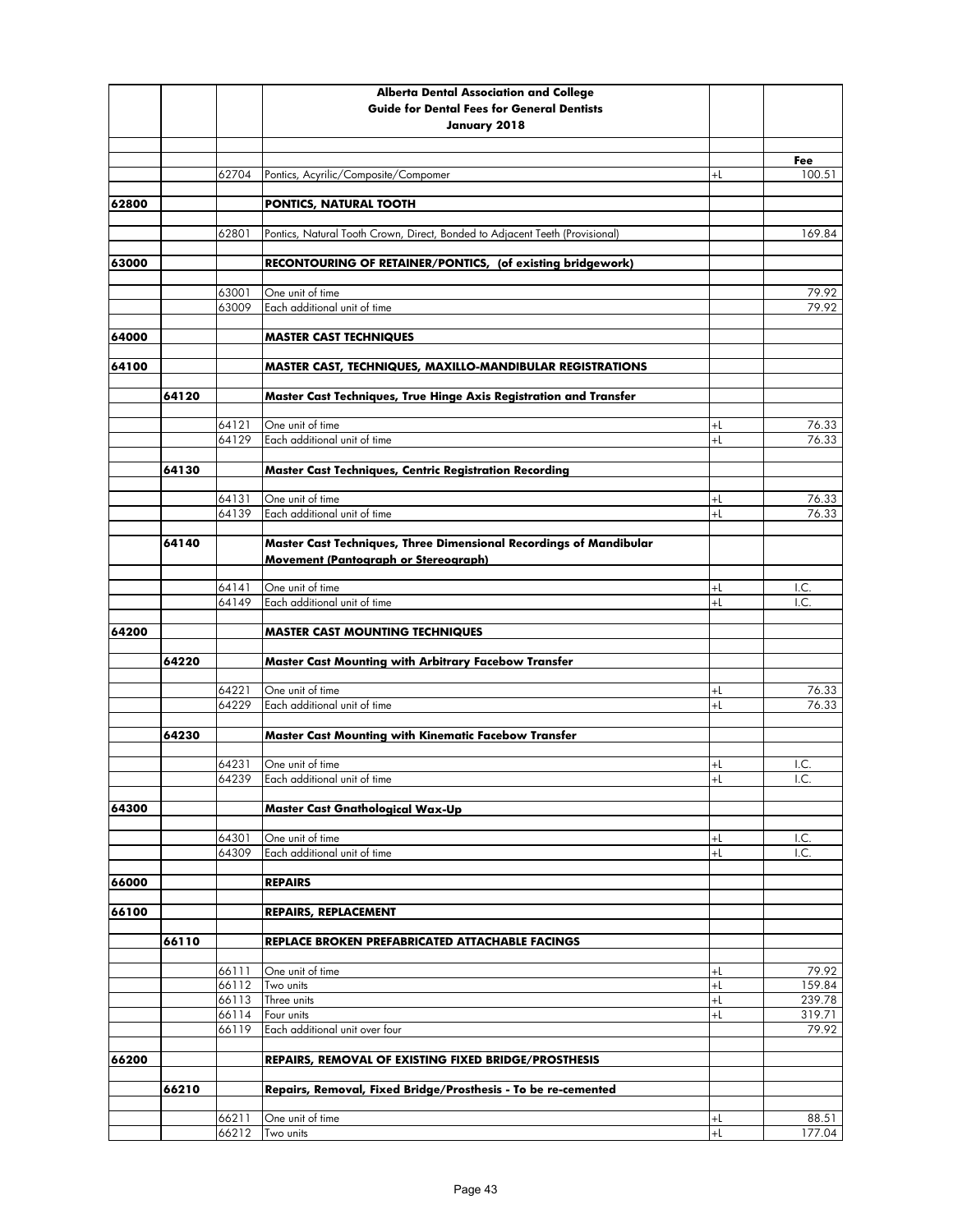|       |       |                | Alberta Dental Association and College                                                             |            |                 |
|-------|-------|----------------|----------------------------------------------------------------------------------------------------|------------|-----------------|
|       |       |                | <b>Guide for Dental Fees for General Dentists</b>                                                  |            |                 |
|       |       |                | January 2018                                                                                       |            |                 |
|       |       |                |                                                                                                    |            |                 |
|       |       |                |                                                                                                    |            | Fee             |
|       |       | 66213          | Three units                                                                                        | +L         | 266.56          |
|       |       | 66214          | Four units                                                                                         | $+1$       | 355.09          |
|       |       | 66219          | Each additional unit over four                                                                     | +L         | 88.51           |
|       |       |                |                                                                                                    |            |                 |
|       | 66220 |                | Repairs, Removal Fixed Bridge/Prosthesis- To Be Replaced by a new                                  |            |                 |
|       |       |                | <b>Prosthesis</b>                                                                                  |            |                 |
|       |       | 66221          | One unit of time                                                                                   |            | 81.92           |
|       |       | 66222          | Two units                                                                                          |            | 163.84          |
|       |       | 66223          | Three units                                                                                        |            | 245.78          |
|       |       | 66224          | Four units                                                                                         |            | 327.71          |
|       |       | 66229          | Each additional unit over four                                                                     |            | 81.92           |
|       |       |                |                                                                                                    |            |                 |
| 66300 |       |                | <b>REPAIRS, Reinsertion/Recementation</b>                                                          |            |                 |
|       |       |                | (+L where laboratory charges are incurred during repair of bridge)                                 |            |                 |
|       |       |                |                                                                                                    |            |                 |
|       |       | 66301          | One unit of time                                                                                   | +L         | 81.92           |
|       |       | 66302          | Two units                                                                                          | $+1$       | 163.84          |
|       |       | 66303          | Three units                                                                                        | $+1$       | 245.78          |
|       |       | 66304<br>66309 | Four units<br>Each additional unit over four                                                       | $+1$<br>+L | 327.71<br>81.92 |
|       |       |                |                                                                                                    |            |                 |
| 66700 |       |                | <b>REPAIRS, FIXED BRIDGE/PROSTHESIS</b>                                                            |            |                 |
|       |       |                |                                                                                                    |            |                 |
|       | 66710 |                | Repairs, Fixed Bridge/Prosthesis, Porcelain/Ceramic/Polymer                                        |            |                 |
|       |       |                | Glass/Acrylic/Composite/Compomer, Direct                                                           |            |                 |
|       |       |                |                                                                                                    |            |                 |
|       |       | 66711          | First tooth                                                                                        |            | 167.45          |
|       |       | 66719          | Each additional tooth                                                                              |            | 167.45          |
|       |       |                |                                                                                                    |            |                 |
|       | 66720 |                | REPAIRS, SOLDER INDEXING TO REPAIR BROKEN SOLDER JOINT                                             |            |                 |
|       |       |                |                                                                                                    |            |                 |
|       |       | 66721<br>66729 | One unit of time<br>Each additional unit of time                                                   | $+1$       | 84.92           |
|       |       |                |                                                                                                    |            | 84.92           |
|       | 66730 |                | <b>REPAIR FRACTURED PORCELAIN/METAL PONTIC WITH TELESCOPING TYPE</b>                               |            |                 |
|       |       |                | CROWN (pontic prepared, impression made and processed crown seated over                            |            |                 |
|       |       |                | metal)                                                                                             |            |                 |
|       |       |                |                                                                                                    |            |                 |
|       |       | 66731          | First pontic                                                                                       | +L         | 447.94          |
|       |       | 66739          | Each additional pontic                                                                             |            | 437.94          |
|       |       |                |                                                                                                    |            |                 |
| 67000 |       |                | <b>FIXED BRIDGE RETAINERS</b>                                                                      |            |                 |
|       |       |                | It is appropriate to use Fixed Bridge Retainer codes, rather than codes for single tooth           |            |                 |
|       |       |                | restorations, where two, or more single tooth inlays/onlays or crowns are joined (Splinted)        |            |                 |
|       |       |                | <u>together and do not support a pontic</u>                                                        |            |                 |
|       |       |                |                                                                                                    |            |                 |
| 67100 |       |                | RETAINERS, ACRYLIC/COMPOSITE/ COMPOMER WITH, OR WITHOUT CAST OR                                    |            |                 |
|       |       |                | <b>PREFABRICATED METAL BASES</b>                                                                   |            |                 |
|       | 67110 |                | Retainers, Acrylic, Composite/Compomer, Indirect                                                   |            |                 |
|       |       |                |                                                                                                    |            |                 |
|       |       | 67111          | Retainers, Acrylic, Composite/Compomer, Indirect                                                   | +L         | 653.66          |
|       |       | 67112          | Retainers, Acrylic, Composite/Compomer, Complicated, Indirect                                      | $+1$       | 840.70          |
|       |       | 67113          | Retainers, Acrylic, Composite/Compomer, Provisional, Indirect (lab fabricated/relined intra-       | +L         | 279.57          |
|       |       |                | orally)                                                                                            |            |                 |
|       |       | 67115          | Retainers, Acrylic, Composite/Compomer, Implant-supported Indirect                                 | $+1$       | 653.66          |
|       |       |                |                                                                                                    |            |                 |
|       | 67120 |                | Retainers, Acrylic, Composite/Compomer, Direct (provisional during healing, done at chai           |            |                 |
|       |       |                |                                                                                                    |            |                 |
|       |       | 67121          | Retainers, Acrylic, Composite/Compomer, Direct (provisional during healing, done at chair-         | +E         | 184.04          |
|       |       | 67125          | side)<br>Retainers, Acrylic, Composite/Compomer, (provisional during healing, done at chair-side), | $+E$       | 185.04          |
|       |       |                | Implant-supported, Direct                                                                          |            |                 |
|       |       |                |                                                                                                    |            |                 |
|       | 67130 |                | RETAINERS, Acrylic, Composite/Compomer, Cast Metal Base, Indirect                                  |            |                 |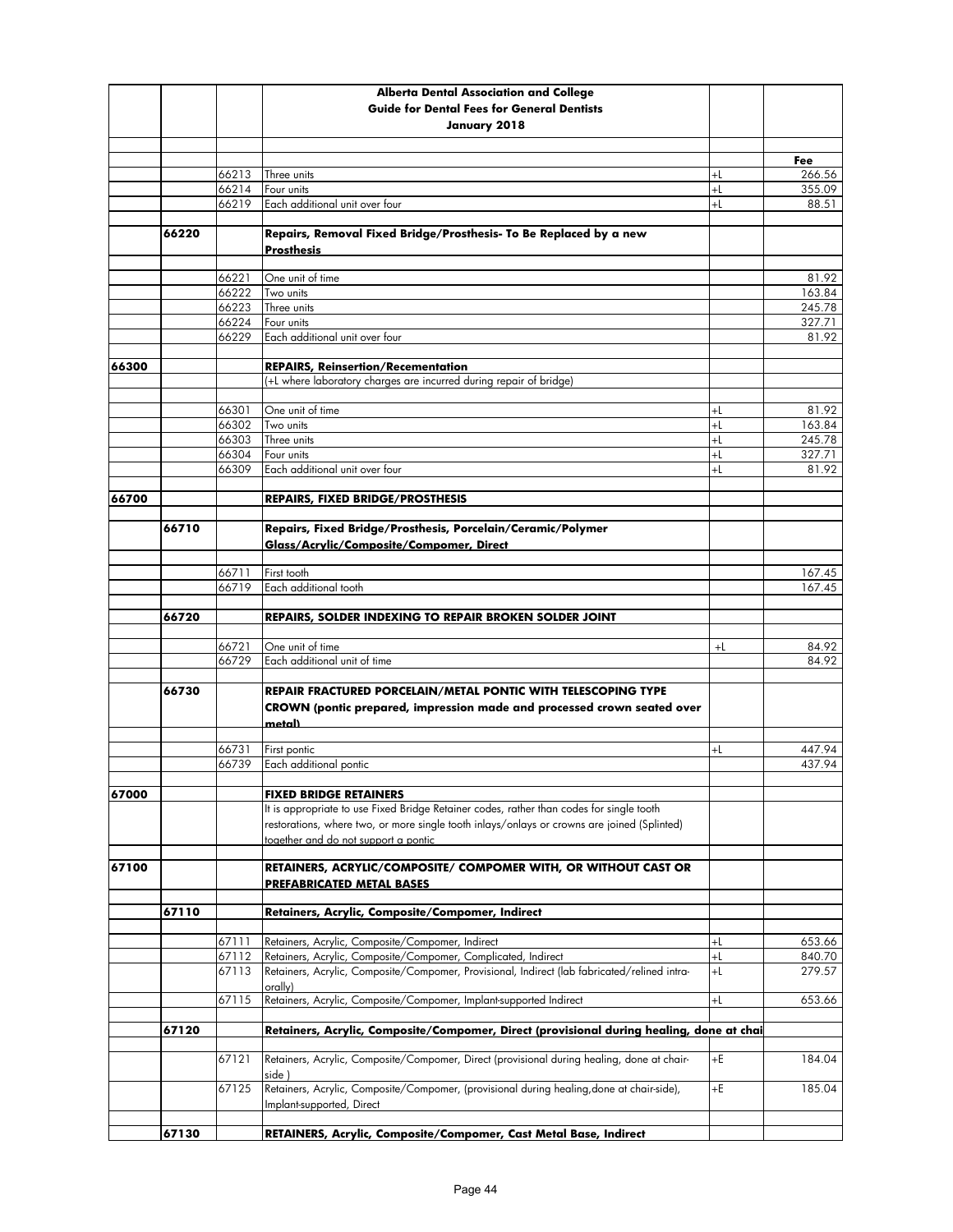|       |       |       | Alberta Dental Association and College                                                      |            |          |
|-------|-------|-------|---------------------------------------------------------------------------------------------|------------|----------|
|       |       |       | <b>Guide for Dental Fees for General Dentists</b>                                           |            |          |
|       |       |       | January 2018                                                                                |            |          |
|       |       |       |                                                                                             |            |          |
|       |       |       |                                                                                             |            | Fee      |
|       |       |       |                                                                                             |            |          |
|       |       | 67131 | Retainer, Compomer/Composite Resin/Acrylic, Processed to Cast Metal, Indirect               | +L         | 639.24   |
|       |       | 67135 | Retainer, Compomer/Composite Resin/Acrylic, Processed to Metal, Indirect, Implant-supported | $+L +E$    | 681.24   |
|       |       |       |                                                                                             |            |          |
|       |       |       |                                                                                             |            |          |
|       | 67160 |       | Retainers, Acrylic/Composite/Compomer, Two surface Inlay, indirect bonded                   |            |          |
|       |       |       |                                                                                             |            |          |
|       |       | 67161 | Retainers, Acrylic/Composite/Compomer, Two surface Inlay, bonded, Indirect                  | +L         | 584.92   |
|       |       |       |                                                                                             |            |          |
|       | 67170 |       | Retainers, Acrylic/Composite/Compomer, Three surface Inlay, Indirect, bonded                |            |          |
|       |       |       |                                                                                             |            |          |
|       |       |       |                                                                                             |            |          |
|       |       | 67171 | Retainers, Acrylic/Composite/Compomer, Three surface Inlay, bonded, Indirect                | +L         | 720.95   |
|       |       |       |                                                                                             |            |          |
|       | 67180 |       | Retainers, Acrylic/Composite/Compomer, Onlay, Indirect, bonded                              |            |          |
|       |       | 67181 | Retainers, Acrylic/Composite/Compomer, Onlay, bonded, Indirect                              | +L         | 857.88   |
|       |       |       |                                                                                             |            |          |
| 67200 |       |       | RETAINER, PORCELAIN/CERAMIC/POLYMER GLASS                                                   |            |          |
|       |       |       |                                                                                             |            |          |
|       |       | 67201 | Retainer, Porcelain/Ceramic/Polymer Glass                                                   | +L         | 987.88   |
|       |       | 67202 | Retainer, Porcelain/Ceramic/Polymer Glass, Complicated                                      | $+1$       | 1,004.52 |
|       |       | 67205 | Retainer, Porcelain/Ceramic/Polymer Glass, Implant-supported                                | $+L +E$    | 987.88   |
|       |       |       |                                                                                             |            |          |
|       | 67210 |       | Retainers, Porcelain/Ceramic/Polymer Glass, Fused To Metal Base                             |            |          |
|       |       | 67211 | Retainers, Porcelain/Ceramic/Polymer Glass, Fused to Metal Base                             |            | 902.50   |
|       |       | 67212 | Retainers, Porcelain/Ceramic/Polymer Glass, Fused to Metal Base, Complicated                | +L<br>$+1$ | 1,004.52 |
|       |       | 67215 | Retainers, Porcelain/Ceramic/Polymer Glass, Fused to Metal Base, Implant-supported          | $+L +E$    | 902.50   |
|       |       |       |                                                                                             |            |          |
|       | 67220 |       | Retainers, Porcelain/Ceramic/Polymer Glass, Partial Coverage, Bonded                        |            |          |
|       |       |       | <u>(External Retention- e.a. "Marvland Bridae")</u>                                         |            |          |
|       |       |       |                                                                                             |            |          |
|       |       | 67221 | Retainer, Porcelain/Ceramic/Polymer Glass, Partial Coverage, Bonded (External Retention-    | $+1$       | 547.92   |
|       |       |       | e.g. "Maryland Bridge")                                                                     |            |          |
|       |       |       |                                                                                             |            |          |
|       | 67230 |       | Retainers, Porcelain/Ceramic/Polymer Glass, Two surface Inlay, Bonded                       |            |          |
|       |       | 67231 | Retainers, Porcelain/Ceramic/Polymer Glass, Two surface Inlay, Bonded                       | +L         | 632.58   |
|       |       |       |                                                                                             |            |          |
|       | 67240 |       | Retainers, Porcelain/Ceramic/Polymer Glass, Three surface Inlay, Bonded                     |            |          |
|       |       |       |                                                                                             |            |          |
|       |       | 67241 | Retainers, Porcelain/Ceramic/Polymer Glass, Three surface Inlay, Bonded                     | +L         | 779.56   |
|       |       |       |                                                                                             |            |          |
|       | 67250 |       | Retainers, Porcelain/Ceramic/Polymer Glass, Onlay, Bonded                                   |            |          |
|       |       |       | (where one or more cusps are restored)                                                      |            |          |
|       |       | 67251 | Retainers, Porcelain/Ceramic/Polymer Glass, Onlay, Bonded                                   | +L         | 925.54   |
|       |       |       |                                                                                             |            |          |
| 67300 |       |       | <b>RETAINERS, CAST METAL</b>                                                                |            |          |
|       |       |       |                                                                                             |            |          |
|       |       | 67301 | Retainers, Cast Metal                                                                       | +L         | 942.00   |
|       |       | 67302 | Retainers, Cast Metal, Complicated                                                          | $+1$       | 1,004.52 |
|       |       | 67305 | Retainers, Cast Metal, Implant-Supported                                                    | $+L +E$    | 942.00   |
|       | 67310 |       | Retainer, 3/4 Cast Metal                                                                    |            |          |
|       |       |       |                                                                                             |            |          |
|       |       | 67311 | Retainers, 3/4, Cast Metal                                                                  | +L         | 942.00   |
|       |       | 67312 | Retainers, 3/4, Cast Metal, Complicated                                                     | +L         | 1,004.52 |
|       |       |       |                                                                                             |            |          |
|       | 67320 |       | <b>RETAINERS, METAL INLAY (used with broken stress technique)</b>                           |            |          |
|       |       |       |                                                                                             |            |          |
|       |       | 67321 | Retainer, Metal Inlay, Two Surfaces                                                         | +L         | 680.91   |
|       |       | 67322 | Retainer, Metal Inlay, Three or More Surfaces                                               | +L         | 900.88   |
|       |       |       |                                                                                             |            |          |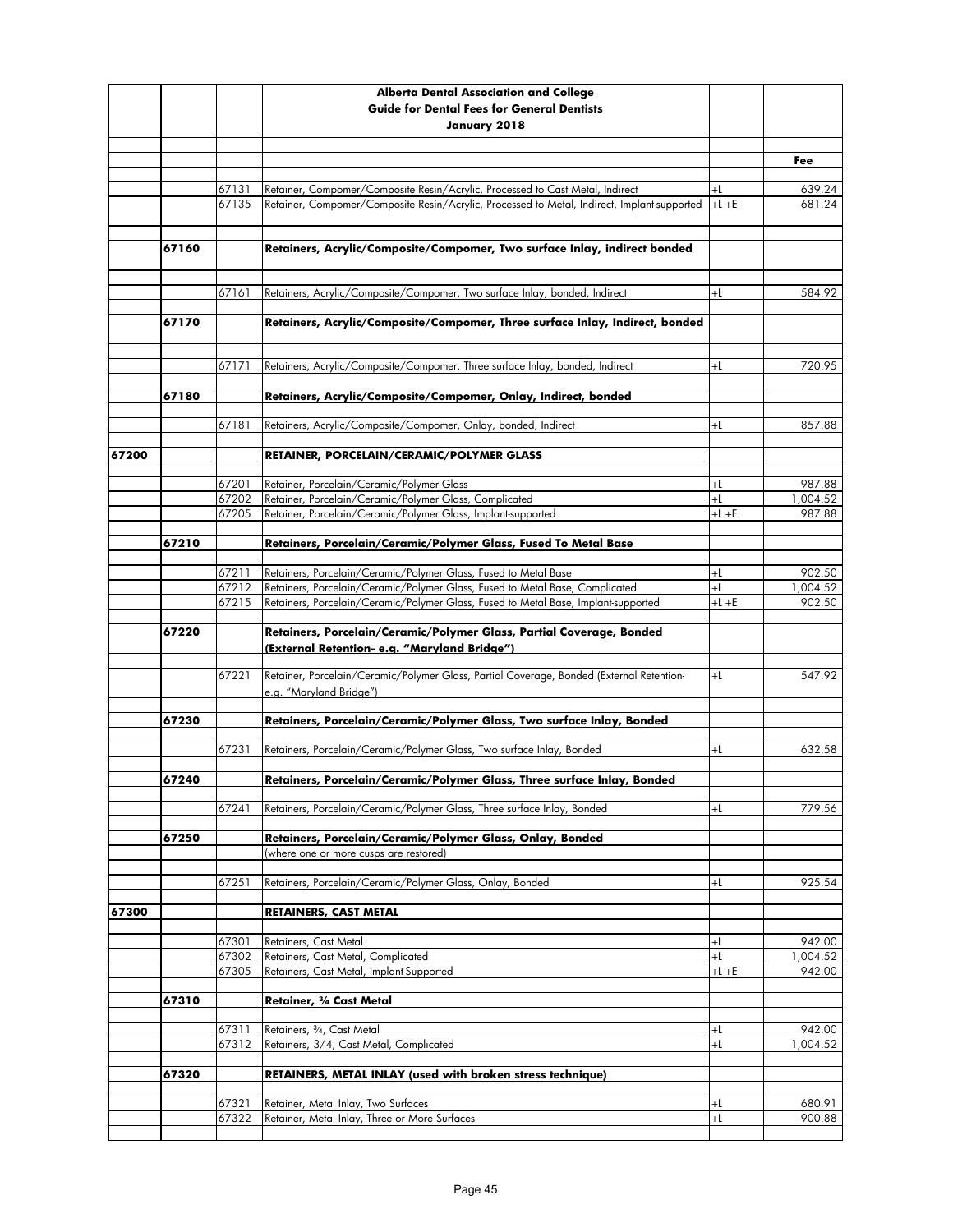|       |       |       | Alberta Dental Association and College                                                                 |         |        |
|-------|-------|-------|--------------------------------------------------------------------------------------------------------|---------|--------|
|       |       |       | <b>Guide for Dental Fees for General Dentists</b>                                                      |         |        |
|       |       |       | January 2018                                                                                           |         |        |
|       |       |       |                                                                                                        |         |        |
|       |       |       |                                                                                                        |         | Fee    |
|       | 67330 |       | Retainers, Cast Metal Onlay (internal retention type)                                                  |         |        |
|       |       |       |                                                                                                        |         |        |
|       |       | 67331 | Retainers, Cast Metal, Onlay                                                                           | +L      | 942.00 |
|       |       |       |                                                                                                        |         |        |
|       | 67340 |       | Retainers, Cast Metal, Onlay (bonded external retention/partial coverage - -                           |         |        |
|       |       |       | e.g. Maryland Bridge)                                                                                  |         |        |
|       |       | 67341 | Retainer, Cast Metal, Onlay, with or without Perforations, Bonded to Abutment                          |         |        |
|       |       |       | Tooth, (Pontic extra)                                                                                  | +L      | 456.60 |
|       |       |       |                                                                                                        |         |        |
| 67400 |       |       | RETAINERS, OVERDENTURES, CUSTOM CAST OR PRE-FABRICATED WITH NO                                         |         |        |
|       |       |       | <b>OCCLUSAL COMPONENT</b>                                                                              |         |        |
|       |       |       |                                                                                                        |         |        |
|       |       | 67415 | Retainer, Metal, Pre-fabricated or Custom Cast, Implant-supported, with or without                     | $+L +E$ | I.C.   |
|       |       |       | Mesostructure with no Occlusal Component (see 62105 for retentive bar)                                 |         |        |
| 67500 |       |       | FIXED PROSTHETICS, ABUTMENTS/RETAINERS, MISCELLANEOUS SERVICES                                         |         |        |
|       |       |       |                                                                                                        |         |        |
|       |       | 67501 | Abutment Preparation Under Existing Partial Denture Clasp, in addition to retainer codes               | +L      | 76.33  |
|       |       | 67502 | Telescoping Crown Unit                                                                                 | $+1$    | 340.70 |
|       |       |       |                                                                                                        |         |        |
| 69000 |       |       | FIXED PROSTHETICS, OTHER SERVICES                                                                      |         |        |
| 69100 |       |       | FIXED PROSTHETICS, MISCELLANEOUS SERVICES                                                              |         |        |
|       |       |       |                                                                                                        |         |        |
|       |       | 69101 | Fixed Prosthesis, Porcelain, to Replace a Substantial Portion of the Alveolar Process (in addition  +L |         | 973.60 |
|       |       |       | to retainer and pontics)                                                                               |         |        |
|       |       |       |                                                                                                        |         |        |
| 69200 |       |       | FIXED PROSTHETICS, SPLINTING                                                                           |         |        |
|       |       |       |                                                                                                        |         |        |
|       |       | 69201 | Splinting, for Extensive or Complicated Restorative Dentistry (per tooth)                              |         | I.C.   |
|       |       |       |                                                                                                        |         |        |
| 69300 |       |       | FIXED PROSTHETICS, RETENTIVE PINS<br>(for retainers in addition to restoration)                        |         |        |
|       |       |       |                                                                                                        |         |        |
|       |       | 69301 | One pin/restoration                                                                                    | +L      | 44.60  |
|       |       | 69302 | Two pins/restoration                                                                                   | +L      | 85.21  |
|       |       | 69303 | Three pins/restoration                                                                                 | +L      | 134.99 |
|       |       | 69304 | Four pins/restoration                                                                                  | $+1$    | 165.34 |
|       |       | 69305 | Five pins or more/restoration                                                                          | $+1$    | 194.70 |
|       |       |       | FIXED PROSTHETICS, PROVISIONAL COVERAGE (in extensive or complicated                                   |         |        |
| 69700 |       |       |                                                                                                        |         |        |
|       |       |       | <u>restorative dentistrv)</u>                                                                          |         |        |
|       |       | 69701 | Abutment Tooth                                                                                         | +L      | 279.56 |
|       |       | 69702 | Pontic                                                                                                 | +L      | 92.51  |
|       |       |       |                                                                                                        |         |        |
| 69800 |       |       | FIXED PROSTHODONTIC FRAMEWORKS, OSSEO-INTEGRATED IMPLANT-                                              |         |        |
|       |       |       | <b>SUPPORTED</b>                                                                                       |         |        |
|       |       |       |                                                                                                        |         |        |
|       | 69810 |       | Fixed Prosthodontic Frameworks, Osseo-Integrated, Attached with Screws and                             |         |        |
|       |       |       | <u>Incorporating Teeth (denture teeth and acrylic)</u>                                                 |         |        |
|       |       | 69811 | Maxillary                                                                                              | +L      | I.C.   |
|       |       | 69812 | Mandibular                                                                                             | $+1$    | I.C.   |
|       |       |       |                                                                                                        |         |        |
|       | 69820 |       | Fixed Prosthodontic Framework, Osseo-Integrated, Attached with Screws Or                               |         |        |
|       |       |       | Cement and Incorporating Teeth (Porcelain/Ceramic/Polymer Glass Bonded to                              |         |        |
|       |       |       | Metal, Acrylic/Composite/Compomer Processed to Metal or Full Metal                                     |         |        |
|       |       |       | Crowns)                                                                                                |         |        |
|       |       | 69821 | Maxillary                                                                                              | +L      | I.C.   |
|       |       | 69822 | Mandibular                                                                                             | +L      | I.C.   |
|       |       |       |                                                                                                        |         |        |
|       |       |       | ORAL AND MAXILLOFACIAL SURGERY                                                                         |         |        |
|       |       |       |                                                                                                        |         |        |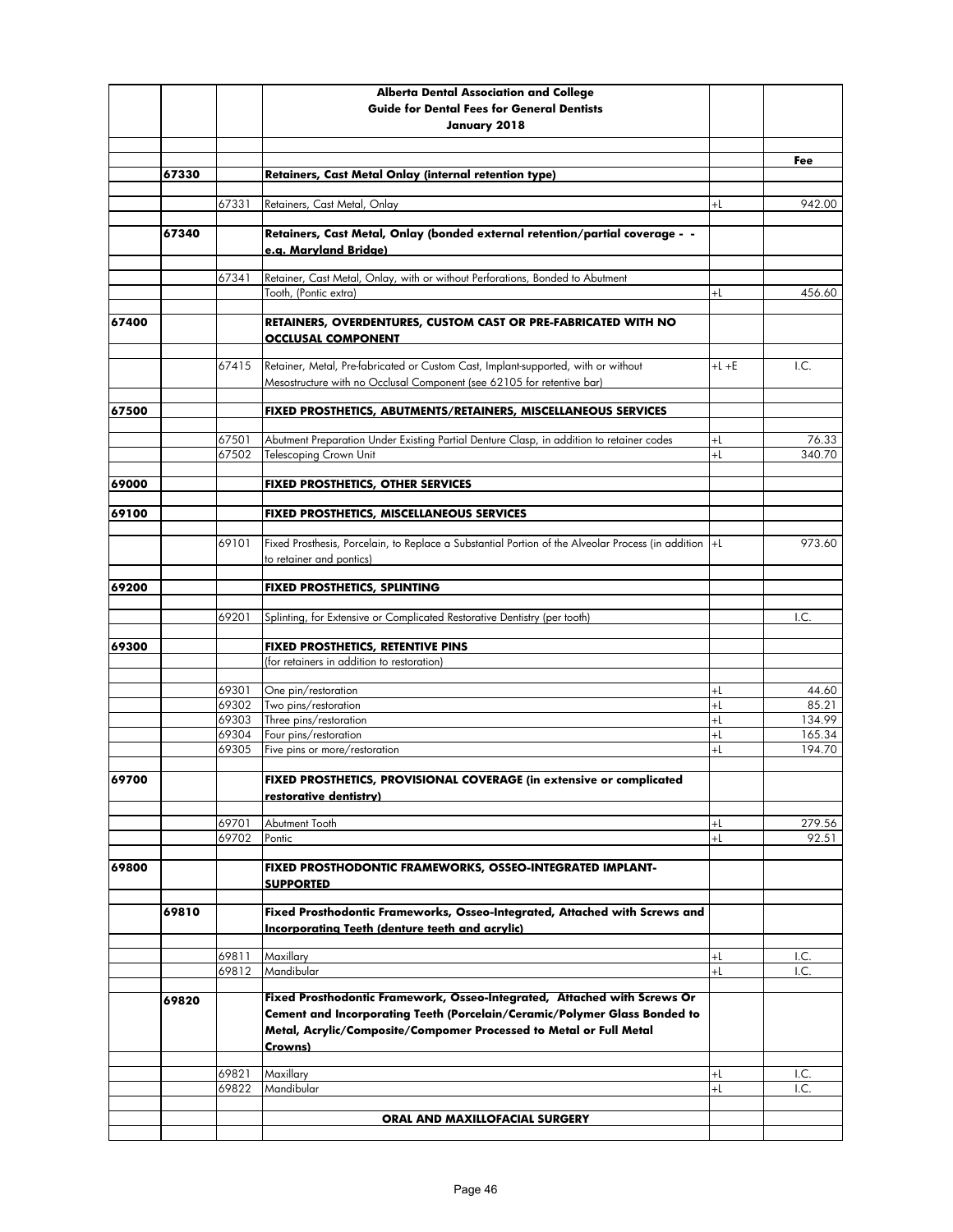|       |       |                | Alberta Dental Association and College                                                            |        |
|-------|-------|----------------|---------------------------------------------------------------------------------------------------|--------|
|       |       |                | <b>Guide for Dental Fees for General Dentists</b>                                                 |        |
|       |       |                | January 2018                                                                                      |        |
|       |       |                |                                                                                                   |        |
|       |       |                |                                                                                                   | Fee    |
|       |       |                | The following surgical services include necessary local anesthetic, removal of excess gingival    |        |
|       |       |                | tissue, suturing and one post-operative treatment, when required. A surgical site is an area that |        |
|       |       |                | lends itself to one or more procedures. It is considered to include a full quadrant, sextant or a |        |
|       |       |                | aroup of teeth or in some cases a sinale tooth.                                                   |        |
| 71000 |       |                | REMOVALS, (EXTRACTIONS), ERUPTED TEETH                                                            |        |
|       |       |                |                                                                                                   |        |
| 71100 |       |                | REMOVALS, ERUPTED TEETH, UNCOMPLICATED                                                            |        |
|       |       |                |                                                                                                   |        |
|       |       | 71101          | Single tooth, Uncomplicated                                                                       | 134.33 |
|       |       | 71109          | Each additional tooth, same quadrant, same appointment                                            | 134.33 |
| 71200 |       |                |                                                                                                   |        |
|       |       |                | REMOVALS, ERUPTED TEETH, COMPLICATED                                                              |        |
|       |       | 71201          | Odontectomy, (extraction), Erupted Tooth, Surgical Approach, Requiring                            |        |
|       |       |                | Surgical Flap and/or Sectioning of Tooth                                                          | 242.25 |
|       |       | 71209          | Each additional tooth, same quadrant                                                              | 242.25 |
|       |       |                |                                                                                                   |        |
|       | 71210 |                | Requiring elevation of a Flap, Removal of Bone and may include Sectioning of                      |        |
|       |       |                | <b>Tooth for Removal of Tooth</b>                                                                 |        |
|       |       | 71211<br>71219 | Single Tooth<br>Each Additional tooth, same quadrant                                              | 264.13 |
|       |       |                |                                                                                                   | 264.13 |
| 72000 |       |                | <b>REMOVALS, (EXTRACTIONS), SURGICAL</b>                                                          |        |
|       |       |                |                                                                                                   |        |
| 72100 |       |                | REMOVALS, IMPACTIONS, SOFT TISSUE COVERAGE                                                        |        |
|       |       |                |                                                                                                   |        |
|       | 72110 |                | REMOVALS, IMPACTION, REQUIRING INCISION OF OVERLYING SOFT TISSUE                                  |        |
|       |       |                | <b>AND REMOVAL OF THE TOOTH</b>                                                                   |        |
|       |       | 72111          | Single tooth                                                                                      | 242.25 |
|       |       | 72119          | Each additional tooth, same quadrant                                                              | 242.25 |
|       |       |                |                                                                                                   |        |
| 72200 |       |                | REMOVALS, IMPACTIONS, INVOLVING TISSUE AND/OR BONE COVERAGE                                       |        |
|       |       |                |                                                                                                   |        |
|       | 72210 |                | REMOVALS, IMPACTION, REQUIRING INCISION OF OVERLYING SOFT TISSUE,                                 |        |
|       |       |                | ELEVATION OF A FLAP AND EITHER REMOVAL OF BONE AND TOOTH OR                                       |        |
|       |       |                | <b>SECTIONING AND REMOVAL OF TOOTH (Partial Bone Impaction)</b>                                   |        |
|       |       | 72211          | Single tooth                                                                                      | 359.23 |
|       |       | 72219          | Each additional tooth, same quadrant                                                              | 359.23 |
|       |       |                |                                                                                                   |        |
|       | 72220 |                | REMOVALS, IMPACTION, REQUIRING INCISION OF OVERLYING SOFT TISSUE,                                 |        |
|       |       |                | ELEVATION OF A FLAP, REMOVAL OF BONE AND/OR SECTIONING OF TOOTH                                   |        |
|       |       |                | <b>FOR REMOVAL (Complete Bone Impaction)</b>                                                      |        |
|       |       |                |                                                                                                   |        |
|       |       | 72221          | Single tooth                                                                                      | 479.00 |
|       |       | 72229          | Each additional tooth, same quadrant                                                              | 479.00 |
|       | 72230 |                | REMOVALS, IMPACTION, REQUIRING INCISION OF OVERLYING SOFT TISSUE,                                 |        |
|       |       |                | ELEVATION OF A FLAP, REMOVAL OF BONE, AND/OR SECTIONING OF THE                                    |        |
|       |       |                | TOOTH FOR REMOVAL AND/OR PRESENTS UNUSUAL DIFFICULTIES AND                                        |        |
|       |       |                | <b>CIDCUMSTANCES</b>                                                                              |        |
|       |       |                |                                                                                                   |        |
|       |       | 72231          | Single tooth                                                                                      | 653.06 |
|       |       | 72239          | Each additional tooth, same quadrant                                                              | 653.06 |
|       |       |                |                                                                                                   |        |
|       | 72240 |                | CORONECTOMY (DELIBERATE VITAL ROOT RETENTION)                                                     |        |
|       |       | 72241          | Coronectomy (Deliberate Vital Root Retention of Unerupted Mandibular Molar)                       | I.C.   |
|       |       | 72242          | Coronectomy (Deliberate Vital Root Retention to prevent Complications Associated with             | I.C.   |
|       |       |                | Extraction)                                                                                       |        |
|       |       |                |                                                                                                   |        |
|       |       |                |                                                                                                   |        |
| 72300 |       |                | REMOVALS, (EXTRACTIONS), RESIDUAL ROOTS                                                           |        |
|       |       |                |                                                                                                   |        |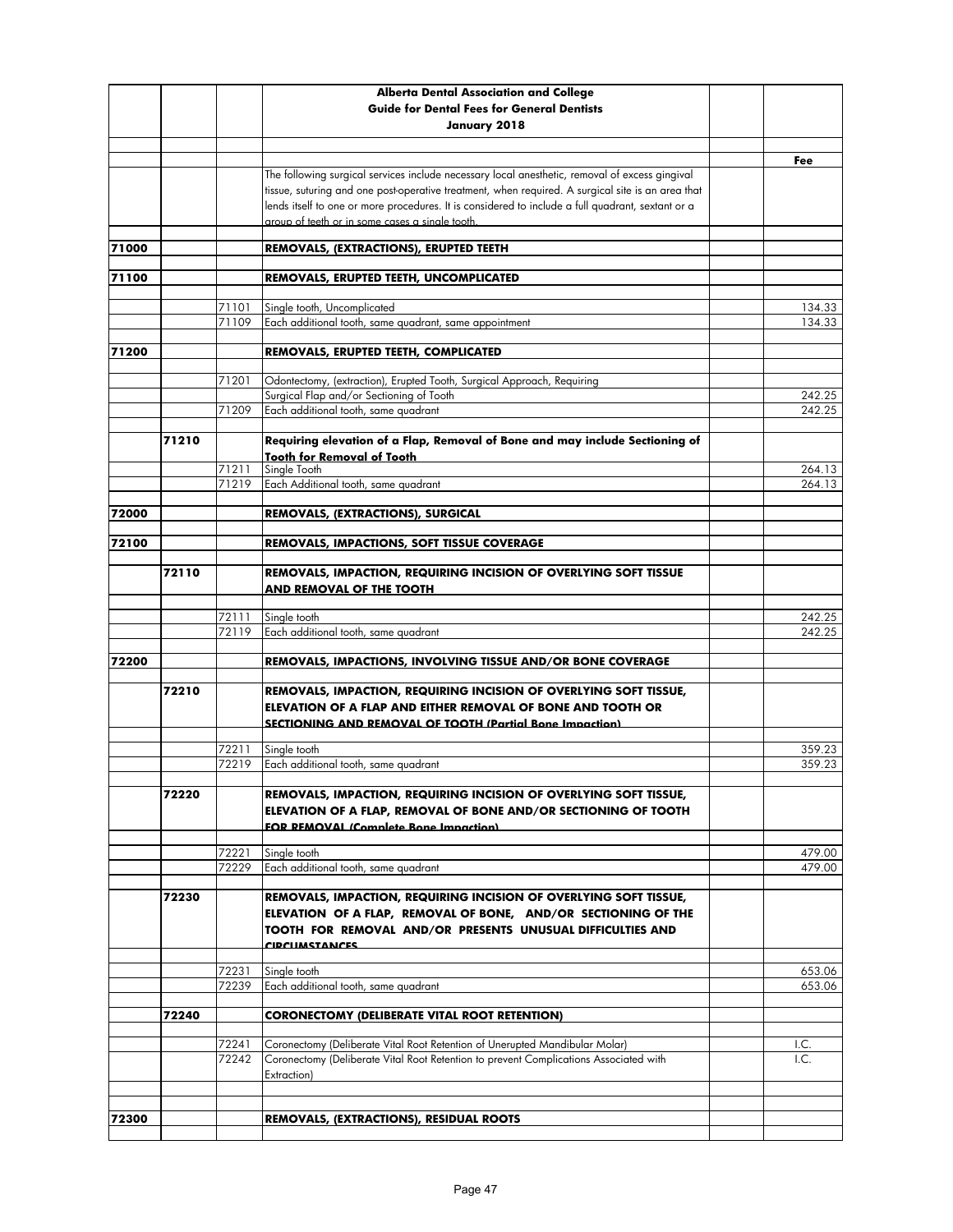|       |       |                | Alberta Dental Association and College                             |      |                  |
|-------|-------|----------------|--------------------------------------------------------------------|------|------------------|
|       |       |                | <b>Guide for Dental Fees for General Dentists</b>                  |      |                  |
|       |       |                | January 2018                                                       |      |                  |
|       |       |                |                                                                    |      |                  |
|       |       |                |                                                                    |      | Fee              |
|       | 72310 |                | REMOVALS, RESIDUAL ROOTS, ERUPTED                                  |      |                  |
|       |       |                |                                                                    |      |                  |
|       |       | 72311<br>72319 | First tooth<br>Each additional tooth, same quadrant                |      | 110.88<br>110.88 |
|       |       |                |                                                                    |      |                  |
|       | 72320 |                | REMOVALS, RESIDUAL ROOTS, SOFT TISSUE COVERAGE                     |      |                  |
|       |       |                |                                                                    |      |                  |
|       |       | 72321          | First tooth                                                        |      | 163.32           |
|       |       | 72329          | Each additional tooth, same quadrant                               |      | 163.32           |
|       |       |                |                                                                    |      |                  |
|       | 72330 |                | REMOVALS, RESIDUAL ROOTS, BONE TISSUE COVERAGE                     |      |                  |
|       |       |                |                                                                    |      |                  |
|       |       | 72331<br>72339 | First tooth<br>Each additional tooth, same quadrant                |      | 239.50<br>239.50 |
|       |       |                |                                                                    |      |                  |
| 72400 |       |                | <b>ALVEOLAR BONE PRESERVATION</b>                                  |      |                  |
|       |       |                |                                                                    |      |                  |
|       | 72410 |                | Alveolar Bone Preservation - Autograft                             |      |                  |
|       |       |                |                                                                    |      |                  |
|       |       | 72411          | First tooth                                                        | +E   | 304.68           |
|       |       | 72419          | Each additional tooth                                              | $+E$ | 304.68           |
|       | 72420 |                | Alveolar Bone Preservation - Allograft                             |      |                  |
|       |       | 72421          | First tooth                                                        | $+E$ | 304.68           |
|       |       | 72429          | Each additional tooth                                              | $+E$ | 304.68           |
|       |       |                |                                                                    |      |                  |
|       | 72430 |                | Alveolar Bone Presevation - Xenograft                              |      |                  |
|       |       | 72431          | First tooth                                                        | $+E$ | 304.68           |
|       |       | 72439          | Each additional tooth                                              | +E   | 304.68           |
| 72500 |       |                |                                                                    |      |                  |
|       |       |                | SURGICAL EXPOSURES OF TEETH                                        |      |                  |
|       | 72510 |                | SURGICAL EXPOSURES, UNERUPTED, UNCOMPLICATED, SOFT TISSUE COVERAGE |      |                  |
|       |       |                | (includes operculectomy)                                           |      |                  |
|       |       |                |                                                                    |      |                  |
|       |       | 72511          | Single tooth                                                       |      | 217.76           |
|       |       | 72519          | Each additional tooth, same quadrant                               |      | 217.76           |
|       |       |                |                                                                    |      |                  |
|       | 72520 |                | <b>SURGICAL EXPOSURES, COMPLEX, HARD TISSUE COVERAGE</b>           |      |                  |
|       |       | 72521          | Single tooth                                                       |      | 391.82           |
|       |       |                | 72529 Each additional tooth, same quadrant                         |      | 391.82           |
|       |       |                |                                                                    |      |                  |
|       | 72530 |                | SURGICAL EXPOSURES, UNERUPTED TOOTH, WITH ORTHODONTIC ATTACHMENT   |      |                  |
|       |       |                |                                                                    |      |                  |
|       |       |                |                                                                    |      |                  |
|       |       | 72531          | Single tooth                                                       | $+E$ | 522.44           |
|       |       | 72539          | Each additional tooth, same quadrant                               | +E   | 522.44           |
|       | 72540 |                | SURGICAL EXPOSURES, UNERUPTED TOOTH, SOFT TISSUE COVERAGE WITH     |      |                  |
|       |       |                | <b>POSITIONING OF ATTACHED GINGIVAE</b>                            |      |                  |
|       |       |                |                                                                    |      |                  |
|       |       | 72541          | Single tooth                                                       |      | 326.64           |
|       |       |                |                                                                    |      |                  |
|       | 72550 |                | SURGICAL EXPOSURES, UNERUPTED TOOTH, HARD TISSUE COVERAGE WITH     |      |                  |
|       |       |                | <b>POSITIONING OF ATTACHED GINGIVAE</b>                            |      |                  |
|       |       | 72551          | Single tooth                                                       |      | 435.55           |
|       |       |                |                                                                    |      |                  |
|       | 72560 |                | <b>RIGID OSSEOUS ANCHORAGE FOR ORTHODONTICS</b>                    |      |                  |
|       |       |                |                                                                    |      |                  |
|       |       | 72561          | Placement of anchorage device without elevation of a flap          | $+E$ | I.C.             |
|       |       | 72562          | Placement of anchorage device with elevation of a flap             | $+E$ | I.C.             |
|       |       | 72563          | Removal of anchorage device without elevation of a flap            |      | I.C.             |
|       |       | 72564          | Removal of anchorage device with elevation of a flap               |      | I.C.             |
|       |       |                |                                                                    |      |                  |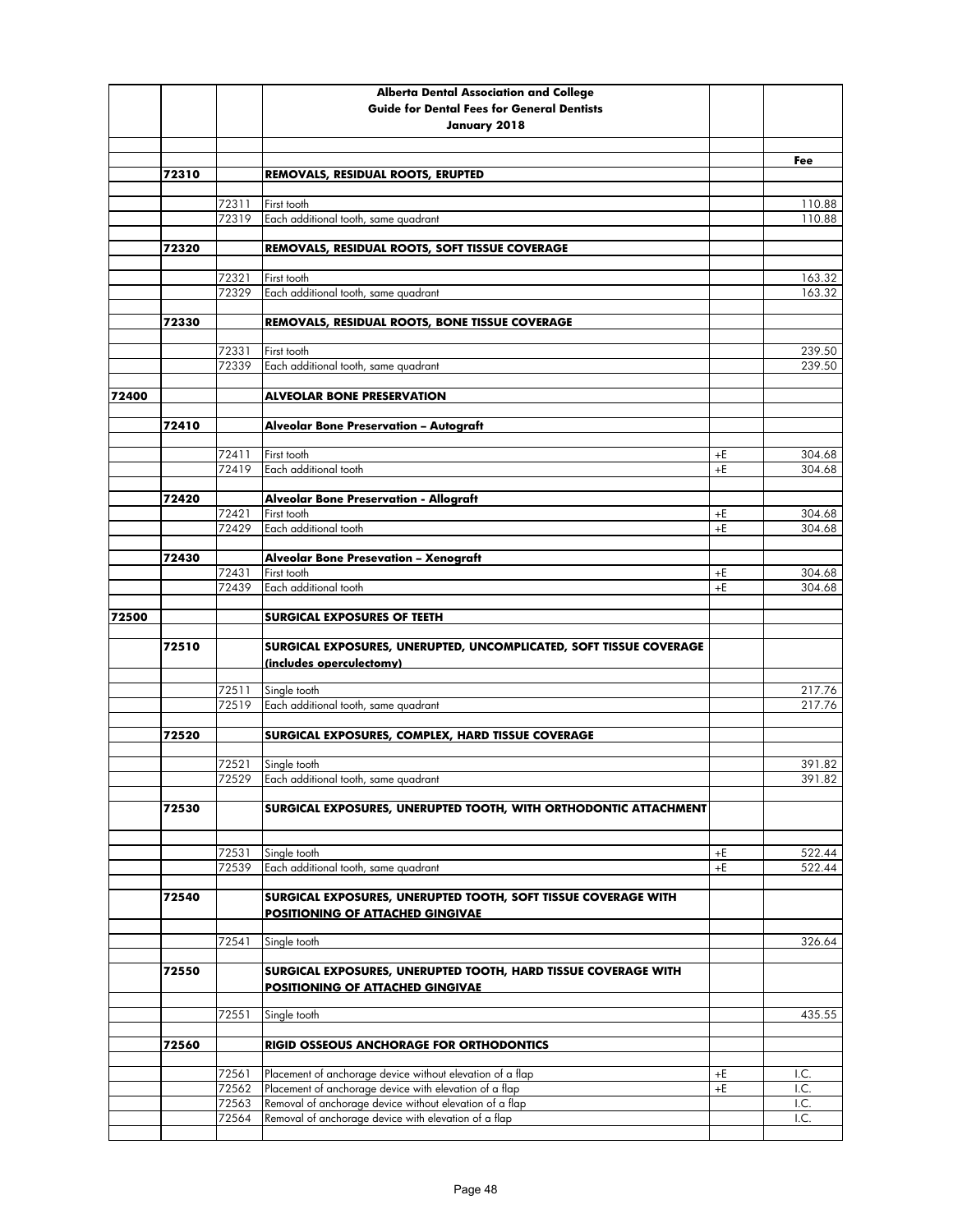|       |       |                | Alberta Dental Association and College                               |    |                  |
|-------|-------|----------------|----------------------------------------------------------------------|----|------------------|
|       |       |                | <b>Guide for Dental Fees for General Dentists</b>                    |    |                  |
|       |       |                | January 2018                                                         |    |                  |
|       |       |                |                                                                      |    |                  |
|       |       |                |                                                                      |    | Fee              |
| 72600 |       |                | <b>SURGICAL MOVEMENT OF TEETH</b>                                    |    |                  |
|       |       |                |                                                                      |    |                  |
|       | 72610 |                | <b>TRANSPLANTATION OF ERUPTED TOOTH</b>                              |    |                  |
|       |       |                |                                                                      |    |                  |
|       |       | 72611<br>72619 | First tooth<br>Each additional tooth, same quadrant                  |    | 653.06<br>653.06 |
|       |       |                |                                                                      |    |                  |
|       | 72620 |                | <b>TRANSPLANTATION OF UNERUPTED TOOTH</b>                            |    |                  |
|       |       |                |                                                                      |    |                  |
|       |       | 72621<br>72629 | First tooth<br>Each additional tooth, same quadrant                  |    | 783.68<br>783.68 |
|       |       |                |                                                                      |    |                  |
|       | 72630 |                | <b>REPOSITIONING, SURGICAL</b>                                       |    |                  |
|       |       |                |                                                                      |    |                  |
|       |       | 72631<br>72639 | First tooth<br>Each additional tooth, same quadrant                  |    | 479.00<br>479.00 |
|       |       |                |                                                                      |    |                  |
| 72700 |       |                | <b>ENUCLEATION, SURGICAL</b>                                         |    |                  |
|       |       |                |                                                                      |    |                  |
|       | 72710 |                | <b>UNERUPTED TOOTH FOLLICLE</b>                                      |    |                  |
|       |       | 72711          | First tooth                                                          |    | 479.00           |
|       |       | 72719          | Each additional tooth, same quadrant                                 |    | 479.00           |
|       |       |                |                                                                      |    |                  |
| 72800 |       |                | REMOVAL OF FRACTURED CUSP AS A SEPARATE PROCEDURE, NOT IN            |    |                  |
|       |       |                | <b>CONJUCTION WITH SURGICAL OR RESTORATIVE PROCEDURE ON THE SAME</b> |    |                  |
|       |       |                | <b>TOOTH</b>                                                         |    |                  |
|       |       | 72801          | First tooth                                                          |    | 80.73            |
|       |       | 72802          | <b>Each Additional Tooth</b>                                         |    | 80.73            |
| 73000 |       |                | <b>REMODELING AND RECONTOURING ORAL TISSUES IN PREPARATION FOR</b>   |    |                  |
|       |       |                | REMOVABLE PROSTHESES (To include codes 73110, 73120, 73140, 73150,   |    |                  |
|       |       |                | 73160. 73170. 73180)                                                 |    |                  |
|       |       |                |                                                                      |    |                  |
| 73100 |       |                | <b>ALVEOLOPLASTY</b>                                                 |    |                  |
|       |       |                | (Bone remodeling of ridge with soft tissue revisions)                |    |                  |
|       | 73110 |                | ALVEOLOPLASTY, IN CONJUNCTION WITH EXTRACTIONS                       |    |                  |
|       |       |                |                                                                      |    |                  |
|       |       |                | 73111 Per sextant                                                    |    | 111.88           |
|       | 73120 |                | <b>ALVEOLOPLASTY, NOT IN CONJUNCTION WITH EXTRACTIONS</b>            |    |                  |
|       |       |                |                                                                      |    |                  |
|       |       | 73121          | Per sextant                                                          |    | 217.76           |
|       |       |                |                                                                      |    |                  |
|       | 73140 |                | <b>REMODELING OF BONE</b>                                            |    |                  |
|       |       | 73141          | Mylohyoid Ridge Remodeling                                           |    | 424.42           |
|       |       | 73142          | Genial Tubercle Remodeling                                           |    | 408.13           |
|       |       |                |                                                                      |    |                  |
|       | 73150 |                | <b>EXCISION OF BONE</b>                                              |    |                  |
|       |       | 73151          | Nasal Spine, Excision                                                |    | 408.13           |
|       |       | 73152          | Torus Palatinus, Excision                                            |    | 479.00           |
|       |       | 73153          | Torus Mandibularis, Unilateral, Excision                             |    | 359.23           |
|       |       | 73154          | Torus Mandibularis, Bilateral, Excision                              |    | 598.73           |
|       | 73160 |                | REMOVAL OF BONE, EXOSTOSIS, MULTIPLE                                 |    |                  |
|       |       |                |                                                                      |    |                  |
|       |       | 73161          | Per quadrant                                                         |    | 359.23           |
|       |       |                |                                                                      | to | 718.49           |
|       | 73170 |                | <b>REDUCTION OF BONE, TUBEROSITY</b>                                 |    |                  |
|       |       |                |                                                                      |    |                  |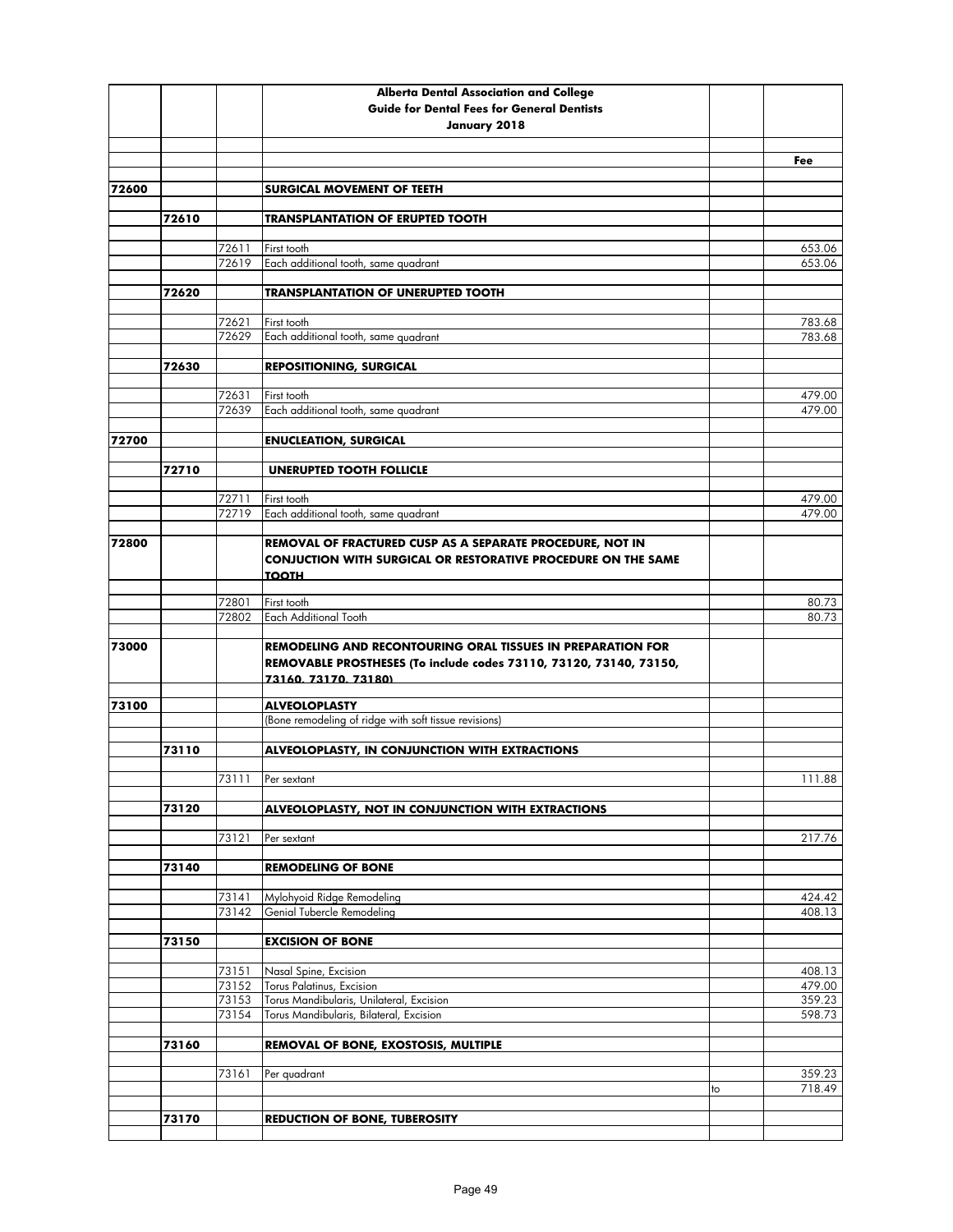|       |       |                | Alberta Dental Association and College                                                          |          |                      |
|-------|-------|----------------|-------------------------------------------------------------------------------------------------|----------|----------------------|
|       |       |                | <b>Guide for Dental Fees for General Dentists</b>                                               |          |                      |
|       |       |                | January 2018                                                                                    |          |                      |
|       |       |                |                                                                                                 |          |                      |
|       |       |                |                                                                                                 |          | Fee                  |
|       |       | 73171<br>73172 | Unilateral, Reduction<br><b>Bilateral, Reduction</b>                                            |          | 217.76<br>435.55     |
|       |       |                |                                                                                                 |          |                      |
|       | 73180 |                | <b>AUGMENTATION OF BONE</b>                                                                     |          |                      |
|       |       |                |                                                                                                 |          |                      |
|       |       | 73181          | Unilateral, Pterygomaxillary Tuberosity, Augmentation                                           | +E       | 424.42               |
|       |       | 73182          | Bilateral, Pterygomaxillary Tuberosity, Augmentation                                            | +E       | 848.86               |
|       |       | 73183          | Unilateral, Mandibular Ridge, Augmentation                                                      | +E<br>to | 522.19<br>696.25     |
|       |       | 73184          | Bilateral, Mandibular Ridge, Augmentation                                                       | $+E$     | 1,044.38             |
|       |       |                |                                                                                                 | to       | 1,392.53             |
|       |       |                |                                                                                                 |          |                      |
| 73200 |       |                | GINGIVOPLASTY AND/OR STOMATOPLASTY, ORAL SURGERY                                                |          |                      |
|       |       |                |                                                                                                 |          |                      |
|       | 73210 |                | <b>INDEPENDENT PROCEDURE</b>                                                                    |          |                      |
|       |       | 73211          | Per sextant                                                                                     |          | 239.50               |
|       |       |                |                                                                                                 |          |                      |
|       | 73220 |                | <b>MISCELLANEOUS PROCEDURES</b>                                                                 |          |                      |
|       |       |                |                                                                                                 |          |                      |
|       |       | 73221          | Gingivoplasty, in Conjunction with Tooth Removal                                                |          | 239.50               |
|       |       | 73222          | Excision of Vestibular Hyperplasia (per sextant)                                                |          | 239.50               |
|       |       | 73223          | Surgical Shaving of Papillary Hyperplasia of the Palate                                         |          | 424.42               |
|       |       | 73224          | Excision of Pericoronal Gingiva (for retained tooth/implant) per tooth/implant                  |          | 119.73               |
|       | 73230 |                | REMOVALS, TISSUE, HYPERPLASTIC (includes the incision of the mucous                             |          |                      |
|       |       |                | membrane, the dissection and removal of hyperplastic tissue, the replacing                      |          |                      |
|       |       |                | and adapting of the mucous membrane)                                                            |          |                      |
|       |       |                |                                                                                                 |          |                      |
|       |       | 73231          | Per sextant                                                                                     |          | 239.50               |
|       | 73240 |                | REMOVAL, MUCOSA, EXCESS (complete removal without dissection)                                   |          |                      |
|       |       |                |                                                                                                 |          |                      |
|       |       | 73241          | Per sextant                                                                                     |          | 239.50               |
|       |       |                |                                                                                                 |          |                      |
| 73300 |       |                | REMODELING, FLOOR OF THE MOUTH                                                                  |          |                      |
|       |       |                |                                                                                                 |          |                      |
|       |       | 73301<br>73302 | Full Arch Lowering of the Floor of the Mouth<br>Partial Arch Lowering of the Floor of the Mouth |          | 2,088.78<br>1,044.38 |
|       |       | 73303          | Reinsertion of the Mylohyoid Muscle                                                             |          | 870.31               |
|       |       |                |                                                                                                 |          |                      |
| 73400 |       |                | <b>VESTIBULOPLASTY</b>                                                                          |          |                      |
|       |       |                |                                                                                                 |          |                      |
|       | 73410 |                | <b>VESTIBULOPLASTY, SUB-MUCOUS</b>                                                              |          |                      |
|       |       |                |                                                                                                 |          |                      |
|       |       | 73411          | Per sextant                                                                                     |          | 228.56               |
|       | 73420 |                | SULCUS DEEPENING AND RIDGE RECONSTRUCTION                                                       |          |                      |
|       |       |                |                                                                                                 |          |                      |
|       |       | 73421          | Per sextant                                                                                     |          | 183.62               |
|       |       |                |                                                                                                 |          |                      |
|       | 73430 |                | VESTIBULOPLASTY, WITH SECONDARY EPITHELIZATION                                                  |          |                      |
|       |       | 73431          | Per sextant                                                                                     |          | 282.94               |
|       |       |                |                                                                                                 |          |                      |
|       | 73440 |                | <b>VESTIBULOPLASTY, WITH LABIAL INVERTED FLAP</b>                                               |          |                      |
|       |       |                |                                                                                                 |          |                      |
|       |       | 73441          | Per sextant                                                                                     |          | 424.42               |
|       |       |                |                                                                                                 |          |                      |
|       | 73450 |                | <b>VESTIBULOPLASTY, WITH SKIN GRAFT</b>                                                         |          |                      |
|       |       | 73451          | Per sextant                                                                                     |          | 522.19               |
|       |       |                |                                                                                                 |          |                      |
|       | 73460 |                | <b>VESTIBULOPLASTY, WITH MUCOSAL GRAFT</b>                                                      |          |                      |
|       |       |                |                                                                                                 |          |                      |
|       |       | 73461          | Per sextant                                                                                     |          | 522.19               |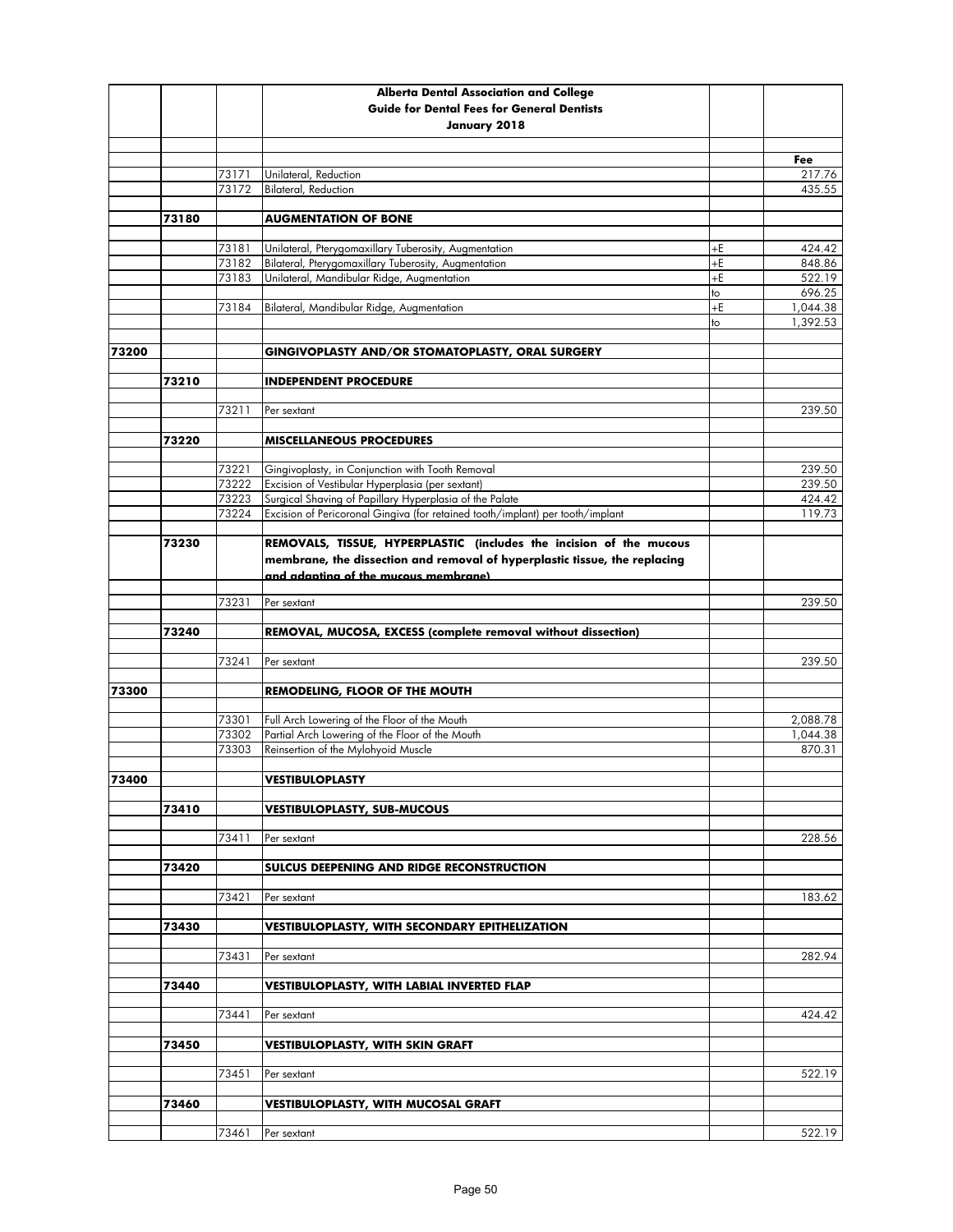|       |       |                | Alberta Dental Association and College                                                               |      |                      |
|-------|-------|----------------|------------------------------------------------------------------------------------------------------|------|----------------------|
|       |       |                | <b>Guide for Dental Fees for General Dentists</b>                                                    |      |                      |
|       |       |                | January 2018                                                                                         |      |                      |
|       |       |                |                                                                                                      |      |                      |
|       |       |                |                                                                                                      |      | Fee                  |
|       | 73470 |                | Vestibuloplasty - with Dermal Graft - Autograft                                                      |      |                      |
|       |       |                |                                                                                                      |      |                      |
|       |       | 73471          | Per Sextant                                                                                          | +E   | 183.62               |
|       |       |                |                                                                                                      |      |                      |
|       | 73480 |                | Vestibuloplasty - with Dermal Graft - Allograft                                                      |      |                      |
|       |       | 73481          | Per Sextant                                                                                          |      | 183.62               |
|       |       |                |                                                                                                      |      |                      |
|       | 73490 |                | Vestibuloplasty - with Connective Tissue for Ridge Augmentation                                      |      |                      |
|       |       |                |                                                                                                      |      |                      |
|       |       | 73491          | Per sextant                                                                                          |      | 183.62               |
|       |       |                |                                                                                                      |      |                      |
| 73500 |       |                | <b>RECONSTRUCTION, ALVEOLAR RIDGE</b>                                                                |      |                      |
|       | 73510 |                | RECONSTRUCTION, ALVEOLAR RIDGE, WITH AUTOGENOUS BONE                                                 |      |                      |
|       |       |                |                                                                                                      |      |                      |
|       |       | 73511          | Per sextant                                                                                          | $+E$ | 696.25               |
|       |       |                |                                                                                                      |      |                      |
|       | 73520 |                | RECONSTRUCTION, ALVEOLAR RIDGE, WITH ALLOPLASTIC MATERIAL                                            |      |                      |
|       |       | 73521          |                                                                                                      |      |                      |
|       |       |                | Per sextant                                                                                          | +E   | 696.25               |
| 73600 |       |                | <b>EXTENSIONS, MUCOUS FOLDS</b>                                                                      |      |                      |
|       |       |                |                                                                                                      |      |                      |
|       | 73610 |                | <b>EXTENSIONS, MUCOUS FOLDS WITH SECONDARY EPITHELIZATION</b>                                        |      |                      |
|       |       |                |                                                                                                      |      |                      |
|       |       | 73611          | Per sextant                                                                                          |      | 505.88               |
|       | 73620 |                | <b>EXTENSIONS, MUCOUS FOLDS, WITH SKIN GRAFTS</b>                                                    |      |                      |
|       |       |                |                                                                                                      |      |                      |
|       |       | 73621          | Per sextant                                                                                          |      | 505.88               |
|       |       |                |                                                                                                      |      |                      |
|       | 73630 |                | <b>EXTENSIONS, MUCOUS FOLDS, WITH MUCOUS GRAFT</b>                                                   |      |                      |
|       |       |                |                                                                                                      |      |                      |
|       |       | 73631          | Per sextant                                                                                          |      | 505.88               |
| 74000 |       |                | SURGICAL EXCISION (not in conjunction with tooth removal, including biopsy)                          |      |                      |
|       |       |                |                                                                                                      |      |                      |
|       |       |                |                                                                                                      |      |                      |
| 74100 |       |                | <b>SURGICAL EXCISION, TUMORS, BENIGN</b>                                                             |      |                      |
|       |       |                |                                                                                                      |      |                      |
|       | 74110 |                | TUMORS, BENIGN, SCAR TISSUE, INFLAMMATORY OR CONGENITAL LESIONS OF<br>SOFT TISSUE OF THE ORAL CAVITY |      |                      |
|       |       |                |                                                                                                      |      |                      |
|       |       | 74111          | 1 cm. and under                                                                                      |      | 326.53               |
|       |       | 74112          | $1-2$ cm.                                                                                            |      | 424.42               |
|       |       | 74113          | 2-3 cm.                                                                                              |      | 514.17               |
|       |       | 74114<br>74115 | 3-4 cm.<br>4-6 cm.                                                                                   |      | 587.62<br>709.97     |
|       |       | 74116          | 6-9 cm.                                                                                              |      | 788.85               |
|       |       | 74117          | 9-15 cm.                                                                                             |      | 897.62               |
|       |       | 74118          | 15 cm. and over                                                                                      |      | 1,011.79             |
|       |       |                |                                                                                                      |      |                      |
|       | 74120 |                | <b>TUMORS, BENIGN, BONE TISSUE</b>                                                                   |      |                      |
|       |       | 74121          | 1 cm. and under                                                                                      |      | 391.82               |
|       |       | 74122          | $1-2$ cm.                                                                                            |      | 544.18               |
|       |       | 74123          | 2-3 cm.                                                                                              |      | 707.39               |
|       |       | 74124          | 3-4 cm.                                                                                              |      | 881.45               |
|       |       | 74125          | 4-6 cm.                                                                                              |      | 1,028.35             |
|       |       | 74126          | 6-9 cm.                                                                                              |      | 1,218.72             |
|       |       | 74127<br>74128 | 9-15 cm.<br>15 cm. and over                                                                          |      | 1,371.05<br>1,577.70 |
|       |       |                |                                                                                                      |      |                      |
| 74200 |       |                | SURGICAL EXCISION, TUMORS, MALIGNANT                                                                 |      |                      |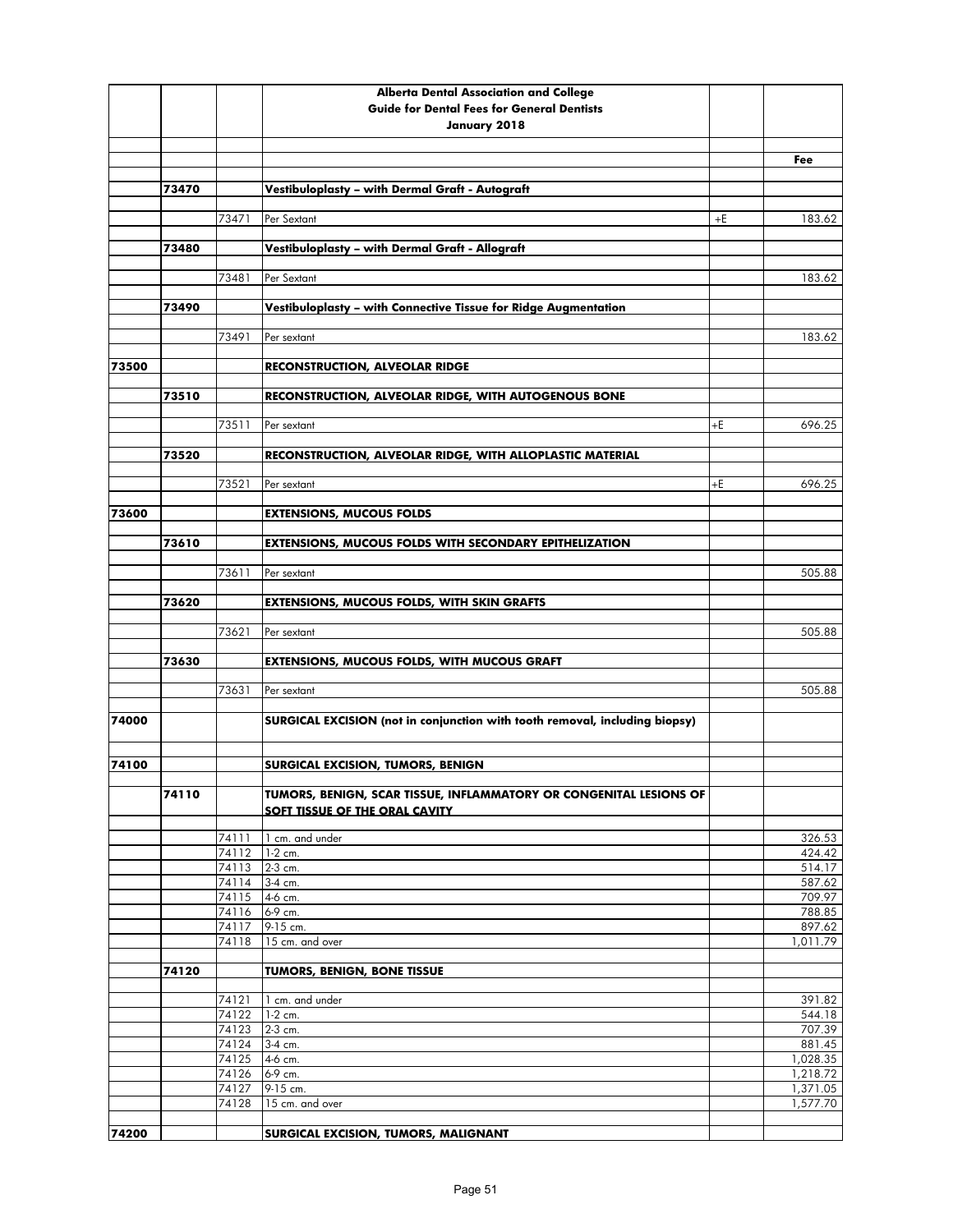|       |       |                | Alberta Dental Association and College                     |      |                      |
|-------|-------|----------------|------------------------------------------------------------|------|----------------------|
|       |       |                | <b>Guide for Dental Fees for General Dentists</b>          |      |                      |
|       |       |                | January 2018                                               |      |                      |
|       |       |                |                                                            |      |                      |
|       |       |                |                                                            |      | Fee                  |
|       |       |                |                                                            |      |                      |
|       | 74210 |                | TUMORS, MALIGNANT, SOFT TISSUE, ORAL CAVITY                |      |                      |
|       |       |                |                                                            |      |                      |
|       |       | 74211          | 1 cm. and under                                            |      | 304.68               |
|       |       | 74212          | 1-2 cm.                                                    |      | 457.01               |
|       |       | 74213          | 2-3 cm.                                                    |      | 631.07<br>788.85     |
|       |       | 74214<br>74215 | 3-4 cm.<br>4-6 cm.                                         |      | 979.19               |
|       |       | 74216          | 6-9 cm.                                                    |      | 1,142.40             |
|       |       | 74217          | 9-15 cm.                                                   |      | 1,349.06             |
|       |       | 74218          | 15 cm. and over                                            |      | 1,517.69             |
|       |       |                |                                                            |      |                      |
|       | 74220 |                | <b>TUMORS, MALIGNANT BONE TISSUE</b>                       |      |                      |
|       |       |                |                                                            |      |                      |
|       |       | 74221          | 1 cm. and under                                            |      | 457.01               |
|       |       | 74222          | 1-2 cm.                                                    |      | 609.36               |
|       |       | 74223<br>74224 | 2-3 cm.<br>3-4 cm.                                         |      | 788.85<br>946.63     |
|       |       | 74225          | 4-6 cm.                                                    |      | 1,142.40             |
|       |       | 74226          | 6-9 cm.                                                    |      | 1,305.61             |
|       |       | 74227          | 9-15 cm.                                                   |      | 1,517.69             |
|       |       | 74228          | 15 cm. and over                                            |      | 1,740.66             |
|       |       |                |                                                            |      |                      |
|       | 74230 |                | Selective neck dissection                                  |      |                      |
|       |       |                |                                                            |      |                      |
|       |       | 74231          | Unilateral                                                 |      | I.C.                 |
|       |       | 74232          | <b>Bilateral</b>                                           |      | I.C.                 |
|       |       |                |                                                            |      |                      |
|       | 74240 |                | <b>Radical neck dissection</b>                             |      |                      |
|       |       | 74241          | Unilateral                                                 |      | I.C.                 |
|       |       | 74242          | <b>Bilateral</b>                                           |      | I.C.                 |
|       |       |                |                                                            |      |                      |
| 74300 |       |                | <b>CHEILOPLASTY (LIP SHAVE)</b>                            |      |                      |
|       |       |                |                                                            |      |                      |
|       |       | 74301          | Cheiloplasty, Partial                                      |      | 609.36               |
|       |       | 74302          | Cheiloplasty, Total                                        |      | 914.04               |
|       |       |                |                                                            | to   | 1,218.72             |
| 74400 |       |                |                                                            |      |                      |
|       |       |                | <b>HARD TISSUE GRAFTS TO THE JAW</b>                       |      |                      |
|       |       |                | 74401 Autograft - per site - Maxilla or Mandible           | $+E$ | 696.25               |
|       |       |                | 74402 Allograft - per site - Maxilla or Mandible           | $+E$ | 696.25               |
|       |       | 74403          | Xenograft - per site - Maxilla or Mandible                 | +E   | 696.25               |
|       |       |                |                                                            |      |                      |
| 74500 |       |                | AUGMENTATIONS, PROSTHETIC, OF THE JAW                      |      |                      |
|       |       |                |                                                            |      |                      |
|       | 74520 |                | AUGMENTATION, SYNTHETIC, OF THE JAW                        |      |                      |
|       |       |                |                                                            |      |                      |
|       |       | 74521          | Augmentation, of the Chin                                  |      | I.C.                 |
| 74600 |       |                | SURGICAL EXCISION, CYSTS/GRANULOMAS (Based on Cyst Size)   |      |                      |
|       |       |                |                                                            |      |                      |
|       | 74610 |                | <b>ENUCLEATION OF CYST/GRANULOMA, ODONTOGENIC AND NON-</b> |      |                      |
|       |       |                | ODONTOGENIC, REQUIRING PRIOR REMOVAL OF BONY TISSUE AND    |      |                      |
|       |       |                | <b>SUBSEQUENT SUTURE(S)</b>                                |      |                      |
|       |       |                |                                                            |      |                      |
|       |       | 74611          | 1 cm. and under                                            |      | 375.54               |
|       |       | 74612          | $1-2$ cm.                                                  |      | 522.44               |
|       |       | 74613          | 2-3 cm.                                                    |      | 680.22               |
|       |       | 74614          | 3-4 cm.                                                    |      | 848.86               |
|       |       | 74615<br>74616 | 4-6 cm.                                                    |      | 1,028.35<br>1,218.72 |
|       |       | 74617          | 6-9 cm.<br>9-15 cm.                                        |      | 1,419.95             |
|       |       | 74618          | 15 cm. and over                                            |      | 1,632.03             |
|       |       |                |                                                            |      |                      |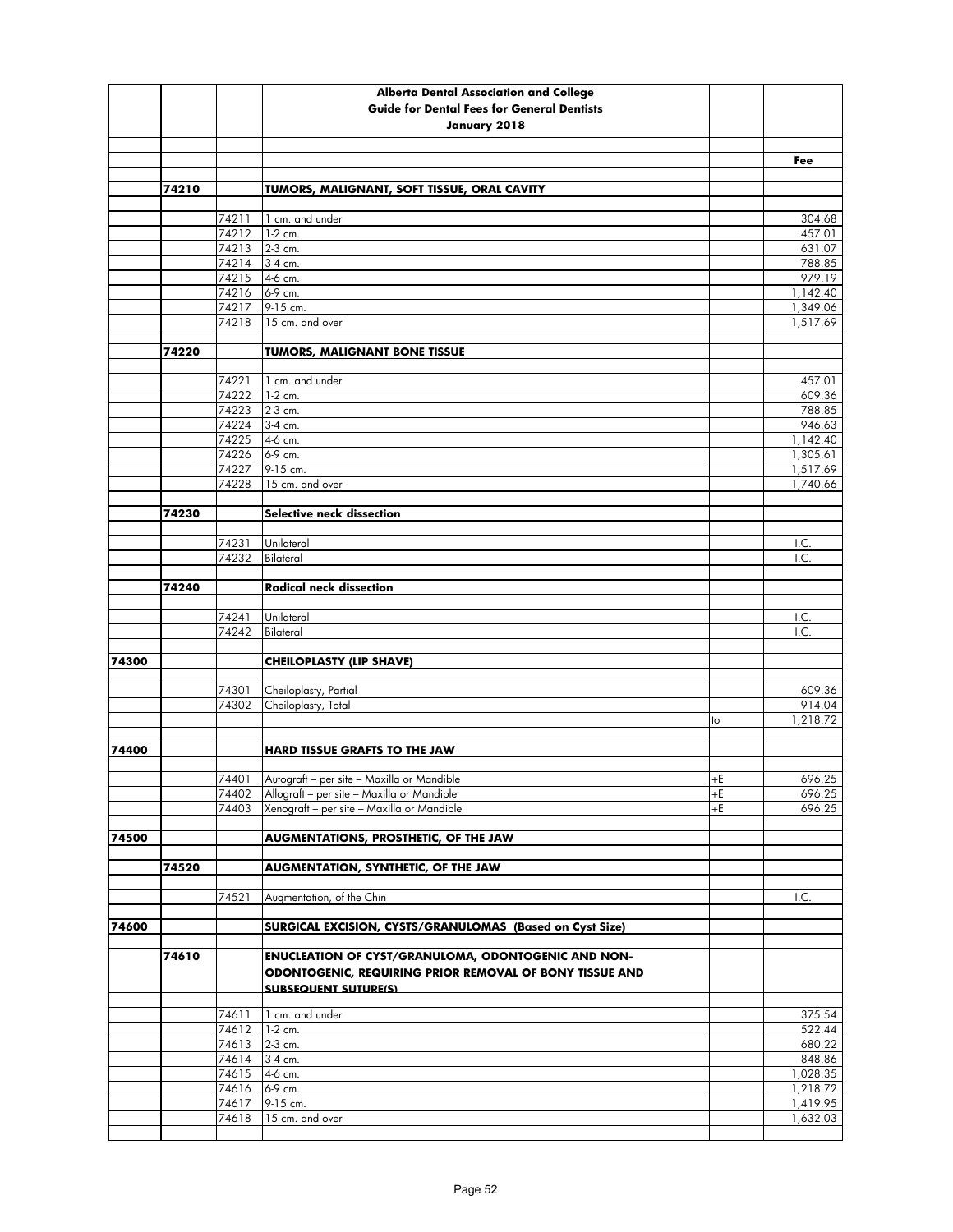|       |       |                | Alberta Dental Association and College                                                                                |    |                      |
|-------|-------|----------------|-----------------------------------------------------------------------------------------------------------------------|----|----------------------|
|       |       |                | <b>Guide for Dental Fees for General Dentists</b>                                                                     |    |                      |
|       |       |                | January 2018                                                                                                          |    |                      |
|       |       |                |                                                                                                                       |    |                      |
|       |       |                |                                                                                                                       |    | Fee                  |
|       | 74620 |                | <b>MARSUPIALIZATION</b>                                                                                               |    |                      |
|       |       |                |                                                                                                                       |    |                      |
|       |       | 74621          | Cyst, Marsupialization                                                                                                |    | 479.00               |
|       | 74630 |                | <b>EXCISION OF CYST</b>                                                                                               |    |                      |
|       |       |                |                                                                                                                       |    |                      |
|       |       | 74631          | 1 cm. and under                                                                                                       |    | 375.54               |
|       |       | 74632          | $1-2$ cm.                                                                                                             |    | 522.44               |
|       |       | 74633          | 2-3 cm.                                                                                                               |    | 680.22               |
|       |       | 74634          | 3-4 cm.                                                                                                               |    | 848.86               |
|       |       | 74635          | 4-6 cm.                                                                                                               |    | 1,028.35             |
|       |       | 74636          | 6-9 cm.                                                                                                               |    | 1,218.72             |
|       |       | 74637<br>74638 | 9-15 cm.<br>15 cm. and over                                                                                           |    | 1,419.95<br>1,632.03 |
|       |       |                |                                                                                                                       |    |                      |
| 75000 |       |                | <b>SURGICAL INCISIONS</b>                                                                                             |    |                      |
|       |       |                |                                                                                                                       |    |                      |
| 75100 |       |                | SURGICAL INCISION AND DRAINAGE AND/OR EXPLORATION, INTRAORAL                                                          |    |                      |
|       |       |                |                                                                                                                       |    |                      |
|       | 75110 |                | SURGICAL INCISION AND DRAINAGE AND/OR EXPLORATION, INTRAORAL                                                          |    |                      |
|       |       |                | <b>SOFT TISSUE</b>                                                                                                    |    |                      |
|       |       | 75111          |                                                                                                                       |    | 239.50               |
|       |       | 75112          | Intraoral, Surgical Exploration, Soft Tissue<br>Intraoral, Abscess, Soft Tissue                                       |    | 239.50               |
|       |       | 75113          | Intraoral, Abscess, In Major Anatomical area with Drain                                                               |    | 408.13               |
|       |       |                |                                                                                                                       |    |                      |
|       | 75120 |                | SURGICAL INCISION AND DRAINAGE AND/OR EXPLORATION, INTRAORAL                                                          |    |                      |
|       |       |                | <b>HARD TISSUE</b>                                                                                                    |    |                      |
|       |       |                |                                                                                                                       |    |                      |
|       |       | 75121          | Intraoral, Abscess, Hard Tissue, Trephination and Drainage                                                            |    | 250.35               |
|       |       | 75122<br>75123 | Intraoral, Surgical Exploration, Hard Tissue<br>Intraoral, Abscess, Hard Tissue, Trephination and Drainage in a Major |    | 391.82               |
|       |       |                | Anatomical Area                                                                                                       |    | 544.18               |
|       |       |                |                                                                                                                       |    |                      |
| 75200 |       |                | SURGICAL INCISION AND DRAINAGE AND/OR EXPLORATION, EXTRAORAL                                                          |    |                      |
|       |       |                |                                                                                                                       |    |                      |
|       | 75210 |                | SURGICAL INCISION AND DRAINAGE AND/OR EXPLORATION, EXTRAORAL,                                                         |    |                      |
|       |       |                | <b>SOFT TISSUE</b>                                                                                                    |    |                      |
|       |       |                |                                                                                                                       |    |                      |
|       |       | 75211<br>75212 | Extraoral, Abscess, Superficial<br>Extraoral, Abscess, Deep                                                           |    | 565.89<br>707.39     |
|       |       |                |                                                                                                                       |    |                      |
|       | 75220 |                | SURGICAL INCISION AND DRAINAGE AND/OR EXPLORATION, EXTRAORAL                                                          |    |                      |
|       |       |                | <b>HARD TISSUE</b>                                                                                                    |    |                      |
|       |       |                |                                                                                                                       |    |                      |
|       |       | 75221          | Extraoral, Surgical Exploration, Hard Tissue                                                                          |    | 565.89               |
|       |       |                |                                                                                                                       |    |                      |
| 75300 |       |                | SURGICAL INCISION FOR REMOVAL OF FOREIGN BODIES                                                                       |    |                      |
|       |       | 75301          | Removal, from Skin or Subcutaneous Alveolar Tissue                                                                    |    | 761.69               |
|       |       |                |                                                                                                                       | to | 1,523.40             |
|       |       | 75302          | Removal, of Reaction Producing Foreign Bodies                                                                         |    | 761.69               |
|       |       |                |                                                                                                                       | to | 1,523.40             |
|       |       | 75303          | Removal, of Needle from Musculo-skeletal System                                                                       |    | 761.69               |
|       |       |                |                                                                                                                       | to | 1,523.40             |
| 75400 |       |                | SEQUESTRECTOMY (FOR OSTEOMYELITIS)                                                                                    |    |                      |
|       |       | 75401          | Intraoral Sequestrectomy                                                                                              |    | 522.44               |
|       |       | 75402          | Saucerization                                                                                                         |    | 914.04               |
|       |       | 75403          | Osteomyelitis, Non Surgical Treatment of                                                                              |    | 195.91               |
|       |       |                |                                                                                                                       |    |                      |
|       | 75410 |                | <b>EXTRAORAL SEQUESTRECTOMY</b>                                                                                       |    |                      |
|       |       |                |                                                                                                                       |    |                      |
|       |       | 75411          | 3 cm. and less                                                                                                        |    | 522.44               |
|       |       | 75412          | 3-4 cm.                                                                                                               |    | 653.06               |
|       |       | 75413          | 4-6 cm.                                                                                                               |    | 816.27               |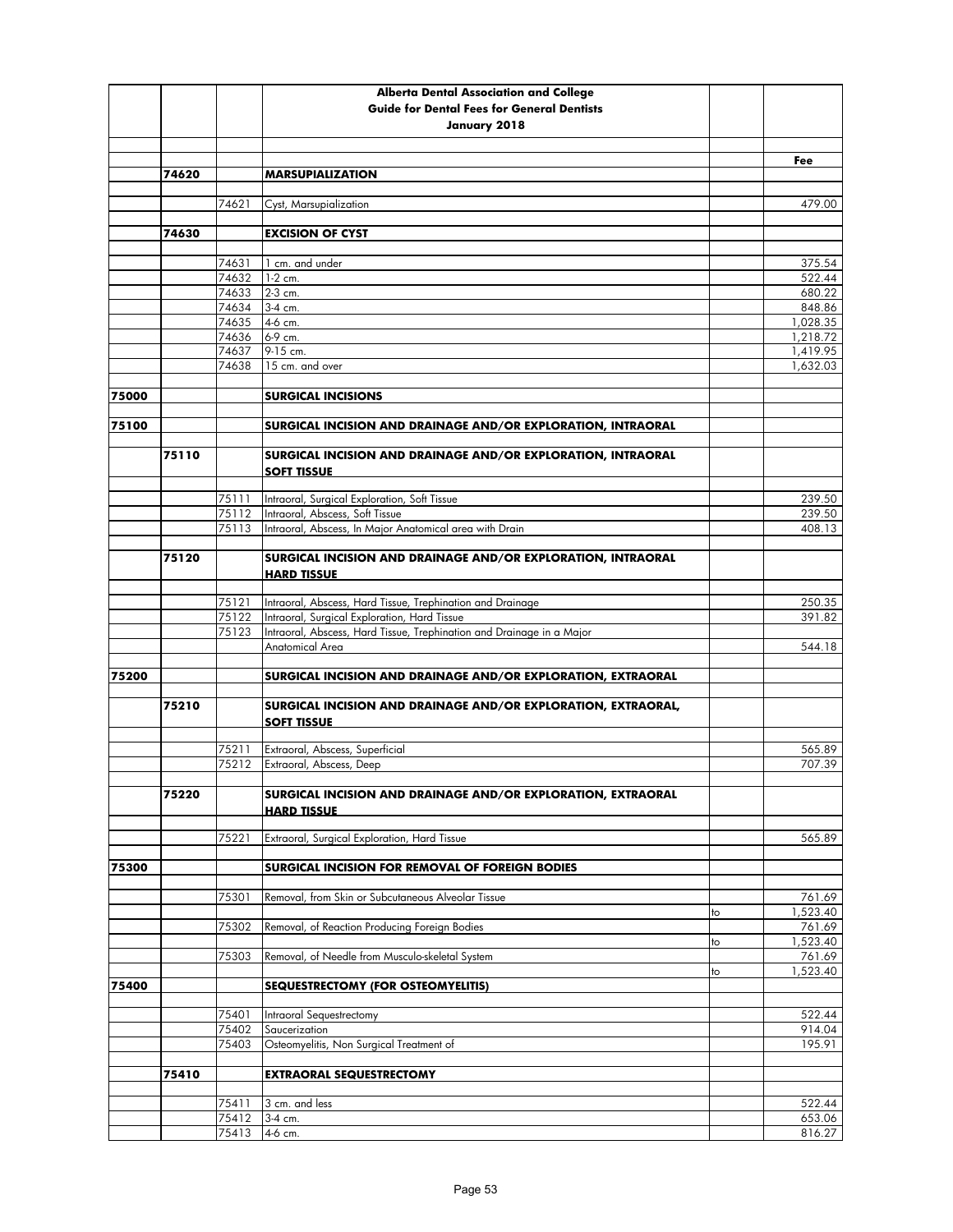|       | Alberta Dental Association and College |                |                                                                                                                                              |    |                      |
|-------|----------------------------------------|----------------|----------------------------------------------------------------------------------------------------------------------------------------------|----|----------------------|
|       |                                        |                | <b>Guide for Dental Fees for General Dentists</b>                                                                                            |    |                      |
|       |                                        |                | January 2018                                                                                                                                 |    |                      |
|       |                                        |                |                                                                                                                                              |    |                      |
|       |                                        |                |                                                                                                                                              |    | Fee                  |
|       |                                        | 75414<br>75415 | 6-9 cm.<br>9 cm. and over                                                                                                                    |    | 952.31<br>1,131.80   |
|       |                                        |                |                                                                                                                                              |    |                      |
| 75500 |                                        |                | <b>MANDIBULECTOMY</b>                                                                                                                        |    |                      |
|       |                                        |                |                                                                                                                                              |    |                      |
|       | 75510                                  |                | <b>MANDIBULECTOMY</b>                                                                                                                        |    |                      |
|       |                                        |                |                                                                                                                                              |    |                      |
|       |                                        | 75511          | 3 cm. or less                                                                                                                                |    | 457.01               |
|       |                                        | 75512          | 3-4 cm.                                                                                                                                      |    | 609.36               |
|       |                                        | 75513<br>75514 | 4-6 cm.<br>6-9 cm.                                                                                                                           |    | 788.85<br>979.19     |
|       |                                        | 75515          | 9-12 cm.                                                                                                                                     |    | 1,180.42             |
|       |                                        | 75516          | 12-15 cm.                                                                                                                                    |    | 1,392.53             |
|       |                                        | 75517          | 15 cm. and over                                                                                                                              |    | 1,566.59             |
|       |                                        | 75518          | <b>Total Mandibulectomy</b>                                                                                                                  |    | 1,914.72             |
|       |                                        |                |                                                                                                                                              | to | 2,480.44             |
|       |                                        |                |                                                                                                                                              |    |                      |
| 75600 |                                        |                | <b>MAXILLECTOMY</b>                                                                                                                          |    |                      |
|       | 75610                                  |                | <b>MAXILLECTOMY</b>                                                                                                                          |    |                      |
|       |                                        |                |                                                                                                                                              |    |                      |
|       |                                        | 75611          | 3 cm. or less                                                                                                                                |    | 761.69               |
|       |                                        | 75612          | 3-4 cm.                                                                                                                                      |    | 914.04               |
|       |                                        | 75613          | 4-6 cm.                                                                                                                                      |    | 1,104.38             |
|       |                                        | 75614          | 6-9 cm.                                                                                                                                      |    | 1,305.61             |
|       |                                        | 75615          | 9-12 cm.                                                                                                                                     |    | 1,517.69             |
|       |                                        | 75616          | 12-15 cm.                                                                                                                                    |    | 1,740.66             |
|       |                                        | 75617<br>75618 | 15 cm. and over<br><b>Total Maxillectomy</b>                                                                                                 |    | 2,001.75<br>2,219.34 |
|       |                                        |                |                                                                                                                                              | to | 2,959.12             |
|       |                                        |                |                                                                                                                                              |    |                      |
| 76000 |                                        |                | <b>FRACTURES, TREATMENT OF</b>                                                                                                               |    |                      |
|       |                                        |                |                                                                                                                                              |    |                      |
|       |                                        |                |                                                                                                                                              |    |                      |
| 76100 |                                        |                | <b>INTERMAXILLARY FIXATION (WIRING)</b>                                                                                                      |    |                      |
|       |                                        |                |                                                                                                                                              |    |                      |
|       | 76110                                  |                | SPLINTS PER ARCH, ONE OR MORE PER JAW                                                                                                        |    |                      |
|       |                                        |                |                                                                                                                                              |    |                      |
|       |                                        | 76111          | Wiring of Dentures or Arch Bar                                                                                                               |    | 391.82               |
|       |                                        | 76112<br>76113 | Acrylic Prosthesis or Cap Splint                                                                                                             |    | 391.82<br>130.59     |
|       |                                        | 76114          | Circumzygomatic Wiring Unilateral<br>Perialveolar or Transpalatal Wiring                                                                     |    | 130.59               |
|       |                                        | 76115          | Intra or Periosseous Splinting for Pericranial Suspension                                                                                    |    | 130.59               |
|       |                                        | 76116          | Intermaxillary Fixation                                                                                                                      |    | 391.82               |
|       |                                        |                |                                                                                                                                              |    |                      |
|       | 76120                                  |                | <b>INTRA MAXILLARY SUSPENSION (Wiring)</b>                                                                                                   |    |                      |
|       |                                        |                |                                                                                                                                              |    |                      |
|       |                                        | 76121<br>76122 | Nasal Spine Wiring<br>Piriform Apertures Suspension                                                                                          |    | 130.59               |
|       |                                        | 76123          | Frontal Suspension                                                                                                                           |    | 130.59<br>565.89     |
|       |                                        | 76124          | Orbital Rim Suspension, Bilateral                                                                                                            |    | 565.89               |
|       |                                        | 76125          | <b>Head Frame Suspension</b>                                                                                                                 |    | 914.04               |
|       |                                        |                |                                                                                                                                              |    |                      |
|       | 76130                                  |                | <b>CIRCUMMANDIBULAR WIRING</b>                                                                                                               |    |                      |
|       |                                        |                |                                                                                                                                              |    |                      |
|       |                                        | 76131          | Wiring, one                                                                                                                                  |    | 130.59               |
|       |                                        | 76132<br>76133 | Wiring, two                                                                                                                                  |    | 261.21<br>391.82     |
|       |                                        |                | Wiring, three or over                                                                                                                        |    |                      |
|       | 76140                                  |                | SPLINTS/WIRES, REMOVAL OF,                                                                                                                   |    |                      |
|       |                                        |                |                                                                                                                                              |    |                      |
|       |                                        | 76141          | Removal of Wire                                                                                                                              |    | 217.76               |
|       |                                        | 76142          | Removal of Arch Splint (one or more per jaw)                                                                                                 |    | 217.76               |
|       |                                        | 76143<br>76144 | Removal of Interosseous Ligature or Bone Plate<br>Removal of Intra or Peri Osseous Rod or Wire for Pericranial Suspension and/or Pericranial |    | 522.44<br>522.44     |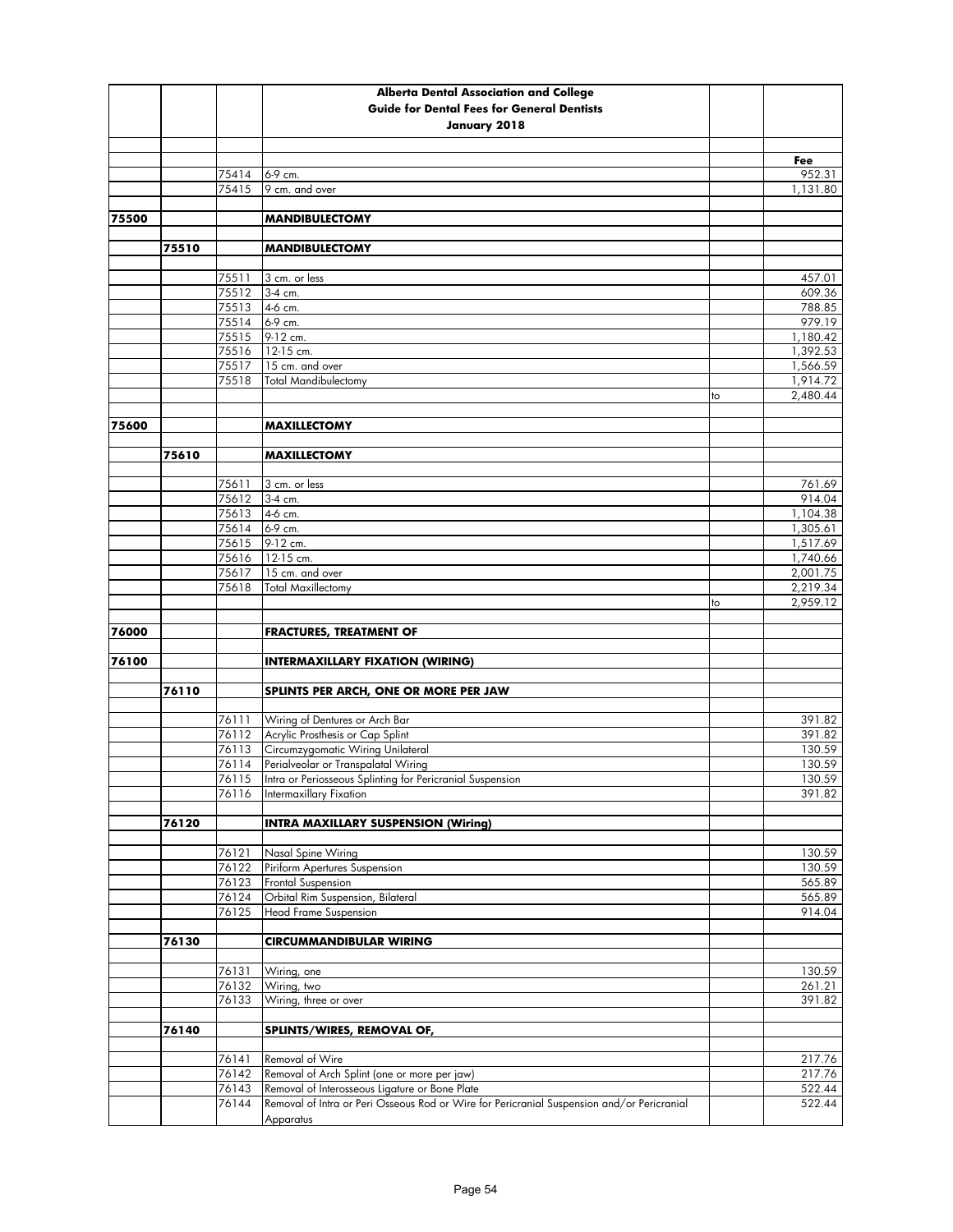|       |                | Alberta Dental Association and College                                                                                                 |    |                      |
|-------|----------------|----------------------------------------------------------------------------------------------------------------------------------------|----|----------------------|
|       |                | <b>Guide for Dental Fees for General Dentists</b>                                                                                      |    |                      |
|       |                | January 2018                                                                                                                           |    |                      |
|       |                |                                                                                                                                        |    |                      |
|       |                |                                                                                                                                        |    | Fee                  |
|       | 76145          | Removal of Acrylic Prosthesis or Cap Splint, Attached to Maxilla or to Teeth (one or more per                                          |    | 408.13               |
|       | 76146          | Removal of Wire Plate or Screw used in Osteosynthesis (one or more at                                                                  |    | 522.44               |
|       |                | the same site)                                                                                                                         |    |                      |
| 76200 |                | <b>FRACTURES, REDUCTIONS, MANDIBULAR</b>                                                                                               |    |                      |
|       |                |                                                                                                                                        |    |                      |
|       | 76201          | Reduction, Mandibular, Closed                                                                                                          |    | 1,044.91             |
|       |                |                                                                                                                                        | to | 1,306.12             |
|       | 76202          | Reduction, Mandibular, Open, Single                                                                                                    |    | 1,523.40             |
|       | 76203<br>76204 | Reduction, Mandibular, Open, Double<br>Reduction, Mandibular, Open, Multiple                                                           |    | 1,828.08<br>2,023.60 |
|       |                |                                                                                                                                        |    |                      |
| 76300 |                | FRACTURES, REDUCTIONS, MAXILLARY, HORIZONTAL LE FORT'S I                                                                               |    |                      |
|       |                |                                                                                                                                        |    |                      |
|       | 76301          | Reduction, Maxillary, Closed                                                                                                           |    | 1,044.91             |
|       | 76302          | Reduction, Maxillary, Open, Single                                                                                                     |    | 1,523.40             |
|       | 76303          | Reduction, Maxillary, Open, Double                                                                                                     |    | 1,828.08             |
|       | 76304          | Reduction, Maxillary, Open, Multiple                                                                                                   |    | 2,088.78             |
|       | 76305          | Reduction, Compound Fracture of Maxilla (requiring reduction and soft tissue repair)                                                   | to | 2,785.06<br>2,959.12 |
|       |                |                                                                                                                                        | to | 3,698.90             |
|       |                |                                                                                                                                        |    |                      |
| 76400 |                | FRACTURES, REDUCTIONS, MAXILLA, PYRAMIDAL LE FORT'S II                                                                                 |    |                      |
|       |                |                                                                                                                                        |    |                      |
|       | 76401          | Reduction, Maxillary, Closed                                                                                                           |    | 1,218.72             |
|       | 76402<br>76403 | Reduction, Maxillary, Open, Unilateral                                                                                                 |    | 1,218.72             |
|       |                | Reduction, Maxillary, Open, Bilateral                                                                                                  |    | 1,828.08             |
| 76500 |                | FRACTURES, REDUCTIONS, NASO-ORBITAL                                                                                                    |    |                      |
|       |                |                                                                                                                                        |    |                      |
|       | 76501          | Reduction, Closed Unilateral                                                                                                           |    | 946.63               |
|       | 76502          | Reduction. Closed Bilateral                                                                                                            |    | 1,893.26             |
|       | 76503          | Reduction, Naso-orbital, Open, External Approach                                                                                       |    | 1,686.33             |
|       | 76504          | Reduction, Naso-orbital, Open, Sinusal Approach                                                                                        |    | 1,686.33             |
|       | 76505<br>76506 | Reduction, Naso-orbital, Open, Orbital Approach with Insertion of Subperiosteal Implant<br>Exploration, of Orbital Blowout Fracture    |    | 1,854.96<br>1,218.72 |
|       | 76507          | Exploration, of Orbital Blowout Fracture and Reconstruction with Insertion of a Subperiosteal                                          |    | 2,023.60             |
|       |                | Implant                                                                                                                                |    |                      |
| 76600 |                | <b>FRACTURES, REDUCTION, MALAR BONE</b>                                                                                                |    |                      |
|       |                |                                                                                                                                        |    |                      |
|       | 76601          | Reduction, Malar Bone, Closed                                                                                                          |    | 522.44               |
|       | 76602          | Reduction, Malar Bone, Open, by Simple Elevation                                                                                       |    | 783.68               |
|       | 76603          | Reduction, Malar Bone, Open, by Osteosynthesis                                                                                         |    | 1,392.53             |
|       | 76604<br>76605 | Reduction, Malar Bone, Open, by Sinus Approach<br>Reduction, Malar Bone, Simple Fracture, (open reduction with antrostomy and packing) |    | 1,142.40<br>1,142.40 |
|       |                |                                                                                                                                        |    |                      |
| 76700 |                | <b>FRACTURES, REDUCTION, ZYGOMATIC ARCH</b>                                                                                            |    |                      |
|       |                |                                                                                                                                        |    |                      |
|       | 76701          | Reduction, Zygomatic Arch, IntraOral Approach                                                                                          |    | 522.44               |
|       | 76702          | Reduction, Zygomatic Arch, Temporal Approach                                                                                           |    | 1,218.72             |
|       | 76703          | Reduction, Zygomatico-Maxillary Fracture Dislocation, Complex, Closed Reduction                                                        |    | 783.68               |
|       | 76704          | Reduction, Zygomatico-Maxillary Fracture Dislocation, Open Reduction                                                                   |    | 1,523.40             |
| 76800 |                | <b>FRACTURES, REDUCTIONS, CRANIOFACIAL DISJUNCTION, LE FORT'S III</b>                                                                  |    |                      |
|       |                | TRANSVERSE (specify type of procedure according to previous code used for<br>fracture)                                                 |    |                      |
|       |                |                                                                                                                                        |    |                      |
|       | 76801          | Reduction, Craniofacial Disjunction, Closed                                                                                            |    | 2,088.78             |
|       | 76802          | Reduction, Craniofacial Disjunction, Open                                                                                              |    | 2,959.12             |
|       |                |                                                                                                                                        |    |                      |
| 76900 |                | <b>FRACTURES, REDUCTIONS, ALVEOLAR</b>                                                                                                 |    |                      |
|       |                |                                                                                                                                        |    |                      |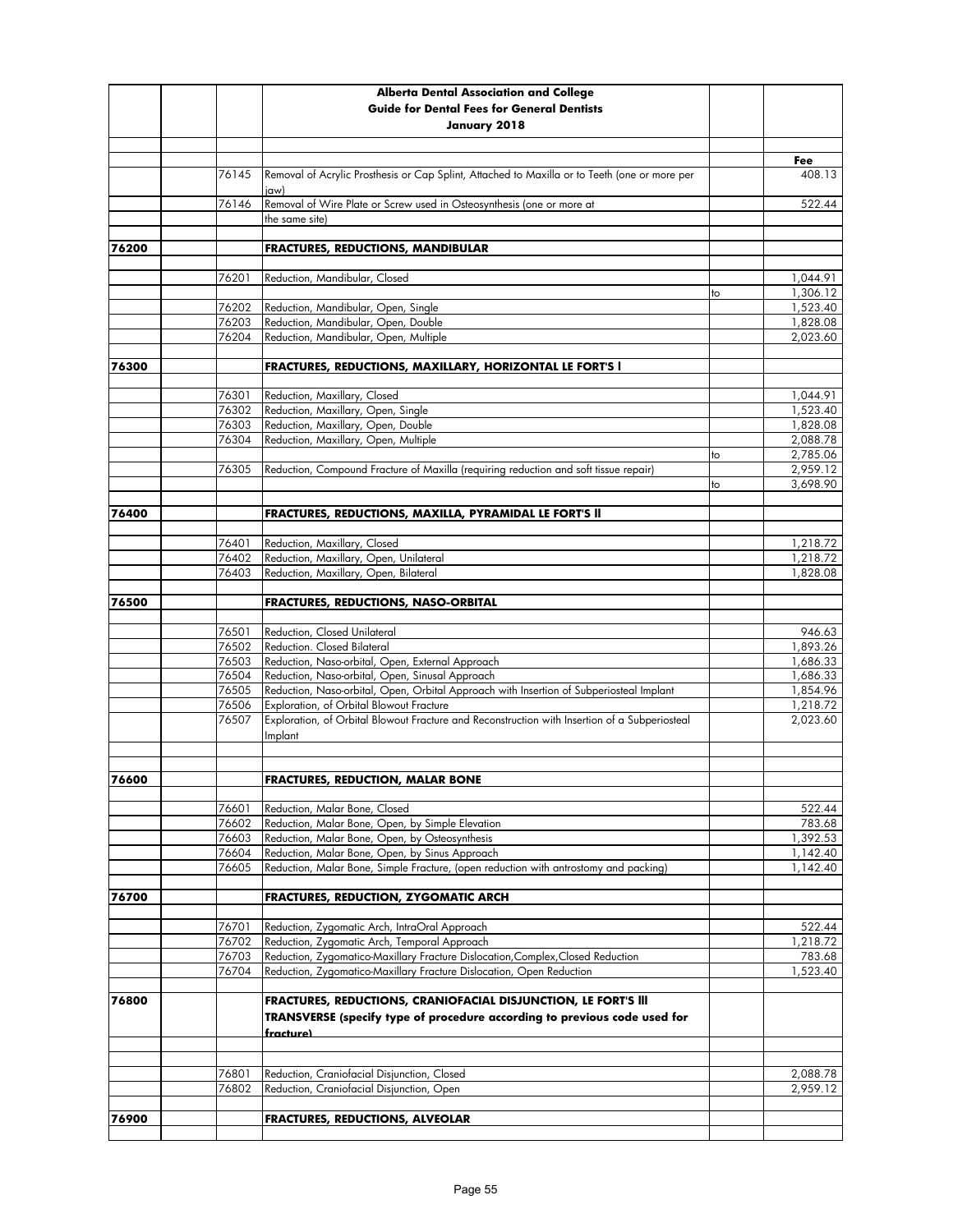|       |                | Alberta Dental Association and College                      |                         |                    |
|-------|----------------|-------------------------------------------------------------|-------------------------|--------------------|
|       |                | <b>Guide for Dental Fees for General Dentists</b>           |                         |                    |
|       |                | January 2018                                                |                         |                    |
|       |                |                                                             |                         |                    |
|       |                |                                                             |                         | Fee                |
| 76910 |                | FRACTURE, ALVEOLAR, DEBRIDEMENT, TEETH REMOVED              |                         |                    |
|       |                |                                                             |                         |                    |
|       | 76911          | 3 cm. or less                                               |                         | 653.06             |
|       | 76912          | 3-6 cm.                                                     | to                      | 1,306.12<br>653.06 |
|       |                |                                                             | to                      | 1,306.12           |
|       | 76913          | 6 cm. and over                                              |                         | 680.22             |
|       |                |                                                             | to                      | 1,360.45           |
|       |                |                                                             |                         |                    |
| 76920 |                | REDUCTION, ALVEOLAR, CLOSED, WITH TEETH                     |                         |                    |
|       |                |                                                             |                         |                    |
|       | 76921          | 3 cm. and less                                              | $+E$                    | 653.06<br>1,306.12 |
|       | 76922          | 3-6 cm.                                                     | to<br>$+E$              | 653.06             |
|       |                |                                                             | to                      | 1,306.12           |
|       | 76923          | 6-9 cm.                                                     | $+E$                    | 680.22             |
|       |                |                                                             | to                      | 1,360.45           |
|       | 76924          | 9 cm. and over                                              | $+E$                    | 680.22             |
|       |                |                                                             | to                      | 1,360.45           |
|       |                |                                                             |                         |                    |
| 76930 |                | REDUCTION, ALVEOLAR, OPEN WITH TEETH                        |                         |                    |
|       | 76931          | 3 cm. and less                                              | $+E$                    | 653.06             |
|       |                |                                                             | to                      | 1,306.12           |
|       | 76932          | 3-6 cm.                                                     | +E                      | 653.06             |
|       |                |                                                             | to                      | 1,306.12           |
|       | 76933          | 6-9 cm.                                                     | $+E$                    | 680.22             |
|       |                |                                                             | $\overline{\mathsf{t}}$ | 1,360.45           |
|       | 76934          | 9 cm. and over                                              | $+E$                    | 707.39             |
|       |                |                                                             | to                      | 1,414.77           |
| 76940 |                | REPLANATION, AVULSED TOOTH/TEETH (including splinting)      |                         |                    |
|       |                |                                                             |                         |                    |
|       | 76941          | Replanation, first tooth                                    |                         | 408.13             |
|       | 76949          | Each additional tooth                                       |                         | 408.13             |
|       |                |                                                             |                         |                    |
| 76950 |                | <b>REPOSITIONING OF TRAUMATICALLY DISPLACED TEETH</b>       |                         |                    |
|       |                | One unit of time                                            |                         | 125.16             |
|       | 76951<br>76952 | Two units of time                                           |                         | 250.35             |
|       | 76959          | Each additional unit over two                               |                         | 125.16             |
|       |                |                                                             |                         |                    |
| 76960 |                | REPAIRS, LACERATIONS, UNCOMPLICATED, INTRAORAL OR EXTRAORAL |                         |                    |
|       |                |                                                             |                         |                    |
|       | 76961          | 2 cm. or less                                               |                         | 261.21             |
|       | 76962          | $\overline{2}$ -4 cm.                                       |                         | 293.88             |
|       | 76963          | 4-6 cm.                                                     |                         | 326.53             |
|       | 76964<br>76965 | 6-9 cm.<br>9-12 cm.                                         |                         | 359.18<br>408.13   |
|       | 76966          | 12-16 cm.                                                   |                         | 442.13             |
|       | 76967          | 16-20 cm.                                                   |                         | 476.16             |
|       | 76968          | 20-25 cm.                                                   |                         | 530.54             |
|       | 76969          | 25 cm. and over                                             |                         | 565.89             |
|       |                |                                                             |                         |                    |
| 76970 |                | <b>REPAIRS, LACERATIONS, THROUGH AND THROUGH</b>            |                         |                    |
|       | 76971          | 2 cm. or less                                               |                         | 282.94             |
|       | 76972          | $2-4$ cm.                                                   |                         | 318.32             |
|       | 76973          | 4-6 cm.                                                     |                         | 353.69             |
|       | 76974          | 6-9 cm.                                                     |                         | 389.04             |
|       | 76975          | 9-12 cm.                                                    |                         | 440.72             |
|       | 76976          | 12-16 cm.                                                   |                         | 477.45             |
|       | 76977          | 16-20 cm.                                                   |                         | 514.17             |
|       | 76978          | 20-25 cm.                                                   |                         | 571.26             |
|       | 76979          | 25 cm. and over                                             |                         | 609.36             |
|       |                |                                                             |                         |                    |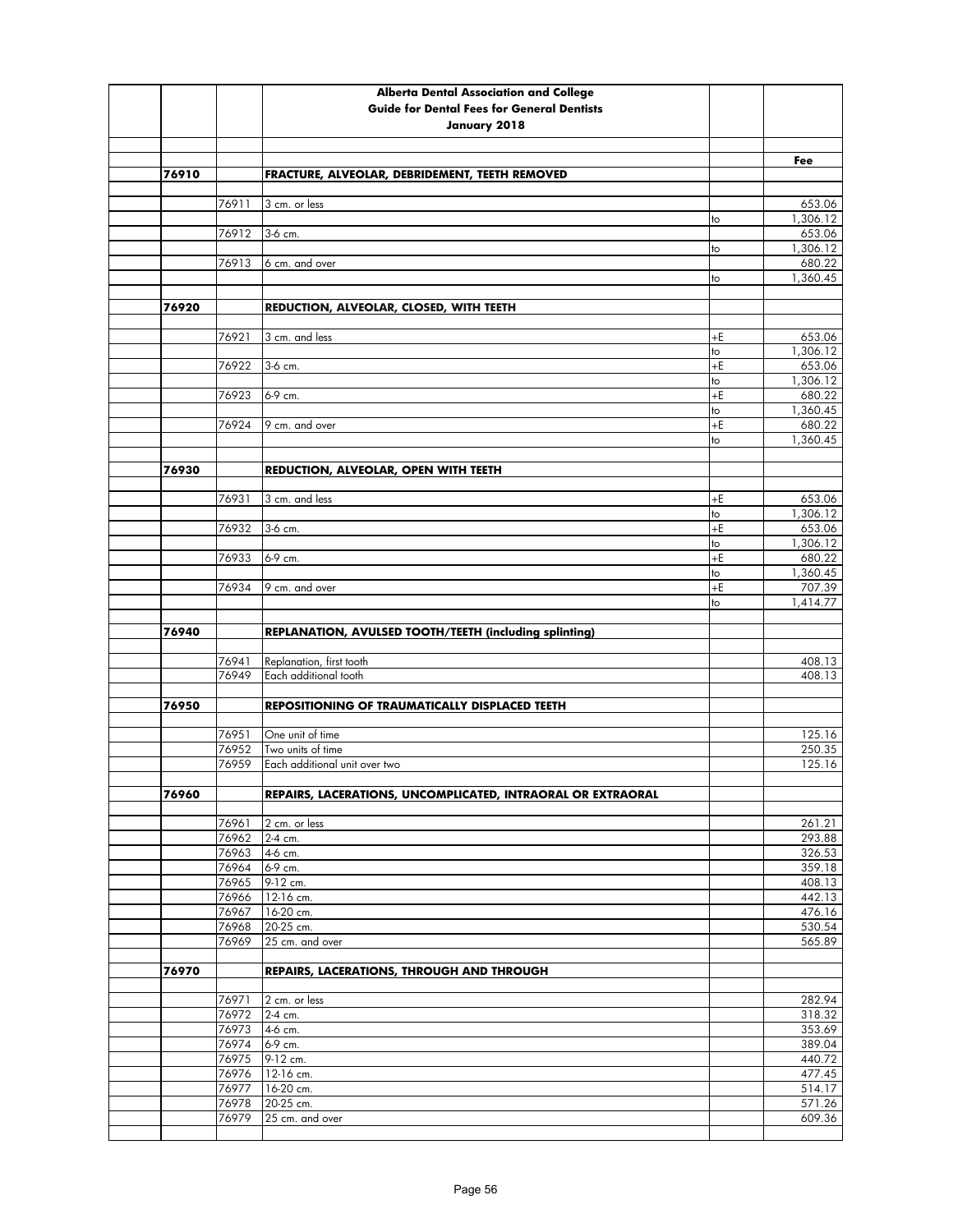|       |       |                | <b>Alberta Dental Association and College</b>                                                                                          |                      |
|-------|-------|----------------|----------------------------------------------------------------------------------------------------------------------------------------|----------------------|
|       |       |                | <b>Guide for Dental Fees for General Dentists</b>                                                                                      |                      |
|       |       |                | January 2018                                                                                                                           |                      |
|       |       |                |                                                                                                                                        |                      |
|       |       |                |                                                                                                                                        | Fee                  |
|       | 76980 |                | <b>REPAIRS, LACERATIONS, COMPLICATED (local tissue shifts)</b>                                                                         |                      |
|       |       |                |                                                                                                                                        |                      |
|       |       | 76981<br>76982 | 2 cm. or less<br>2-4 cm.                                                                                                               | 304.68<br>342.75     |
|       |       | 76983          | 4-6 cm.                                                                                                                                | 380.83               |
|       |       | 76984          | 6-9 cm.                                                                                                                                | 418.93               |
|       |       | 76985          | 9-12 cm.                                                                                                                               | 473.32               |
|       |       | 76986          | 12-16 cm.                                                                                                                              | 512.74               |
|       |       | 76987          | 16-20 cm.                                                                                                                              | 552.19               |
|       |       | 76988          | 20-25 cm.                                                                                                                              | 612.00               |
|       |       | 76989          | 25 cm. and over                                                                                                                        | 652.81               |
|       |       |                |                                                                                                                                        |                      |
| 77000 |       |                | <b>MAXILLOFACIAL DEFORMITIES, TREATMENT OF</b>                                                                                         |                      |
| 77100 |       |                | OSTEOTOMY/OSTECTOMY, RAMUS OF THE MANDIBLE                                                                                             |                      |
|       |       |                |                                                                                                                                        |                      |
|       |       | 77101          | Osteotomy, Subcondylar, Closed                                                                                                         | 4,656.28             |
|       |       | 77102          | Osteotomy, Subcondylar, Open                                                                                                           | 4,656.28             |
|       |       | 77103          | Osteotomy, Ramus of the Mandible, Oblique, Extraoral                                                                                   | 4,656.28             |
|       |       | 77104          | Osteotomy, Ramus of the Mandible, Oblique, Intraoral                                                                                   | 4,656.28             |
|       |       | 77105          | Osteotomy/Ostectomy, Body of the Mandible                                                                                              | 4,656.28             |
|       |       | 77106          | Osteotomy, Coronoidectomy                                                                                                              | 2,219.34             |
|       |       | 77107<br>77108 | Osteotomy, Condylar Neck<br>Osteotomy, Sagittal Split                                                                                  | 2,219.34             |
|       |       |                |                                                                                                                                        | 4,656.28             |
| 77200 |       |                | <b>OSTEOTOMY, MISCELLANEOUS</b>                                                                                                        |                      |
|       |       |                |                                                                                                                                        |                      |
|       |       | 77201          | Osteotomy, Oblique with Bone Graft                                                                                                     | 4,351.65             |
|       |       | 77202          | Osteotomy, Inverted "L"                                                                                                                | 4,351.65             |
|       |       | 77203          | Osteotomy, "C"                                                                                                                         | 4,351.65             |
|       |       | 77204          | Osteotomy of the Ramus of the Madible for Distraction Osteogenesis - Unilateral                                                        | 4,351.65             |
|       |       | 77205          | Osteotomy of the Ramus of the Madible for Distraction Osteogenesis - Bilateral<br>Activation of Distraction Device - Unilateral        | 4,351.65             |
|       |       | 77206<br>77207 | Activation of Distraction Device - Bilateral                                                                                           | 4,351.65<br>4,351.65 |
|       |       | 77208          | Removal of Distraction Device - Unilateral                                                                                             | 4,351.65             |
|       |       | 77209          | Removal of Distraction Device - Bilateral                                                                                              | 4,351.65             |
|       |       |                |                                                                                                                                        |                      |
| 77300 |       |                | <b>OSTEOTOMY, MAXILLARY</b>                                                                                                            |                      |
|       |       |                |                                                                                                                                        |                      |
|       |       | 77301          | Osteotomy, Maxilla, Le Fort I                                                                                                          | 4,656.28             |
|       |       | 77302          | Osteotomy, Maxilla, Le Fort II<br>Osteotomy, Maxilla, Le Fort III                                                                      | 4,917.37             |
|       |       | 77303<br>77304 | Additional to the Above Osteotomy Requiring Two Segments                                                                               | 5.874.75<br>609.22   |
|       |       | 77305          | Additional to the Above Osteotomy Requiring Three Segments                                                                             | 783.28               |
|       |       | 77306          | Additional to the Above Osteotomy Requiring Four Segments                                                                              | 1,000.88             |
|       |       | 77307          | Additional to the Above Osteotomy Requiring a Cranial Flap                                                                             | 783.28               |
|       |       | 77308          | Closure of Cleft Fistula (Alveolar)                                                                                                    | 739.78               |
|       |       | 77309          | Closure of Cleft Fistula (Palatal)                                                                                                     | 739.78               |
|       |       | 77311          | Pharyngoplasty                                                                                                                         | 1,174.94             |
|       |       | 77312          | Submuccous Resection                                                                                                                   | 739.78               |
|       |       | 77313          | Osteotomy, Maxillary, Le Fort I - for Distraction Osteogenesis                                                                         | I.C.                 |
|       |       | 77314<br>77315 | Osteotomy, Maxillary, Le Fort II - for Distraction Osteogenesis<br>Osteogenesis, Maxillary, Le Fort III - for Distraction Osteogenesis | I.C.<br>I.C.         |
|       |       | 77316          | Activation of Distraction Device - Le Fort I Level                                                                                     | I.C.                 |
|       |       | 77317          | Activation of Distraction Device - Le Fort II Level                                                                                    | I.C.                 |
|       |       | 77318          | Activation of Distraction Device - Le Fort III Level                                                                                   | I.C.                 |
|       |       | 77319          | Removal of Maxillary Distraction Device                                                                                                | I.C.                 |
|       |       |                |                                                                                                                                        |                      |
| 77400 |       |                | OSTEOTOMY, MAXILLARY/MANDIBULAR, SEGMENTAL                                                                                             |                      |
|       |       |                |                                                                                                                                        |                      |
|       | 77410 |                | OSTEOTOMY, SEGMENTAL, MAXILLA                                                                                                          |                      |
|       |       | 77411          | Osteotomy, Segmental, Anterior                                                                                                         | 2,088.78             |
|       |       | 77412          | Osteotomy, Segmental, Posterior                                                                                                        | 2,088.78             |
|       |       | 77413          | Osteotomy, Midpalatal Split, Anterior                                                                                                  | 1,392.53             |
|       |       | 77414          | Osteotomy, Midpalatal Split, Complete                                                                                                  | 2,088.78             |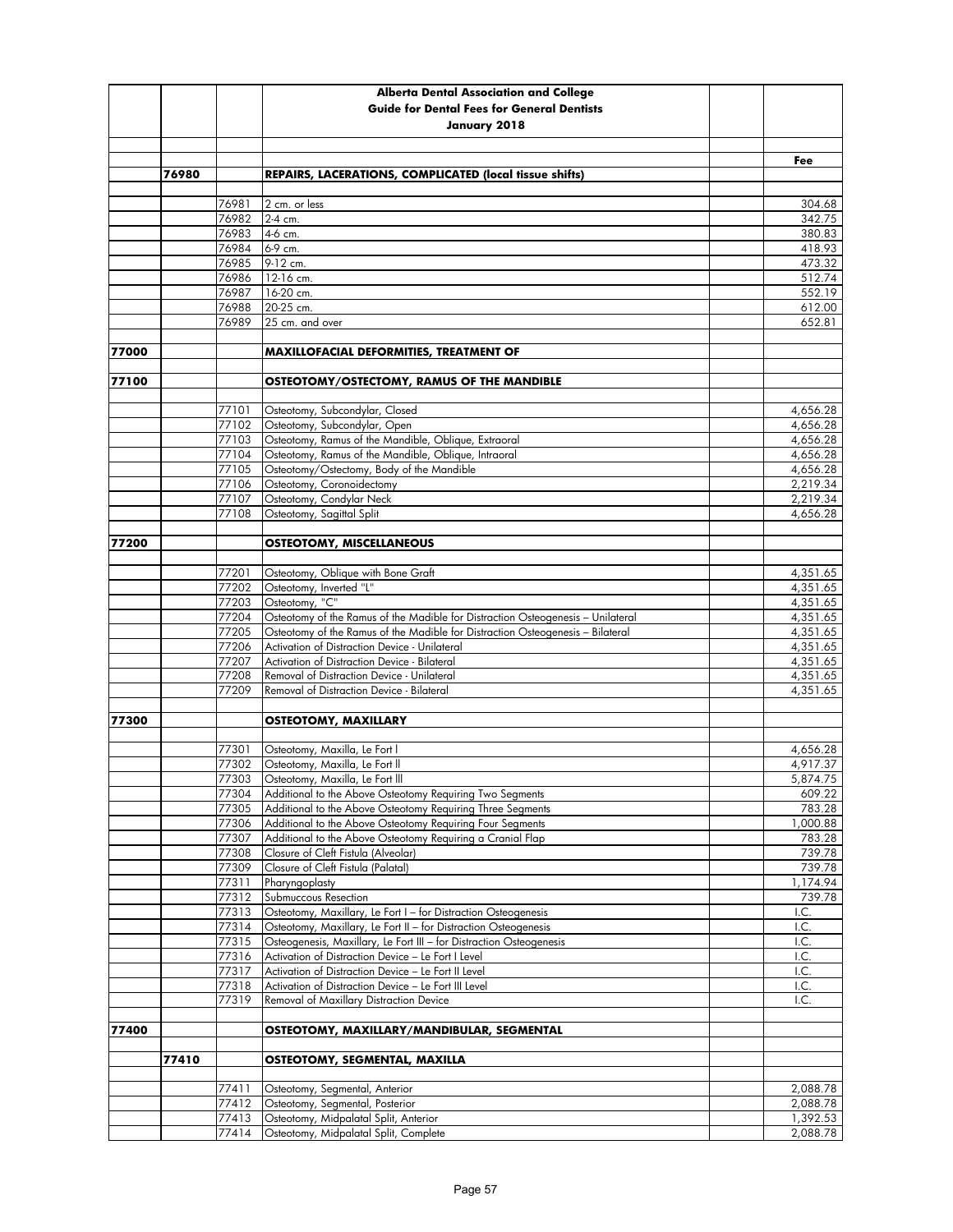|       |       |       | Alberta Dental Association and College                                                                                            |    |                     |
|-------|-------|-------|-----------------------------------------------------------------------------------------------------------------------------------|----|---------------------|
|       |       |       | <b>Guide for Dental Fees for General Dentists</b>                                                                                 |    |                     |
|       |       |       | January 2018                                                                                                                      |    |                     |
|       |       |       |                                                                                                                                   |    |                     |
|       |       |       |                                                                                                                                   |    | Fee                 |
|       |       | 77415 | Osteotomy, Segmental, Anterior - for Distraction Osteogenesis                                                                     |    | I.C.                |
|       |       | 77416 | Osteotomy, Segmental, Posterior - for Distraction Osteogenesis                                                                    |    | I.C.                |
|       |       | 77417 | Activation of Distraction Device                                                                                                  |    | I.C.                |
|       |       | 77418 | Removal of Segmentation Maxillary Distraction Device                                                                              |    | I.C.                |
|       |       |       |                                                                                                                                   |    |                     |
|       | 77420 |       | <b>OSTEOTOMY, SEGMENTAL, MANDIBLE</b>                                                                                             |    |                     |
|       |       | 77421 | Osteotomy, Segmental, Anterior with Transfer of Mental Eminence                                                                   |    | 2,088.78            |
|       |       | 77422 | Osteotomy, Segmental, Anterior, without the Transfer of Mental Eminence                                                           |    | 2,088.78            |
|       |       | 77423 | Osteotomy, Segmental, Posterior                                                                                                   |    | 1,893.26            |
|       |       | 77424 | Osteotomy, Lower Border, Mandible                                                                                                 |    | 2,088.78            |
|       |       | 77425 | Osteotomy, Total Dento-Alveolar, Mandible                                                                                         |    | 4,351.65            |
|       |       | 77426 | Osteteotomy, Segmental, Anterior - for Distraction Osteogenesis                                                                   |    | I.C.                |
|       |       | 77427 | Osteteotomy, Segmental, Posterior - for Distraction Osteogenesis                                                                  |    | I.C.                |
|       |       | 77428 | Activation of Distraction Device                                                                                                  |    | I.C.                |
|       |       | 77429 | Removal of Segmental Mandibular Distraction Device                                                                                |    | I.C.                |
|       |       |       |                                                                                                                                   |    |                     |
|       | 77430 |       | OSTEOTOMY WHEN "INTERPOSITIONAL GRAFT" IS REQUIRED                                                                                |    |                     |
|       |       | 77431 | <b>Using Bone</b>                                                                                                                 |    | 522.19              |
|       |       | 77432 | <b>Using Alloplast</b>                                                                                                            | +E | 489.60              |
|       |       | 77433 | <b>Using Cartilage</b>                                                                                                            |    | 522.19              |
|       |       |       |                                                                                                                                   |    |                     |
|       | 77440 |       | OSTEOTOMY WHEN "ONLAY GRAFT" IS REQUIRED FOR OSTEOTOMY, TRAUMA                                                                    |    |                     |
|       |       |       | OR RECONSTRUCTIVE PROCEDURES                                                                                                      |    |                     |
|       |       |       |                                                                                                                                   |    |                     |
|       |       | 77441 | <b>Using Bone</b>                                                                                                                 |    | 348.13              |
|       |       | 77442 | <b>Using Alloplast</b>                                                                                                            | +E | 326.39              |
|       |       | 77443 | <b>Using Cartilage</b>                                                                                                            |    | 348.13              |
|       |       |       |                                                                                                                                   |    |                     |
| 77500 |       |       | <b>GENIOPLASTY</b>                                                                                                                |    |                     |
|       |       | 77501 | Genioplasty, Sliding, Reduction or Augmentation                                                                                   |    | 2,088.78            |
|       |       | 77502 | Genioplasty, Reduction (vertical)                                                                                                 |    | 2,088.78            |
|       |       | 77503 | Genioplasty, Augmentation with Graft (see grafting codes)                                                                         |    | 2,088.78            |
|       |       | 77504 | Myotomy, Suprahyoid                                                                                                               |    | 522.44              |
|       |       |       |                                                                                                                                   |    |                     |
| 77600 |       |       | MISCELLANEOUS TREATMENT OF MAXILLOFACIAL DEFORMITIES                                                                              |    |                     |
|       |       |       |                                                                                                                                   |    |                     |
|       |       | 77601 | Corticotomy                                                                                                                       |    | 609.36              |
|       |       | 77602 | Interdental Septotomy                                                                                                             |    | 609.36              |
|       |       | 77604 | 77603 Surgical Expansion of the Palate<br>Surgical Expansion of Alveolar Ridge - Ridge Splitting Technique, Maxilla - per sextant |    | 1,044.38            |
|       |       | 77605 | Surgical Expansion of Alveolar Ridge - Ridge Splitting Technique, Mandible - per sextant                                          |    | I.C.<br>$L_{\rm C}$ |
|       |       |       |                                                                                                                                   |    |                     |
|       |       |       |                                                                                                                                   |    |                     |
| 77700 |       |       | <b>PALATORRHAPHY</b>                                                                                                              |    |                     |
|       |       |       |                                                                                                                                   |    |                     |
|       |       | 77701 | Palatorrhaphy, Anterior (closure of palatine fissure)                                                                             |    | 2,088.78            |
|       |       | 77702 | Palatorrhaphy, Posterior                                                                                                          |    | 2,088.78            |
|       |       | 77703 | Palatorrhaphy, Total                                                                                                              |    | 2,611.00            |
|       |       | 77704 | Palatorrhaphy, with Bone Graft                                                                                                    |    | 3,481.31            |
|       |       | 77705 | Palatorrhaphy, Bone Graft to Anterior Alveolar Ridge                                                                              |    | 2,262.84            |
| 77800 |       |       | <b>FRENECTOMY/FRENOPLASTY</b>                                                                                                     |    |                     |
|       |       |       |                                                                                                                                   |    |                     |
|       |       | 77801 | Frenectomy, Upper Labial                                                                                                          |    | 228.62              |
|       |       | 77802 | Frenectomy, Lower Labial                                                                                                          |    | 228.62              |
|       |       | 77803 | Frenectomy, Lower Lingual or "Z" Plasty                                                                                           |    | 228.62              |
|       |       | 77804 | Frenectomy, Lower Lingual or "Z" Plasty with Myotomy of Genioglossus                                                              |    | 391.82              |
|       |       | 77805 | Frenoplasty, Upper "Z"                                                                                                            |    | 342.95              |
|       |       | 77806 | Frenoplasty, Lower "Z"                                                                                                            |    | 342.95              |
|       |       |       |                                                                                                                                   |    |                     |
| 77900 |       |       | <b>GLOSSECTOMY</b>                                                                                                                |    |                     |
|       |       |       |                                                                                                                                   |    |                     |
|       |       | 77901 | Glossectomy, Partial, Anterior Wedge                                                                                              |    | 609.36              |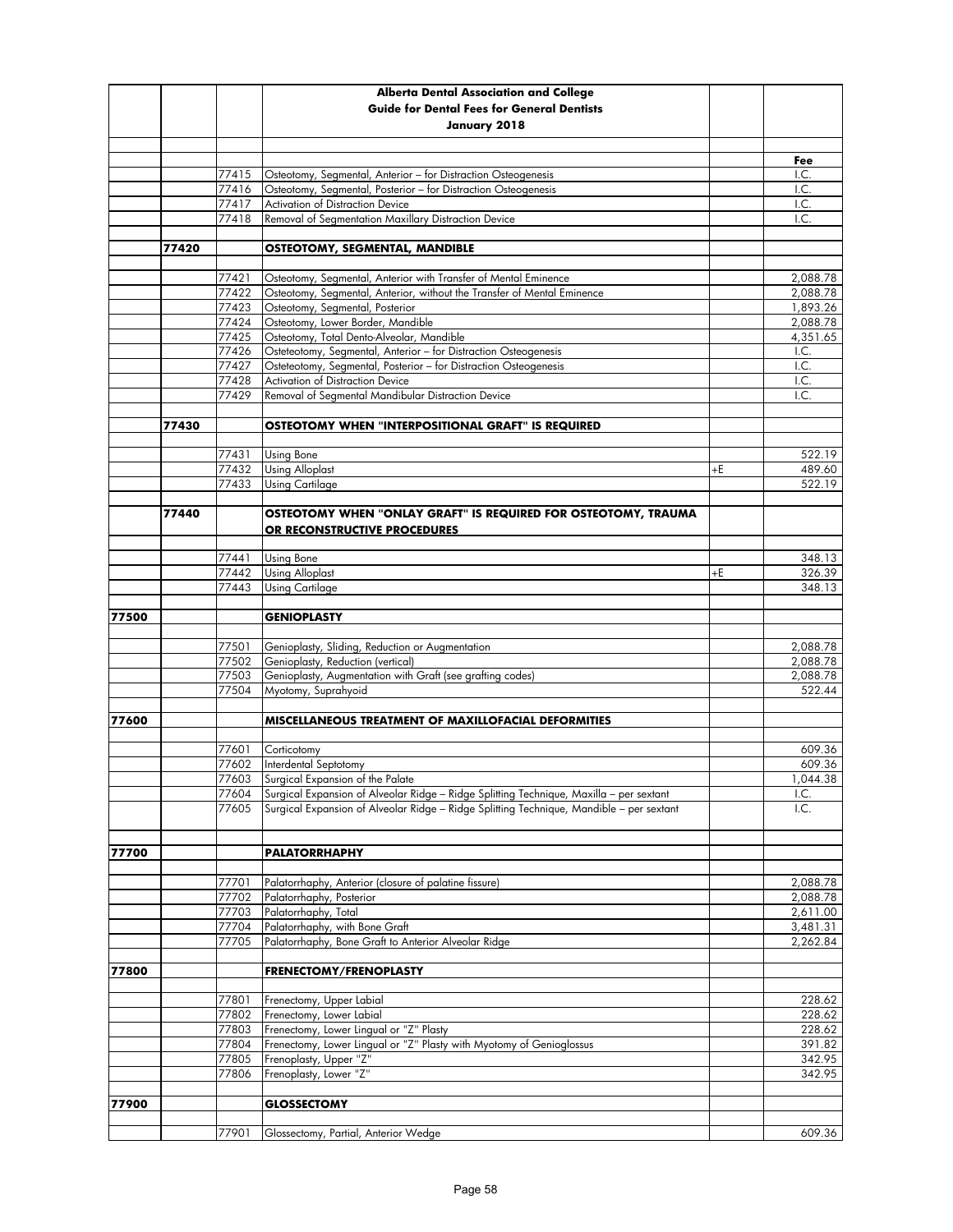|       |       |                | Alberta Dental Association and College                                                                                                           |    |                      |
|-------|-------|----------------|--------------------------------------------------------------------------------------------------------------------------------------------------|----|----------------------|
|       |       |                | <b>Guide for Dental Fees for General Dentists</b>                                                                                                |    |                      |
|       |       |                | January 2018                                                                                                                                     |    |                      |
|       |       |                |                                                                                                                                                  |    |                      |
|       |       |                |                                                                                                                                                  |    | Fee                  |
|       |       | 77902          | Glossectomy, Partial, for Orthodontic Purposes                                                                                                   |    | 609.36               |
|       |       | 77903          | Glossectomy, Full Postero-Anterior Wedge                                                                                                         |    | 1,131.41             |
|       |       |                |                                                                                                                                                  |    |                      |
|       | 77910 |                | <b>CLEFT SURGERY</b>                                                                                                                             |    |                      |
|       |       | 77911          | Primary Unilateral Cleft Lip Repair                                                                                                              |    | 1,174.94             |
|       |       | 77912          | Secondary Unilateral Cleft Lip Repair                                                                                                            |    | 1,174.94             |
|       |       | 77913          | Primary Bilateral Cleft Lip Repair                                                                                                               |    | 1,566.59             |
|       |       | 77914          | Secondary Bilateral Cleft Lip Repair                                                                                                             |    | 1,566.59             |
|       |       | 77915          | Reconstruction of Cleft Lip with Lip Switch Flap                                                                                                 |    | 1,566.59             |
|       |       | 77916          | Complex Reconstruction or Revision of Cleft Lip                                                                                                  |    | 1,958.25             |
|       |       | 77917          | Closure of Alveolar Cleft (see grafting Codes)                                                                                                   |    | 1,958.25             |
|       |       |                |                                                                                                                                                  |    |                      |
|       | 77920 |                | ORAL NASAL FISTULA                                                                                                                               |    |                      |
|       |       | 77921          | Primary Closure at Time of Initial Surgery                                                                                                       |    | 696.25               |
|       |       | 77922          | Secondary Closure with Palatal Flap                                                                                                              |    | 1,044.38             |
|       |       | 77923          | Secondary Closure with Pharyngeal Flap                                                                                                           |    | 1,044.38             |
|       |       | 77924          | Secondary Closure with Tongue Flap                                                                                                               |    | 1,174.94             |
|       |       | 77925          | Secondary Closure with Buccal Flap                                                                                                               |    | 1,044.38             |
|       |       |                |                                                                                                                                                  |    |                      |
|       | 77930 |                | <b>RIGID FIXATION</b>                                                                                                                            |    |                      |
|       |       | 77931          | Rigid Internal Fixation                                                                                                                          |    | Add                  |
|       |       | 77932          | Rigid Internal Fixation using Bone                                                                                                               |    | 25% to               |
|       |       | 77933          | Rigid Internal Fixation using Alloplast                                                                                                          | +E | Surgical             |
|       |       | 77934          | Rigid Internal Fixation using Cartilage                                                                                                          |    | Fee                  |
|       |       |                |                                                                                                                                                  |    |                      |
| 78000 |       |                | <b>TEMPOROMANDIBULAR JOINT DYSFUNCTIONS, TREATMENT OF</b>                                                                                        |    |                      |
|       |       |                |                                                                                                                                                  |    |                      |
| 78100 |       |                | TEMPOROMANDIBULAR JOINT, DISLOCATION MANAGEMENT OF                                                                                               |    |                      |
|       |       |                | (Sedation and general anaesthesia services to be coded separately with appropriate 90000<br>series codes)                                        |    |                      |
|       |       |                |                                                                                                                                                  |    |                      |
|       |       | 78101          | TMJ, Dislocation, Open Reduction                                                                                                                 |    | 1,131.41             |
|       |       | 78102          | TMJ, Dislocation, Closed Reduction, Uncomplicated                                                                                                |    | 103.45               |
|       |       |                |                                                                                                                                                  | to | 206.91               |
|       |       | 78103          | TMJ, Dislocation, Closed Reduction, Complicated (Requiring Sedation or General Anaesthesia)                                                      |    | 217.76               |
|       |       |                |                                                                                                                                                  |    |                      |
|       |       | 78104<br>78105 | TMJ, Subluxation, Closed Reduction, Uncomplicated<br>TMJ, Subluxation, Closed Reduction, Complicated (Requiring Sedation or General Anaesthesia) |    | 206.91               |
|       |       |                |                                                                                                                                                  |    | 217.76               |
|       |       | 78106          | TMJ, Manipulation, under Sedation or General Anaesthesia                                                                                         |    | 326.64               |
|       |       | 78107          | TMJ, Fixation (Application of devices to prevent recurrent dislocation in the short term (arch                                                   |    | 326.64               |
|       |       |                | bars, MMF screws, lvy Loops)                                                                                                                     |    |                      |
|       |       |                |                                                                                                                                                  |    |                      |
| 78200 |       |                | TEMPOROMANDIBULAR JOINT, OPEN PROCEDURES (ARTHROTOMY)                                                                                            |    |                      |
|       |       |                |                                                                                                                                                  |    |                      |
|       |       | 78201          | Condyloplasty                                                                                                                                    |    | 1,740.66             |
|       |       | 78202<br>78203 | Condylotomy<br>Condylectomy                                                                                                                      |    | 1,044.38<br>1,871.22 |
|       |       | 78204          | Eminoplasty                                                                                                                                      |    | 1,871.22             |
|       |       | 78205          | Re-contour of Glenoid Fossa                                                                                                                      |    | 1,871.22             |
|       |       | 78206          | Menisectomy                                                                                                                                      |    | 1,740.66             |
|       |       | 78207          | Plication of Meniscus                                                                                                                            |    | 1,871.22             |
|       |       | 78208          | <b>Repair of Meniscus</b>                                                                                                                        |    | 1,871.22             |
|       |       | 78209          | Replacement of Meniscus (see grafting codes)                                                                                                     |    | 1,871.22             |
|       |       |                |                                                                                                                                                  |    |                      |
| 78300 |       |                | <b>TEMPOROMANDIBULAR JOINT, ARTHROTOMY FOR MAJOR RECONSTRUCTION</b>                                                                              |    |                      |
|       |       |                |                                                                                                                                                  |    |                      |
|       |       | 78301          | Fossa Replacement (see grafting codes)                                                                                                           |    | 1,871.22             |
|       |       | 78302          | Condylar Replacement (see grafting codes)                                                                                                        |    | 1,871.22             |
|       |       | 78303          | Gap, Arthroplasty for Ankylosis (see grafting codes)                                                                                             |    | 2,959.12             |
|       |       |                |                                                                                                                                                  |    |                      |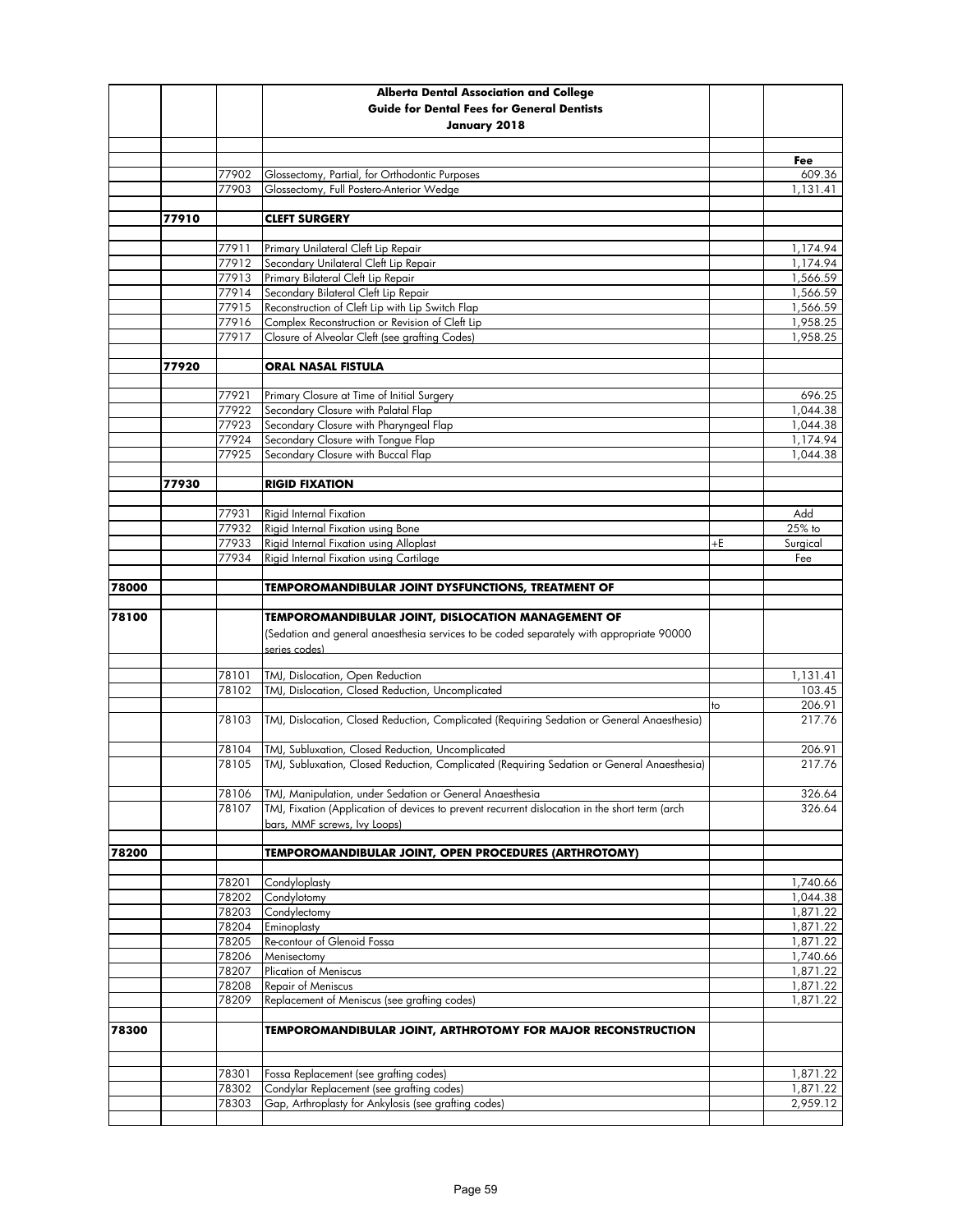|       |       |                | <b>Alberta Dental Association and College</b>                                   |      |                      |
|-------|-------|----------------|---------------------------------------------------------------------------------|------|----------------------|
|       |       |                | <b>Guide for Dental Fees for General Dentists</b>                               |      |                      |
|       |       |                | January 2018                                                                    |      |                      |
|       |       |                |                                                                                 |      |                      |
|       |       |                |                                                                                 |      | Fee                  |
| 78400 |       |                | <b>TEMPOROMANDIBULAR JOINT, ARTHROSCOPY OF TEMPOROMANDIBULAR</b>                |      |                      |
|       |       |                | <b>TNIOL</b>                                                                    |      |                      |
|       |       | 78401          | TMJ Arthroscopic Examination                                                    |      | 522.19               |
|       |       | 78402          | Biopsy                                                                          |      | 739.78               |
|       |       | 78403          | Removal of Loose Bodies                                                         |      | 739.78               |
|       |       | 78404          | Lavage                                                                          |      | 522.19               |
|       |       | 78405          | Lysis of Adhesions                                                              |      | 739.78               |
|       |       | 78406          | Synovectomy                                                                     |      | 1,131.41             |
|       |       | 78407          | Condyloplasty                                                                   |      | 1,131.41             |
|       |       | 78408<br>78409 | Eminoplasty<br>Re-contour of Glenoid Fossa                                      |      | 1,131.41<br>1,131.41 |
|       |       | 78411          | Menisectomy                                                                     |      | 1,305.50             |
|       |       | 78412          | Plication of Meniscus                                                           |      | 1,305.50             |
|       |       | 78413          | Repair of Meniscus                                                              |      | 1,305.50             |
|       |       |                |                                                                                 |      |                      |
| 78500 |       |                | TEMPOROMANDIBULAR JOINT, ARTHROCENTESIS (puncture and aspiration)               |      |                      |
|       |       | 78501          | One unit of time                                                                |      | 125.16               |
|       |       | 78502          | Two units                                                                       |      | 250.35               |
|       |       | 78509          | Each additional unit over two                                                   |      | 125.16               |
|       |       |                |                                                                                 |      |                      |
| 78600 |       |                | <b>TEMPOROMANDIBULAR JOINT, MANAGEMENT BY INJECTIONS</b>                        |      |                      |
|       |       |                |                                                                                 |      |                      |
|       |       | 78601          | Injection, therapeutic drug with or without local anaesthetic drug, "per site", | +E   | 130.59               |
|       |       | 78602          | Injection, with Sclerosing Agent                                                |      | 130.59               |
| 78700 |       |                | TEMPOROMANDIBULAR JOINT, APPLIANCE SPLINTS, ORTHOPEDIC                          |      |                      |
|       |       |                | <b>REHABILITATION</b> (post operative)                                          |      |                      |
|       |       |                |                                                                                 |      |                      |
|       |       | 78701          | Appliance Splint, Maxillary                                                     | +L   | 881.45               |
|       |       | 78702          | Appliance Splint, Mandibular                                                    | $+1$ | 881.45               |
|       |       |                |                                                                                 |      |                      |
| 79000 |       |                | ORAL SURGERY PROCEDURES, OTHER                                                  |      |                      |
| 79100 |       |                | SALIVARY GLANDS, TREATMENT OF                                                   |      |                      |
|       |       |                |                                                                                 |      |                      |
|       |       | 79101          | Salivary Duct, Dilation of                                                      |      | 179.60               |
|       |       | 79102          | Salivary Duct, Insertion of Polyethylene Tube                                   |      | 239.50               |
|       |       | 79103          | Salivary Duct, Sialodochoplasty                                                 |      | 522.44               |
|       |       | 79104          | Salivary Duct, Reconstruction of                                                |      | 783.68               |
|       | 79110 |                | SALIVARY DUCT, SIALOLITHOTOMY                                                   |      |                      |
|       |       |                |                                                                                 |      |                      |
|       |       | 79111          | Sialolithotomy, Anterior 1/3 of Canal                                           |      | 479.00               |
|       |       | 79112          | Sialolithotomy, Posterior 2/3 of Canal                                          |      | 1,306.12             |
|       |       | 79113          | Sialolithotomy, External Approach                                               |      | 2,023.60             |
|       |       |                |                                                                                 |      |                      |
|       | 79120 |                | <b>SALIVARY GLAND, EXCISIONS</b>                                                |      |                      |
|       |       | 79121          | <b>Excision of Submaxillary Gland</b>                                           |      | 1,305.61             |
|       |       | 79122          | <b>Excision of Sublingual Gland</b>                                             |      | 1,632.03             |
|       |       | 79123          | Excision of Mucocele                                                            |      | 163.32               |
|       |       | 79124          | Excision of Ranula                                                              |      | 522.44               |
|       |       | 79125          | Marsupialization of Ranula                                                      |      | 479.00               |
|       |       |                |                                                                                 |      |                      |
|       | 79130 |                | SALIVARY GLAND, REMOVAL                                                         |      |                      |
|       |       | 79131          | Salivary Gland, Removal, Parotid (sub total)                                    |      | 1,740.66             |
|       |       | 79132          | Salivary Gland, Removal, Parotid (radical, including facial nerve)              |      | 2,785.06             |
|       |       |                |                                                                                 |      |                      |
| 79200 |       |                | NEUROLOGICAL DISTURBANCES, TREATMENT OF                                         |      |                      |
|       |       |                |                                                                                 |      |                      |
|       | 79210 |                | NEUROLOGICAL DISTURBANCES, TRIGEMINAL NERVE                                     |      |                      |
|       |       | 79211          | Trigeminal Nerve, Injection for Destruction                                     |      | 261.21               |
|       |       |                |                                                                                 |      |                      |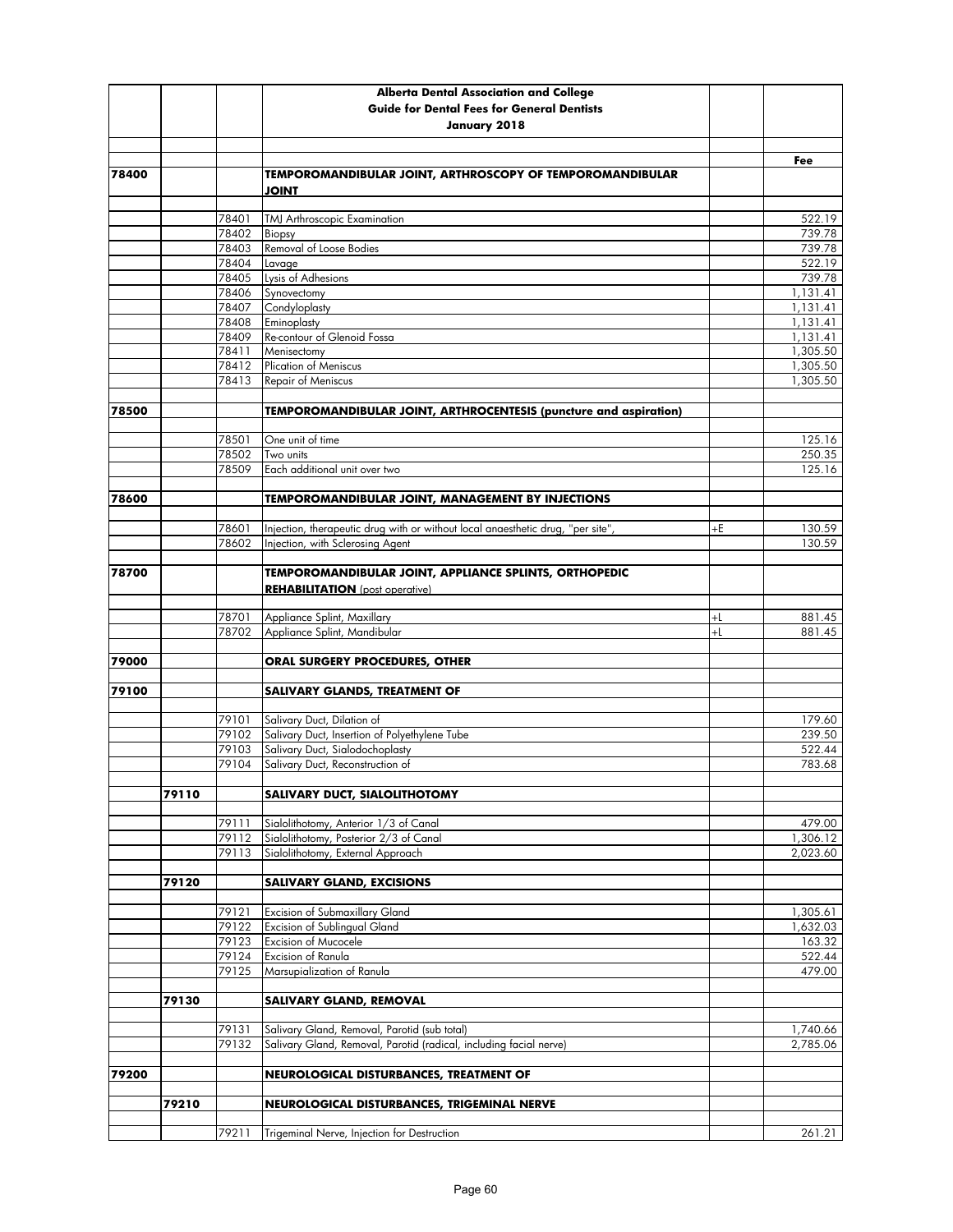|       |       |                | Alberta Dental Association and College                                                                   |      |                    |
|-------|-------|----------------|----------------------------------------------------------------------------------------------------------|------|--------------------|
|       |       |                | <b>Guide for Dental Fees for General Dentists</b>                                                        |      |                    |
|       |       |                | January 2018                                                                                             |      |                    |
|       |       |                |                                                                                                          |      |                    |
|       |       |                |                                                                                                          |      | Fee                |
|       |       | 79212          | Trigeminal Nerve, Avulsion at Periphery                                                                  |      | 544.18             |
|       |       | 79213          | Trigeminal Nerve, Total Avulsion of a Branch                                                             |      | 990.33             |
|       |       | 79214<br>79215 | Trigeminal Nerve, Alcoholization of a Branch<br>Trigeminal Nerve, Infiltration of a Branch for Diagnosis |      | 261.21<br>125.16   |
|       |       | 79216          | Trigeminal Nerve, Intraoperative, diagnostic or physiologic monitoring                                   |      | 239.50             |
|       |       |                | (stimulation with recording evoked potentials, ultrasound, or impedance)                                 |      |                    |
|       |       | 79217          | Trigeminal Nerve, Neurolysis or tumor excision of trigeminal nerve branch in soft tissue                 |      | 783.68             |
|       |       | 79218          | Trigeminal Nerve, Neurolysis or tumor excision of trigeminal nerve branch in bone (mandible,             |      | 1,523.40           |
|       |       |                | maxilla or orbit) (not to include osteotomy)                                                             |      |                    |
|       | 79220 |                | NEUROLOGICAL DISTURBANCES, MENTAL NERVE                                                                  |      |                    |
|       |       |                |                                                                                                          |      |                    |
|       |       | 79221          | Mental Nerve, Transportation of                                                                          |      | 914.04             |
|       |       | 79222          | Mental Nerve, Decompression in Canal                                                                     |      | 914.04             |
|       | 79230 |                | NEUROLOGICAL DISTURBANCES, INFERIOR DENTAL NERVE                                                         |      |                    |
|       |       | 79231          | Inferior Dental Nerve, Complete Avulsion                                                                 |      | 914.04             |
|       |       | 79232          | Inferior Dental Nerve, Decompression in the Canal                                                        |      | 946.63             |
|       |       |                |                                                                                                          |      |                    |
|       | 79240 |                | <b>NEUROLOGICAL DISTURBANCES, SURGERY</b>                                                                |      |                    |
|       |       | 79241          | Injured Nerve Repair, Primary                                                                            |      | 1,218.72           |
|       |       | 79242          | Injured Nerve Repair, Secondary                                                                          |      | 3,089.69           |
|       |       | 79243          | Injured Nerve Repair, Secondary, (when repair delayed more than four weeks)                              |      | 3,481.31           |
|       |       | 79244          | Neural Transposition and Decompression                                                                   |      | 914.04             |
|       |       | 79245          | Implantation of Electrode for Peripheral Nerve Stimulation                                               |      | 1,218.72           |
|       |       | 79246          | Excision of Tumor or Neuroma                                                                             |      | 1,305.61           |
|       |       | 79247          | Nerve Repair with Graft                                                                                  | +E   | 4,351.65           |
|       |       | 79248          | Harvesting of Nerve Graft                                                                                |      | 1,523.40           |
|       |       | 79251          | Epineurial Suture of Trigeminal Nerve Branch per Anastomosis                                             |      | 946.63             |
|       |       | 79252          | Fascicular Suture of Trigeminal Nerve Branch per Anastomosis                                             |      | 946.63             |
|       |       | 79253          | Conduit Implant for Repair of Nerve Gap up to 3 cm.                                                      |      | 2,436.94           |
|       |       | 79254<br>79255 | Conduit Implant for Repair of Nerve Gap greater than 3 cm.                                               |      | 3,481.31<br>609.36 |
|       |       | 79256          | Fibrin adhesive per nerve anastomosis<br>Laser coaqulation per verve anastomosis                         |      | 652.81             |
|       |       | 79258          | In addition to above procedures, when using operating microscopes                                        |      | 130.59             |
|       |       |                |                                                                                                          |      |                    |
| 79300 |       |                | <b>ANTRAL SURGERY</b>                                                                                    |      |                    |
|       | 79310 |                | <b>ANTRAL SURGERY, RECOVERY, FOREIGN BODIES</b>                                                          |      |                    |
|       |       |                |                                                                                                          |      |                    |
|       |       | 79311          | Antral Surgery, Immediate Recovery of a Dental Root or Foreign Body from the Antrum                      |      | 544.18             |
|       |       |                |                                                                                                          | to   | 816.27             |
|       |       | 79312          | Antral Surgery, Immediate Closure of Antrum by Another Dental Surgeon                                    |      | 544.18             |
|       |       |                |                                                                                                          | to   | 816.27             |
|       |       | 79313          | Antral Surgery, Delayed Recovery of a Dental Root with Oral Antrostomy                                   |      | 544.18<br>816.27   |
|       |       | 79314          | Antral Surgery with Nasal Antrostomy                                                                     | to   | 544.18             |
|       |       |                |                                                                                                          | to   | 816.27             |
|       |       |                |                                                                                                          |      |                    |
|       | 79320 |                | <b>ANTRAL SURGERY, LAVAGE</b>                                                                            |      |                    |
|       |       | 79321          |                                                                                                          |      | 114.31             |
|       |       | 79322          | Lavage, Oral Approach<br>Lavage, Nasal Approach                                                          |      | 114.31             |
|       |       |                |                                                                                                          |      |                    |
|       | 79330 |                | ANTRAL SURGERY, ORO-ANTRAL FISTULA CLOSURE, (same session)                                               |      |                    |
|       |       |                |                                                                                                          |      |                    |
|       |       | 79331          | Oro-Antral Fistula Closure with Buccal Flap                                                              | to   | 522.44<br>783.68   |
|       |       | 79332          | Oro-Antral Fistula Closure with Gold Plate                                                               | $+1$ | 522.44             |
|       |       |                |                                                                                                          | to   | 783.68             |
|       |       | 79333          | Oro-Antral Fistula Closure with Palatal Flap                                                             |      | 522.44             |
|       |       |                |                                                                                                          | to   | 783.68             |
|       |       |                |                                                                                                          |      |                    |
|       | 79340 |                | ANTRAL SURGERY, ORO-ANTRAL FISTULA CLOSURE, (subsequent session)                                         |      |                    |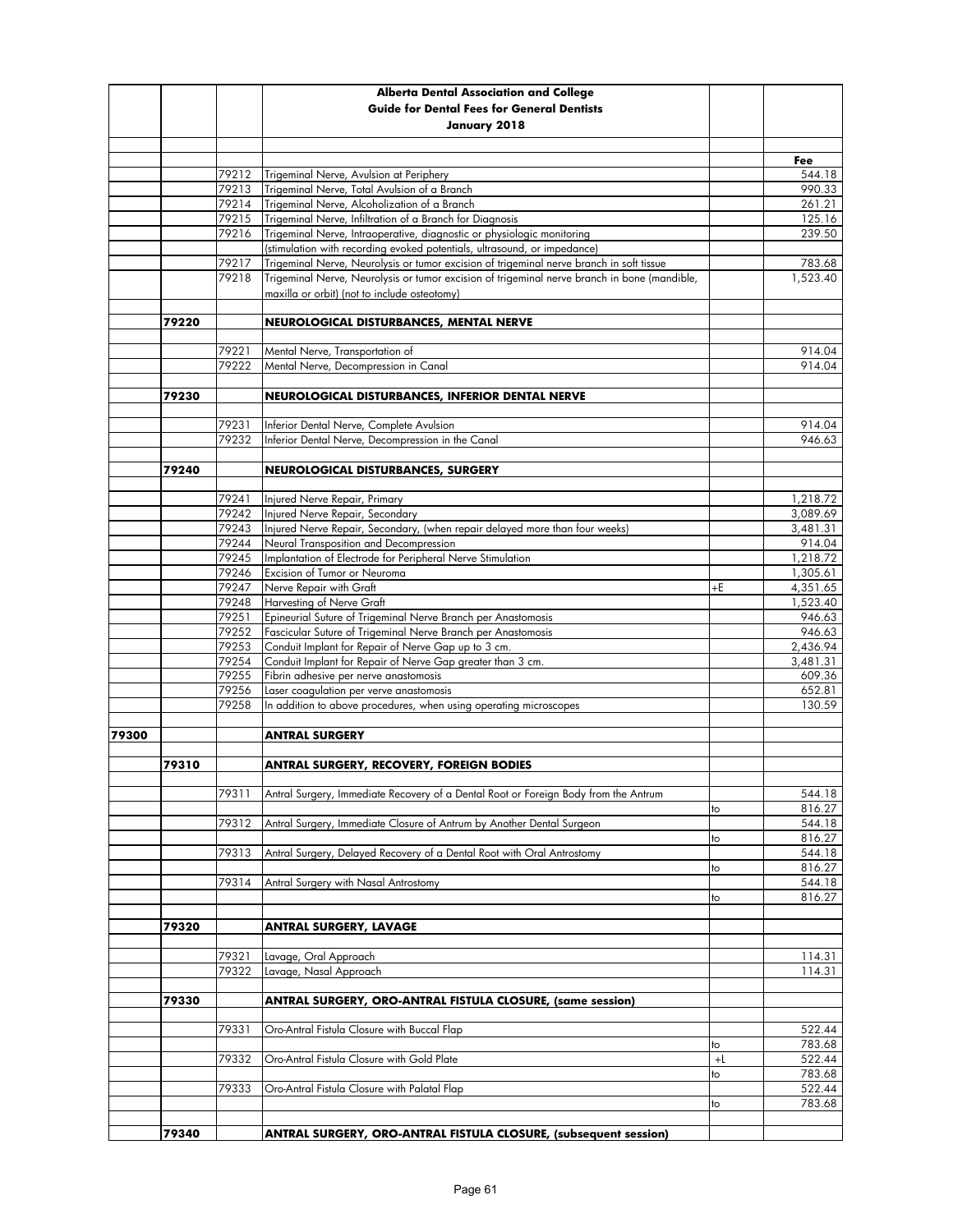|       |       |       | Alberta Dental Association and College                                   |      |                  |
|-------|-------|-------|--------------------------------------------------------------------------|------|------------------|
|       |       |       | <b>Guide for Dental Fees for General Dentists</b>                        |      |                  |
|       |       |       | January 2018                                                             |      |                  |
|       |       |       |                                                                          |      |                  |
|       |       |       |                                                                          |      | Fee              |
|       |       |       |                                                                          |      |                  |
|       |       | 79341 | Oro-Antral Fistula Closure with Buccal Flap                              |      | 522.44           |
|       |       |       |                                                                          | to   | 783.68           |
|       |       | 79342 | Oro-Antral Fistula Closure with Gold Plate                               |      | 522.44           |
|       |       |       |                                                                          | to   | 783.68           |
|       |       | 79343 | Oro-Antral Fistula Closure with Palatal Flap                             | to   | 522.44<br>783.68 |
|       |       |       |                                                                          |      |                  |
|       | 79350 |       | <b>Sinus Osseous Augmentation</b>                                        |      |                  |
|       |       |       |                                                                          |      |                  |
|       |       | 79351 | Sinus Osseous Augmentation, Open Lateral Approach - Autograft            | +E   | I.C.             |
|       |       | 79352 | Sinus Osseous Augmentation, Open Lateral Approach - Allograft            | $+E$ | I.C.             |
|       |       | 79353 | Sinus Osseous Augmentation, Open Lateral Approach - Xenograft            | $+E$ | I.C.             |
|       |       | 79354 | Sinus Osseous Augmentation, Indirect Inferior Approach - Autograft       | $+E$ | I.C.             |
|       |       | 79355 | Sinus Osseous Augmentation, Indirect Inferior Approach - Allograft       | $+E$ | I.C.             |
|       |       | 79356 | Sinus Osseous Augmentation, Indirect Inferior Approach - Xenograft       | $+E$ | I.C.             |
|       |       |       |                                                                          |      |                  |
| 79400 |       |       |                                                                          |      |                  |
|       |       |       | <b>HEMORRHAGE, CONTROL OF</b>                                            |      |                  |
|       |       | 79401 | Primary Hemorrhage, Control                                              |      | 130.59           |
|       |       |       |                                                                          | to   | 522.44           |
|       |       | 79402 | Secondary Hemorrhage, Control                                            |      | 152.33           |
|       |       |       |                                                                          | to   | 1,523.40         |
|       |       | 79403 | Hemorrhage Control, using Compression and Hemostatic Agent               |      | 152.33           |
|       |       |       |                                                                          | to   | 1,523.40         |
|       |       | 79404 | Hemorrhage Control, using Hemostatic Substance and Suture (including     |      | 152.33           |
|       |       |       | removal of bony tissue, if necessary)                                    | to   | 1,523.40         |
|       |       |       |                                                                          |      |                  |
| 79500 |       |       | <b>GRAFTS, SURGICAL</b>                                                  |      |                  |
|       | 79510 |       | <b>HARVESTING OF INTRAORAL TISSUE FOR GRAFTING TO OPERATIVE SITE</b>     |      |                  |
|       |       |       |                                                                          |      |                  |
|       |       | 79511 | Bone                                                                     |      | 440.72           |
|       |       | 79512 | Cartilage                                                                |      | 440.72           |
|       |       | 79513 | Skin                                                                     |      | 440.72           |
|       |       | 79514 | Mucosa                                                                   |      | 440.72           |
|       |       | 79515 | Fascia                                                                   |      | 440.72           |
|       |       | 79516 | Muscle                                                                   |      | 440.72           |
|       |       | 79517 | Dermis                                                                   |      | 440.72           |
|       |       |       |                                                                          |      |                  |
|       | 79520 |       | <b>HARVESTING OF EXTRAORAL TISSUE FOR GRAFTING TO OPERATIVE SITE (TO</b> |      |                  |
|       |       |       | <b>INCLUDE ILIUM. RIB. ETC.)</b>                                         |      |                  |
|       |       | 79521 | Bone                                                                     |      | 609.36           |
|       |       | 79522 | Cartilage                                                                |      | 609.36           |
|       |       | 79523 | Costochondral                                                            |      | 609.36           |
|       |       | 79524 | Skin                                                                     |      | 609.36           |
|       |       | 79525 | Mucosa                                                                   |      | 609.36           |
|       |       | 79526 | Fascia                                                                   |      | 609.36           |
|       |       | 79527 | Muscle                                                                   |      | 609.36           |
|       |       | 79528 | Dermis                                                                   |      | 609.36           |
|       |       | 79529 | Nerve                                                                    |      | I.C.             |
|       | 79530 |       |                                                                          |      |                  |
|       |       |       | <b>VASCULARIZED TISSUE FLAPS</b>                                         |      |                  |
|       |       | 79531 | Free                                                                     |      | I.C.             |
|       |       | 79532 | Attached                                                                 |      | I.C.             |
|       |       | 79539 | Micro-anastomosis of tissue flap (arterial and venous)                   |      | I.C.             |
|       |       |       |                                                                          |      |                  |
|       |       |       |                                                                          |      |                  |
|       | 79540 |       | Harvesting and Preparation of Platelet Rich Plasma                       |      |                  |
|       |       |       |                                                                          |      |                  |
|       |       | 79541 | Harvesting and Preparation of Platelet Rich Plasma                       | $+E$ | I.C.             |
|       | 79550 |       |                                                                          |      |                  |
|       |       |       | <b>Delivery of Growth Factors</b>                                        |      |                  |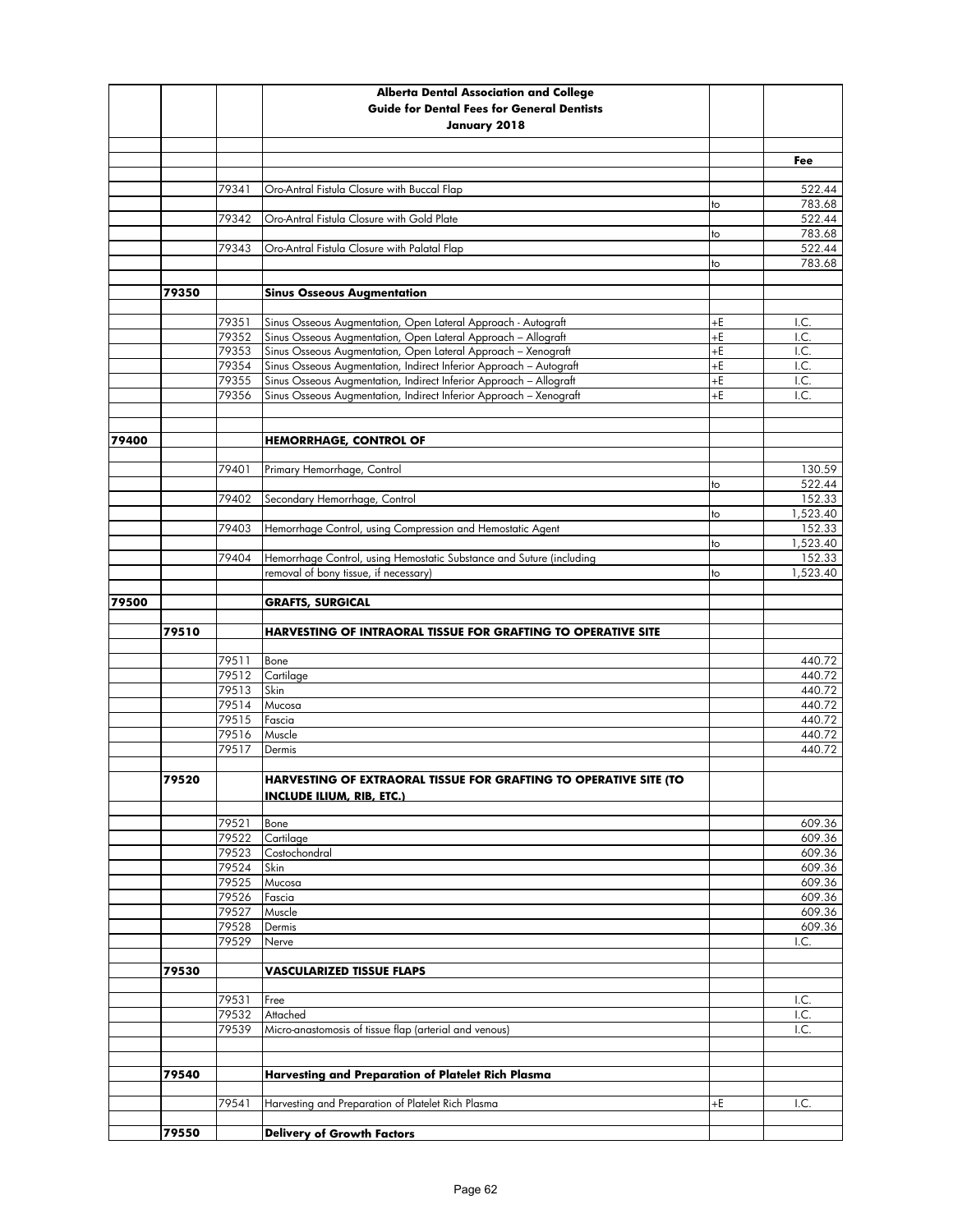|       |       |                | Alberta Dental Association and College                                                                                                                             |            |                    |
|-------|-------|----------------|--------------------------------------------------------------------------------------------------------------------------------------------------------------------|------------|--------------------|
|       |       |                | <b>Guide for Dental Fees for General Dentists</b>                                                                                                                  |            |                    |
|       |       |                | January 2018                                                                                                                                                       |            |                    |
|       |       |                |                                                                                                                                                                    |            |                    |
|       |       |                |                                                                                                                                                                    |            | Fee                |
|       |       |                |                                                                                                                                                                    |            |                    |
|       |       | 79551          | Delivery of Growth Factors - Autologous - per site                                                                                                                 | +E         | I.C.               |
|       |       | 79552          | Delivery of Growth Factors - Allogenic - per site                                                                                                                  | $+E$       | I.C.               |
|       |       | 97553          | Delivery of Growth Factors - Human Recombinant - per site                                                                                                          | +E         | I.C.               |
| 79600 |       |                | POST SURGICAL CARE (Required by complications and unusual circumstances, refer to                                                                                  |            |                    |
|       |       |                | comment under section heading 70000)                                                                                                                               |            |                    |
|       |       |                |                                                                                                                                                                    |            |                    |
|       |       | 79601          | Post Surgical Care, Subsequent to Initial Post Surgical Treatment, Minor, by Treating Dentist                                                                      |            | 108.88             |
|       |       |                |                                                                                                                                                                    |            |                    |
|       |       | 79602          | Post Surgical Care, Minor, by Other Than Treating Dentist                                                                                                          |            | 114.31             |
|       |       | 79603          | Post Surgical Care, Major, by Treating Dentist                                                                                                                     |            | 114.31             |
|       |       |                |                                                                                                                                                                    | to         | 1,143.19           |
|       |       | 79604          | Post Surgical Care, Major, by Other Than Treating Dentist                                                                                                          |            | 114.31             |
|       |       | 79605          | Post Surgical Care, Alveolitis, Treatment of (without anesthesia)                                                                                                  | to         | 1,143.19<br>114.31 |
|       |       | 79606          | Post Surgical Care, Alveolitis, Treatment of (with anesthesia)                                                                                                     |            | 114.31             |
|       |       |                |                                                                                                                                                                    |            |                    |
| 79700 |       |                | <b>EMERGENCY OFFICE PROCEDURES</b>                                                                                                                                 |            |                    |
|       |       |                |                                                                                                                                                                    |            |                    |
|       |       | 79701          | Emergency Procedure, Tracheotomy                                                                                                                                   |            | 696.25             |
|       |       | 79702          | Emergency Procedure, Crico-Thyroidotomy                                                                                                                            |            | 696.25             |
|       |       |                |                                                                                                                                                                    |            |                    |
| 79800 |       |                | MUSCULAR DISORDERS, TREATMENT OF                                                                                                                                   |            |                    |
|       |       | 79801          | <b>Treatment of Muscular Dysfunctions</b>                                                                                                                          |            |                    |
|       |       | 79802          | Myotomy                                                                                                                                                            |            | I.C.<br>I.C.       |
|       |       |                |                                                                                                                                                                    |            |                    |
| 79900 |       |                | <b>IMPLANTOLOGY</b> (Includes placement of implant, post-surgical care, uncovering and                                                                             |            |                    |
|       |       |                | placement of attachment but not prosthesis)                                                                                                                        |            |                    |
|       |       |                |                                                                                                                                                                    |            |                    |
|       | 79910 |                | <b>IMPLANTS, BLADE</b>                                                                                                                                             |            |                    |
|       |       |                |                                                                                                                                                                    |            |                    |
|       |       | 79911          | Maxillary per implant                                                                                                                                              | +E         | I.C.               |
|       |       | 79912          | Mandibular per implant                                                                                                                                             | +E         | I.C.               |
|       | 79920 |                | <b>Implants, Subperiosteal</b>                                                                                                                                     |            |                    |
|       |       |                |                                                                                                                                                                    |            |                    |
|       |       | 79921          | Maxillary                                                                                                                                                          | $+1$       | I.C.               |
|       |       | 79922          | Mandibular                                                                                                                                                         | $+1$       | I.C.               |
|       |       |                |                                                                                                                                                                    |            |                    |
|       | 79930 |                | Implants, Ossenointegrated, Root Form, More than one component                                                                                                     |            |                    |
|       |       |                |                                                                                                                                                                    |            |                    |
|       |       | 79931<br>79932 | Surgical Installation of Implant with Cover Screw - per Implant                                                                                                    | +E         | I.C.               |
|       |       | 79933          | Surgical Installation of Implant with Healing Transmucosal Element - per Implant<br>Surgical Installation of Implant with Final Transmucusal Element - per Implant | $+E$<br>+E | I.C.<br>I.C.       |
|       |       | 79934          | Surgical Re-entry, Removal of Healing Screw and Placement of Healing Transmucosal Element                                                                          | +E         | I.C.               |
|       |       |                | – per Implant                                                                                                                                                      |            |                    |
|       |       | 79935          | Surgical Re-entry, Removal of Healing Screw and Placement of Final Standard Transmucosal                                                                           | +E         | I.C.               |
|       |       |                | Element - per Implant                                                                                                                                              |            |                    |
|       |       | 79936          | Surgical Re-entry, Removal of Healing Screw and Placement of Final Custom Transmucosal                                                                             | $+L +E$    | I.C.               |
|       |       |                | Element – per Implant                                                                                                                                              |            |                    |
|       |       |                |                                                                                                                                                                    |            |                    |
|       | 79940 |                | <b>Implants Osseointegrated, Root Form, Single Component</b>                                                                                                       |            |                    |
|       |       | 79941          | Surgical Installation of Implant - per Implant                                                                                                                     | +E         | I.C.               |
|       |       |                |                                                                                                                                                                    |            |                    |
|       | 79950 |                | <b>Implants, Osseointegrated, Provisional</b>                                                                                                                      |            |                    |
|       |       |                |                                                                                                                                                                    |            |                    |
|       |       | 79951          | Installation of Provisional Implant - per Implant                                                                                                                  | +E         | I.C.               |
|       |       | 79952          | Removal of Provisional Implant - per Implant                                                                                                                       | +E         | I.C.               |
|       |       |                |                                                                                                                                                                    |            |                    |
|       | 79960 |                | <b>Implants, Removal of</b>                                                                                                                                        |            |                    |
|       |       | 79961          | Per implant, Uncomplicated                                                                                                                                         |            | I.C.               |
|       |       | 79962          | Per implant, Complicated                                                                                                                                           |            | I.C.               |
|       |       |                |                                                                                                                                                                    |            |                    |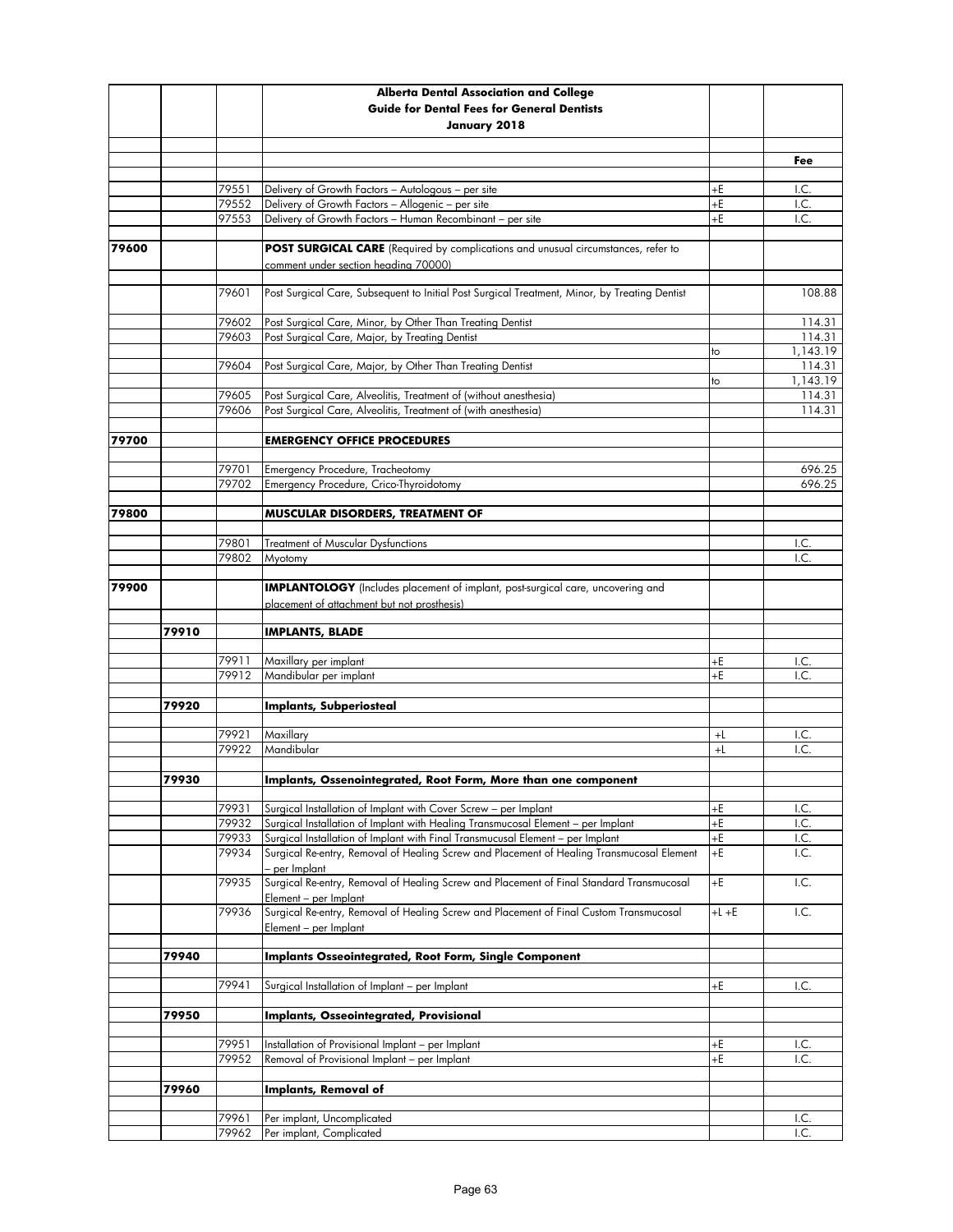|       |       |       | Alberta Dental Association and College                                                                                                        |      |        |
|-------|-------|-------|-----------------------------------------------------------------------------------------------------------------------------------------------|------|--------|
|       |       |       | <b>Guide for Dental Fees for General Dentists</b>                                                                                             |      |        |
|       |       |       | January 2018                                                                                                                                  |      |        |
|       |       |       |                                                                                                                                               |      |        |
|       |       |       |                                                                                                                                               |      | Fee    |
|       |       |       | <b>ORTHODONTICS</b>                                                                                                                           |      |        |
|       |       |       |                                                                                                                                               |      |        |
| 80000 |       |       | <b>ORTHODONTIC SERVICES, MISCELLANEOUS</b>                                                                                                    |      |        |
|       |       |       |                                                                                                                                               |      |        |
| 80600 |       |       | ORTHODONTIC, OBSERVATIONS AND ADJUSTMENTS                                                                                                     |      |        |
|       |       | 80601 | Orthodontic Observation - for Tooth Guidance (i.e. tooth position, eruption sequence, serial<br>extraction supervision, etc.) per appointment |      | 77.28  |
|       |       | 80602 | Orthodontic Observation and adjustment - to Orthodontic Appliances and/or the Reduction of                                                    |      | 77.28  |
|       |       |       | Proximal Surfaces of Teeth per appointment                                                                                                    |      |        |
|       |       |       |                                                                                                                                               |      |        |
|       | 80630 |       | REPAIRS TO REMOVABLE OR FIXED APPLIANCES (not including removal and<br>recementation)                                                         |      |        |
|       |       |       |                                                                                                                                               |      |        |
|       |       | 80631 | One unit of time                                                                                                                              | +L   | 83.71  |
|       |       | 80632 | Two units                                                                                                                                     | +L   | 167.45 |
|       |       | 80639 | Each additional unit over two                                                                                                                 |      | 83.71  |
|       | 80640 |       | <b>ALTERATIONS TO REMOVABLE OR FIXED APPLIANCES</b>                                                                                           |      |        |
|       |       |       |                                                                                                                                               |      |        |
|       |       | 80641 | One unit of time                                                                                                                              | +L   | 83.71  |
|       |       | 80642 | Two units                                                                                                                                     | $+1$ | 167.45 |
|       |       | 80649 | Each additional unit over two                                                                                                                 |      | 83.71  |
|       | 80650 |       | <b>RECEMENTATION OF FIXED APPLIANCES</b>                                                                                                      |      |        |
|       |       |       |                                                                                                                                               |      |        |
|       |       | 80651 | One unit of time                                                                                                                              |      | 83.71  |
|       |       | 80659 | Each additional unit of time                                                                                                                  |      | 83.71  |
|       |       |       |                                                                                                                                               |      |        |
|       | 80660 |       | SEPARATION (except where included in the fabrication of an appliance)                                                                         |      |        |
|       |       | 80661 | One unit of time                                                                                                                              |      | 83.71  |
|       |       | 80669 | Each addition unit of time                                                                                                                    |      | 83.71  |
|       |       |       |                                                                                                                                               |      |        |
|       | 80670 |       | REMOVAL OF FIXED ORTHODONTIC APPLIANCES (BY A PRACTITIONER OTHER<br>THAN THE ORIGINAL TREATMENT PRACTICE OR PRACTITIONER)                     |      |        |
|       |       |       |                                                                                                                                               |      |        |
|       |       | 80671 | One unit of time                                                                                                                              |      | 83.71  |
|       |       | 80679 | Each additional unit of time                                                                                                                  |      | 83.71  |
| 81000 |       |       | APPLIANCES, ACTIVE, FOR TOOTH GUIDANCE OR MINOR TOOTH MOVEMENT                                                                                |      |        |
|       |       |       |                                                                                                                                               |      |        |
| 81100 |       |       | <b>APPLIANCES, REMOVABLE</b>                                                                                                                  |      |        |
|       |       |       | A maximum of eight observations or adjustment appointments may be charged for these                                                           |      |        |
|       |       |       | appliances.                                                                                                                                   |      |        |
|       |       |       |                                                                                                                                               |      |        |
|       | 81110 |       | APPLIANCES, REMOVABLE, SPACE REGAINING                                                                                                        |      |        |
|       |       | 81111 | Appliance, Maxillary, Unilateral                                                                                                              | +L   | 334.65 |
|       |       | 81112 | Appliance, Mandibular, Unilateral                                                                                                             | $+1$ | 334.65 |
|       |       | 81113 | Appliance, Maxillary, Bilateral                                                                                                               | $+1$ | 334.65 |
|       |       | 81114 | Appliance, Mandibular, Bilateral                                                                                                              | $+1$ | 334.65 |
|       | 81120 |       | APPLIANCES, REMOVABLE, CROSS-BITE CORRECTION                                                                                                  |      |        |
|       |       |       |                                                                                                                                               |      |        |
|       |       | 81121 | Appliance, Maxillary, Simple                                                                                                                  | +L   | 317.40 |
|       |       | 81122 | Appliance, Mandibular, Simple                                                                                                                 | $+1$ | 317.40 |
|       |       |       |                                                                                                                                               |      |        |
|       | 81130 |       | APPLIANCES, REMOVABLE, DENTAL ARCH EXPANSION                                                                                                  |      |        |
|       |       | 81131 | Appliance, Maxillary, Simple                                                                                                                  | $+1$ | 334.65 |
|       |       | 81132 | Appliances, Mandibular, Simple                                                                                                                | $+1$ | 334.65 |
|       |       |       |                                                                                                                                               |      |        |
|       | 81140 |       | APPLIANCES, REMOVABLE, CLOSURE OF DIASTEMAS                                                                                                   |      |        |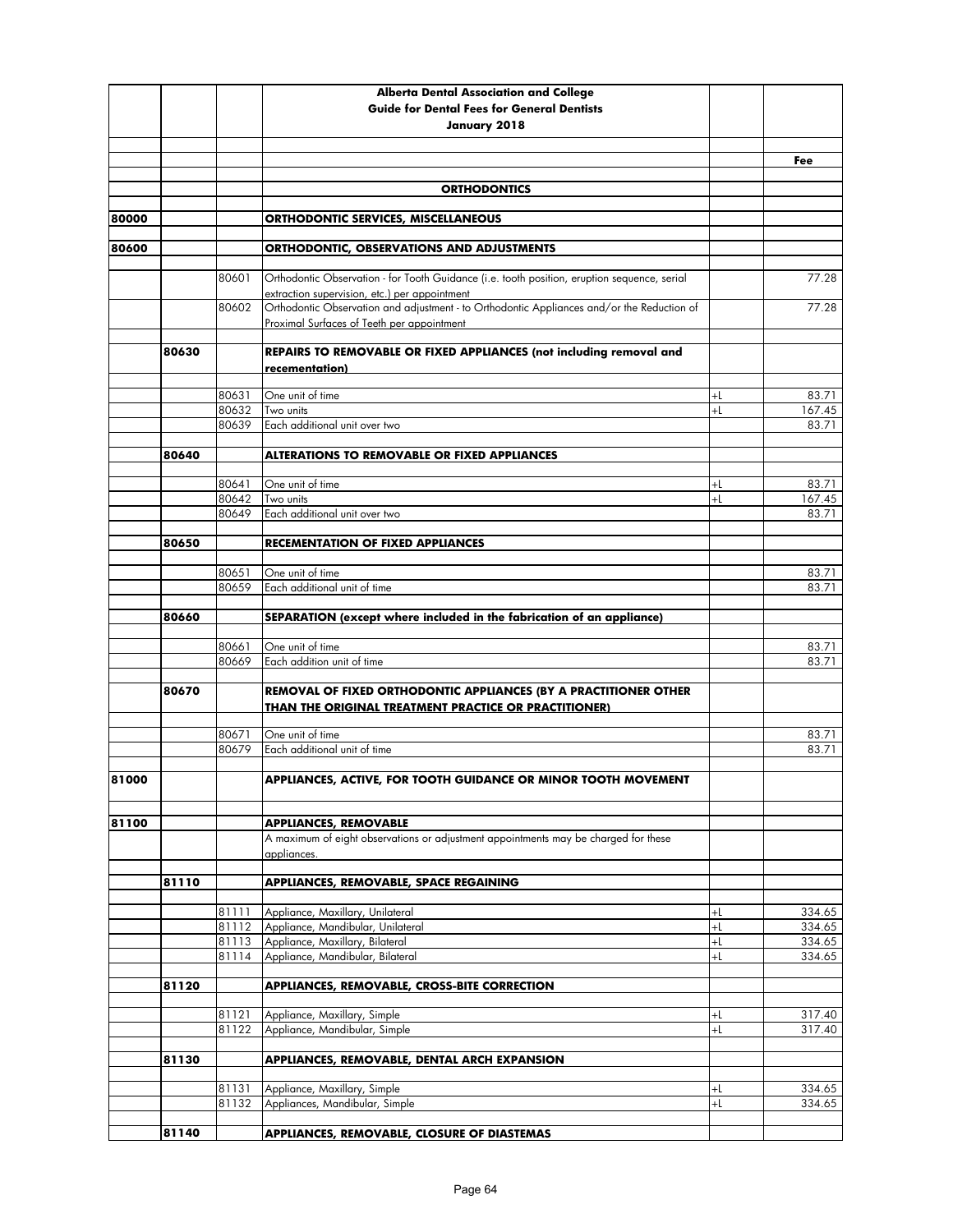|       |       |                | Alberta Dental Association and College                                                                                      |          |                  |
|-------|-------|----------------|-----------------------------------------------------------------------------------------------------------------------------|----------|------------------|
|       |       |                | <b>Guide for Dental Fees for General Dentists</b>                                                                           |          |                  |
|       |       |                | January 2018                                                                                                                |          |                  |
|       |       |                |                                                                                                                             |          |                  |
|       |       |                |                                                                                                                             |          | Fee              |
|       |       |                |                                                                                                                             |          |                  |
|       |       | 81141<br>81142 | Appliance, Maxillary, Simple<br>Appliance, Mandibular, Simple                                                               | +L<br>+L | 334.65<br>334.65 |
|       |       |                |                                                                                                                             |          |                  |
|       | 81150 |                | APPLIANCES, REMOVABLE, ALIGNMENT OF ANTERIOR TEETH                                                                          |          |                  |
|       |       |                |                                                                                                                             |          |                  |
|       |       | 81151          | Appliance, Maxillary, Simple                                                                                                | +L       | 334.65           |
|       |       | 81152          | Appliance, Mandibular, Simple                                                                                               | +L       | 334.65           |
|       |       |                |                                                                                                                             |          |                  |
| 81200 |       |                | <b>APPLIANCES, FIXED OR CEMENTED</b><br>A maximum of eight observations or adjustment appointments may be charged for these |          |                  |
|       |       |                | appliances.                                                                                                                 |          |                  |
|       |       |                |                                                                                                                             |          |                  |
|       | 81210 |                | APPLIANCE, FIXED, SPACE REGAINING (e.g. lingual or labial arch with molar                                                   |          |                  |
|       |       |                | bands, tubes, locks)                                                                                                        |          |                  |
|       |       |                |                                                                                                                             |          |                  |
|       |       | 81211          | Appliance, Maxillary                                                                                                        | +L       | 334.65           |
|       |       | 81212          | Appliance, Mandibular                                                                                                       | +L       | 334.65           |
|       | 81220 |                | APPLIANCE, FIXED, SPACE REGAINING, UNILATERAL                                                                               |          |                  |
|       |       |                |                                                                                                                             |          |                  |
|       |       | 81221          | Appliance, Maxillary                                                                                                        | +L       | 251.16           |
|       |       | 81222          | Appliance, Mandibular                                                                                                       | +L       | 251.16           |
|       |       |                |                                                                                                                             |          |                  |
|       | 81230 |                | APPLIANCE, FIXED, CROSS-BITE CORRECTION - ANTERIOR                                                                          |          |                  |
|       |       |                |                                                                                                                             |          |                  |
|       |       | 81231<br>81232 | Appliance, Maxillary<br>Appliance, Mandibular                                                                               | +L       | 334.65           |
|       |       |                |                                                                                                                             | +L       | 334.65           |
|       | 81240 |                | APPLIANCE, FIXED, CROSS-BITE CORRECTION - POSTERIOR                                                                         |          |                  |
|       |       |                |                                                                                                                             |          |                  |
|       |       | 81241          | Appliance, Maxillary                                                                                                        | +L       | 334.65           |
|       |       | 81242          | Appliance, Mandibular                                                                                                       | $+1$     | 334.65           |
|       |       | 81243          | Appliance, Two-Molar Band, Hooked and Elastics                                                                              | +L       | 268.16           |
|       |       |                |                                                                                                                             |          |                  |
|       | 81250 |                | <b>APPLIANCE, FIXED, DENTAL ARCH EXPANSION</b>                                                                              |          |                  |
|       |       | 81251          | Appliance, Maxillary                                                                                                        | +L       | 418.61           |
|       |       | 81252          | Appliance, Mandibular                                                                                                       | $+1$     | 418.61           |
|       |       | 81253          | Appliance, Maxillary, Rapid Expansion                                                                                       | $+1$     | 334.65           |
|       |       |                |                                                                                                                             |          |                  |
|       | 81260 |                | <b>APPLIANCE, FIXED, CLOSURE OF DIASTEMAS</b>                                                                               |          |                  |
|       |       |                |                                                                                                                             |          |                  |
|       |       | 81261          | Appliance, Maxillary, Simple                                                                                                | +L       | 334.65           |
|       |       | 81262          | Appliance, Mandibular, Simple                                                                                               | $+1$     | 334.65           |
|       | 81270 |                | APPLIANCE, FIXED, ALIGNMENT OF INCISOR TEETH                                                                                |          |                  |
|       |       |                |                                                                                                                             |          |                  |
|       |       | 81271          | Appliance, Maxillary, Simple                                                                                                | +L       | 418.61           |
|       |       | 81272          | Appliance, Mandibular, Simple                                                                                               | $+1$     | 418.61           |
|       |       |                |                                                                                                                             |          |                  |
|       | 81280 |                | <b>APPLIANCES, FIXED, LIGATURES</b>                                                                                         |          |                  |
|       |       |                |                                                                                                                             |          |                  |
|       |       | 81281          | Grassline or Elastic Ligatures per visit                                                                                    | +L       | 83.71            |
|       | 81290 |                | APPLIANCES, FIXED, MECHANICAL ERUPTION OF TOOTH/TEETH                                                                       |          |                  |
|       |       |                |                                                                                                                             |          |                  |
|       |       | 81291          | Appliance, Maxillary, Impaction                                                                                             | +L       | 334.65           |
|       |       | 81292          | Appliance, Mandibular, Impaction                                                                                            | $+1$     | 334.65           |
|       |       | 81293          | Appliance, Maxillary, Erupted                                                                                               | +L       | 334.65           |
|       |       | 81294          | Appliance, Mandibular, Erupted                                                                                              | $+1$     | 334.65           |
|       |       |                |                                                                                                                             |          |                  |
| 83000 |       |                | APPLIANCES, RETENTION, ORTHODONTIC RETAINING APPLIANCES                                                                     |          |                  |
| 83100 |       |                | <b>APPLIANCES, REMOVABLE, RETENTION</b>                                                                                     |          |                  |
|       |       |                |                                                                                                                             |          |                  |
|       |       |                |                                                                                                                             |          |                  |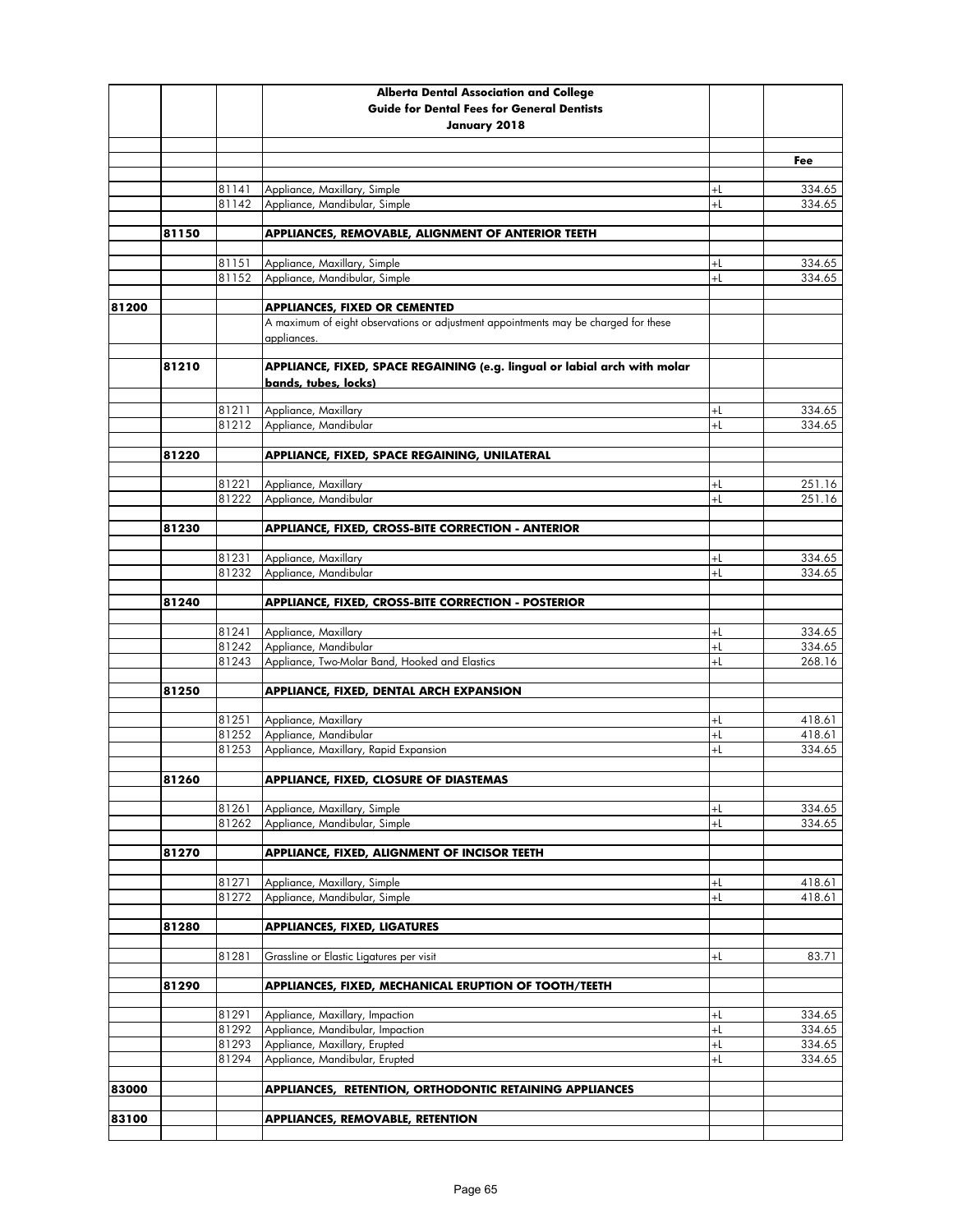|       |       | Alberta Dental Association and College                                                           |            |                       |
|-------|-------|--------------------------------------------------------------------------------------------------|------------|-----------------------|
|       |       | <b>Guide for Dental Fees for General Dentists</b>                                                |            |                       |
|       |       | January 2018                                                                                     |            |                       |
|       |       |                                                                                                  |            |                       |
|       |       |                                                                                                  |            | Fee                   |
|       | 83101 | Appliance, Maxillary                                                                             | +L         | 251.16                |
|       | 83102 | Appliance, Mandibular                                                                            | $+1$       | 251.16                |
|       | 83103 | Appliance, Tooth Positioner                                                                      | +L         | 251.16                |
| 83200 |       | APPLIANCES, FIXED/CEMENTED, RETENTION                                                            |            |                       |
|       |       |                                                                                                  |            |                       |
|       | 83201 | Appliance, Maxillary                                                                             | +L         | 334.65                |
|       | 83202 | Appliance, Mandibular                                                                            | $+1$       | 334.65                |
|       |       |                                                                                                  |            |                       |
|       |       | <b>COMPREHENSIVE ORTHODONTIC TREATMENT</b>                                                       |            |                       |
|       |       |                                                                                                  |            |                       |
|       |       | CASE TYPE - Fixed Appliance (includes formal full banded treatment and retention)                |            |                       |
|       |       | The range of fees with these procedure codes reflects such variables as length of time required  |            |                       |
|       |       | to complete the treatment, degree of difficulty, co-operation of the patient, etc. and the fee   |            |                       |
|       |       | charged should be determined accordingly.                                                        |            |                       |
|       |       |                                                                                                  |            |                       |
| 84000 |       | <b>PERMANENT DENTITION</b>                                                                       |            |                       |
|       |       |                                                                                                  |            |                       |
|       | 84101 | Class   Malocclusion                                                                             | +L         | 3,348.99              |
|       |       |                                                                                                  | to         | 10,046.96<br>5,023.47 |
|       | 84201 | Class II Malocclusion                                                                            | $+1$<br>to | 13,395.96             |
|       | 84301 | <b>Class III Malocclusions</b>                                                                   | $+1$       | 5,023.47              |
|       |       |                                                                                                  | to         | 13,395.96             |
|       | 84401 | Malocclusions Not Requiring Complete Banding                                                     | $+1$       | 1,674.48              |
|       |       |                                                                                                  | to         | 4,186.24              |
|       |       |                                                                                                  |            |                       |
| 85000 |       | <b>MIXED DENTITION</b>                                                                           |            |                       |
|       | 85101 | Class   Malocclusion                                                                             | $+1$       | 3,348.99              |
|       |       |                                                                                                  | to         | 10,046.96             |
|       | 85201 | Class II Malocclusion                                                                            | $+1$       | 5,023.47              |
|       |       |                                                                                                  | to         | 13,395.96             |
|       | 85301 | Class III Malocclusion                                                                           | $+1$       | 5,023.47              |
|       |       |                                                                                                  | to         | 13,395.96             |
| 87000 |       | PERMANENT DENTITION                                                                              |            |                       |
|       |       | CASE TYPE - Removable Appliances (includes removable appliance therapy and retention; e.g.       |            |                       |
|       |       | functional appliances)                                                                           |            |                       |
|       | 87101 | <b>Class   Malocclusion</b>                                                                      | +L         | I.C.                  |
|       |       | 87201 Class II Malocclusion                                                                      | $+1$       | I.C.                  |
|       | 87301 | Class III Malocclusion                                                                           | $+1$       | I.C.                  |
|       |       |                                                                                                  |            |                       |
| 88000 |       | <b>MIXED DENTITION</b>                                                                           |            |                       |
|       |       |                                                                                                  |            |                       |
|       | 88101 | Class   Malocclusion                                                                             | +L         | 1,674.48              |
|       | 88201 | Class II Malocclusion                                                                            | to<br>$+1$ | 5,023.47<br>2,511.73  |
|       |       |                                                                                                  | to         | 6,697.97              |
|       | 88301 | Class III Malocclusion                                                                           | $+1$       | 2,511.73              |
|       |       |                                                                                                  | to         | 6,697.97              |
|       |       |                                                                                                  |            |                       |
| 89500 |       | <b>NEONATAL DENTO-FACIAL ORTHOPEDICS</b>                                                         |            |                       |
|       |       | (comprehensive treatment for first six months of life)                                           |            |                       |
|       |       |                                                                                                  |            |                       |
|       |       | (1) Diagnostic procedures (includes radiographs and/or photographs);<br>(2) Parent consultation; |            |                       |
|       |       | (3) Impression and appliance construction                                                        |            |                       |
|       |       | (4) Insertion and parent instruction;                                                            |            |                       |
|       |       | (5) Post treatment evaluation;                                                                   |            |                       |
|       |       | (6) Adjustment of appliances (includes soft relin                                                |            |                       |
|       |       | (7) Reconstruction and/or reevaluation (may include up to two remakes)                           |            |                       |
|       |       |                                                                                                  |            |                       |
|       | 89501 | Expansion Appliance for Infants with Cleft Palate                                                | +L         | 334.89                |
|       |       |                                                                                                  | to         | 3,014.07              |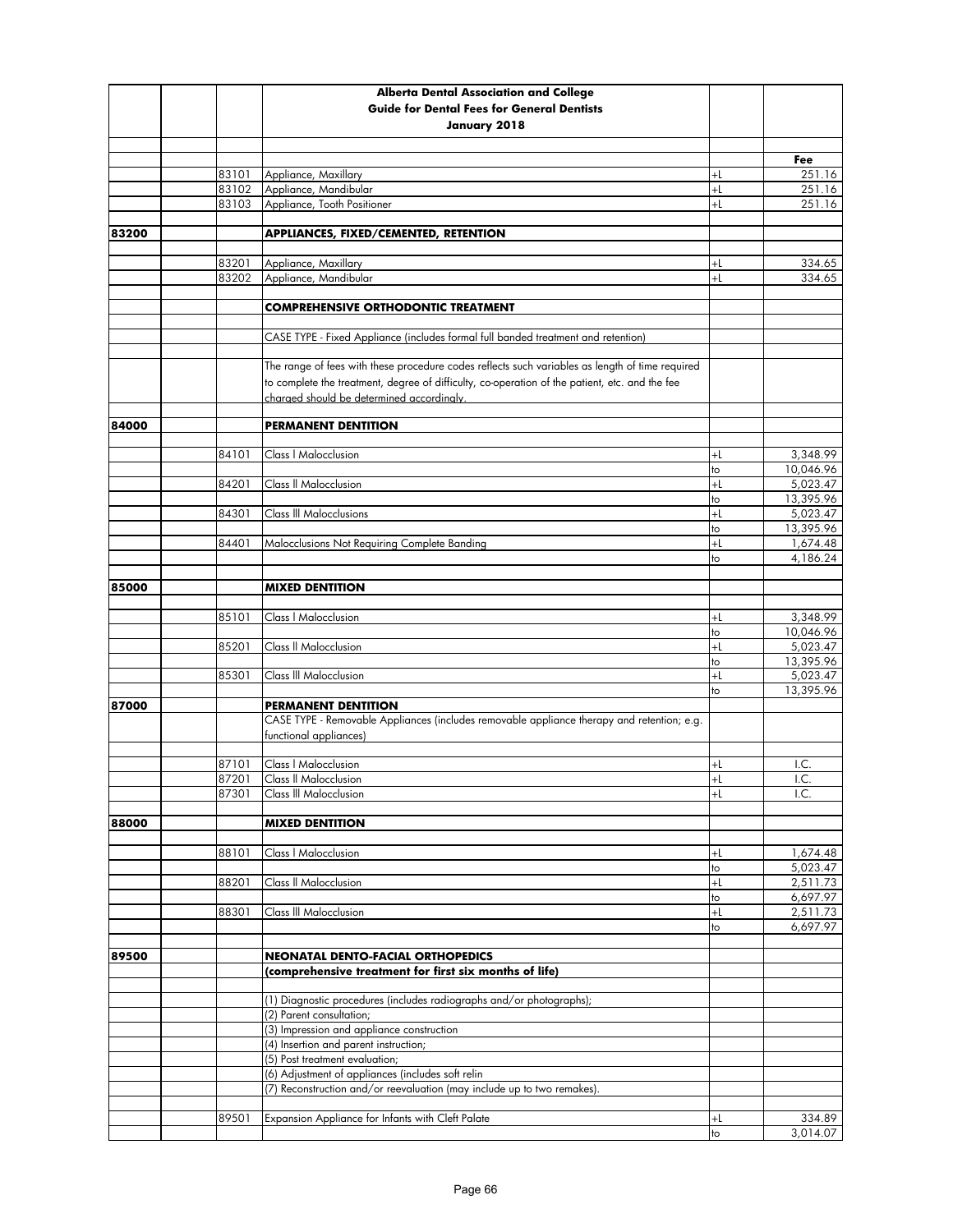|       |       |                | Alberta Dental Association and College                                             |            |                      |
|-------|-------|----------------|------------------------------------------------------------------------------------|------------|----------------------|
|       |       |                | <b>Guide for Dental Fees for General Dentists</b>                                  |            |                      |
|       |       |                | January 2018                                                                       |            |                      |
|       |       |                |                                                                                    |            |                      |
|       |       |                |                                                                                    |            | Fee                  |
|       |       | 89502          | Extra Oral Retraction Appliance for Infants with Cleft Palate                      | +L         | 334.89<br>3,014.07   |
|       |       | 89503          | Stage   - Initial Expansion                                                        | to<br>$+1$ | 1,255.86             |
|       |       |                |                                                                                    | to         | 2,511.73             |
|       |       | 89504          | Stage II - Anterior Alignment                                                      | $+1$       | 1,255.86             |
|       |       |                |                                                                                    | to         | 2,511.73             |
|       |       | 89505          | Stage III - Final Alignment (complete banding)                                     | $+1$       | 2,511.73             |
|       |       |                |                                                                                    | to         | 6,697.97<br>5,023.47 |
|       |       | 89506          | Stage III - Where Stage I and II were not provided for                             | $+1$<br>to | 13,395.96            |
|       |       |                |                                                                                    |            |                      |
|       |       |                |                                                                                    |            |                      |
|       |       |                | <b>ADJUNCTIVE GENERAL SERVICES</b>                                                 |            |                      |
|       |       |                |                                                                                    |            |                      |
| 91000 |       |                | <b>UNCLASSIFIED TREATMENTS</b>                                                     |            |                      |
| 91100 |       |                | UNCLASSIFIED TREATMENT, DENTAL PAIN                                                |            |                      |
|       |       |                |                                                                                    |            |                      |
|       | 91110 |                | PALLIATIVE (emergency) TREATMENT OF DENTAL PAIN, MINOR PROCEDURE                   |            |                      |
|       |       |                |                                                                                    |            |                      |
|       |       | 91111          | One unit of time                                                                   |            | 103.45               |
|       |       | 91112          | Two units                                                                          |            | 206.91               |
|       |       | 91113<br>91119 | Three units<br>Each additional unit over three                                     |            | 310.36<br>103.45     |
|       |       |                |                                                                                    |            |                      |
|       | 91120 |                | <b>EMERGENCY SERVICES NOT OTHERWISE SPECIFIED IN GUIDE</b>                         |            |                      |
|       |       |                |                                                                                    |            |                      |
|       |       | 91121          | One unit of time                                                                   |            | 108.88               |
|       |       | 91122          | Two units                                                                          |            | 217.76               |
|       |       | 91123          | Three units                                                                        |            | 326.64               |
|       |       | 91129          | Each additional unit over three                                                    |            | 108.88               |
| 91200 |       |                | UNCLASSIFIED TREATMENT, UNUSUAL TIME AND RESPONSIBILITIES (Note: If the            |            |                      |
|       |       |                | service affected is anaesthesia, code series 92000, and the unusual time and       |            |                      |
|       |       |                | responsibility is the result of a patient BMI of 35 or above, refer to code series |            |                      |
|       |       |                | 92900)                                                                             |            |                      |
|       |       |                |                                                                                    |            |                      |
|       | 91210 |                | UNUSUAL TIME AND RESPONSIBILITY REQUIREMENT, IN ADDITION TO USUAL                  |            |                      |
|       |       |                | <b>PROCEDURES IN GUIDE</b>                                                         |            |                      |
|       |       | 91211          |                                                                                    |            | 119.73               |
|       |       | 91212          | One unit of time<br>Two units                                                      |            | 239.50               |
|       |       | 91213          | Three units                                                                        |            | 359.23               |
|       |       | 91219          | Each additional unit over three                                                    |            | 119.73               |
|       |       |                |                                                                                    |            |                      |
|       | 91220 |                | <b>SECOND SURGEON (team approach)</b>                                              |            |                      |
|       |       |                |                                                                                    |            |                      |
|       |       | 91221<br>91222 | One unit of time<br>Two units                                                      |            | 103.45<br>206.91     |
|       |       | 91223          | Three units                                                                        |            | 310.36               |
|       |       | 91224          | Four units                                                                         |            | 413.81               |
|       |       | 91225          | Five units                                                                         |            | 517.27               |
|       |       | 91226          | Six units                                                                          |            | 620.72               |
|       |       | 91227          | Seven units                                                                        |            | 724.17               |
|       |       | 91228<br>91229 | Eight units<br>Each additional unit over eight                                     |            | 827.63<br>103.45     |
|       |       |                |                                                                                    |            |                      |
|       | 91230 |                | <b>MANAGEMENT OF EXCEPTIONAL PATIENT</b>                                           |            |                      |
|       |       |                |                                                                                    |            |                      |
|       |       | 91231          | One unit of time                                                                   |            | 119.73               |
|       |       | 91232          | Two units                                                                          |            | 239.50               |
|       |       | 91233<br>91234 | Three units<br>Four units                                                          |            | 359.23<br>479.00     |
|       |       | 91239          | Each additional unit over four                                                     |            | 119.73               |
|       |       |                |                                                                                    |            |                      |
| 92000 |       |                | <b>ANESTHESIA</b>                                                                  |            |                      |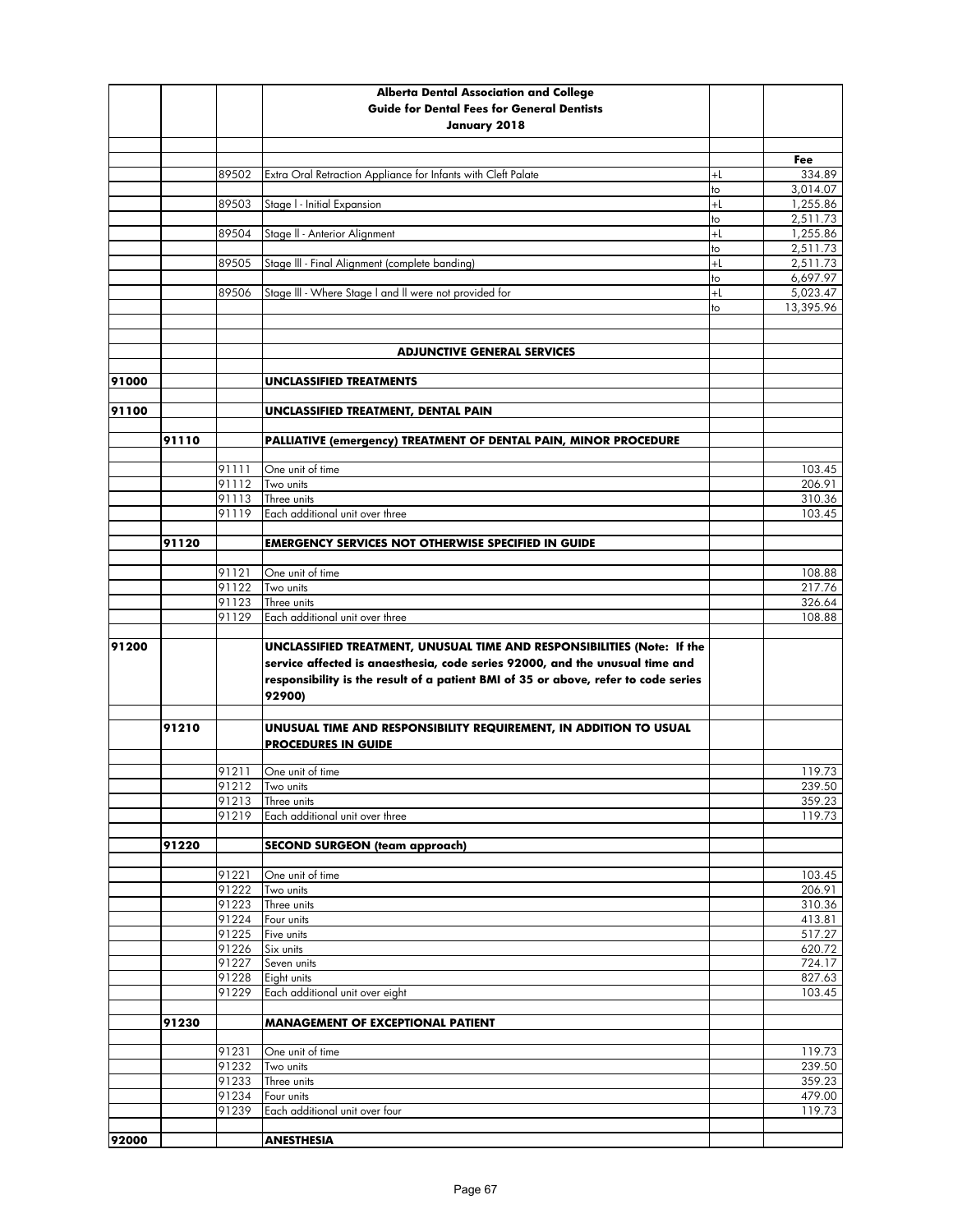|       |       |       | Alberta Dental Association and College                                                            |        |
|-------|-------|-------|---------------------------------------------------------------------------------------------------|--------|
|       |       |       | <b>Guide for Dental Fees for General Dentists</b>                                                 |        |
|       |       |       | January 2018                                                                                      |        |
|       |       |       |                                                                                                   |        |
|       |       |       |                                                                                                   | Fee    |
|       |       |       |                                                                                                   |        |
| 92100 |       |       | <b>ANAESTHESIA, LOCAL</b>                                                                         |        |
|       |       |       | (not in conjunction with operative or surgical procedures, includes pre-anaesthetic evaluation    |        |
|       |       |       | and post-anaesthetic evaluation and post-anaesthetic follow-up)                                   |        |
|       |       | 92101 | Regional Block Anesthesia (not in conjunction with operative or surgical procedures)              | 108.88 |
|       |       | 92102 | Trigeminal Division Block (not in conjunction with operative or surgical procedures)              | 108.88 |
|       |       |       |                                                                                                   |        |
| 92200 |       |       | <b>ANAESTHESIA, GENERAL</b>                                                                       |        |
|       |       |       | (includes pre-anaesthetic evaluation and post-anaesthetic evaluation and post-anaesthetic follow- |        |
|       |       |       | up)                                                                                               |        |
|       |       |       |                                                                                                   |        |
|       | 92210 |       | <b>GENERAL ANESTHESIA</b>                                                                         |        |
|       |       | 92212 | Two units of time                                                                                 | 228.62 |
|       |       | 92213 | Three units                                                                                       | 342.95 |
|       |       | 92214 | Four units                                                                                        | 457.26 |
|       |       | 92215 | Five units                                                                                        | 571.60 |
|       |       | 92216 | Six units                                                                                         | 685.90 |
|       |       | 92217 | Seven units                                                                                       | 800.21 |
|       |       | 92218 | Eight units                                                                                       | 914.55 |
|       |       | 92219 | Each additional unit over eight                                                                   | 114.31 |
|       |       |       |                                                                                                   |        |
|       | 92220 |       | Provision of facilities, equipment and support services for general anaesthesia                   |        |
|       |       |       |                                                                                                   |        |
|       |       | 92222 | Two units of time                                                                                 | 228.62 |
|       |       | 92223 | Three units                                                                                       | 342.95 |
|       |       | 92224 | Four units                                                                                        | 457.26 |
|       |       | 92225 | Five units                                                                                        | 571.60 |
|       |       | 92226 | Six units                                                                                         | 685.90 |
|       |       | 92227 | Seven units                                                                                       | 800.21 |
|       |       | 92228 | Eight units                                                                                       | 914.55 |
|       |       | 92229 | Each additional unit over eight                                                                   | 114.31 |
|       | 92300 |       | Anesthesia, Deep Sedation - a controlled state of depressed consciousness                         |        |
|       |       |       | accompanied by partial loss of protective reflexes, including inability to                        |        |
|       |       |       | respond purposefully to verbal command. These states apply to any                                 |        |
|       |       |       | technique that has depressed the patient beyond conscious sedation except                         |        |
|       |       |       | general anesthesia. Any technique leading to these conditions in a patient                        |        |
|       |       |       | including neuroleptanalgesia or anaesthesia, regardless of route of                               |        |
|       |       |       | administration, would fall within this category of service. (includes pre-                        |        |
|       |       |       |                                                                                                   |        |
|       |       | 92302 | Two units of time                                                                                 | 206.91 |
|       |       | 92303 | Three units                                                                                       | 310.36 |
|       |       | 92304 | Four units                                                                                        | 413.81 |
|       |       | 92305 | Five units                                                                                        | 517.27 |
|       |       | 92306 | Six units                                                                                         | 620.72 |
|       |       | 92307 | Seven units                                                                                       | 724.17 |
|       |       | 92308 | Eight units                                                                                       | 827.63 |
|       |       | 92309 | Each additional unit over eight                                                                   | 103.45 |
|       |       |       |                                                                                                   |        |
|       | 92320 |       | Provision of facilities, equipment and support services for deep sedation when                    |        |
|       |       |       | provided by a separate practitioner                                                               |        |
|       |       | 92322 | Two units                                                                                         | 206.91 |
|       |       | 92323 | Three units                                                                                       | 310.36 |
|       |       | 92324 | Four units                                                                                        | 413.81 |
|       |       | 92325 | Five units                                                                                        | 517.27 |
|       |       | 92326 | Six units                                                                                         | 620.72 |
|       |       | 92327 | Seven units                                                                                       | 724.17 |
|       |       | 92328 | Eight units                                                                                       | 827.63 |
|       |       | 92329 | Each additional unit over eight                                                                   | 103.45 |
|       |       |       |                                                                                                   |        |
| 92400 |       |       | <b>ANESTHESIA, CONSCIOUS SEDATION</b>                                                             |        |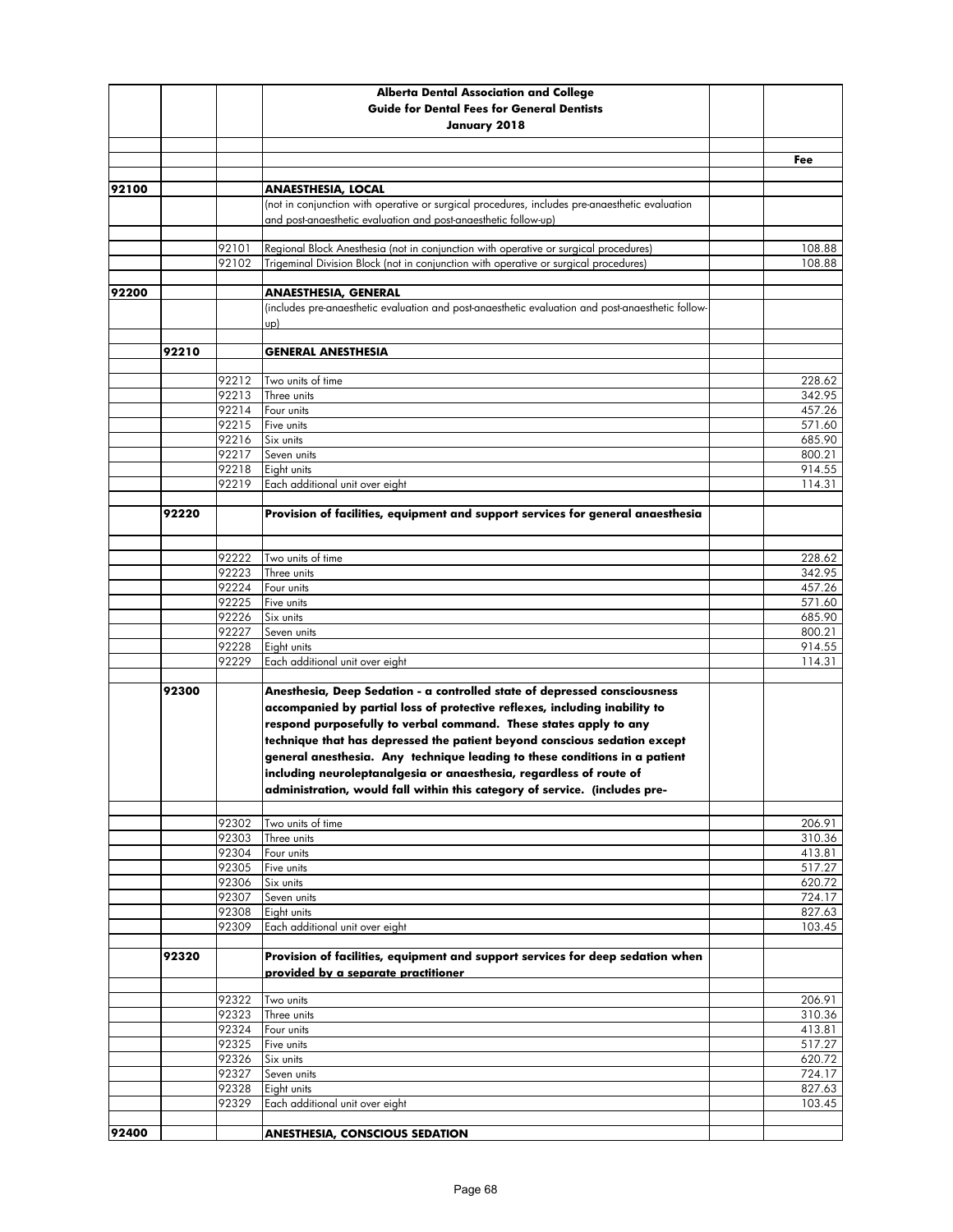|       |       |                | Alberta Dental Association and College                                                                                                                                      |                  |
|-------|-------|----------------|-----------------------------------------------------------------------------------------------------------------------------------------------------------------------------|------------------|
|       |       |                | <b>Guide for Dental Fees for General Dentists</b>                                                                                                                           |                  |
|       |       |                | January 2018                                                                                                                                                                |                  |
|       |       |                |                                                                                                                                                                             |                  |
|       |       |                |                                                                                                                                                                             | Fee              |
|       |       |                | Anaesthesia, Conscious Sedation - a medically controlled state of depressed consciousness                                                                                   |                  |
|       |       |                | that allows protective reflexes to be maintained, retains the patient's ability to maintain a                                                                               |                  |
|       |       |                | patent airway independently and continuously and permits appropriate response by the patient                                                                                |                  |
|       |       |                | to physical stimulation or verbal command, e.g, "open your eyes". (includes pre-anaesthetic                                                                                 |                  |
|       |       |                | evaluation and nost anaesthetic follow-un)                                                                                                                                  |                  |
|       |       |                |                                                                                                                                                                             |                  |
|       |       |                | Any technique leading to these conditions in a patient would fall within this category of service.                                                                          |                  |
|       |       |                | Conscious sedation is a varied technique which can require different levels of monitoring, in                                                                               |                  |
|       |       |                | accordance with the Regulatory Authority Guidelines for the Use of Sedation and General<br>Anaesthesia in Dental Practice. The Guidelines should be consulted and observed. |                  |
|       |       |                |                                                                                                                                                                             |                  |
|       |       |                |                                                                                                                                                                             |                  |
|       | 92410 |                | Nitrous Oxide Time is measured from the placement of the inhalation device                                                                                                  |                  |
|       |       |                | <u>and terminates with the removal of the inhalation device</u>                                                                                                             |                  |
|       |       |                |                                                                                                                                                                             |                  |
|       |       | 92411          | One unit of time                                                                                                                                                            | 54.69            |
|       |       | 92412<br>92413 | Two units of time<br>Three units                                                                                                                                            | 82.05<br>109.41  |
|       |       | 92414          | Four units                                                                                                                                                                  | 136.78           |
|       |       | 92415          | Five units                                                                                                                                                                  | 164.14           |
|       |       | 92416          | Six units                                                                                                                                                                   | 191.50           |
|       |       | 92417          | Seven units                                                                                                                                                                 | 218.86           |
|       |       | 92418          | Eight units                                                                                                                                                                 | 246.22           |
|       |       | 92419          | Each additional unit over eight                                                                                                                                             | 27.36            |
|       |       |                |                                                                                                                                                                             |                  |
|       | 92420 |                | Oral Sedation Sedation sufficient to require monitored care.                                                                                                                |                  |
|       |       |                | One unit of time                                                                                                                                                            |                  |
|       |       | 92421<br>92422 | Two units of time                                                                                                                                                           | 49.40<br>55.57   |
|       |       | 92423          | Three units of time                                                                                                                                                         | 71.76            |
|       |       | 92424          | Four units of time                                                                                                                                                          | 87.93            |
|       |       | 92425          | Five units of time                                                                                                                                                          | 104.13           |
|       |       | 92426          | Six units of time                                                                                                                                                           | 120.30           |
|       |       | 92427          | Seven units of time                                                                                                                                                         | 136.49           |
|       |       | 92428          | Eight units of time                                                                                                                                                         | 152.66           |
|       |       | 92429          | Each addition unit over eight                                                                                                                                               | 19.01            |
|       | 92440 |                | Parenteral Conscious Sedation (regardless of method -IM or IV)                                                                                                              |                  |
|       |       |                |                                                                                                                                                                             |                  |
|       |       | 92441          | One unit                                                                                                                                                                    | 67.69            |
|       |       | 92442          | Two units                                                                                                                                                                   | 135.05           |
|       |       |                | 92443 Three units                                                                                                                                                           | 203.41           |
|       |       | 92444          | Four units                                                                                                                                                                  | 271.78           |
|       |       | 92445          | Five units                                                                                                                                                                  | 339.14           |
|       |       | 92446          | Six units                                                                                                                                                                   | 407.50           |
|       |       | 92447<br>92448 | Seven units<br>Eight units                                                                                                                                                  | 475.86<br>543.22 |
|       |       | 92449          | Each additional unit over eight                                                                                                                                             | 67.36            |
|       |       |                |                                                                                                                                                                             |                  |
| 92500 |       |                | NON PHARAMACOLOGICAL PAIN CONTROL AND PATIENT MANAGEMENT                                                                                                                    |                  |
|       |       |                |                                                                                                                                                                             |                  |
|       | 92510 |                | <b>HYPNOSIS</b>                                                                                                                                                             |                  |
|       |       |                |                                                                                                                                                                             |                  |
|       |       | 92511          | One unit of time                                                                                                                                                            | 54.69            |
|       |       | 92512          | Two units                                                                                                                                                                   | 82.05            |
|       |       | 92513<br>92514 | Three units<br>Four units                                                                                                                                                   | 109.41<br>136.78 |
|       |       | 92519          | Each additional unit over four                                                                                                                                              | 27.36            |
|       |       |                |                                                                                                                                                                             |                  |
|       | 92520 |                | <b>ACUPUNCTURE</b>                                                                                                                                                          |                  |
|       |       |                |                                                                                                                                                                             |                  |
|       |       | 92521          | One unit of time                                                                                                                                                            | 54.69            |
|       |       | 92522          | Two units                                                                                                                                                                   | 82.05            |
|       |       | 92523          | Three units                                                                                                                                                                 | 109.41           |
|       |       | 92524          | Four units                                                                                                                                                                  | 136.78           |
|       |       | 92529          | Each additional unit over four                                                                                                                                              | 27.36            |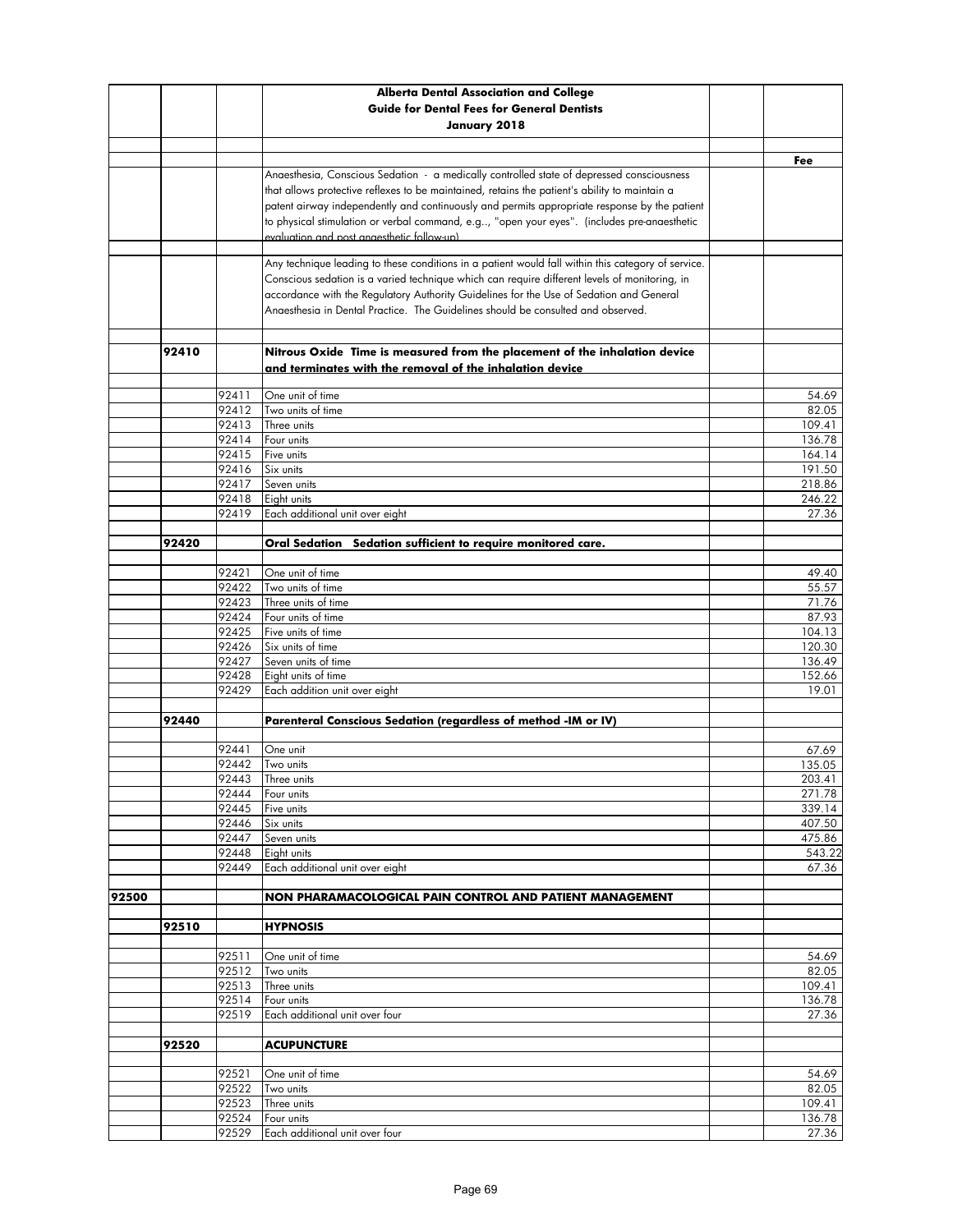|       |       |                | Alberta Dental Association and College                                                                                                                                                                                                                                                                                                                                                                                                              |      |                  |
|-------|-------|----------------|-----------------------------------------------------------------------------------------------------------------------------------------------------------------------------------------------------------------------------------------------------------------------------------------------------------------------------------------------------------------------------------------------------------------------------------------------------|------|------------------|
|       |       |                | <b>Guide for Dental Fees for General Dentists</b>                                                                                                                                                                                                                                                                                                                                                                                                   |      |                  |
|       |       |                | January 2018                                                                                                                                                                                                                                                                                                                                                                                                                                        |      |                  |
|       |       |                |                                                                                                                                                                                                                                                                                                                                                                                                                                                     |      |                  |
|       |       |                |                                                                                                                                                                                                                                                                                                                                                                                                                                                     |      | Fee              |
|       |       |                |                                                                                                                                                                                                                                                                                                                                                                                                                                                     |      |                  |
|       | 92530 |                | <b>Electronic Dental Anesthesia</b>                                                                                                                                                                                                                                                                                                                                                                                                                 |      |                  |
|       |       |                |                                                                                                                                                                                                                                                                                                                                                                                                                                                     |      |                  |
|       |       | 92531          | One Unit of Time                                                                                                                                                                                                                                                                                                                                                                                                                                    |      | 54.69            |
|       |       | 92532          | Two units                                                                                                                                                                                                                                                                                                                                                                                                                                           |      | 82.05            |
|       |       | 92533<br>92534 | Three units<br>Four units                                                                                                                                                                                                                                                                                                                                                                                                                           |      | 109.41<br>136.78 |
|       |       | 92539          | Each additional unit over four                                                                                                                                                                                                                                                                                                                                                                                                                      |      | 27.36            |
|       |       |                |                                                                                                                                                                                                                                                                                                                                                                                                                                                     |      |                  |
|       | 92900 |                | ANAESTHESIA - GENERAL ANAESTHESIA OR DEEP SEDATION, UNUSUAL TIME<br><u>and responsibility</u>                                                                                                                                                                                                                                                                                                                                                       |      |                  |
|       |       | 92901          | Management of patient with BMI 35 or above, in addition to code series 92200 or 92300                                                                                                                                                                                                                                                                                                                                                               |      | I.C.             |
|       |       |                |                                                                                                                                                                                                                                                                                                                                                                                                                                                     |      |                  |
| 93000 |       |                | <b>PROFESSIONAL CONSULTATIONS</b><br>(diagnostic services provided by dentist other than practitioner providing                                                                                                                                                                                                                                                                                                                                     |      |                  |
|       |       |                | treatment)                                                                                                                                                                                                                                                                                                                                                                                                                                          |      |                  |
| 93100 |       |                | <b>PROFESSIONAL COMMUNICATIONS</b>                                                                                                                                                                                                                                                                                                                                                                                                                  |      |                  |
|       | 93110 |                | Consultation with Member of the Profession or other Healthcare Providers, in                                                                                                                                                                                                                                                                                                                                                                        |      |                  |
|       |       |                | or out of the office                                                                                                                                                                                                                                                                                                                                                                                                                                |      |                  |
|       |       | 93111          | One unit of time                                                                                                                                                                                                                                                                                                                                                                                                                                    | $+E$ | 88.46            |
|       |       | 93112          | Two units                                                                                                                                                                                                                                                                                                                                                                                                                                           | $+E$ | 176.94           |
|       |       | 93119          | Each additional unit over two                                                                                                                                                                                                                                                                                                                                                                                                                       | $+E$ | 88.46            |
|       |       |                |                                                                                                                                                                                                                                                                                                                                                                                                                                                     |      |                  |
|       | 93120 |                | DENTAL LEGAL LETTERS, REPORTS AND OPINIONS                                                                                                                                                                                                                                                                                                                                                                                                          |      |                  |
|       |       | 93121          | A dental-legal report - a short factually written or verbal communication givento any lay person<br>(e.g. lawyer, insurance representative, local, municipal or government agency, etc.) in relation<br>the patient with prior patient approval.                                                                                                                                                                                                    |      | 72.33            |
|       |       |                |                                                                                                                                                                                                                                                                                                                                                                                                                                                     | to   | 144.66           |
|       |       |                |                                                                                                                                                                                                                                                                                                                                                                                                                                                     |      |                  |
|       |       | 93122          | A dental-legal report - a comprehensive written report with patient approval, on systems,<br>history and records giving diagnosis, treatment, results and present condition. The report is a<br>factual summary of all information available on the case and could contain prognostic<br>information reaardina patient response.                                                                                                                    |      | 144.66           |
|       |       |                |                                                                                                                                                                                                                                                                                                                                                                                                                                                     | to   | 289.32           |
|       |       |                |                                                                                                                                                                                                                                                                                                                                                                                                                                                     |      |                  |
|       |       |                | 93123 A dental-legal opinion - a comprehensive written report primarily in the field of expert opinion.<br>The report may be an opinion regarding the possible course of events (when these cannot be<br>determined factually), with possible long term consequences and complications in the<br>development of the conditions. The report will require expert knowledge and judgment with<br>respect to the facts leading to a detailed prognosis. |      | I.C.             |
|       | 93130 |                | CONSULTATION AND/OR PARTICIPATION DURING AUTOPSY (other than<br>forensic)                                                                                                                                                                                                                                                                                                                                                                           |      |                  |
|       |       | 93131          | One unit of time                                                                                                                                                                                                                                                                                                                                                                                                                                    | +E   | 95.12            |
|       |       | 93132          | Two units                                                                                                                                                                                                                                                                                                                                                                                                                                           | $+E$ | 190.23           |
|       |       | 93139          | Each additional unit over two                                                                                                                                                                                                                                                                                                                                                                                                                       |      | 95.12            |
|       |       |                |                                                                                                                                                                                                                                                                                                                                                                                                                                                     |      |                  |
| 93300 |       |                | <b>CLAIM FORMS AND TREATMENT FORMS</b>                                                                                                                                                                                                                                                                                                                                                                                                              |      |                  |
|       |       |                |                                                                                                                                                                                                                                                                                                                                                                                                                                                     |      |                  |
|       |       | 93301          | Completing CDA "Blank" Approved Standard Claim Forms.                                                                                                                                                                                                                                                                                                                                                                                               |      | NO FEE           |
|       |       | 93302          | Upon request, Providing a Written Treatment Plan/Outline for a Patient, Similar to the Example                                                                                                                                                                                                                                                                                                                                                      |      | NO FEE           |
|       |       |                | in the CDA Policy Manual on Claim Form Completion.                                                                                                                                                                                                                                                                                                                                                                                                  |      |                  |
|       |       | 93303          | Completing Prepaid Claim Forms which do not conform with Code 93301                                                                                                                                                                                                                                                                                                                                                                                 |      | 25.62            |
|       | 93310 |                | FOR EXTRAORDINARY TIME SPENT IN RELATION TO CLAIM FORMS/TREATMENT<br>PLAN FORMS, THE CLAIM PROBLEM OF THE PATIENT OR PROCESSING OF<br><b>PAYMENTS</b>                                                                                                                                                                                                                                                                                               |      |                  |
|       |       |                |                                                                                                                                                                                                                                                                                                                                                                                                                                                     |      |                  |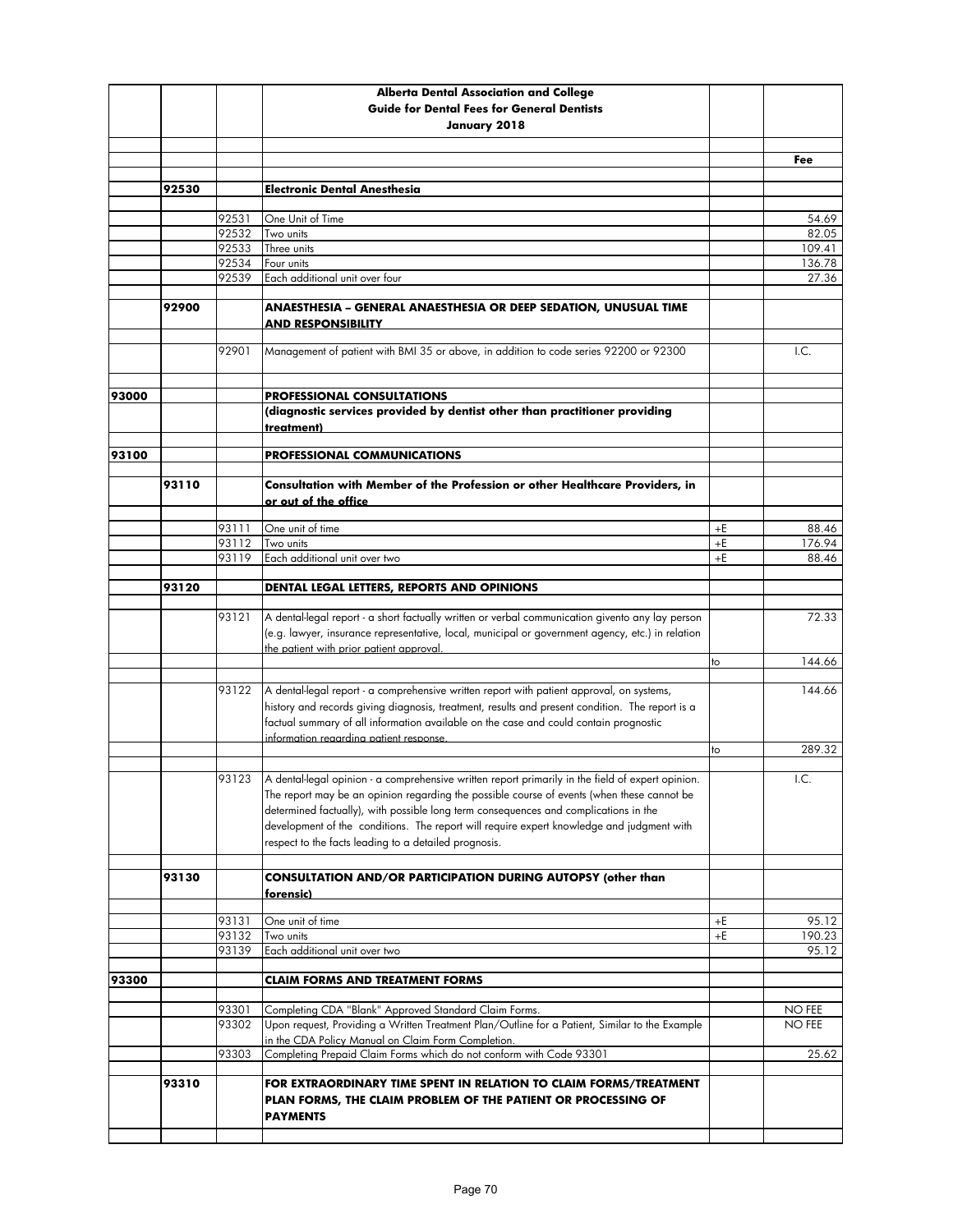|       |       |                | Alberta Dental Association and College                                                                           |      |              |
|-------|-------|----------------|------------------------------------------------------------------------------------------------------------------|------|--------------|
|       |       |                | <b>Guide for Dental Fees for General Dentists</b>                                                                |      |              |
|       |       |                | January 2018                                                                                                     |      |              |
|       |       |                |                                                                                                                  |      |              |
|       |       |                |                                                                                                                  |      | Fee          |
|       |       | 93311          | One unit of time                                                                                                 | +E   | 84.13        |
|       |       | 93312          | Two units                                                                                                        | +E   | 168.26       |
|       |       | 93318          | Zero units                                                                                                       | +E   | NO FEE       |
|       |       | 93319          | Each additional unit over two                                                                                    |      | 84.13        |
|       | 93320 |                | FOR EXTRAORDINARY OFFICE TIME SPENT, IN FORWARDING                                                               |      |              |
|       |       |                | PREDETERMINATION RECORDS, IN PREDETERMINATION SITUATIONS, TO THIRD                                               |      |              |
|       |       |                | PARTIES PLUS EXPENSES (i.e. registration, postage, etc.)                                                         |      |              |
|       |       |                |                                                                                                                  |      |              |
|       |       | 93321          | One unit of time                                                                                                 | +E   | 22.34        |
|       |       | 93322          | Two units                                                                                                        | +E   | 44.68        |
|       |       | 93329          | Each additional unit over two                                                                                    |      | 22.34        |
|       |       |                |                                                                                                                  |      |              |
|       | 93330 |                | <b>PAYMENT FOR ORTHODONTIC TREATMENT IN PROGRESS</b>                                                             |      |              |
|       |       |                |                                                                                                                  |      |              |
|       |       | 93331          | Payment/Installment for treatment in progress                                                                    |      | I.C.         |
|       |       | 93332<br>93333 | Monthly payment/Instalments for treatment in progress<br>Quarterly payment/installment for treatment in progress |      | I.C.<br>I.C. |
|       |       | 93334          | One time appliance                                                                                               |      | I.C.         |
|       |       |                |                                                                                                                  |      |              |
| 94000 |       |                | <b>PROFESSIONAL VISITS</b>                                                                                       |      |              |
|       |       |                |                                                                                                                  |      |              |
| 94100 |       |                | <b>HOUSE CALLS</b>                                                                                               |      |              |
|       |       |                |                                                                                                                  |      |              |
|       |       | 94101          | House Call, Non Emergency Visit (in addition to procedures performed)                                            |      | 91.68        |
|       |       | 94102          | House Call, Emergency Visit, when one must immediately leave home, office or hospital (in                        |      | 183.39       |
|       |       |                | addition to procedures performed)                                                                                |      |              |
| 94300 |       |                | OFFICE OR INSTITUTIONAL VISITS                                                                                   |      |              |
|       |       |                |                                                                                                                  |      |              |
|       |       | 94301          | Office (of another professional) or Institutional Visit, During Regular Scheduled Office Hours (in               |      | 75.95        |
|       |       |                | addition to services performed)                                                                                  |      |              |
|       |       | 94302          | Office or Institutional Visit Unscheduled, After Regular Scheduled Office Hours (in addition to                  |      | 94.01        |
|       |       |                | services performed)                                                                                              |      |              |
|       |       | 94303          | Missed or Canceled Appointment, with Insufficient Notice, During Regular Scheduled Office                        |      | 48.14        |
|       |       | 94304          | Hours<br>Missed or Canceled Appointment with insufficient Notice, being a Special Appointment                    |      | 79.92        |
|       |       |                | Outside Reaular Scheduled Office Hours                                                                           |      |              |
|       |       |                |                                                                                                                  | to   | 335.69       |
|       |       | 94305          | <b>Traveling Expenses</b>                                                                                        |      | I.C.         |
|       |       | 94306          | Professional Visits Out of Office, plus actual services performed, out of pocket expenses, etc.                  | +E   | 142.23       |
|       |       |                |                                                                                                                  |      |              |
| 94400 |       |                |                                                                                                                  |      |              |
|       |       |                | <b>COURT APPEARANCE AND/OR PREPARATION</b>                                                                       |      |              |
|       | 94410 |                | <b>PREPARATION AS AN EXPERT WITNESS</b>                                                                          |      |              |
|       |       |                |                                                                                                                  |      |              |
|       |       | 94411          | One unit of time                                                                                                 |      | I.C.         |
|       |       | 94412          | Two units                                                                                                        |      | I.C.         |
|       |       | 94413          | Three units                                                                                                      |      | I.C.         |
|       |       | 94414          | Four units                                                                                                       |      | I.C.         |
|       |       | 94419          | Each additional unit over four                                                                                   |      | I.C.         |
|       | 94420 |                | <b>COURT APPEARANCE AS AN EXPERT WITNESS</b>                                                                     |      |              |
|       |       |                |                                                                                                                  |      |              |
|       |       | 94421          | One half day                                                                                                     |      | I.C.         |
|       |       | 94422          | Full day                                                                                                         |      | I.C.         |
|       |       |                |                                                                                                                  |      |              |
| 95000 |       |                | <b>FORENSIC DENTAL SERVICES</b>                                                                                  |      |              |
| 95100 |       |                |                                                                                                                  |      |              |
|       |       |                | <b>FORENSIC SERVICES, MISCELLANEOUS</b>                                                                          |      |              |
|       |       | 95101          | Identification - opinion as an expert assisting in civil or criminal cases                                       | $+E$ | 420.50       |
|       |       |                |                                                                                                                  |      | per hour     |
|       |       | 95102          | Full or Part Time Participation in Civil Disaster                                                                | +E   | 2,311.86     |
|       |       |                |                                                                                                                  |      | per diem     |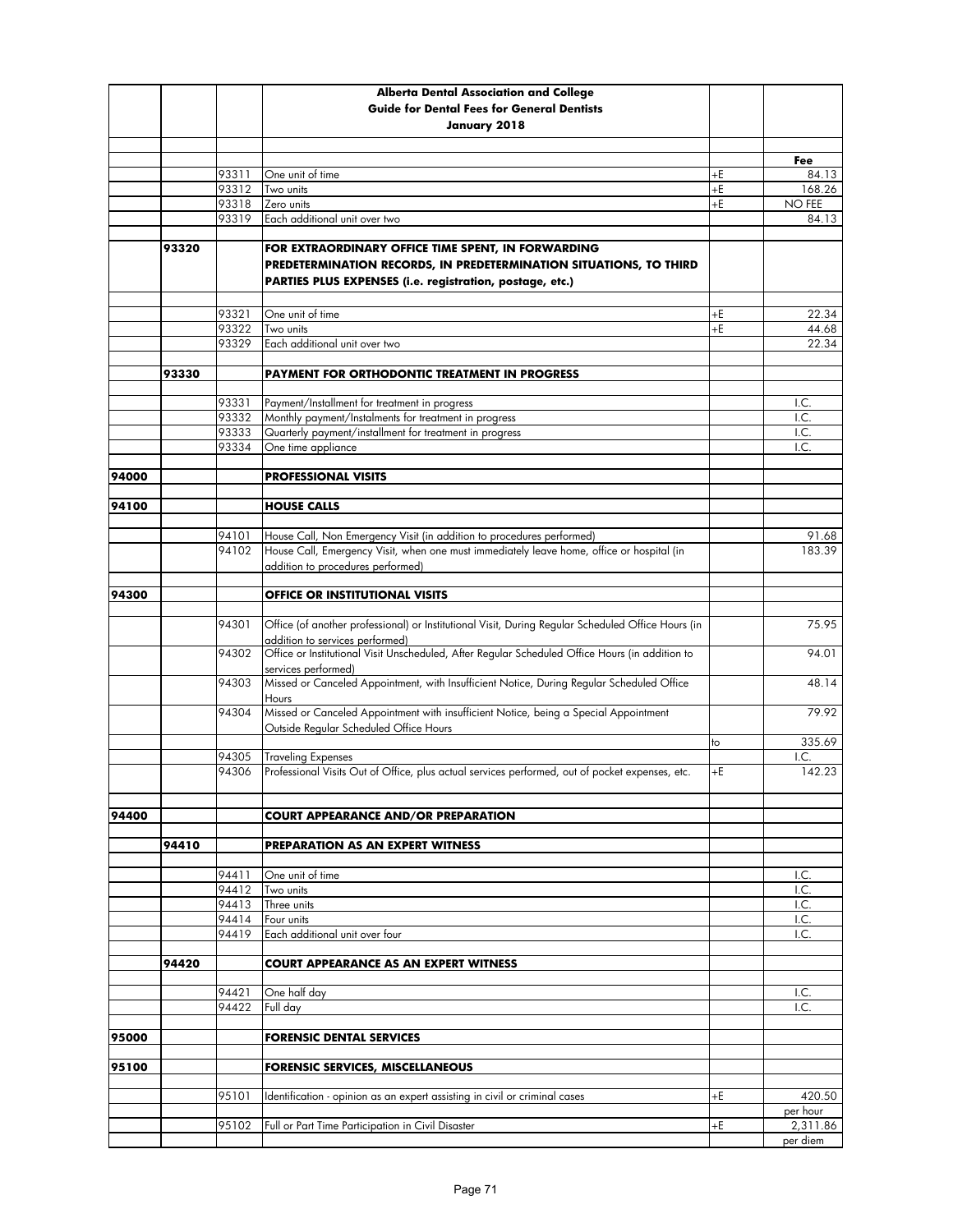|       |       |       | Alberta Dental Association and College                                                |           |        |
|-------|-------|-------|---------------------------------------------------------------------------------------|-----------|--------|
|       |       |       | <b>Guide for Dental Fees for General Dentists</b>                                     |           |        |
|       |       |       | January 2018                                                                          |           |        |
|       |       |       |                                                                                       |           |        |
|       |       |       |                                                                                       |           | Fee    |
|       |       | 95104 | Written Odontology Report                                                             | +E        | 45.04  |
|       |       |       |                                                                                       | to        | 485.17 |
|       |       | 95105 | Post Mortem Examination of Tissues in Forensic Cases (non-identification)             |           | I.C.   |
|       |       | 95106 | Management of Oral Disease or Abnormality                                             |           | 79.92  |
|       |       |       |                                                                                       | to        | 167.83 |
| 95200 |       |       |                                                                                       |           |        |
|       |       |       | <b>IDENTIFICATION SYSTEMS</b>                                                         |           |        |
|       |       | 95201 | Identification Disk System, Acid Etch/Bonded                                          | +L        | 75.95  |
|       |       |       |                                                                                       |           |        |
| 96000 |       |       | DRUGS/MEDICATION, DISPENSING                                                          |           |        |
|       |       |       |                                                                                       |           |        |
| 96100 |       |       | <b>PRESCRIPTIONS</b>                                                                  |           |        |
|       |       |       |                                                                                       |           |        |
|       |       | 96101 | Prescription, Emergency                                                               |           | 34.60  |
|       |       | 96102 | Emergency Dispensing of One or Two Doses of a Therapeutic Drug, plus Giving a Written | +E        | 47.11  |
|       |       |       | Prescription                                                                          |           |        |
|       |       | 96103 | Dispensing, Non Emergency (e.g. fluorides, vitamins, other drugs/medications)         | $+E$      | 37.92  |
|       |       |       |                                                                                       |           |        |
| 96200 |       |       | <b>INJECTIONS, THERAPEUTIC</b>                                                        |           |        |
|       |       | 96201 | Intramuscular Drug Injection                                                          | +E        | 50.86  |
|       |       | 96202 | Intravenous Drug Injection                                                            | $+E$      | 50.86  |
|       |       | 96203 | Intralesional Delivery (Intra-articular Injections - see 78600)                       | $+E$      | 50.86  |
|       |       |       |                                                                                       |           |        |
| 96300 |       |       | <b>INJECTIONS AESTHETIC - ADMINISTRATION OF AESTHETIC NEUROMODULATORS</b>             |           |        |
|       |       |       | (EG. BOTULINUM TOXIN TYPE A) (Note "units" refers to a drug dosage)                   |           |        |
|       |       |       |                                                                                       |           |        |
|       |       |       |                                                                                       |           |        |
|       |       | 96301 | Injections of neuromodulator, aesthetic 1 to 5 units                                  | +E        | I.C.   |
|       |       | 96302 | Injections of neuromodulator, aesthetic 6 to 10 units                                 | +E        | I.C.   |
|       |       | 96303 | Injections of neuromodulator, aesthetic 11 to 20 units                                | $+E$      | I.C.   |
|       |       | 96304 | Injections of neuromodulator, aesthetic 21 to 30 units                                | $+E$      | I.C.   |
|       |       | 96305 | Injections of neuromodulator, aesthetic 31 to 40 units                                | $+E$      | I.C.   |
|       |       | 96306 | Injections of neuromodulator, aesthetic 41 to 50 units                                | $+E$      | I.C.   |
|       |       | 96307 | Injections of neuromodulator, aesthetic 51 to 60 units                                | $+E$      | I.C.   |
|       |       | 96308 | Injections of neuromodulator, aesthetic 61 to 70 units                                | +E        | I.C.   |
|       |       | 96309 | Injections of neuromodulator, aesthetic more than 70 units                            | $+E$      | I.C.   |
| 96400 |       |       | <b>INJECTIONS AESTHETIC - ADMINISTRATION OF AESTHETIC DERMAL FILLERS</b>              |           |        |
|       |       |       |                                                                                       |           |        |
|       |       |       | 96401 Aesthetic dermal filler first syringe                                           | $+E$      | I.C.   |
|       |       | 96409 | Aesthetic dermal filler subsequent syringe (use once for each syringe)                | $+E$      | I.C.   |
|       |       |       |                                                                                       |           |        |
| 97000 |       |       | <b>BLEACHING, VITAL</b>                                                               |           |        |
|       |       |       |                                                                                       |           |        |
|       | 97110 |       | <b>BLEACHING, VITAL, IN OFFICE</b>                                                    |           |        |
|       |       |       |                                                                                       |           |        |
|       |       | 97111 | One unit of time                                                                      |           | 83.92  |
|       |       | 97112 | Two units                                                                             |           | 167.83 |
|       |       | 97113 | Three units                                                                           |           | 251.77 |
|       |       | 97119 | Each additional unit over three                                                       |           | 83.92  |
|       |       |       | BLEACHING, VITAL HOME (INCLUDES THE FABRICATION OF BLEACHING TRAYS,                   |           |        |
|       | 97120 |       |                                                                                       |           |        |
|       |       |       | DISPENSING THE SYSTEM AND FOLLOW-UP CARE)                                             |           |        |
|       |       | 97121 | Maxillary Arch                                                                        | +L and/or | 239.79 |
|       |       |       |                                                                                       | +E        |        |
|       |       |       |                                                                                       |           |        |
|       |       | 97122 | Mandibular Arch                                                                       | +L and/or | 239.79 |
|       |       |       |                                                                                       | +E        |        |
|       |       |       |                                                                                       |           |        |
|       |       |       |                                                                                       |           |        |
|       | 97130 |       | <b>MICRO-ABRASION</b>                                                                 |           |        |
|       |       |       |                                                                                       |           |        |
|       |       | 97131 | One unit of time                                                                      |           | 75.94  |